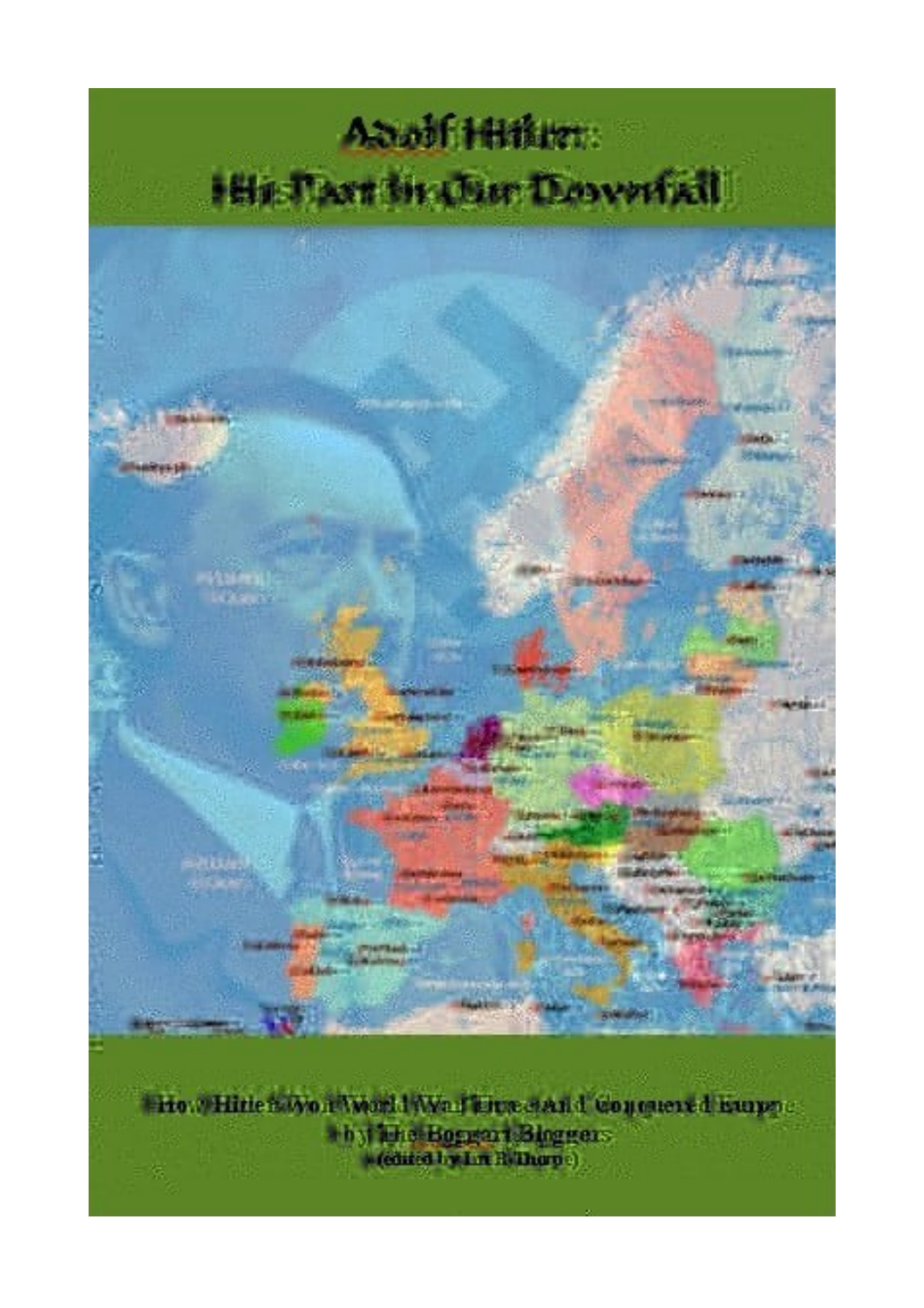# **Adolf Hitler: His Part In Our Downfall**

#### How Hitler Won World War Three And Conquered Europe

## by The Boggart Bloggers (edited by Ian R Thorpe)

Acknowledgement:

The main title is a play on the wording of Spike Milligan's memoir, "Adolf Hitler: My Part In His Downfall" an hilarious and often moving personal account of the comedy genius' experiences in World War Two. Through it we get an insight into the bureaucratic insanity of war, contrasted with the personal tragedy, and plenty of reminders that even among the death and bloodshed of the conflict, being able to laugh at one's own situation and at pomposity, stupidity and the ineptitude of those who take refuge in pointless rules and regulations, is a large part of what makes us human.

As long as my generation live, Gunner Terence (Spike) Milligan will be fondly remembered.

Now it falls to those he inspired to love freedom and resist tyranny to fight against a more subtle attempt to enslave most of Europe.

## Published by Greenteeth Media, 2016

greenboggart@gmail.com



Creative commons licence, Attrib, non commercial, no derivatives distribute freely (and please distribute as widely as possible, democracy faces its greatest threat)

Users please link to http://edbutt.blogspot.co.uk/

Fair Use: This page may contain copyrighted material the use of which has not always been specifically authorized by the copyright owner. We are making such material available to our readers in this free e-book under the provisions of "fair use" in an effort to advance a better understanding of political, economic and social issues, pertaining particularly to the European Union.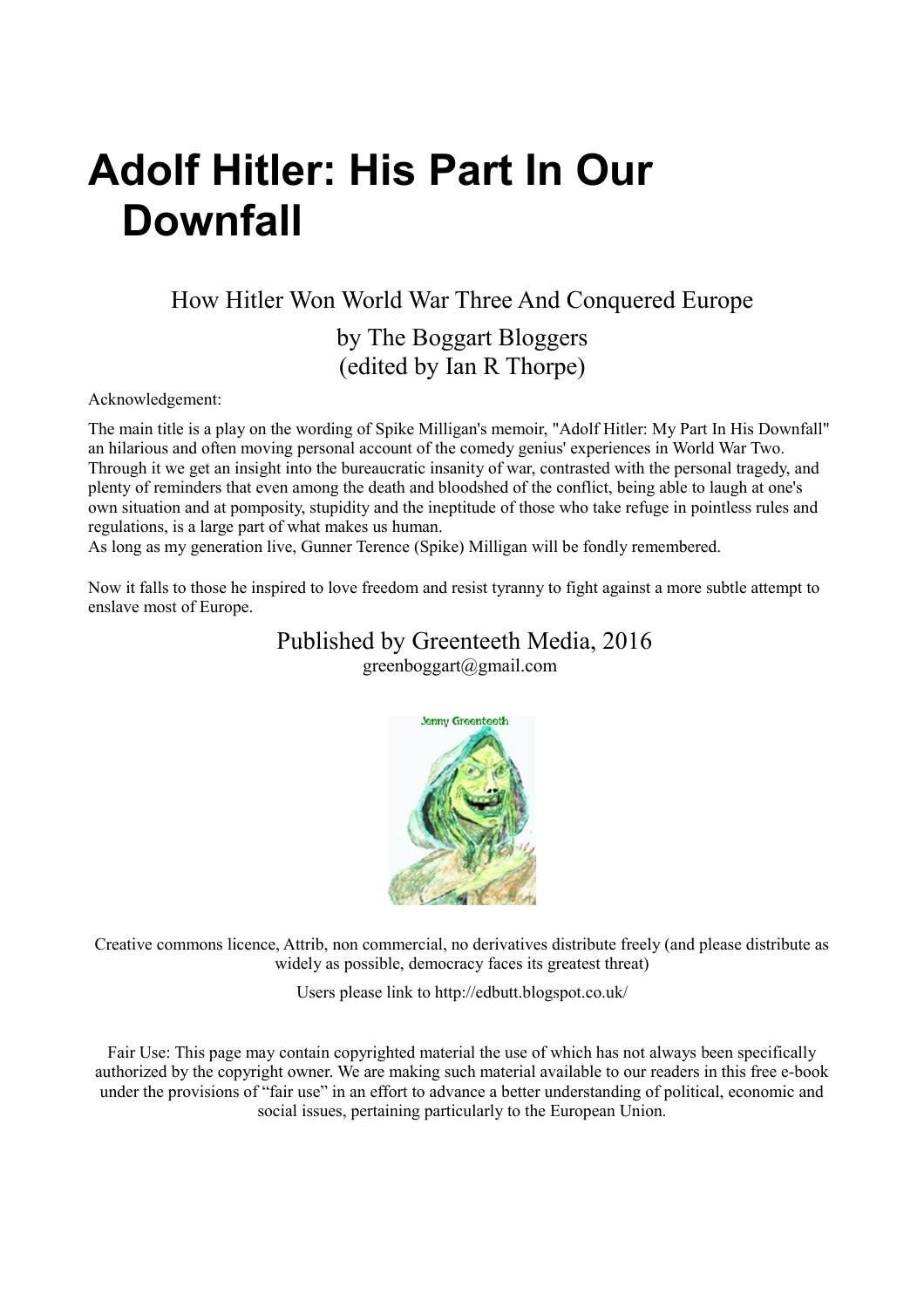#### Contents

The main title is a nod and a wink to Spike Milligan from whose memoir, 'Adolf Hitle: My Part In His Downfall' I learned a lot about the stupidity of bureaucrats

- 1.1 Disinfecting History<br>1.2 The Ideology of The
- The Ideology of The Nazi Founders Of The European Project Is Still Influential Today

**1.3** The Idea Of A Unified Europe Under German Control Was Bound To Appeal To Nazi Leaders

**1.4** The Bank Of International Settlements - A Bridge From Hitler To The European Commission

**2.1** The Fourth Reich is here - without a shot being fired **2.2** European Genocide Through Mass Migration - A Long Term Agenda

**3.4 HE C[OUDENHOVE](http://tapnewswire.com/2016/05/the-coudenhove-kalergi-plan-the-genocide-of-the-peoples-of-europe/)-KALERGI PLAN – THE GENOCIDE OF THE PEOPLES OF EUROPE**

- 5.1 The EU Is Killing The NHS
- 5.2 The Common Agricultural Policy Raised Food Prices
- 5.3 The Common Fisheries Policy Destroyed British Fishing Industry
- 5.4 EU WASTES VAST QUANTITIES OF TAXPAYERS' MONEY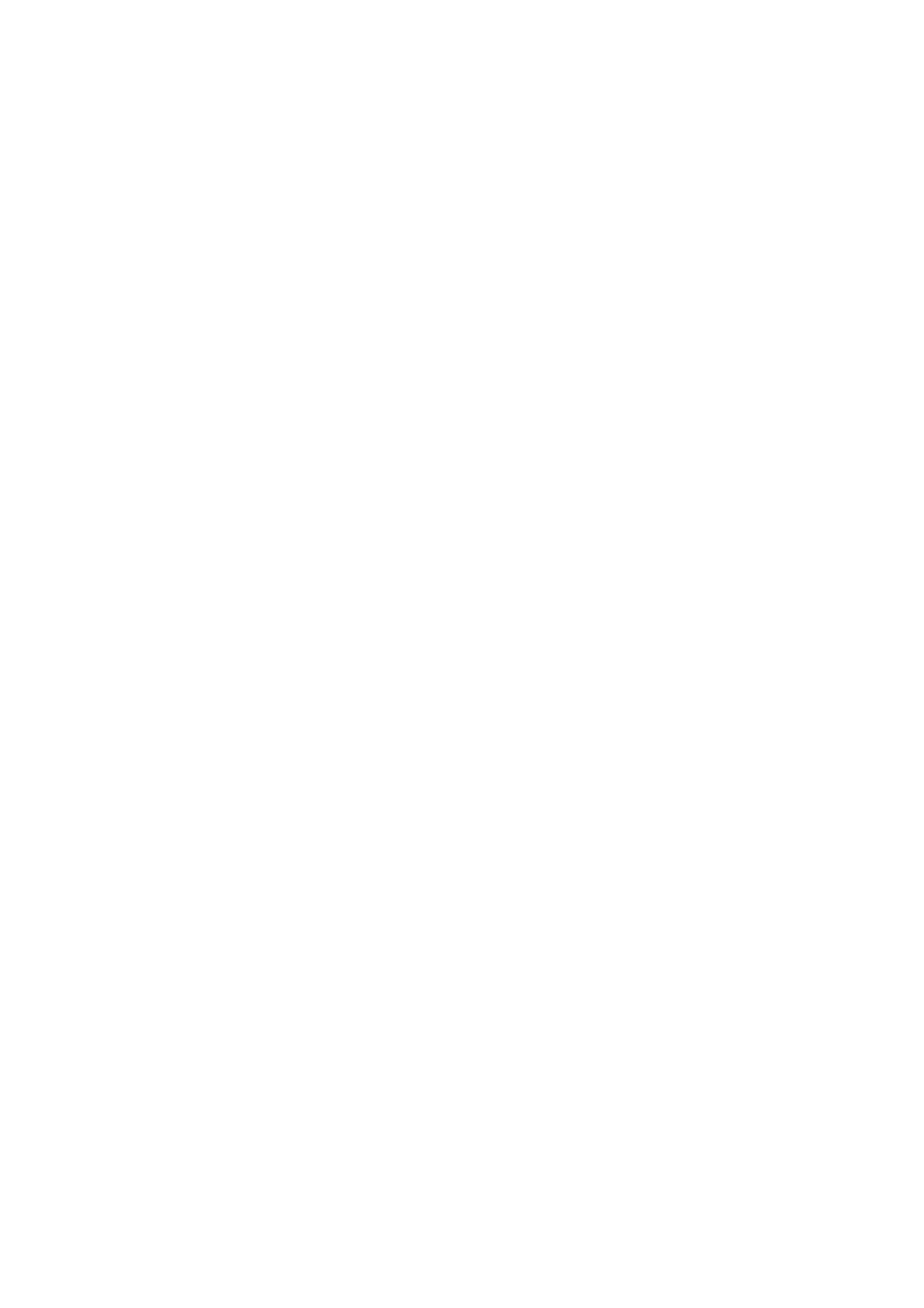It is not suprising that official histories of the European Union (E U) make little mention of the organisation's true origins, preferring to start in the middle as it were with the signing by the original six members of the Treaty Of Rome in 1957. And while the man referred to by most people (including myself elsewhere) as the Father of the European Union, the French bureaucrat Jean Monnet, is indeed the progenitor of the morern bureaucratic structure that is trying to move towards forming all twenty eight current members into a single political entity, the idea was originally conveived by the Nazis in Germany and Italy's Fascisti led by Benito Mussolini.

In 1933 Mussolini, whose philosophy was based on collaboration between big business and government to form an unchallengable central authority, spoke for the first time in the modern era of the need for political unity among the nations of Europe.

Not so long ago there were two career paths for bright pupils leaving school / higher education with decent qualifications. Those who were already old set their eyes firmly on an inflation linked pension and opted for forty years of boredom as time servers in the public sector. The risk takers, adventurers, those who planned to be young forever, went into business or industry and, some eventually, the entrepreneurial, the irresponsible (I'm mentioning no names here) struck out on their own hand having blown most of a small inheritance on travelling in the USA (an unusual thing in itself back in 1968), invested what was left on a van and some stock and began trading in the street markets of northern England. In that decade and the 1970s it was easy to set up in business, to change jobs or careers or to eventually slip back into the world of employment as I eventually did, due to the vagaries of life, a few years later. I ended up as a freelance Information Technology consultant, specialising in integrated voice and data networks for corporate and government clients, providing management skills on an EU project amongst many others. I, and other members of the partnership tended to be called in by government departments because all the practical skills were in the private sector. And the two seldom intermingled.

It is no longer so of course, the two way traffic between public and private sector senior management positions resembles a a city ring road at rush hour. Swapping positions from private industry to government and vice versa is the norm in every strategically important industry, but is more pronounced in industries closely linked with government,but especially banking, energy, water, defence equipment, food, medicine, prisons, and information technology (a.k.a. surveillance). It's fascism, pure and simple. How can we say that? Well we have it from probably the highest authorities on fascism.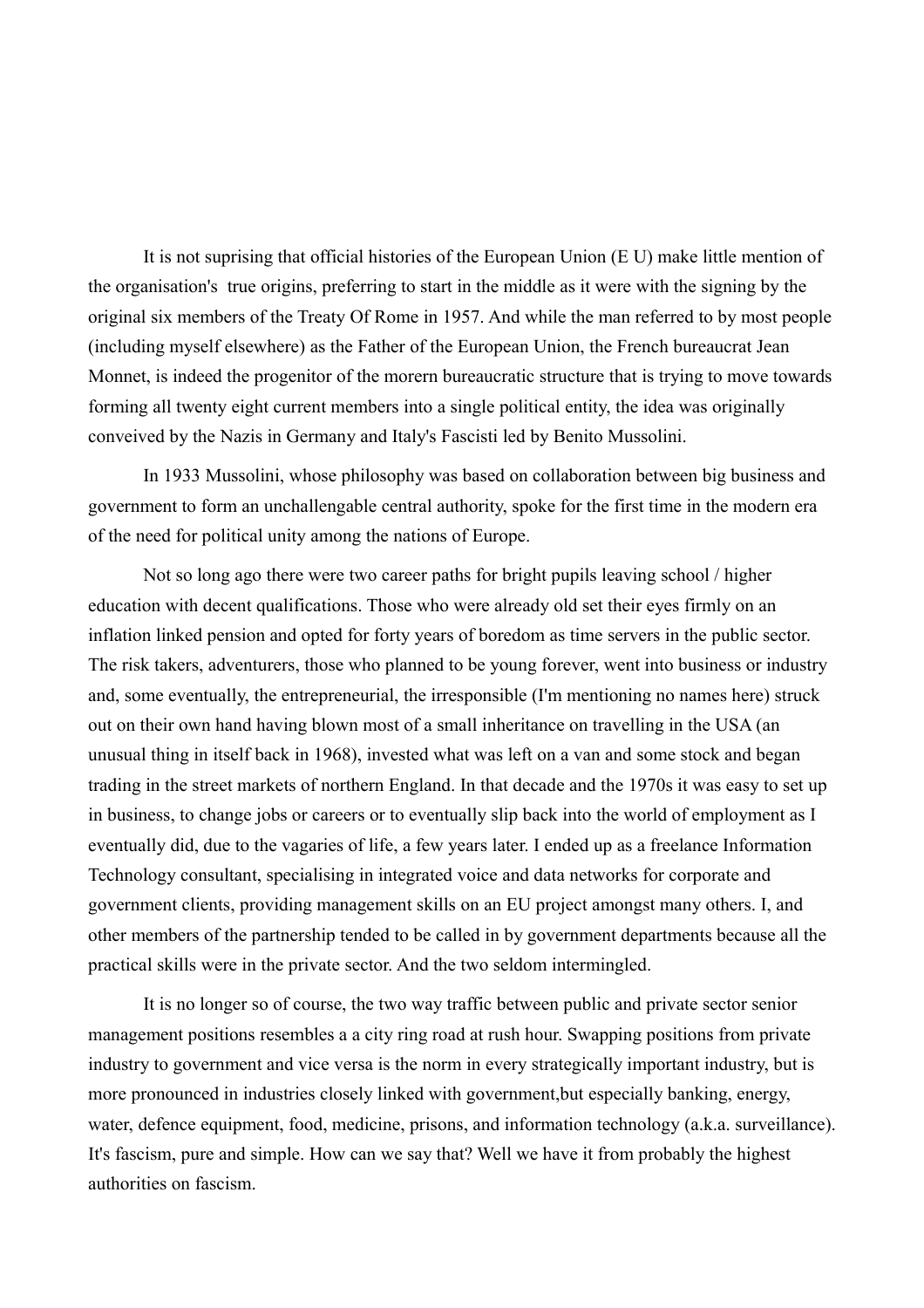The travelator between at the Ministry of Defence or the Pentagon in London and Washington and the main defence manufacturers is an old and well trodden route needed, we are told, to keep the war machine well oiled in readiness for threats to national security, the only surprise is traffic has reached such levels in the USA even the government owned mainstream media are talking about it:

In Britain all three living former Prime Ministers have lucrative sinecures with banks and defence contractors while the board membership of major finance, industrial, media and technology companies reads like a roll call of governments over the past thirty years. In the other direction the names of senior civil and military servants who have moved to the private sector are not so well known but a little research reveals the route is a two way street.

The cosy relationships established between corporate executives or public service managers and their former colleagues and employers are not in the public interest. If fact those relationships often become a conduit through which taxpayers money is channelled into corporate coffers with little being received in exchange.

Guardian comulmnist Glenn Greenwald writes on the media's reluctance to challenge the [National Security justication](http://www.theguardian.com/commentisfree/2013/aug/12/michael-hayden-nsa-media-reverence) for fascism:

"Hayden is a partner in the Chertoff Group, a private entity that makes more and more money by increasing the fear levels of the US public and engineering massive government security contracts for their clients. Founded by former Homeland Security secretary Michael Chertoff, it's filled with former national security state officials who exploit their connections in and knowledge of Washington to secure hugely profitable government contracts for their clients."

Greenwald points out that CBS conveniently forgot to mention that Michael Hayden, mentioned in the video) was the person most responsible for implementing spying on Americans and that he now benefits financially from expanding that policy.

In 2006, the New York Times won the Pulitzer Prize for having revealed that the [NSA was](http://www.nytimes.com/2005/12/16/politics/16program.html?pagewanted=all) [eavesdropping](http://www.nytimes.com/2005/12/16/politics/16program.html?pagewanted=all) on Americans without warrants. The reason that was a scandal was because it was illegal under a 30-year-old law that made it a [felony, punishable by up to 5 years in prison](http://www.law.cornell.edu/uscode/text/50/1809) for each offense, to eavesdrop on Americans without those warrants. Although both the Bush and Obama DOJs ultimately prevented final adjudication by raising claie SkWe,  $\Box 2 \Box$  money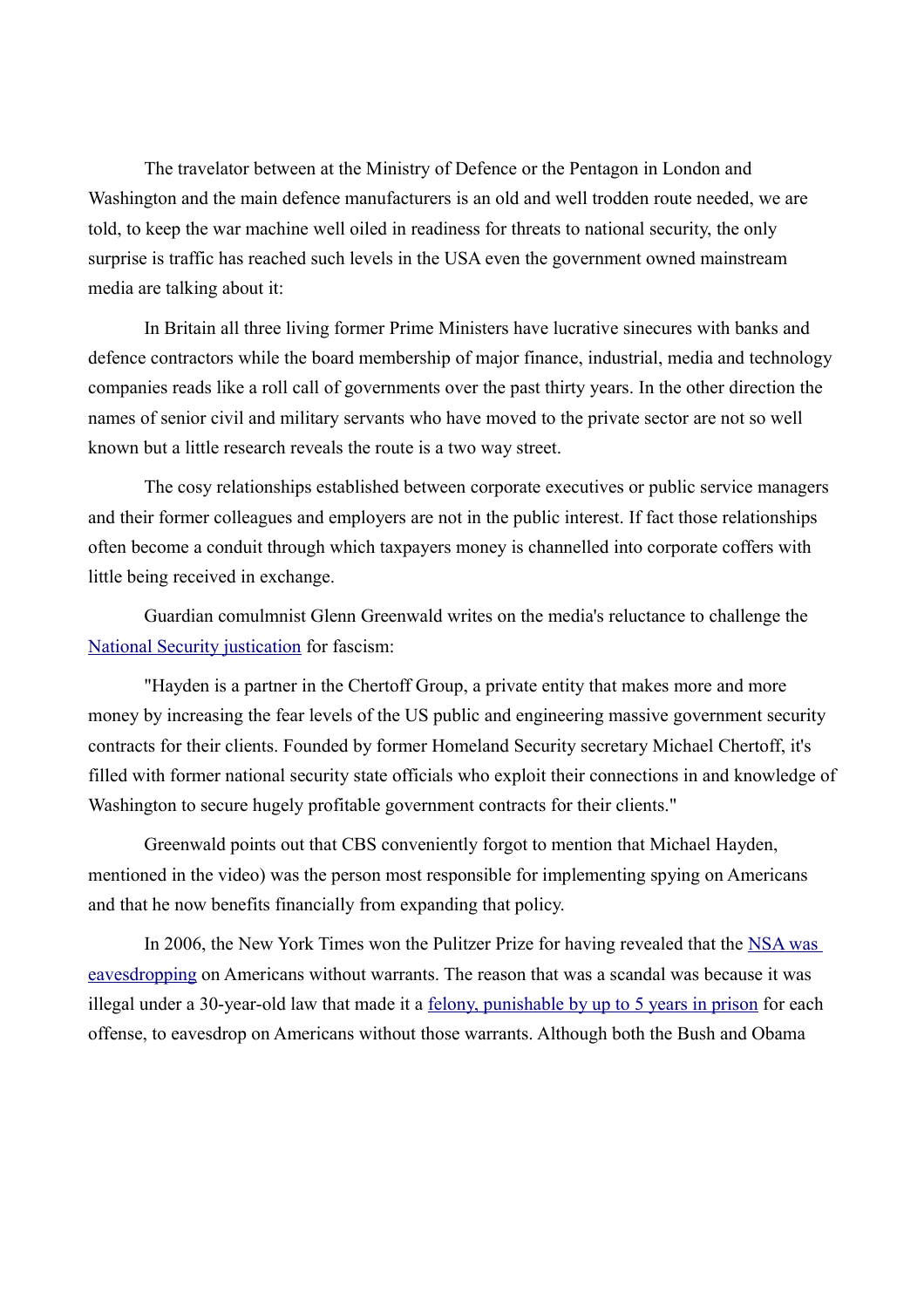[Michael Hayden, then Bush's NSA director.](http://www.theguardian.com/world/nsa) That's the very same Michael Hayden is now frequently presented by US television news channels as an industry authority on surveillance technology and an expert on the current NSA controversy. The nature of his military experience and pivotal role in implementing that illegal warrantless eavesdropping program are never referred to.

The phrase Conflict Of Interest does not appear to be fashionable these days.

Most people still view democracy, or rule according to the will of the majority as somehow opposite of fascism. Yet democracy has become so corrupted by corporate money, both democracy and fascism are now simply means to the same end, control. Democracy sounds nice in theory, but in practice the voters have very little say in public discourse, laws, or regulations; and when we get to vote, it's up between two politically identical entities whose campaigns encourage people to vote on the basics of ethnicity, religion, social class or sexual preference. Identity politics is not fascism but it is fascisms best friend.

So as is demonstrated, corporatism and statism are entirely compatible.

\*\*\*

The idea of a politically integrated Europe came originally from Adolf Hitler himself. Addressing his followers in 1936 Hitler called for Europe to adopt a single legal system, and ever the consummate creator of memorable sound bites, he called for a United states Of Europe to describe his plan for a German Empire stretching from the Atlantic to the Caspian Sea (you can find this online but it is hard, a pint history of the Nazi's rise to power is you best bet), a single political unit with a single language and a single legal codex, moving towards the goal of a single culture based on unquestioning loyalty to the central authority. The name European Economic Community was coined by Reichsfuhrer Hermann Goering (all Nazis of any rank were fuhrers, from the lowly Gruppenfuhrer, to Hiltler's closest and most senior aides such as Goering, and the man himself, The Fuhrer, the leader, in Mafia language the Capppo di Tutti Cappi, the leader of all leaders. The Nazis were no slouches at public relations and understood that a name suggesting a positive, inclusive community was less likely to arouse opposition that something like The German National Socialist Empire.

In 1940 Walther Funk, head of the Bank Of International Settlements and the Nazi's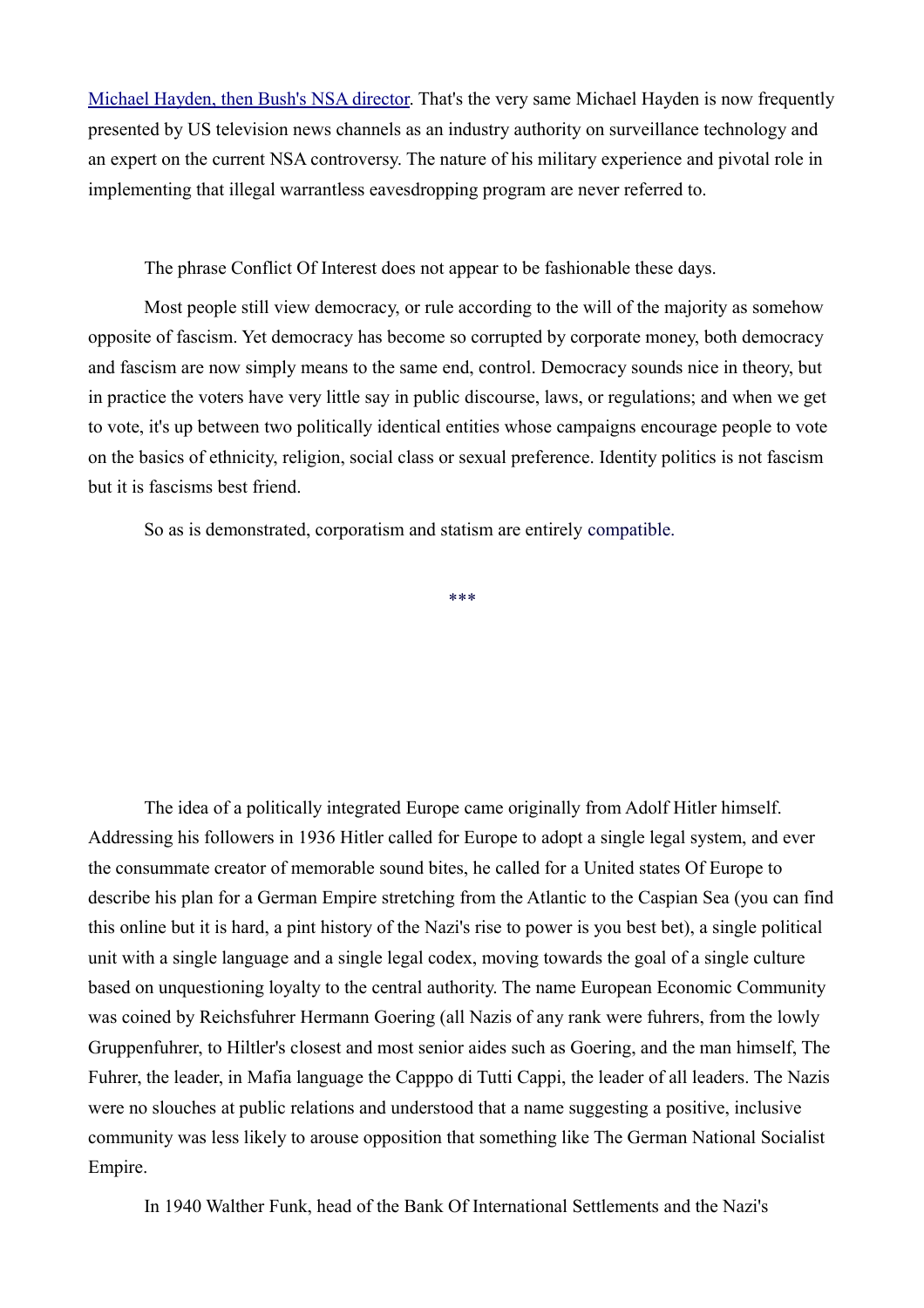economics adviser put a written proposal to Hitler and other leading Nazis titled "The Economic reorganisation Of Europe." In it the idea of a single European currency was first raised. It 1942, when the Nazi advance of all fronts was faltering and the first signs that the war in Europe, the middle east and Africa initiative was swinging away from Germany, the Nazi party published a document titled "Basic Elements Of A Plan For The New Europe" which proposed harmonisation of labour and social welfare conditions among European countries.

Also in 1942 Richard Heidrich, high ranking Nazi official and one of the architects of The Holocaust presented 'The Reich Plan For Domination Of Europe' which historians note bears a remarkable similarity to the 1957 Treaty of Rome.

A year later, with the USA having entered the war and the tide of events definitely running against the Rome Berlin Tokyo axis, Hitler and his colleagues were starting to consider how Germany might still dominate Europe if the war against The British Empire, the USA and the Soviet Union was lost. Thirteen countries, including France and Italy, that were Nazi allies or under Nazis control were invited to join a European Federation under German military authority. I mention The British Empire in this paragraph because the role of Australia, Canada, the African colonies, India and Pakistan, and the Caribbean Islands in securing victory is too often forgotten.

In 1944, with the allies advancing on all fronts, arrogance was the only thing the Nazis had left. A conference in Berlin, 'How Will Germany Dominate The Peace When It Loses The War' was called. Vast amounts of money were moved via the Swiss based Bank Of International Settlements to the USA.

Developments halted after the surrender in 1945. Funk and other senior Nazis were convicted of war crimes and spent their days dancing the Spandau ballet, but collaborators in some of the nations the Nazis had conquered managed to evade justice and worm their way into the bureaucracies of governments whose priorities were to rebuild societies and economies. In May 1950 French foreign minister [Robert Schuman](http://www.britannica.com/biography/Robert-Schuman) proposed the establishment of a common market for coal and steel for those countries willing to delegate control of these sectors of their economies to an independent authority. In drawing up what was called the [Schuman Plan—](http://www.britannica.com/event/Schuman-Plan)which actually had been authored by [Jean Monnet,](http://www.britannica.com/biography/Jean-Monnet) then head of the French planning agency—French policy makers were motivated by the belief that a new economic and political framework was needed to avoid future Franco-German conflicts. In 1952 the European Coal and Steel Community was formed by the Paris Treaty. Schuman had been a member of the French government from 1919 and was held by the Germans and forced to work with the Nazi authorities in France until he escaped in 1942 and his brainchild was the first step was towards a politically and financially unified Europe, from day one however the ultimate objective was Hitler's vision, the creation of a "United States of Europe." West Germany, Italy, and the three Benelux countries subsequently agreed to negotiate on the basis of this plan.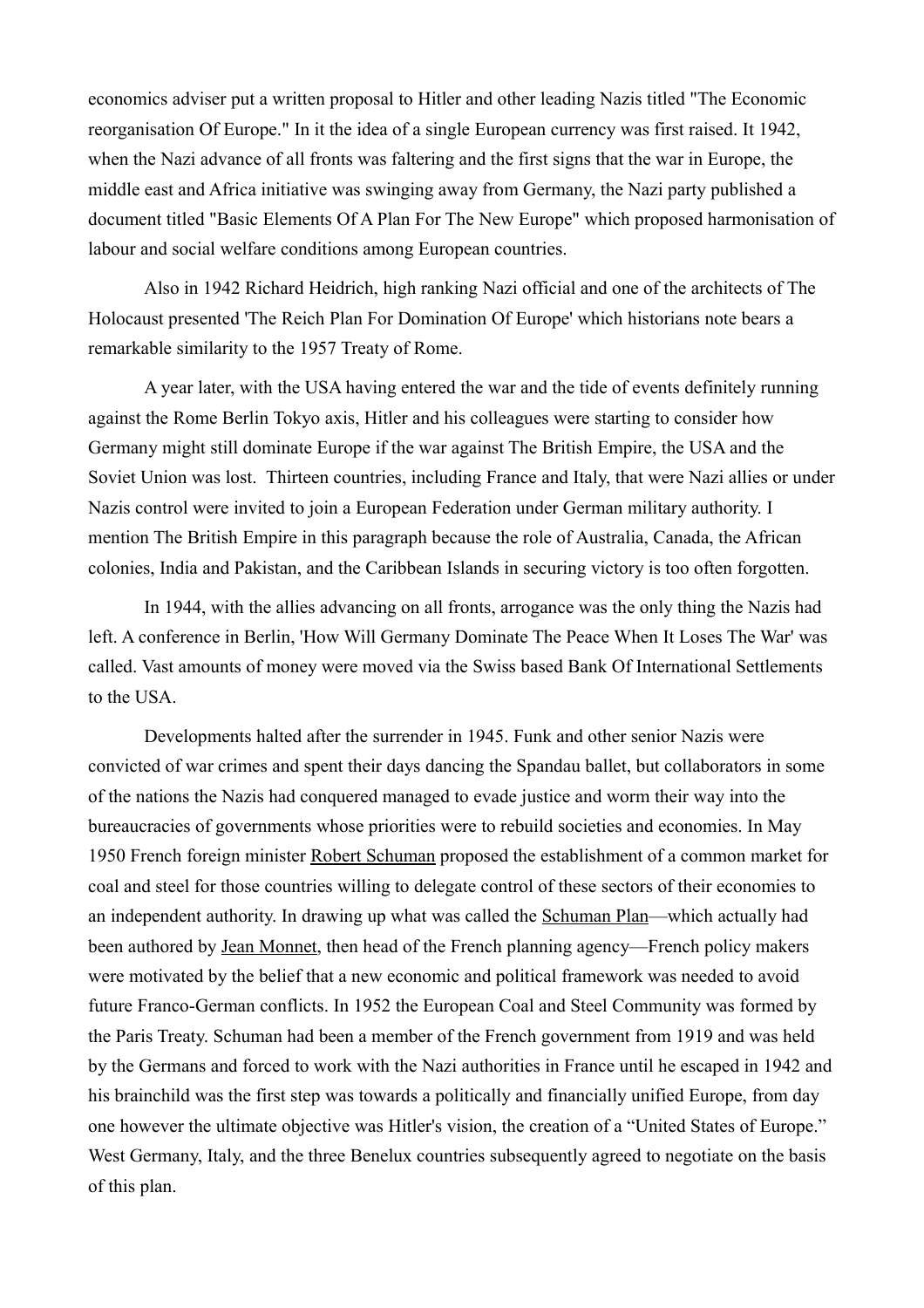By 1954 Schuman and Monnet's bureaucratic baby had removed nearly all barriers to trade between its members in coal, coke, steel, pig iron, and scrap iron. As a consequence, trade in these commodities rose dramatically in the 1950s. A set of common rules was established to control cartels and to regulate mergers but in effect the bureaucracy had overall control. The central institution, the [High Authority,](http://www.britannica.com/topic/High-Authority) fixed prices and set production limits or quotas and was authorized to impose fines on business firms that infringed treaty rules.

The next move was the formation of the European Economic Community (EEC, popularly known as The Common Market, by the Treaty Of Rome in 1957. The original members, Germany, France, Italy, The Netherlands, Belgium and Luxembourg agreed to cooperate economically as a way to avoiding future wars in the continent of Europe. In 1958 the EEC created the European Commission, an unelected, unaccountable executive branch to 'run' the EEC administrative branch. Over the decades, in an extreme case of 'mission creep' the powers of the Commissioners has grown and now the unelected commissioners have the power to dictate policy to sovereign nations, create and impose laws without their being voted on by national parliaments and decide how the EU should operate.

One of the tasks of the EU Commission is to increase the power of the European Union and enlarge its sphere of influence. To this end there is now an 'enlargement commissioner.' Would it surprise you to know this place holder is tasked with overseeing a [policy that will see Europe](http://www.greenteethmm.com/europe-extended.shtml) [stretched beyond any logical geographic borders](http://www.greenteethmm.com/europe-extended.shtml) to incorporate not just Turkey (which at least has a toehold on the European continent), but states such as Georgia, Armenia and Azerbaijan in the Caucasus, Syria, Jordan, Lebanon and even north African nations including Egypt, Libya and Algeria.

Thus we see that what has now become the European Union was always intended to be a bureaucratic dictatorship as one would expect from a body founded on the ideas of Adolf Hitler and his Nazi colleagues and was and led by 'former' Nazis Fascists, sympathisers. The Charlemagne Prize awarded to Tony Blair, Edward Heath, Roy Jenkins and others who served the National socialist idea of removing democratic sovereignty from the nation states of Europe was also a Nazi brainchild, named after the Frankish King who is credited with first proposing a political union of nations and whose ideas led to the formation of The Holy Roman Empire." No wonder the EU has embraced many of the policies and of National Socialism and Fascism and now displays the characteristics of a totalitarian, corporatist Empire. That is what its fascist founders intended.

Let's look briefly at the backgrounds of Nazis and Fascists who were prominent in founding and supporting that "European Union" which now, indirectly, governs Britain (because the Labour Government of 1997 to 2010 and the Conservatives from 2010 did not dare sell out completely, there are still enough of us who believe in our nation and its individual culture to resist out total incorporation into a Federal EUSSR.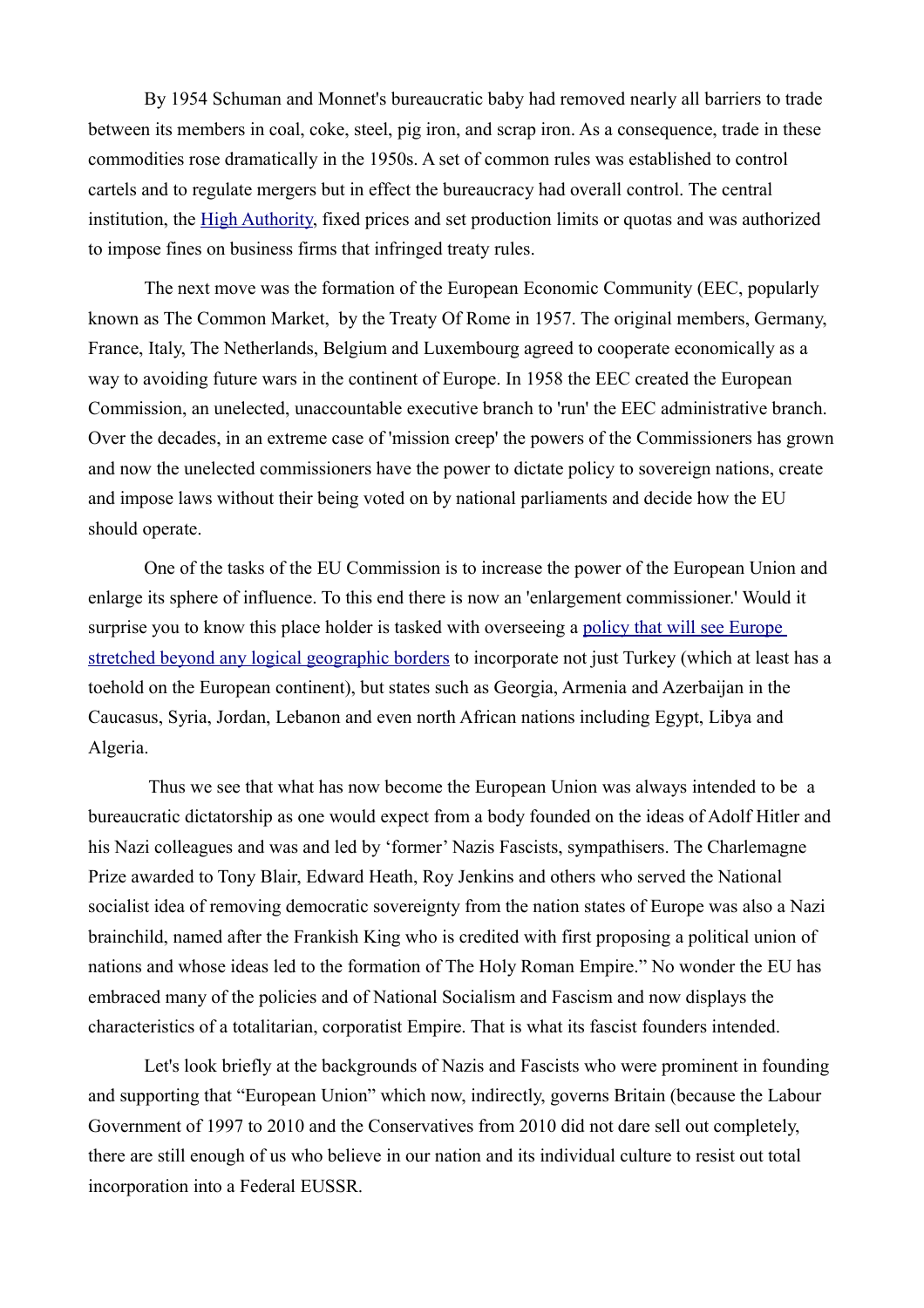Walter Hallstein, [economist, diplomat and lawyer](http://europa.eu/about-eu/eu-history/founding-fathers/pdf/walter_hallstein_en.pdf) or [prominent Nazi lawyer](http://www.reject-the-eu.co.uk/nazi-roots/pdf/chap-uk-hallstein.pdf) depending on which biography you believe, a Hitler Youth "Nazi Leadership Officer" who promoted Nazism in Universities and the Legal profession and went on to become the First President of the European Commission in 1958. A quick comparison of the full biography and the sanitized official version published by the E U reveals that the Brussels bureaucracy does not care much for truth and in the manner of George Orwell's Big Brother regime has no qualms about erasing inconvenient details from history.

[Paul Henri Spaak,](http://www.brusselsjournal.com/node/542) another early EU official whose online biographies are disinfected, he was a Belgian politician and government minister and a self confessed National socialist who collaborated with Germany throughout the war years, openly rejected the democracies in favour of the fascist powers and warned the Allies not to attack Germany through Belgium. He became a Founding Father of the European Union.

[Walther Funk,](http://www.historylearningsite.co.uk/nazi-germany/nazi-leaders/walther-funk/) the senior Nazi economist, as already mentioned was a Minister under Goebbels at the Nazi Propaganda Ministry and as [the] Reich's Economics Minister and his role in dispossessing Jews of their property earned him the nickname 'The Banker Of Gold Teeth'. He wrote the economic blueprint for a united Europe adopted by the European Union. He was employed in the Lower Saxony Education Ministry from 1957 to 1960 after his release from Spandau Prison and served as an ex - officio economic adviser to the EU.

[Hans Josef Globke](http://skepticism.org/timeline/september-history/8608-birth-hans-josef-maria-globke-key-architect-holocaust.html) drafted the Nuremburg Race Laws and then became Director of the German Chancellor's Office from 1953 to 1963 when the European Economic Community was created.

[Lady Diana Mosley,](http://www.guardian.co.uk/news/2003/aug/14/guardianobituaries.thefarright) the Hitler-admiring wife of [Oswald] Mosley (a supporter of the European Union and leader of the British Union of Fascists) expressed her admiration for the European Union in a BBC interview shortly before her death.

\*\*\*

It will surely be no surprise to anybody who is aware of the political nature of the Nazi Regime that Hitler and the rest of the Nazi leadership welcomed Funk's plans for unifying Europe under a single government, thus in 1942 the German government was planning a European confederation to be dominated by Germany. In the same year a group of German businessmen held a conference in Berlin entitled `European Economic Community'(a phrase `European Economic Community first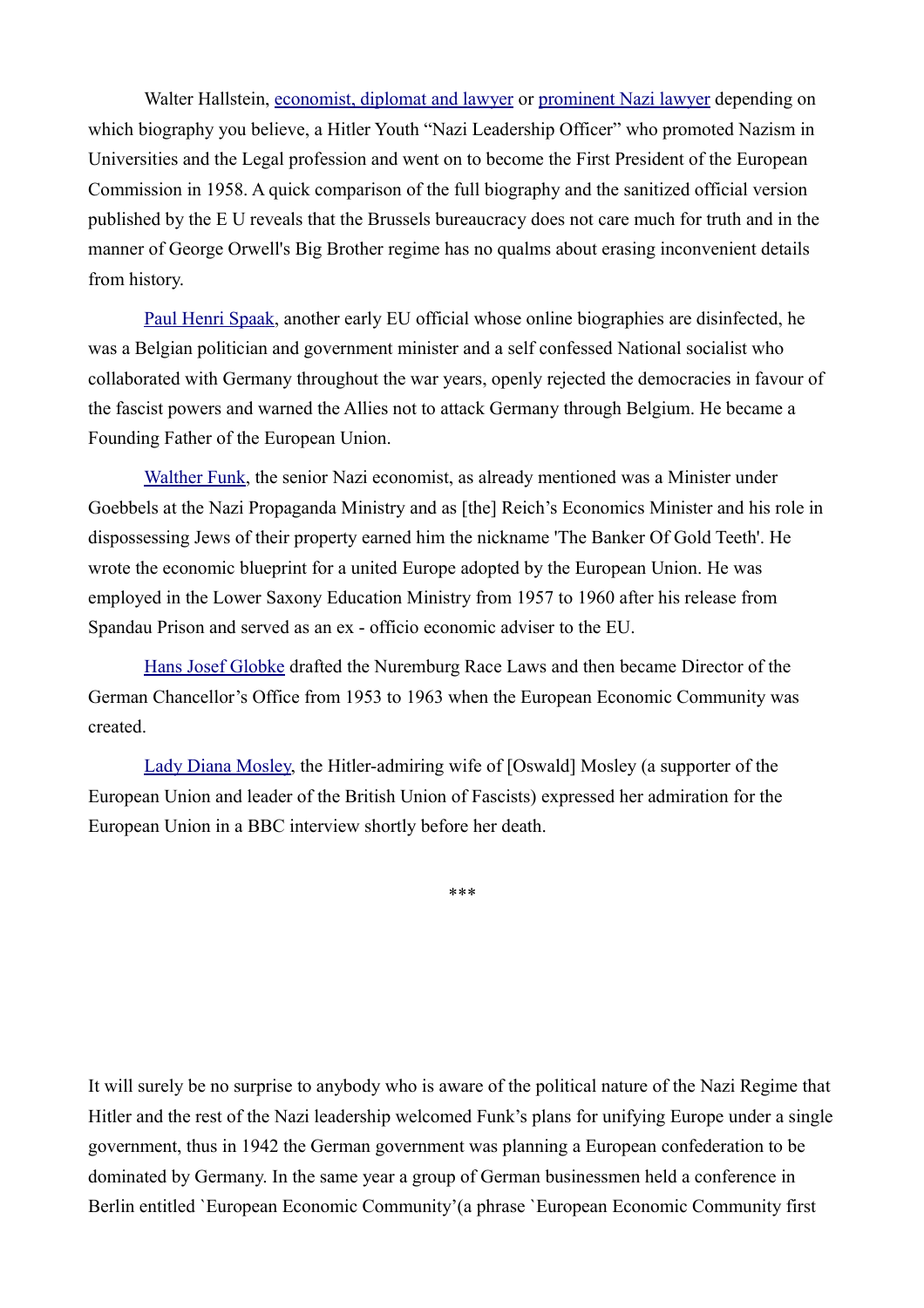used by Hermann Goering in 1940.) By 1942, Reinhard Heydrich, head of the Reich Security Central Office and renowned for his ruthlessness against enemies of the State, published `The Reich Plan for the Domination of Europe,' a document which as has previously been remarked bears a remarkable similarity to the Treaty of Rome which founded The European Economic Community, now evolved into The European Union. In March 1943, 13 countries (including France and Italy) were invited to join a new European federation which would be under German military control. When the Nazis realised that they were losing the war they knew that they had to make a deal in order to preserve German domination in Europe. Thomas McKittrick, the president of the bank Of International Settlements ( BIS) an American who was headquartered in Basel, Switzerland from 1940 to 1946,, acted as go between for the Nazis arrangement to transfer cash, gold, precious stones and art treasures to the USA where it was covertly stored in secure vaults. McKittrick also helped set up the negotiations to implement this plan without Franklyn D. Roosvelt or any of the people of integrity in Washington or the US business community learning of it. If Germany was to dominate post-war Europe, Funk and his colleagues judged it expedient to talk about European spirit, liberty, equality, fraternity and worldwide cooperation as the basis for their planned European Union. They decided to agree to share power, and even to allow other countries to take charge for a while. The Nazis knew that all they needed to do was maintain people sympathetic to their aims (such as McKittrick) in influential posts.

After McKittrick died in New Jersey in 1970, at age 81, the *New York Times* described him as a world financier. His obituary described him as a man sufficiently daring to attend a bank meeting in Switzerland in 1940 "within earshot of a French-German artillery duel," while his peers voted by proxy instead. But as with many obituaries, McKittrick's death notice omitted far more of historical significance than it contained.

 McKittrick played a crucial role in abetting Hitler's war and in revealing details about his Nazi colleagues to his friends in Washington, D.C. During McKittrick's presidency, the BIS unquestioningly accepted looted Nazi gold, brokered money laundering deals for the Nazis, and recognized the Nazi invasion and annexation of conquered countries, doing business with German puppet regimes in occupied nations. By doing so, it legitimized the sequestration of Jewish-owned a funds and property by Nazi controlled authorities in occupied countries. The BIS, which still flourishes today and does business with governments easily as unpleasant and tyrannical as the Nazis, and with terrorist organisations allegedly, was so indispensable to the overall Nazi project that the vice-president of the Reichsbank, Emil Puhl once referred to the it as the Reichsbank's only "foreign branch." In the closing months of the war, as American GIs gave their lives alongside troops from Britain and the colonies, French, Polish and Czech armies in exile and Russians, in the advance on Germany, the American banker McKittrick was arranging deals with Nazi officials and industrialists to protect their wealth and preserve their business empires after the inevitable Allied victory.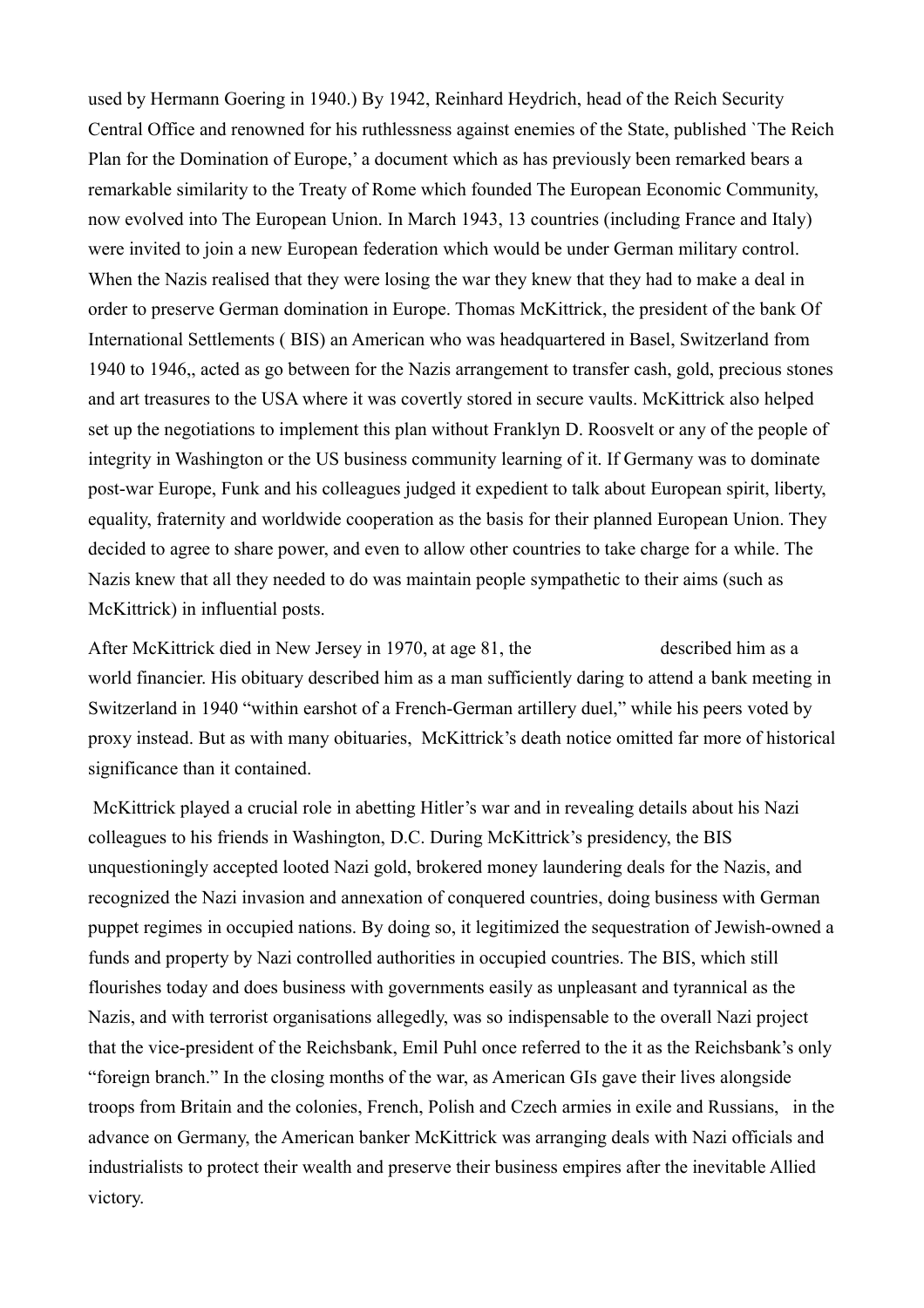But McKittrick was also a key contact between the Allies and the Nazis, passing information back and forth from Washington to Berlin. His dealings with the Third Reich were encouraged both by the US State Department and by the Office for Strategic Services, the predecessor of the Central Intelligence Agency. He also served as a conduit for the exchange of information between anti-Nazi German business interests and the United States and ultimately served to help preserve the power of German industry after the war, in the face of opposition of the Treasury Secretary of the period, Henry Morgenthau.

One of the many things the modern EU has in common with The Nazis is the desire to micromanage every detail of the lives of people it rules.

Founded in Basel in 1930, where it is still headquartered today, the Bank of International Settlements is work a closer look because of its links with the Nazis (the timeline is significant - Hitler had become leader of the "National Socialist German Workers' Party, nicknamed the Nazis, in 1921 and became known when his 'beer hall putsch', an attempt to take over the state government of Bravaria in 1923 failed and landed him in jail. During the year of his five year sentence that he actually served, he honed his political philosophy, incorporate populist ideas sure to appeal to the working classes and wrote the first draft of his book Mein Kampf (My Struggle) . The failed coup consigned the Nazi's to the political wilderness until 1929 when Germany, still recovering from World War One and the massive reparations it was forced to pay, was hit by the world recession and high unemployment. Many peoples' savings had been wiped out by hyperinflation earlier in the decade and many millions of Germans were suffering financial hardship. Hitler's populist message began to resonate and the Nazi's started to win elections, eventually gaining a majority in The Reichstag and taking power in 1933.

The Bank Of International Settlements was ostensibly set up as part of the Young Plan to administer German reparations payments for WWI, but its real purpose set out in its statutes was (and is) 'to promote the cooperation of central banks and to provide additional facilities for international financial operations.' The establishment of the BIS was the culmination of the bankers' decades-old dream to have their own bank; independent, free from pestilences like democratically elected politicians, meddling bureaucrats and inquisitive investigative journalists. Setting up shop in neutral Switzerland was a politically driven move rather than being linked to the reputation of that nation as a financial centre. Under the terms of its founding treaty, BIS assets could never be seized, even in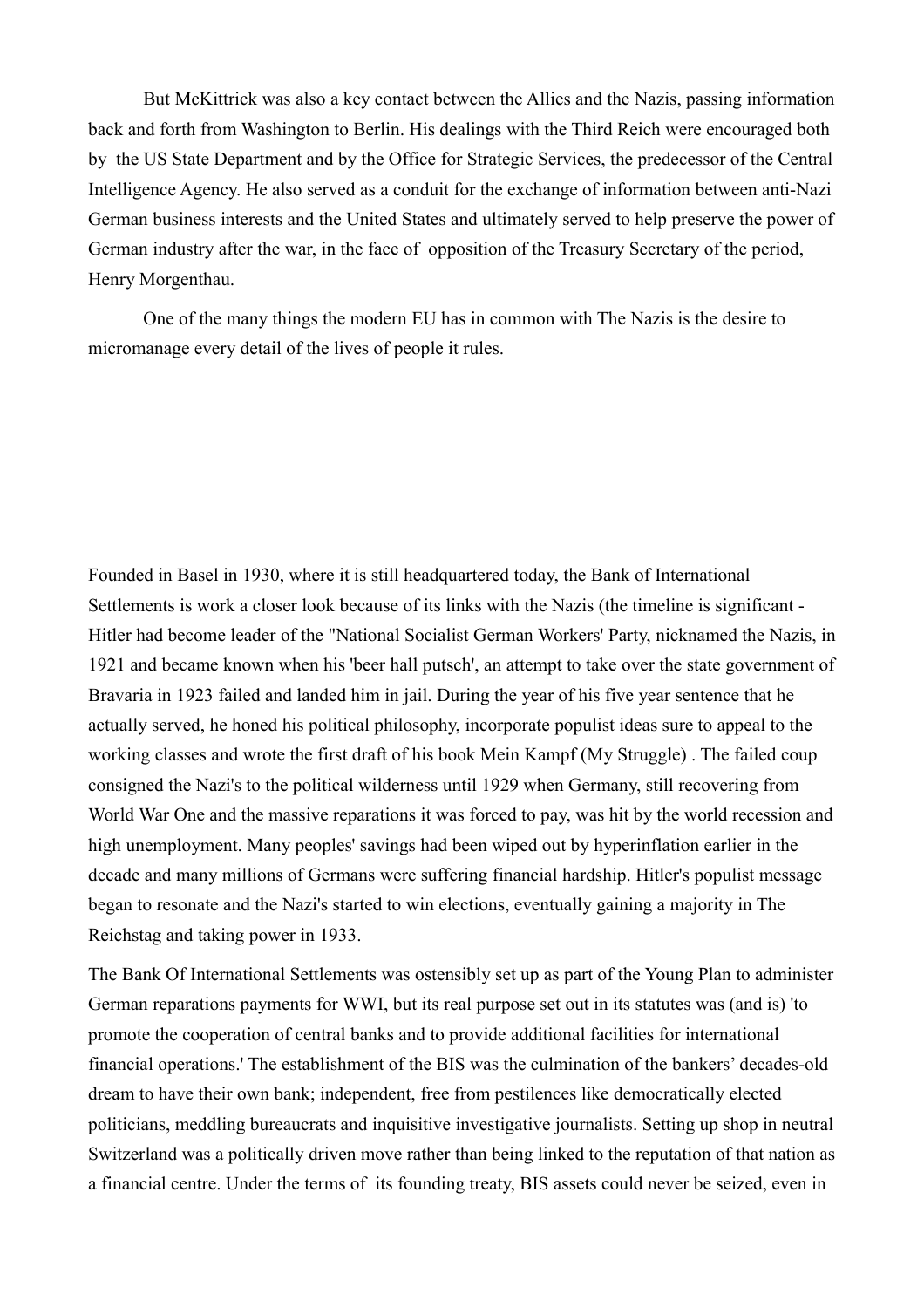times of war. Tyrants and world domination fantasists are not likely to respect French, German, Italian or Indian banks, but Switzerland is different. When all ones cronies have their loot stashed in that nation, a wise tyrant would avoid it. Most felicitous of all, the BIS was self-financing and would be in perpetuity. Its clients were its own founders and shareholders, the central banks a. The BIS, boasted Gates McGarrah, an American banker who served as its first president, was "completely removed from any government or political control."

Based in the northern Swiss city of Basel the BIS was founded to be the bankers banker. The Institution swiftly made itself into the principal pillar of the new international global financial system at a time of worldwide financial crisis. It organized bailouts for debt - ridden Austria, Spain, and Hungary. It provided banking services for central banks and global commercial banks,. Its annual reports on the state of the global economy became required reading in the world's treasuries. Every month, the BIS brought together some of the most powerful central bankers in the world, in conditions of extreme secrecy, to discuss the world economy. Reporters were forbidden from even looking into the room where the directors met, even after they had left.

The cabal of central bankers, aided by their numerous friends on Wall Street, including John Foster Dulles, the future American secretary of state, and his brother Allen Dulles, had been instrumental in rebuilding Germany after WWI, a project that continued after Hitler took power in 1933. And BIS was the vehicle politicians used to keep their hands clean when doing business with the Nazis when the unsavoury nature of the regime's politics started to become public knowledge.

These little excursions into history may seem to be digressions but are very relevant. Just as the Nazis in the nineteen thirties and forties aimed to unify Europe under a single, centralized authority, and eventually to spread their control further afield, so the E U has been working towards a similar goal.

Oh, I know, I can hear the lovers of big authority and the sheeple screaming conspiracy theorist already and I'm not halfway though editing the book yet. But there is no conspiracy here, E U leaders ans supporters of the European project have been quite open about this goal, people who are not aware of it must spend a lot of their time with fingers stuck in ears, singing Laa Laa Laa Laa Laa. They just don't want to hear the truth about the global dystopia we are being led towards.

In April 2010 the European Central Bank chief, Jean-Claude Trichet's announced that the Bank for International Settlements has been selected to become the primary engine for global governance in a shocking admission that one of the great 'conspiracy theories' beloved of all us right wing and left wing extremist nut jobs is in fact true, the financial and political elites are trying to move the world towards a single system of governance. Given the fact that BIS is an ultra-secretive menagerie of international bankers, once controlled by people with close links to the Nazis and even some who had been Nazis, who in collusion with global central banks, funnelled money through the institution to finance Hitler's war machine and to export the wealth of leading Nazis and German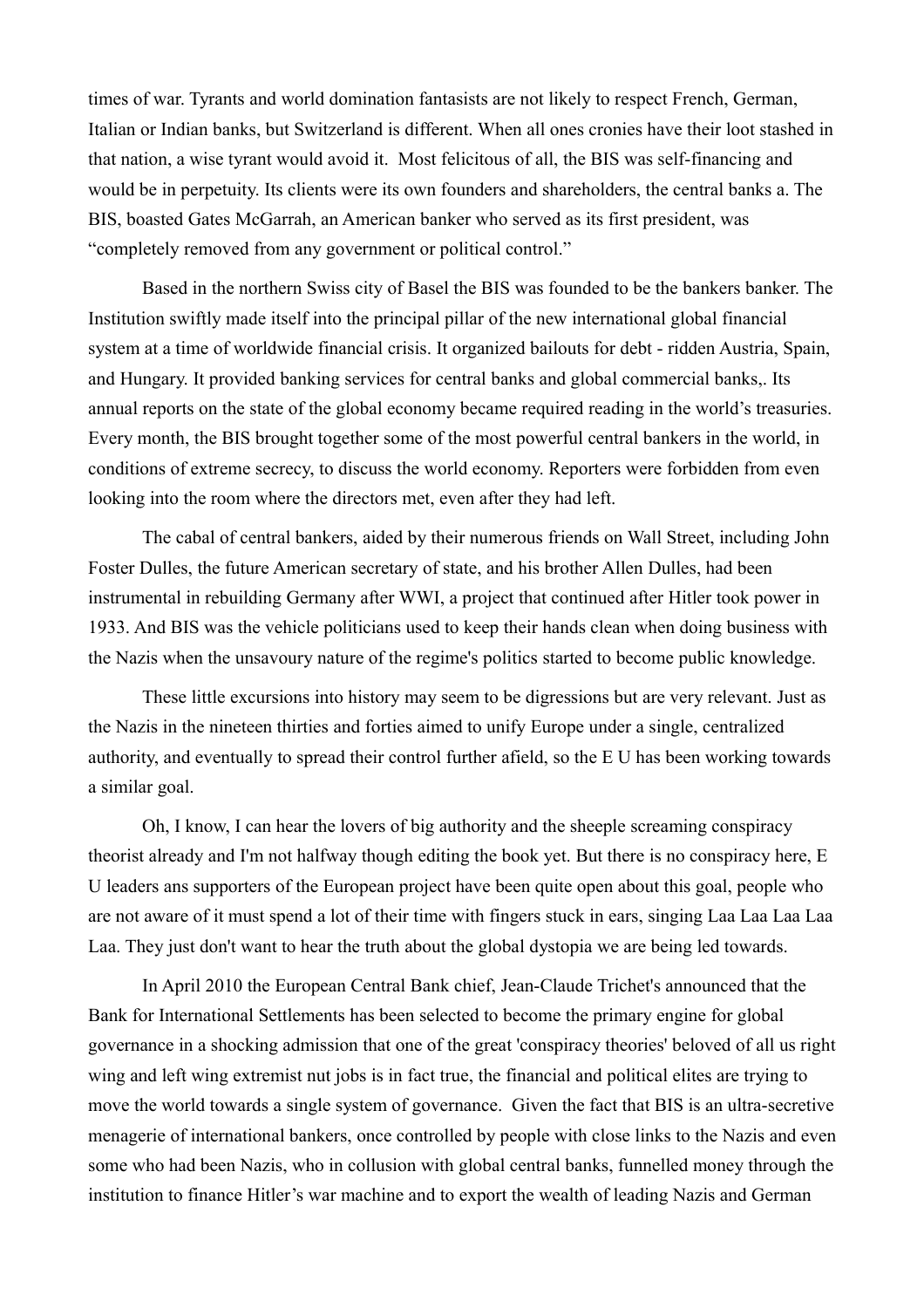elitists who had collaborated with the regime to non - hostile jurisdictions.

In a speech to the US Council On Foreign relations (CFR), ECB head Trichet said that the Global Economy Meeting (GEM), which regularly meets at the BIS headquarters in Basel, "Has become the prime group for global governance among central banks".

The GEM is basically a policy steering committee under the umbrella of the Bank for International Settlements. In its current form, the BIS, which itself is not accountable to any national government, is comprised of banking chiefs from global and central banks, most of which are private and also have no responsibility to their nation states or their citizens.

[The board of directors w](http://en.wikipedia.org/wiki/Bank_for_International_Settlements#Board_of_directors)ho control the BIS include Federal Reserve chief, and the head of The Bank of England head, as well as the ECB chief.

Charles Higham's widely acclaimed book *[Trading With The Enemy, How the Allied](http://www.bilderberg.org/bis.htm#Higham) [multinationals supplied Nazi Germany throughout World War Two](http://www.bilderberg.org/bis.htm#Higham)* points out, several parties at the Bretton Woods Conference in July 1944 wanted to see the Bank for International Settlements liquidated, because its role in aiding Nazi Germany loot occupied European countries during the war. Norway called for the bank to be shut down, a view supported by Harry Dexter White, U.S. Secretary of the Treasury and Henry Morgenthau, but the BIS survived despite its highly contentious Nazi influence.

Higham writes that the Bank of International Settlements had become, "A money funnel for American and British funds to flow into Nazi coffers and help Hitler build his war machine." Nazi finance minister and one of the BIS founders, Hjalmar Schacht commented that the "Institution that would retain channels of communication and collusion between the world's financial leaders even in the event of an international conflict. It was written into the Bank's charter, concurred in by the respective governments, that the BIS should be immune from seizure, closure or censure, whether or not its owners were at war."

The book continues, "The BIS was completely under Hitler's control by the outbreak of World War II, Among the directors under Thomas H. McKittrick were Hermann Shmitz, head of the colossal Nazi industrial trust I.G. Farben, Baron Kurt von Schroder, head of the J.H. Stein Bank of Cologne and a leading officer and financier of the Gestapo; Dr. Walther Funk of the Reichsbank, and, of course, Emil Puhl. These last two figures were Hitler's personal appointees to the board."

Some American's may be uncomfortable that a countryman of theirs is now linked with such a repugnant political movement, but it was not only American officials and political figures who seduced by the Nazi ideology. Many of the British Labour Party's intellectual think tank, The Fabian Society, many members of which were drawn from the aristocracy, the senior professions and academia, thought Hitler had a lot of good ideas too, in fact in the years immediately following the Nazi accession to power the Labour Party believed it could work with Hitler on being returned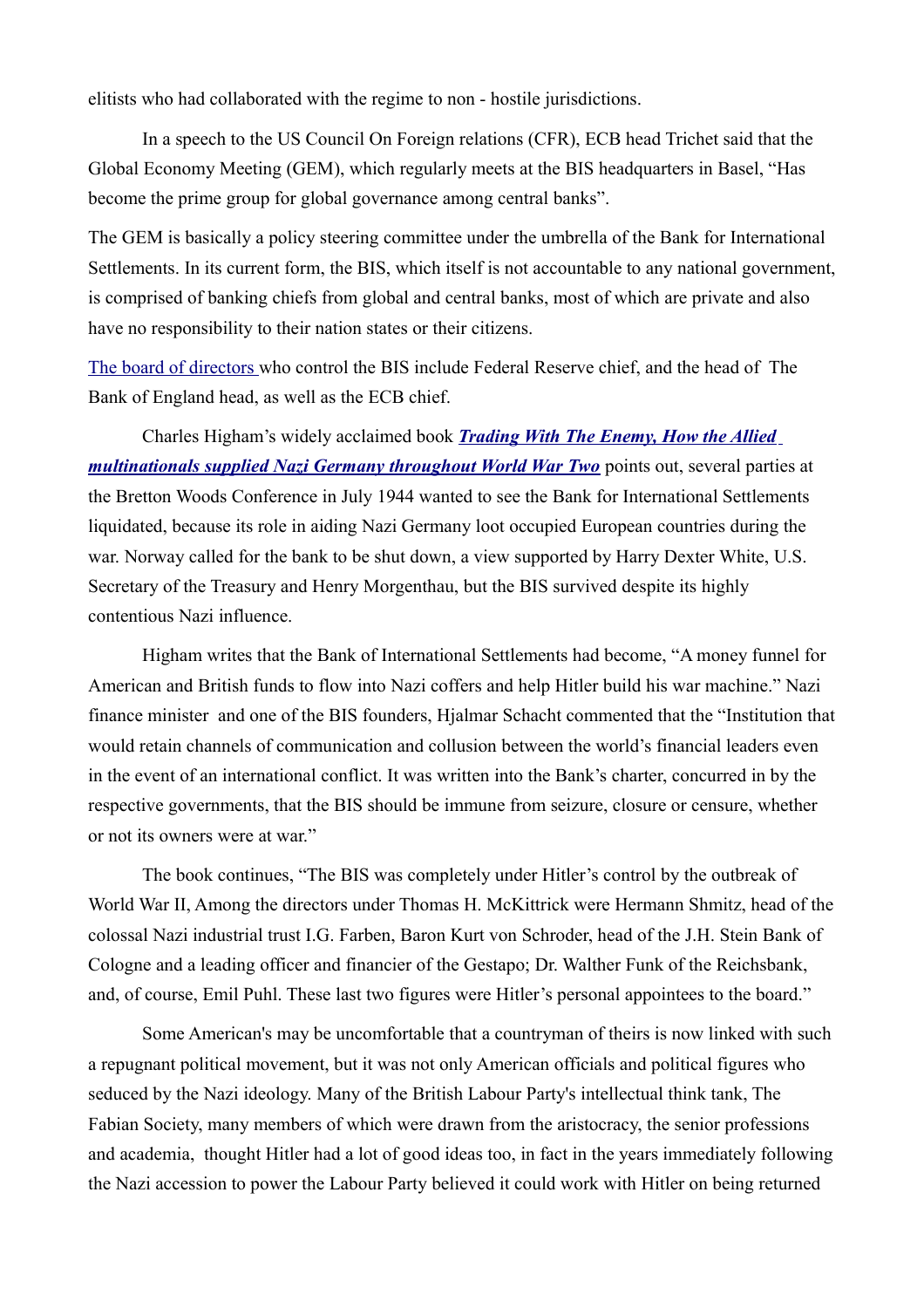to power. And they were not alone. It was the Conservative Party, while in government that pursued the policy of appeasement.

Higham details how the gold looted from countries invaded by the Nazis was packed into vaults controlled by the Bank for International Settlements, and how Nazis who controlled the bank then forbade any discussion of the theft.

"The BIS was an instrument of Hitler, but its continuing existence was approved by Great Britain even after that country went to war with Germany, and the British director Sir Otto Niemeyer, and chairman Montagu Norman, remained in office throughout the war," writes Higham, commenting on Washington State Congressman John M. Coffee's objections to American money being invested with the bank in 1944.

"The Nazi government has 85 million Swiss gold francs on deposit in the BIS. The majority of the board is made up of Nazi officials. Yet American money is being deposited in the Bank," Mr. Coffee complained to the US Treasury Secretary.

In 1948, the BIS was compelled to hand over £4 million in looted Nazi gold to the allies, a tiny fraction of what had been seized illegally, and thanks to people like President Harry S. Truman the Rockefeller family, and other members of the financial and political elites, the bank was not dissolved. One of its most influential directors, Nazi banker Emil Puhl was actually invited to the United States as a guest of honour in 1950, though it was known he was a prominent Nazi.

Despite its inglorious past, the Bank For International Settlements continues to play a major role in the global elite's management of world affairs. The bank exercises power through its control of vast amounts of reserve currencies (sorry again, American Patriots, the US dollar is the main reserve currency but not the only one. The Euro, UK pound and Japanese Yen enjoy reserve currency status and they are expected to be joined by the Chinese Yuan in the near future. The UK pound is principally used in trades between member nations of the British Commonwealth and one reason the E U and the U S administration are so keen to keep Britain in the E U is that it prevents our country from developing trade ties with some potentially mighty emerging nation, principally India with its one billion plus population but also Pakistan with one hundred and eighty million people, Bangla Desh with one hundred and sixty five million and Nigeria with a rapidly growing population of one hundred and fifty million. As the hub of a trading community of such size, Britain would dwarf Brussels.

 In view of that, the 7% of the world's available foreign exchange funds controlled by BIS, as well as the 712 tons of gold bullion it owns, presumably a sizeable portion of which is the bullion which was stolen from occupied countries by the Nazis who controlled the bank during the war, make it hugely important to those who do not wish to see their ability to rig markets, manipulate prices and maintain control of essential commodities eroded by a 'comeback kid' of world powers, especially a country that has the powerful City Of London financial centre within its borders. It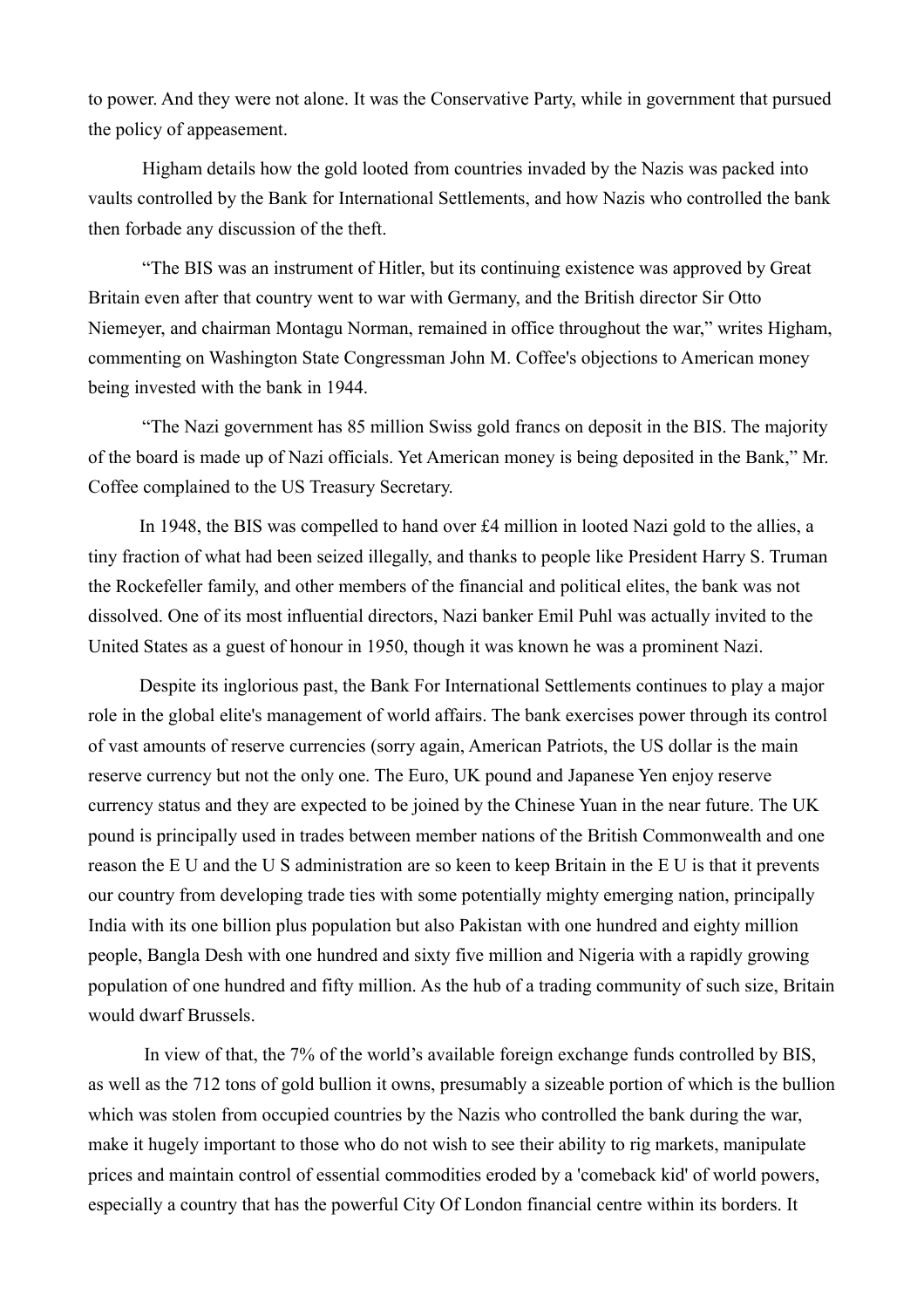could also explain why the E U and its supporters in Washington and Basel are so keen to drive a political wedge between England and Scotland. Without Scotland, England is a minor league power, without England, Scotland is nothing.

"By controlling foreign exchange currency, plus gold, the BIS can go a long way toward determining the economic conditions in any given country," [writes Doug Casey](http://www.investorsinsight.com/blogs/what_we_now_know/archive/2006/03/07/the-most-powerful-bank-you-ve-never-heard-of.aspx) of Investor Insight, "Remember that the next time The Federal Reserve, Bank of England or European Central Bank announces an interest rate hike. You can bet it didn't happen without the concurrence of the BIS Board<sup>"</sup>

The BIS is really nothing but a huge slush fund for global governance through which secret transfers of wealth from citizens are surreptitiously handed to the IMF. It's always worth remembering that when politicians like Barack Obama, Francois Hollande, David Cameron, Angela Merkel and Hillary Clinton amongst others talk of redistributing wealth from the wealthy world to the poor nations, the actual direction of the transfer is from hard up and modestly affluent taxpayers into the pockets of the corporate business and the obscenely rich, with some small change directed to high visibility projects such as digging wells in Africa. And the transactions are laundered through BIS of course. The modern Nazis are looting the world just as their predecessors did,they are just being more subtle about it.

For example, U.S. taxpayer monies can be passed through BIS to the IMF and from there anywhere. In essence, the BIS launders the money, since there is no transparency and no published accounts to indicate where particular deposits came from and where they went. Switzerland is a highly secretive financial centre of course, another reason perhaps why it was chosen as the base for BIS.

The fact that top Nazis were intimately involved in the activity of a global central bank that is now being put forward as one of the key elements of the drive towards world government is frightening. Every time we delve into the origins of the march towards world government, we find that top Nazis were instrumental in setting up and managing the many of the institutions that today seek impose a form of government that could never by any stretch of logic be described as democratic.

[Just as with the institutions that comprised the embryonic stages of the European Union,](http://www.prisonplanet.com/top-nazis-planned-eu-style-fourth-reich.html) Nazi fingerprints (and communist, but then the Nazis were national SOCIALISTS) are all over the origins of the move towards a technocratic global authority ruling the planet with nation states relegated to a level not far above the role of a church council. This fact demolishes any notion that global government is benevolent, humanitarian or progressive.

Centralization of power into the hands of the few is inherently undemocratic, elitist, and to the detriment of the people. But then it is astounding to observe the many people who style themselves 'left wing' liberal, socialist or progressive embracing the authoritarianism of Karl Marx's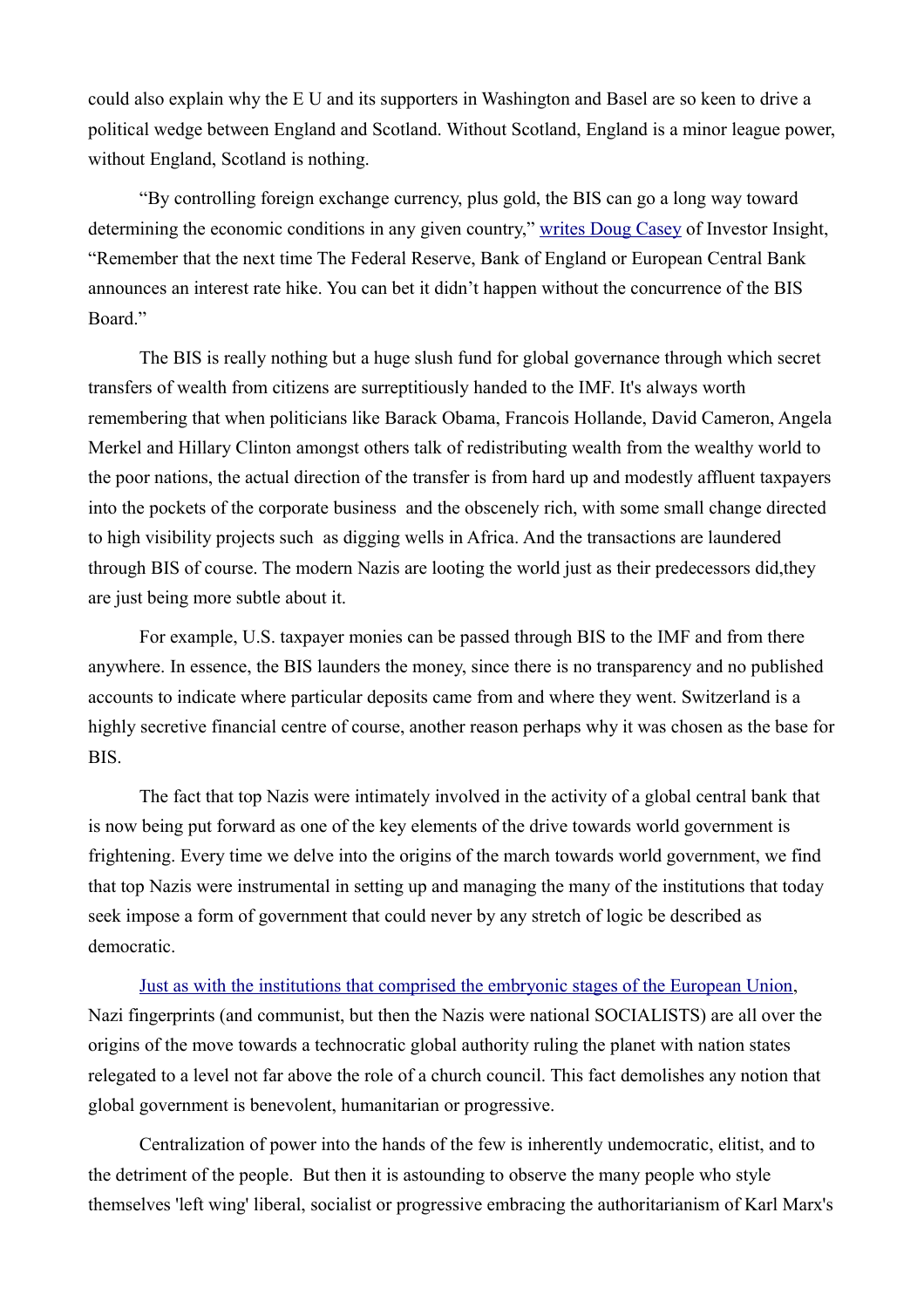communist manifesto because they think it is egalitarian, inclusive and a compassionate, caring approach to political management, apparently oblivious to the track record of socialist regimes around the world. I'll just mention a few names of communist and socialist leaders best remembered for the numbers of entirely innocent people their regimes murdered; Hitler (of course), Stalin (Soviet Russia), Mao Tse Tung (Communist China), Erich Honecker (East Germany), Pol Pot (Cambodia), Ho Chi Mihn (North Vietnam), Kim Il Sung (North Korea), Nikolai Cesescu (Romania), Mengistu Haile Mariam (Ethiopia), Fidel Castro (Cuba), and many others of course whose csreers were cut short by popular uprisings or assassins sent, probably by shareholders in the BIS. There is nothing cuddly, caring or compassionate about socialism. To question authority quickly brings one to a bad end and even those who offer total obedience are not safe, the most innocuous utterance or gesture can be interpreted as dissidence by the paranoiac authorities.

The Nazis who breathed life into the framework of global authoritarianism being used to set up world government today may have been usurped by an elite altogether more patient and subtle in their bid to impose a dictatorship run by banking dynasties, but the ultimate agenda remains the same, world government by an unelected elite or their appointees.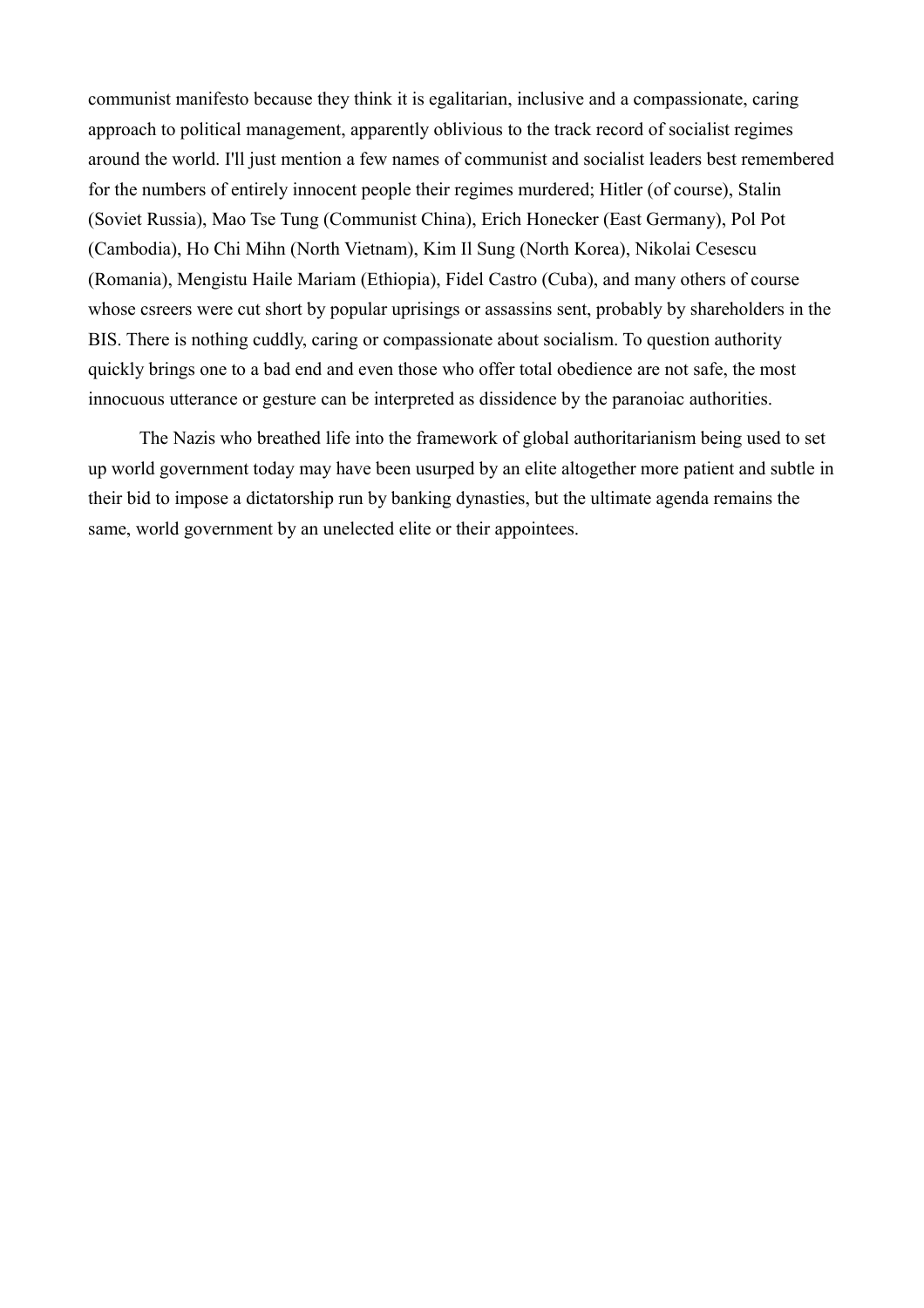The arsenal of fear must almost be nearly exhausted. Those daring to vote to leave the EU will inflict on Britain [collapsing house prices](http://www.telegraph.co.uk/news/2016/05/08/eu-referendum-michael-gove-vs-george-osborne/) (according to George Osborne and Christine Lagarde of the IMF, who should worry about the EU's unemployment-soaked economies)[; a "technical"](http://www.telegraph.co.uk/business/2016/05/12/ftse-100-falters-ahead-of-bank-of-england-decision/) [recession](http://www.telegraph.co.uk/business/2016/05/12/ftse-100-falters-ahead-of-bank-of-england-decision/) (Mark Carney, a "technical" Irish-Canadian with a long record of error, who for this disgraceful political interference should be kicked back to Ottawa); and, of course, the Third World War (Mr Cameron). It's clearly a Corporal Jones moment for the Remainers, though any cries of "don't panic" come far too late: they are manifestly drowning in it.

Anyway, two can play at this game. What must we fear if we stay? Not merel[y relentless](http://www.telegraph.co.uk/opinion/2016/05/13/the-graph-that-shows-immigration-could-decide-the-eu-referendum/) [uncontrolled immigration](http://www.telegraph.co.uk/opinion/2016/05/13/the-graph-that-shows-immigration-could-decide-the-eu-referendum/) (and the lies told about it), putting such burdens on our schools, hospitals and infrastructure that UK citizens suffer, but the inevitability of our nation's destiny being increasingly subject to the wishes of foreigners whom we don't elect. I am not talking about the amorphous idea of "Brussels": I'm talking about Germany.

Five years ago I wrote a piece referring to the control Angela Merkel exerted over Europe as "the Fourth Reich". I was accused of a horrible breach of taste. However, when one looks at German power today one realises that, when I wrote, she had hardly even started. The key to German success is this: it participates in a weak currency (whose value would collapse without it) enabling its exports to sell far more cheaply than had it retained the Deutschmark. Therefore, it continues to grow in economic strength relative to its partners – including us – but especially those in the Eurozone, notably France and Italy, who would benefit greatly from restoring the Franc and the Lira.

Any net exporter in the  $EU$  – which we are most certainly not, given our £24bn trade gap with our partners in the first three months of  $2016$  – also benefits hugely from the vast and incomprehensible welter of EU regulations on products and employment law, which keep external competitors at arm's length and pile costs on them if they wish access to the single market. Germany is so rich, and getting richer at the expense not least of its partners, that it can afford to pretend globalisation isn't happening. We are not so fortunate, and leaving the EU to avoid all these regulations and take proper advantage of the wider world is not the least reason why we must vote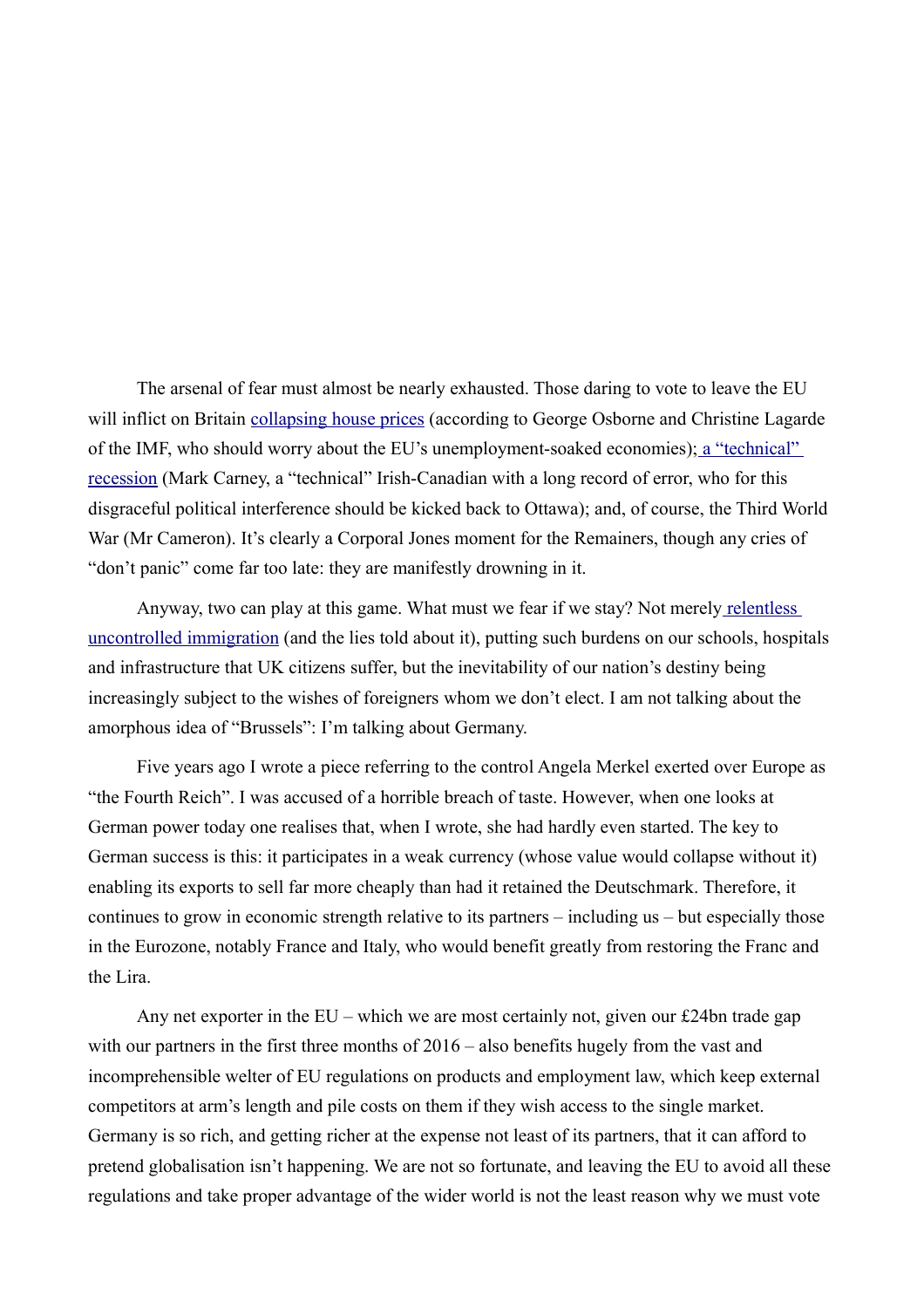to get out.

If we stay in we are going to suffer immense collateral damage from two crises that the Germans will precipitate. First, there will be one in the Eurozone. My friend Dr Savvas Savouri, chief economist at the leading investment business Toscafund, predicts a "detonation of devaluations around the periphery of the Eurozone" in his latest briefing to clients. So incapable are non-Eurozone countries such as Hungary, Romania or Poland of competing with the Germandictated economic model that devaluation and the instability that will bring are their only options. So anyone who thinks our staying in the EU is like buying a ticket to a place of permanent prosperity wants his or her head examined.

Worse for Britain, Dr Savouri predicts Germany's economy "will not come off lightly", not least because its clients and customers will find its goods suddenly more expensive. And when Germany starts to struggle, God help the rest of the EU: because when the German chequebook closes, economies it is shoring up – such as Greece's – will be on their own. And Greece's economy is oneeleventh the size of France's, which is a basket-case, and cannot go on as it is.

Dr Savouri also points out that if we stay in the EU there will be huge costs for us from all this chaos, despite being out of the Eurozone. "Having renewed our vows to remain in the EU 'through sickness and in health' we will be required to contribute to funding the fiscal efforts being applied to our ever more sickly EU partners," he writes. The costs will be huge, and once we have committed ourselves to remain we will be forced to join the communal effort to save ailing partners. He calls it "the EU's version of a Rooseveltian New Deal."

He also argues that such a wave of economic hardship will propel more impoverished Europeans across open borders into the UK: and don't forget what Iain Duncan Smith disclosed last week, that Mr Cameron deleted a passage about controlling immigration from a speech he made because he was told it would upset the Germans. That is the reality of our relationship with the EU: if we choose to stay in, the Germans will ensure that we become ever more obedient to their policies – so stand by for their next project, Turkey's admission to the EU, and all that would entail.

It was not just deeply offensive, but ironic, that Mr Cameron should last week have evoked the idea of another world war in his latest intelligence-insulting act of hysteria aimed at making us vote to stay in the EU. It is not just that our fathers and grandfathers fought in two world wars to allow Britain the right to continue to rule itself, rather than to be ruled by Germans: Mr Cameron plainly won't admit that German domination of the EU means it has conquered without war, and signing up to the EU is signing up to the Fourth Reich.

Ask the Greeks if you think I exaggerate: Germany runs Europe without firing a shot. It forces far weaker partners to stay in a currency zone that is crippling them, and uses its economic muscle to dictate immigration and other key policies. And if you believe the Germans won't take a UK vote to stay in as a signal to continue and intensify their control over the EU, and to make us help pay for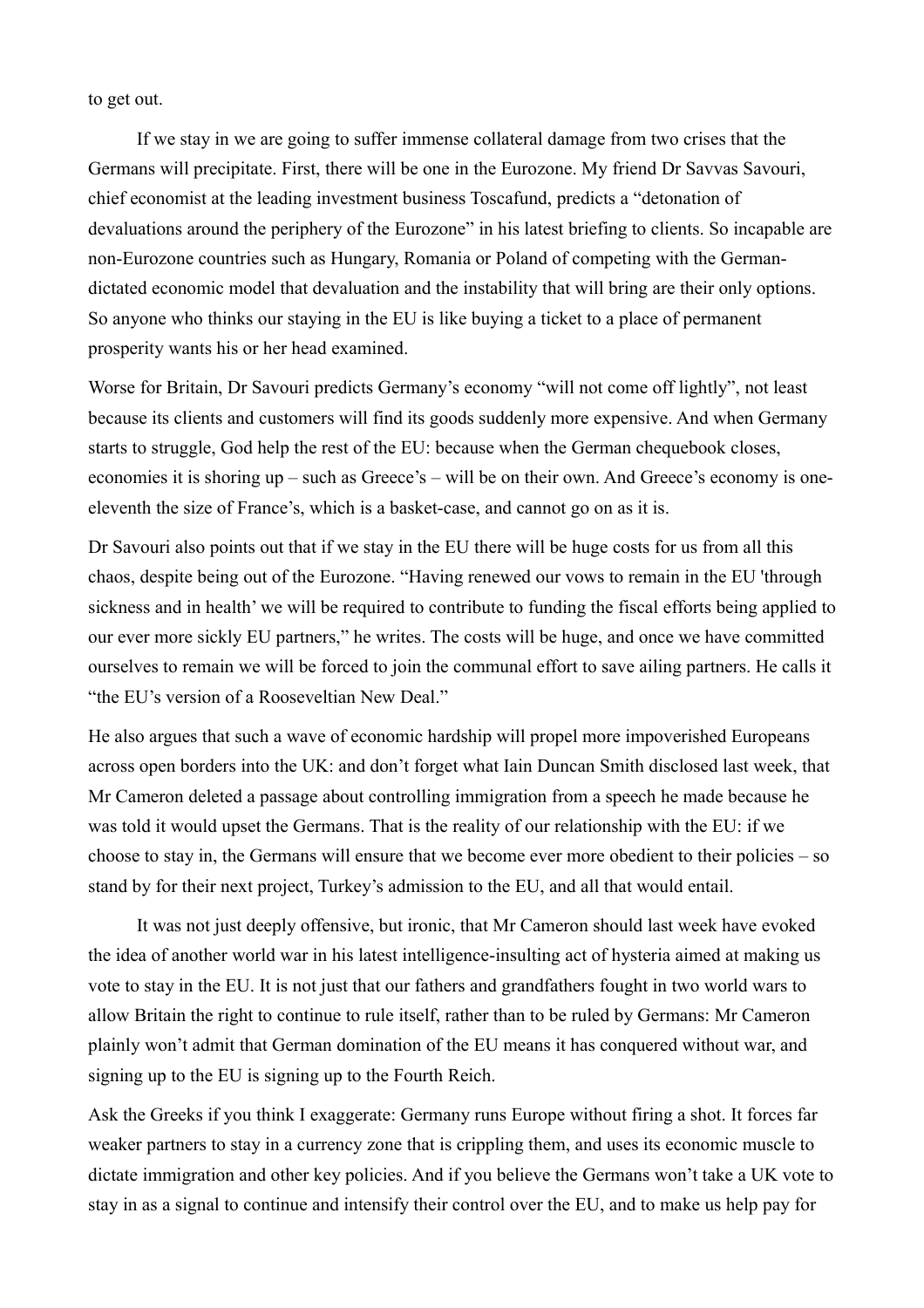its baleful effects, then you aren't paying attention. It's not war we should fear, but what the Germans do in peace.

There is no evidence that any of the 'Remain' campaign's scaremongering stories will actually happen of course, not is there any reason to believe that the benefits the 'Leave' campaign tells us will fall into our laps should we decide in the referendum that Britain's future looks brighter outside the EU. Nobody can know what will happen in the future, politicians and economists my talk of where economic trends will take us in thirty or fifty years, but I'll throw in a scare story of my own to counter all of those.

In Yellowstone Park, Wyoming, USA there is a huge volcanic caldera, people who study earthquakes and volcanoes and such estimate it is several thousand years overdue for a massive eruption. For the past few years there has been a lot of seismic activity in the area, and video clips are available online of the ground visibly rising and falling as if it is a rubber mat floating on the sea. Scientific observations say the caldera is read to blow, and if it does the devastation will be greater than Karakatoa or Tambora in the nineteenth century, The volcanic winter that follows could wipe out most life on earth. Predicting eruptions is an ever more uncertain science than gambling on horse races, the case is that Yellowstone could go tomorrow and if it does some experts say that with other concurrent intense volcanic activity on the so called Pacific ring Of Fire, a major eruption could tear the world in half or nor for another ten thousand years. So all we can do is get on with our lives. Such disasters are possible, but in fact a very unlikely. And as the great French philosopher Eric Cantona (LOL) says, "He who forecasts all perils will never sail the seas."

In other words if we let fear of what just might happen limit our lives, those lives are never going to amount to much. Even the life of a bean counter includes risks.

The referendum on whether Britain should remain in the EU or leave is then not about economics, it is about whether you are happy to live for the rest of your life and to ensure your children and grandchildren and their offspring for the foreseeable future live in an increasingly oppressive dictatorship run by an unelected, technocratic regime appointed by the financial and academic elites.

Forget all those seductive blandishments from the left about equality, fairness and inclusiveness and remember that the Russian anarchist Mikhail Bakunin in 1870 warned Karl Marx that a socialist government based on the socio - economic theories of Marx would quickly become more repressive and authoritarian than the despotic rule of the Russian Czars.

And forget all those promises from capitalists that 'trade brings prosperity and enriches us all. Trade enriches business owners and investors, and the EU's open doors immigration policy, by flooding developed societies with cheap, unskilled labour is driving down the wages of society's lowest paid. This was always the intention of course, nineteenth century liberalism and social democracy created and educated, informed and organised working class capable of challenging the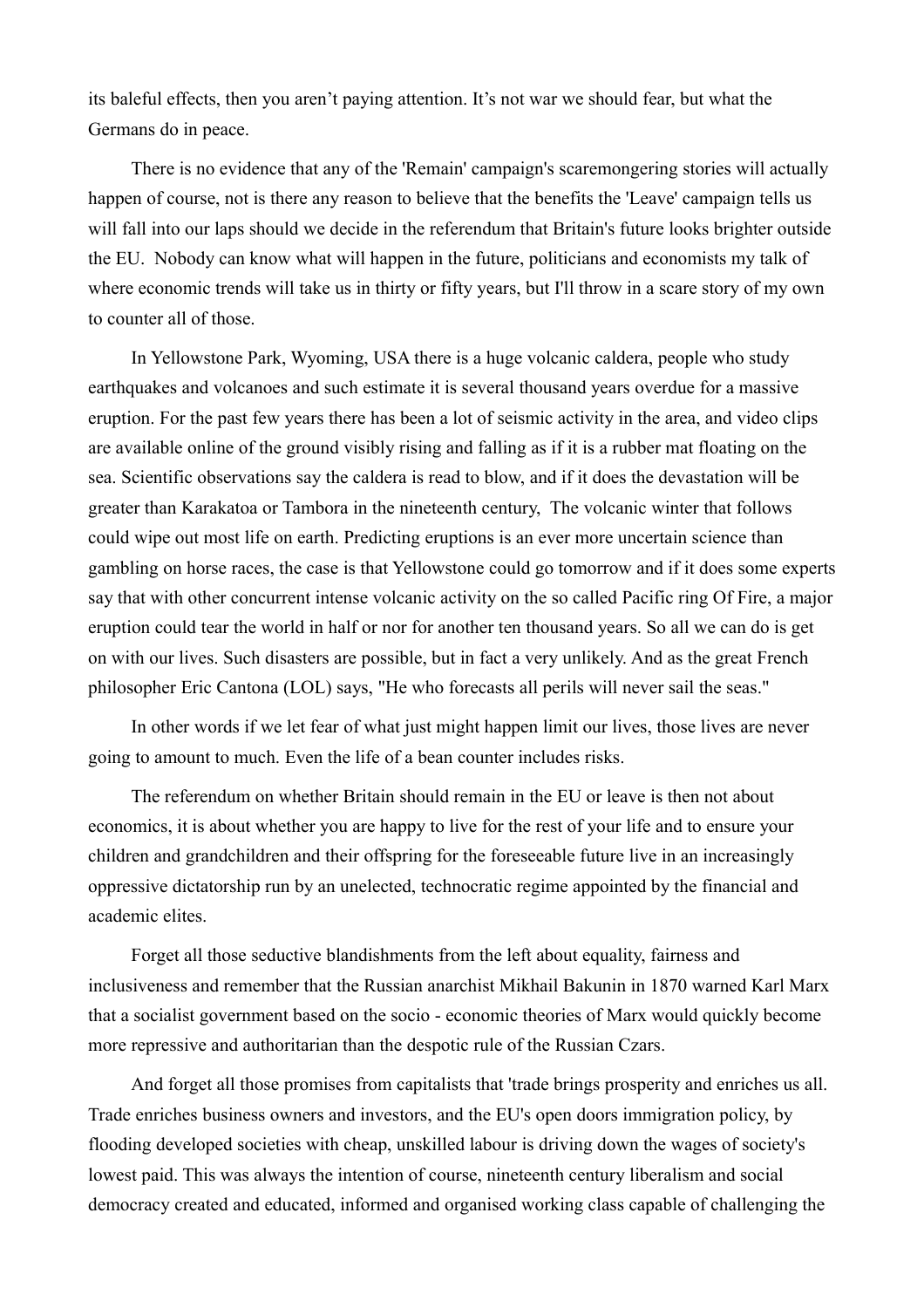elite.

The founders of the European Union, French and Belgian bureaucrats for the main part, were from the 1950's were about mongrelising the people of Europe, in order to create the perfect "citizen", from a socialist angle of removing the individual cultural bonds that hold together nation states. Although you will not find the text on the internet anywhere, in the Headquarters of the European commission in Luxembourg, [The Baittment Jean Monnet](http://www.cvce.eu/en/obj/building_of_the_commission_jean_monnet_building_in_luxembourg-en-ccec7417-e71f-4c3b-b517-d78481a155fa.html) is a huge stone plaque on which the underlying principle of ending war by destroying the concept of the nation.

\*



This is an ideology that goes back to the nineteenth century when followers of Karl Marx created the globalist movement with the instance aim of merging all the world's peoples into a single nation under one unelected, meritocratic governments.

We have seen a massive acceleration in the push towards this aim since 1997, but clearly the rate is not fast enough for members of the political, business and academic elites who believe they will form the upper layers of the meritocracy, so as we learned when the activities of Tony Blair's 'New Labour' government in actively recruiting migrants using agents in sub Saharan Africa and are boating them in thousands at a time.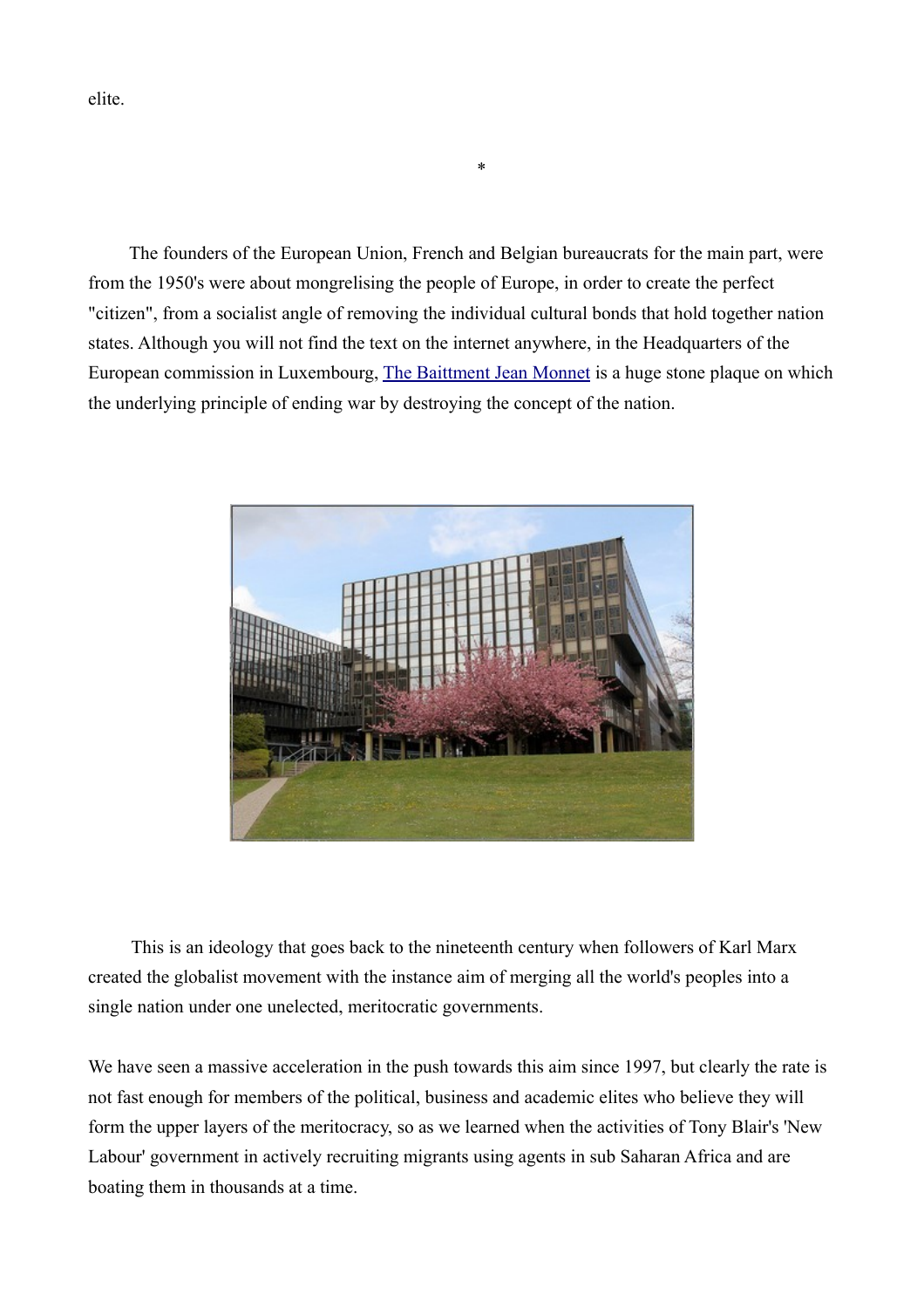At the time either Blair or his number two Gordon Brown referring to the British people (both deny it was themselves) promised to 'rub their noses in diversity'. I can't find text of the speech in which the phrase was used but you can read of the circumstances surrounding it in [this Op-Ed piece](http://blogs.telegraph.co.uk/news/edwest/100025635/labours-secret-plan-to-lure-immigrants-was-borderline-treason-and-plain-stupid/) [by political commentator Ed West](http://blogs.telegraph.co.uk/news/edwest/100025635/labours-secret-plan-to-lure-immigrants-was-borderline-treason-and-plain-stupid/)

The sheer contempt shown for British citizens and their culture and values is disgusting and should be enough to ensure no Labour government ever holds power again.

In view of numerous examples of Conservative, Labour and Liberal Democrat commitment to this ideological goal of moulting the world into a single political unit under the totalitarian government of an elitist meritocrat, people who have nasty suspicious minds and received the kind of education that taught us to question everything (particularly the motives of government, big business and the media, began to speculate about the true purpose of Obama and Blair's encouraging the "Arab Spring", when it was clear that removing the strong if tyrannical regimes of the region would cause a power vacuum that was very unlikely to resolve into western-style democracies.

It looks even more dodgy when you understand that the EU has well documented plans to extend its definition of Europe to include middle eastern and north African nations. Turkey, a geographically large nation with a mostly Muslim population has desired EU membership for many years and recently EU bureaucrats and leaders of the biggest member states have been eager to fast track Turkish membership even though the country's record on equality and human rights are appalling and despite its being a NATO member, the regime of President Recep Tayyip Erdogan has been illegally trading oil for arms with the terrorist movement ISIS. Another blatant breach of international law and EU membership criteria has been Erdogan's attacks on Kurdish communities within Turkish territory and also in Iraq and Syria. The vast bulk of Turkish territory is in Asia , however the Turkish enclave around Istanbul gives it a toehold on the European continent, which because the EU's ruling bureaucracy prioritizes the globalist agenda over humanitarian and legal concerns, qualifies Turkey for membership of the supranational unit George Orwell, in his novel 1984, called Eurasia.

People of a sceptical mindset might also speculate that the English Channel is an inconvenient barrier to globalist objectives such as a 'borderless' world, as it presents a pinch point in the flow of unskilled, illiterate, undomesticated migrants from third world cultures in which rape is acceptable, because the woman is at fault for 'allowing herself to be raped'. While it is impossible to close off cross channel routes completely, the Channel, a narrow,cold water strait between the north sea and the Atlantic Ocean presents a more formidable obstacle than the stretches of the Aegean Sea between Turkey and the Greek Islands or Libya and the Italian island of Lampedeusa. And because Britain has never been a member of the 'borderless travel' Schengen Zone our government is better prepared to deal with attempts at illegal entry given funding and the will. How interesting to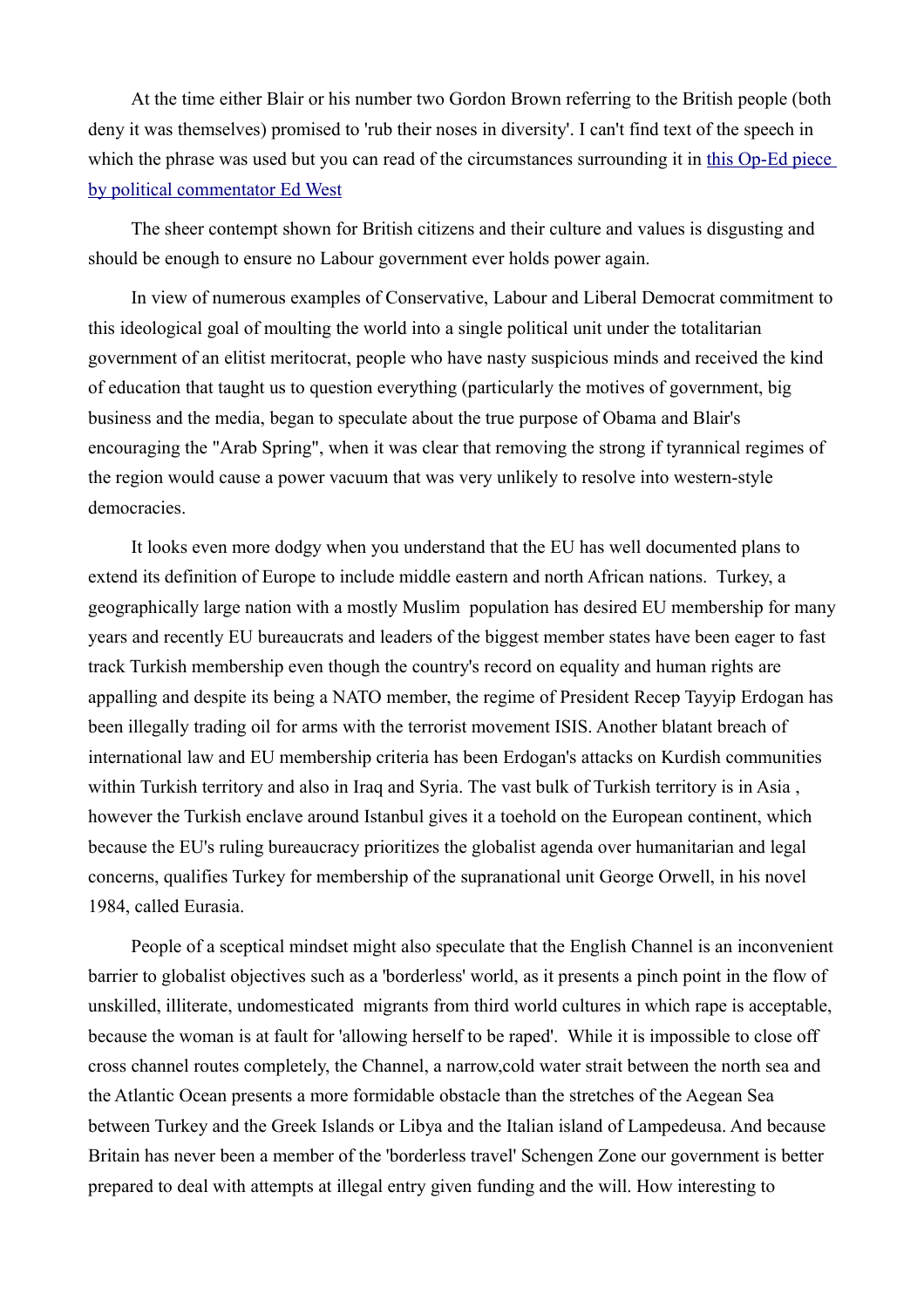observe the determination of the EU to find ways of circumventing Britain's border control arrangements just as the New Labour government under Blair and Gordon Brown ordered the UK's border control agencies to simply 'wave through' undocumented travellers without even counting them. This was a deliberate attempt to destabilise UK society so that we the people would be ready to accept we could only be secure as part of a Federal European State. Open borders has failed, the lawlessness of immigrants, the demands that they be accountable under Sharia Law rather than European Law, and the refusal to tolerate European customs and values as well as the EU bureaucracies failure to control the inflow of undocumented migrants, some genuine refugees from Barack Obama's wars, most just economic migrants, have led many EU nations to close their borders and reintroduce immigration controls.

**Voters in Britain's referendum, and win or lose, in future European, government and**

**regional elections need to understand that the European Union was about building a federal superstate from day one Even if we vote 'OUT' the Labour and Conservative parties (and the**

**neo - fascist Scottish National Party) will do all they can to obstruct the disengagement**

**process.** 

As anti EU feeling continues to grow all around Europe, and the disintegration of the current federal superstate project progresses, it would be wise perhaps to remember how Britain was led into membership in the first place. It seems to me that most people have little idea why one of main players in the victorious alliance of the Second World War should have become so desperate to join a club of losers so soon after that victory. The answer to that question is key to understanding why the EU has gone so wrong.

The official narrative of twentieth century history misinforms economics students that Britain was in dire economic straits, and that the European Economic Community as it was then known, **[provided an economic engine which could revitalise our economy](http://www.telegraph.co.uk/news/politics/8145390/Harold-Macmillans-never-had-it-so-good-speech-followed-the-1950s-boom.html)**. Political history students learn that after the Second World War Britain needed to recast her geopolitical position away from empire, and towards a more realistic one at the heart of Europe. Neither of these arguments, however, makes any sense at all.

The EEC in the1960s and 1970s was in no position to regenerate anyone's economy. It spent most of its meagre resources on two hugely expensive and inefficient policies, the Common Agricultural Policy and The Common Fisheries Policy, and had no means or policies to generate economic growth among its original six members, Germany, France, Italy, The Netherlands, Belgium and Luxembourg, which beautiful though it is, can hardly be described as a major economic player.

When economic growth did start to happen, it did not come from the EU but from national economies, Germany's recovery from the defeat of the Nazis in World War Two, which was driven by Ludwig Erhard's supply-side reforms in West Germany in 1948 through to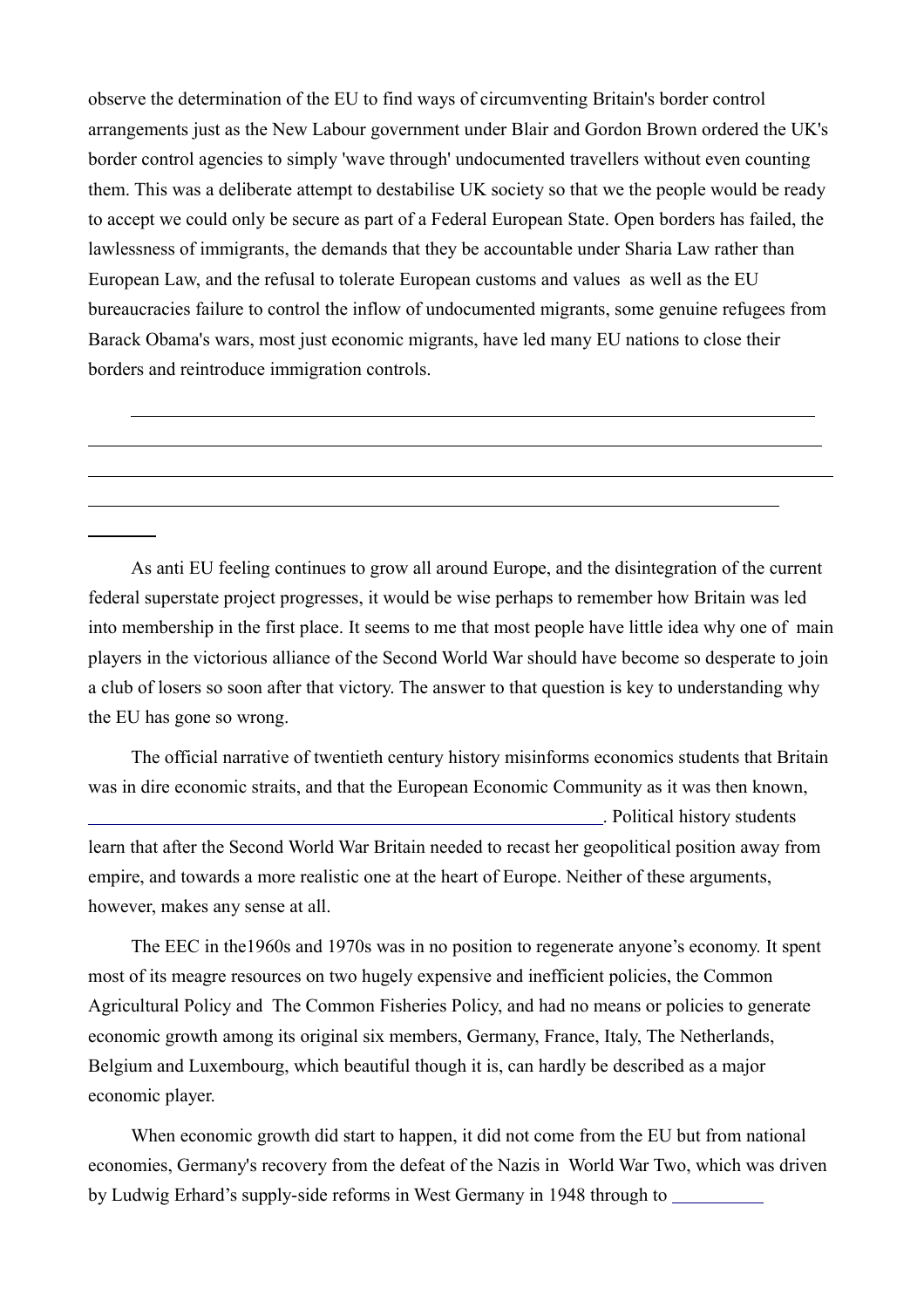**[privatisation of nationalised industry in the Eighties](http://www.telegraph.co.uk/news/newstopics/eureferendum/11652504/Seven-lessons-from-Britains-1975-EEC-referendum.html)**, European growth came from reforms introduced by individual countries which were were copied elsewhere. EU policy has always been either irrelevant or positively detrimental (as was the case with the Euro).

Another untruth incorporated into European history is that British growth lagged behind Europe's. Sometimes it ran more or less parallel, at others it surged ahead. In the 1950s Western Europe had a growth rate of 3.5 per cent; in the 1960s, it was 4.5 per cent. But in 1959, when Harold Macmillan took office, the real annual growth rate of British GDP, according to the Office of National Statistics, was almost 6 per cent. It was again almost 6 per cent when de Gaulle vetoed our first application to join the EEC in 1963.

In 1973, when we entered the EEC, our annual national growth rate in real terms was a record 7.4 per cent. The present Chancellor would die for such figures. So the economic basket-case argument doesn't work.

Four of these countries held no international weight whatsoever. Germany was occupied and divided. France, meanwhile, had lost one colonial war in Vietnam and another in Algeria. De Gaulle had come to power to save the country from civil war. Most realists must surely have regarded these states as a bunch of losers. De Gaulle, himself a supreme realist, pointed out that Britain had democratic political institutions, world trade links, cheap food from the Commonwealth, and was a global power. Why would it want to enter the EEC?

The answer is that Harold Macmillan and his closest advisers were part of an intellectual tradition that saw the salvation of the world in some form of world government based on regional federations. He was also a close acquaintance of **[Jean Monnet, who believed the same](http://www.telegraph.co.uk/comment/columnists/christopherbooker/8886498/The-EUs-architects-never-meant-it-to-be-a-democracy.html)**. It was therefore Macmillan who became the representative of the European federalist movement in the British cabinet.

In a speech in the House of Commons he even advocated a European Coal and Steel Community (ECSC) before the real thing had been announced. He later arranged for a Treaty of Association to be signed between the UK and the ECSC, and it was he who ensured that a British representative was sent to the Brussels negotiations following the Messina Conference, which gave birth to the EEC.

In the late 1950s he pushed negotiations concerning a European Free Trade Association towards membership of the EEC. Then, when General de Gaulle began to turn the EEC into a less federalist body, he took the risk of submitting a full British membership application in the hope of frustrating Gaullist ambitions.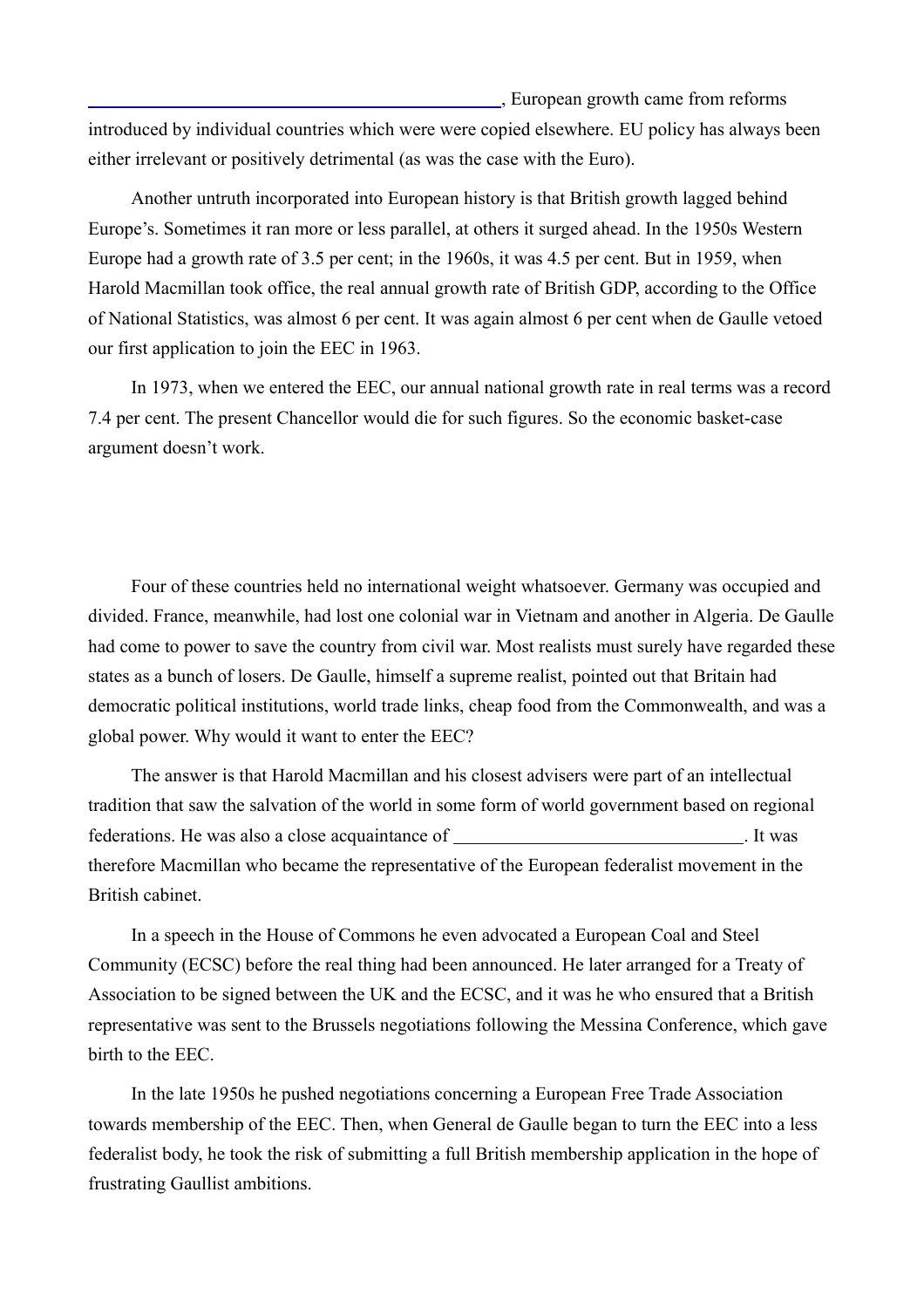His aim, in alliance with US and European proponents of a federalist world order, was to frustrate the emerging Franco-German alliance which was seen as one of French and German nationalism.

Monnet met secretly with Heath and Macmillan on innumerable occasions to facilitate British entry. Indeed, he was informed before the British Parliament of the terms in which the British approach to Europe would be framed.

Despite advice from the Lord Chancellor, Lord Kilmuir, that membership would mean the end of British parliamentary sovereignty, Macmillan deliberately misled the House of Commons — and practically everyone else, from Commonwealth statesmen to cabinet colleagues and the public that merely minor commercial negotiations were involved. He even tried to deceive de Gaulle that he was an anti-federalist and a close friend who would arrange for France, like Britain, to receive Polaris missiles from the Americans. De Gaulle saw completely through him and vetoed the British bid to enter.

Macmillan left Edward Heath to take matters forward, and Heath, along with Douglas Hurd, arranged — according to the Monnet papers — for the Tory Party to become a (secret) corporate member of Monnet's Action Committee for a United States of Europe.

According to **Monder and biographers**, both the Labour and biographer,  $\frac{1}{2}$ Liberal Parties later did the same. Meanwhile the Earl of Gosford, one of Macmillan's foreign policy ministers in the House of Lords, actually informed the House that the aim of the government's foreign policy was world government.

 *[Monnet's Action Committee](http://www.telegraph.co.uk/news/worldnews/europe/1356047/Euro-federalists-financed-by-US-spy-chiefs.html) was also given financial backing by the [CIA and the US State](http://www2.warwick.ac.uk/fac/soc/pais/people/aldrich/publications/oss_cia_united_europe_eec_eu.pdf)*

 *[Department .](http://www2.warwick.ac.uk/fac/soc/pais/people/aldrich/publications/oss_cia_united_europe_eec_eu.pdf) The Anglo-American establishment was now committed to the creation of a federal*

*United States of Europe.*

Today, this is still the case. Powerful international lobbies are already at work attempting to prove that any return to democratic self-government on the part of Britain will spell doom. American officials have already been primed to state that such a Britain would be excluded from any free trade deal with the USA and that the world needs the TTIP trade treaty which is predicated on the survival of the EU.

Fortunately, Republican candidates in the USA are becoming Eurosceptics and magazines there like [The National Interest](http://nationalinterest.org/) are publishing the case for Brexit. The international coalition behind Macmillan and Heath will find things a lot more difficult this time round — especially given the obvious difficulties of the Eurozone., the failure of EU migration policy and the lack of any coherent EU security policy.

Most importantly, having been fooled once, the British public will be much more difficult to fool again.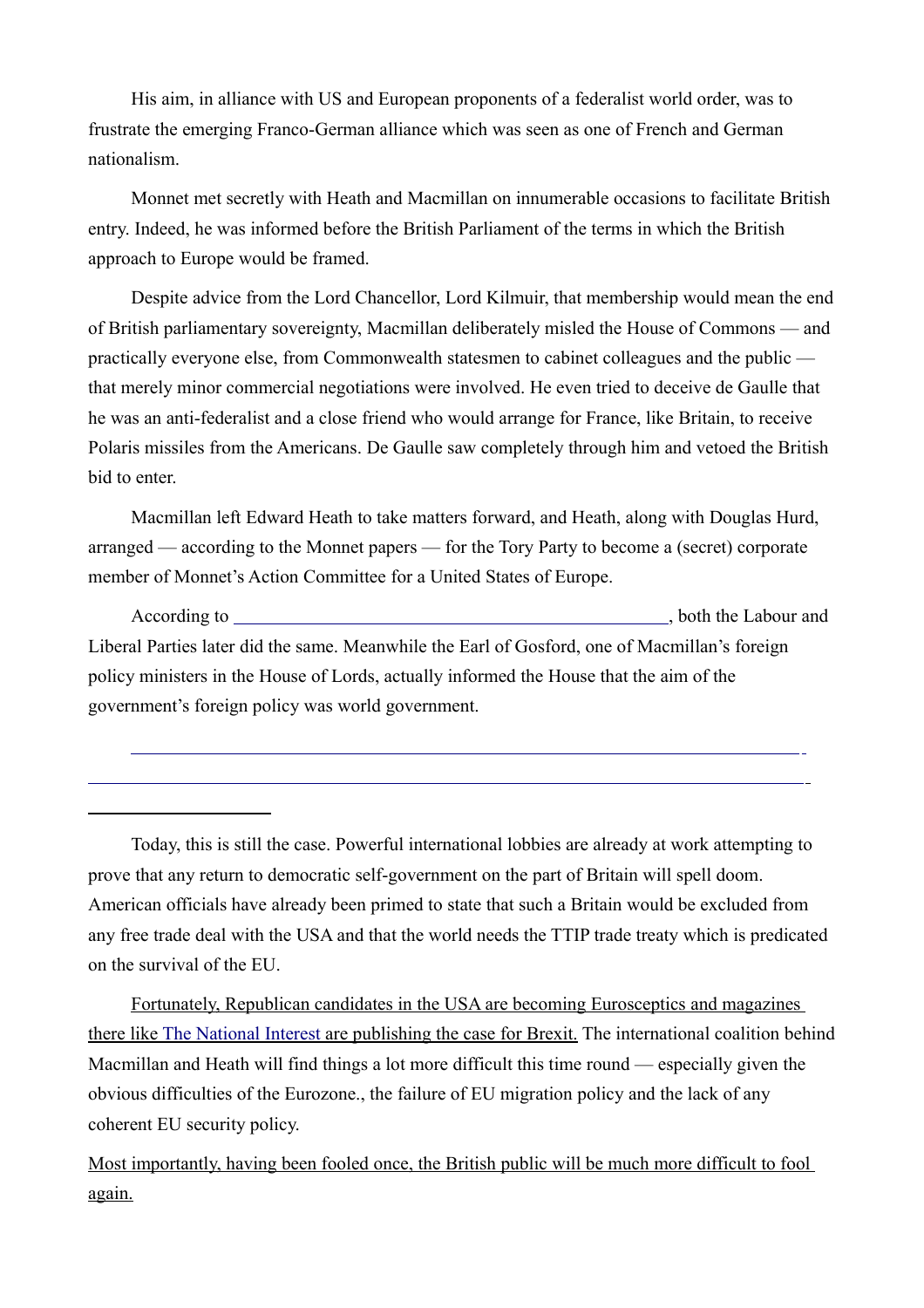Boris Johnson is being accused of extremely exaggerating the comparison between the EU and the German Nazi's plan for a union of Europe. The pro-Brexit former Mayor has stated that both Hitler and Napoleon failed at unifying Europe and that the EU was "an attempt to do this by different methods", namely without weapons this time!

Donald Tusk, the European Union Council President, said that the former Mayor of London "had crossed all boundaries" by making the comparison. As we hope to have shown in this e-book Boris was unfairly criticised, the Nazi roots of the E U are well documented, the links to Nazi politics shared by many influential figures in shaping the E U in its early days are proved by their own words, reproduced here (and easily verifiable) and

Lord Heseltine, predictably a supporter of the Remain campaign labelled Johnson's comments "preposterous"  $\&$  "obscene". It is the globalist Helestine who is obscene in his attempt to occupy the moral high ground in order to deflect attention from an organisation that he has always supported even when doing so meant opposing the best interests of Britain.

Development of The European Union is 100% documented by previous texts of what the Nazi regime envisaged for the continent of Europe after World War 2. While Boris Johnson's comment conflating Napoleon Bonaparte with Hitler, it is certainly true that Bonaparte sought to create a pen - European Empire.

[The European Community,](http://homepage.ntlworld.com/lee.riley/Notices/EWG.pdf) a 1940 book by Nazi Economics Minister and war criminal Walther Funk wrote about the needs of creating a "Centralized European Union" and "European Economic Area's" he argued, "There must be a readiness to subordinate one's own interests in certain cases to those of [the EC]." Don't be put off by the German Title of this free .pdf, the text is an English translation.

Nazi academic Heinrich Hunke wrote, "Classic national economy is dead…community of fate which is the European economy…fate and extent of European co-operation depends on a new unity economic plan".

Fellow Nazi Gustav Koenig observed, "We have a real European Community task before us…I am convinced that this Community effort will last beyond the end of the war."

Other top Nazis who called for the creation of a pan-European federal economic superstate include Ribbentrop, the Norwegian traitor Quisling and [Arthur Seyss-Inquart,](https://en.wikipedia.org/wiki/Arthur_Seyss-Inquart) an Austrian politician and Nazi collaborator who spoke of "The new Europe of solidarity and co-operation among all of its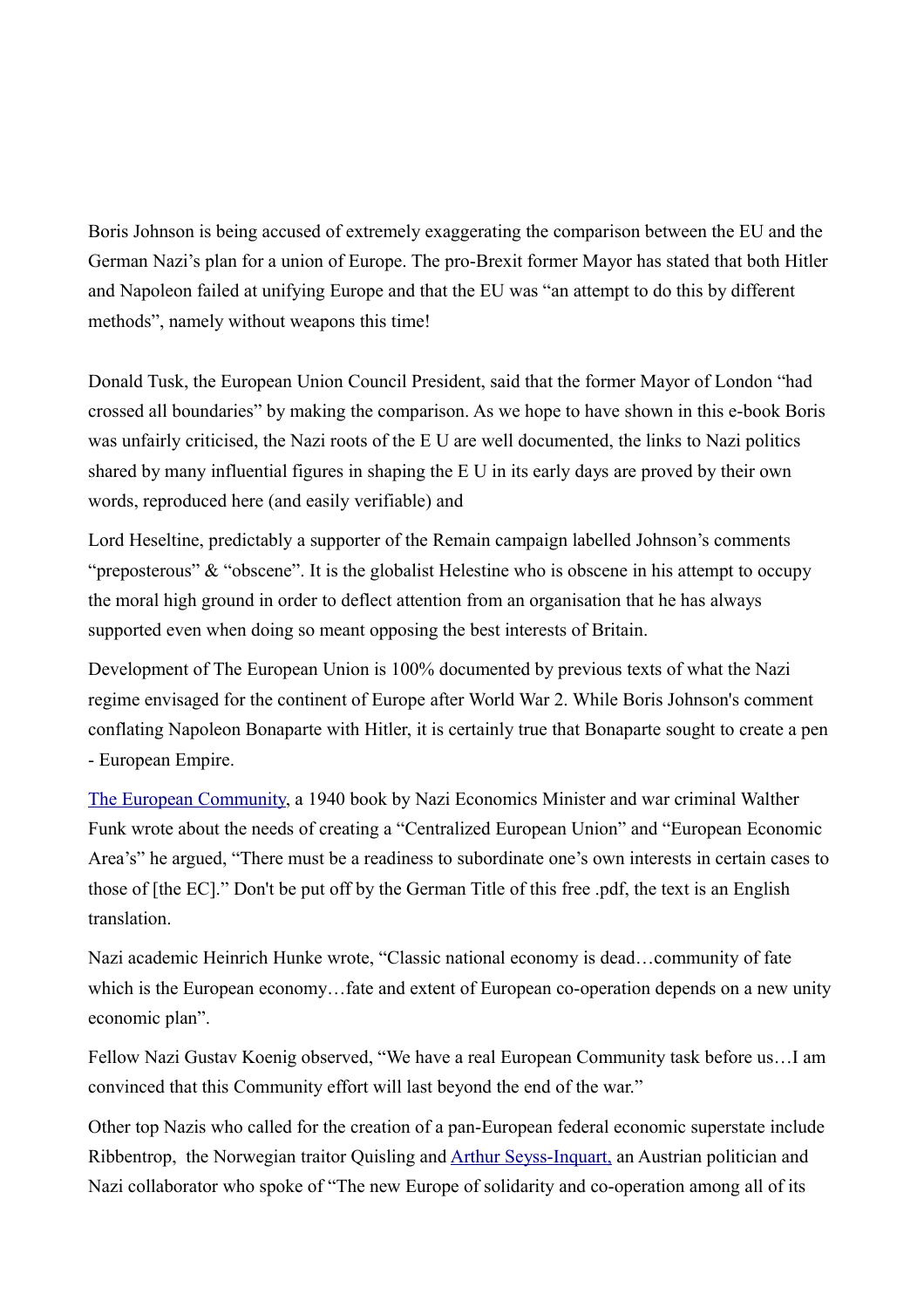people… will find…rapidly increasing prosperity once national economic boundaries are removed."

In 1940, Joseph Goebbels, Hitler's propaganda chief ordered the creation of the "large-scale economic unification of Europe," believing that "in fifty years' time people will no longer think in terms of countries."

Just 53 years later, the European Union in its current form was established, with a plan to drive Europe towards 'ever closer integration' until the independence and national sovereignty of member states would be a thing of the past.

It's no surprise that what these top Nazis proposed is almost identical to what the EU ha bes now become, with total surveillance, abolition of free speech and free thought and criminalization of dissent planned. The latter was of course implemented by Nazi Germany, the others were planned but the technology to achieve them was not available.

Boris is right – the EU is the very bureaucratic, centralized, dictatorial European federal superstate that Hitler and other top Nazis had planned to implement after World War 2.

#### *THE COMMON ROOTS OF THE THIRD REICH AND THE EU OR FASCISM AND SOCIALISM, THE EVIL TWINS*

"There is a lot of muddled thinking on what constitutes fascism. The definition cited by Bonito Mussolini, the founder of modern fascism, is given in the first chapter of this book. The idea of fascism, however, is much older than that, the word derives from a symbol used by The Roman Empire to represent the unbreakable power of a centralised authority. 'The Fasces' depicts an axe with sticks bound around its shaft.

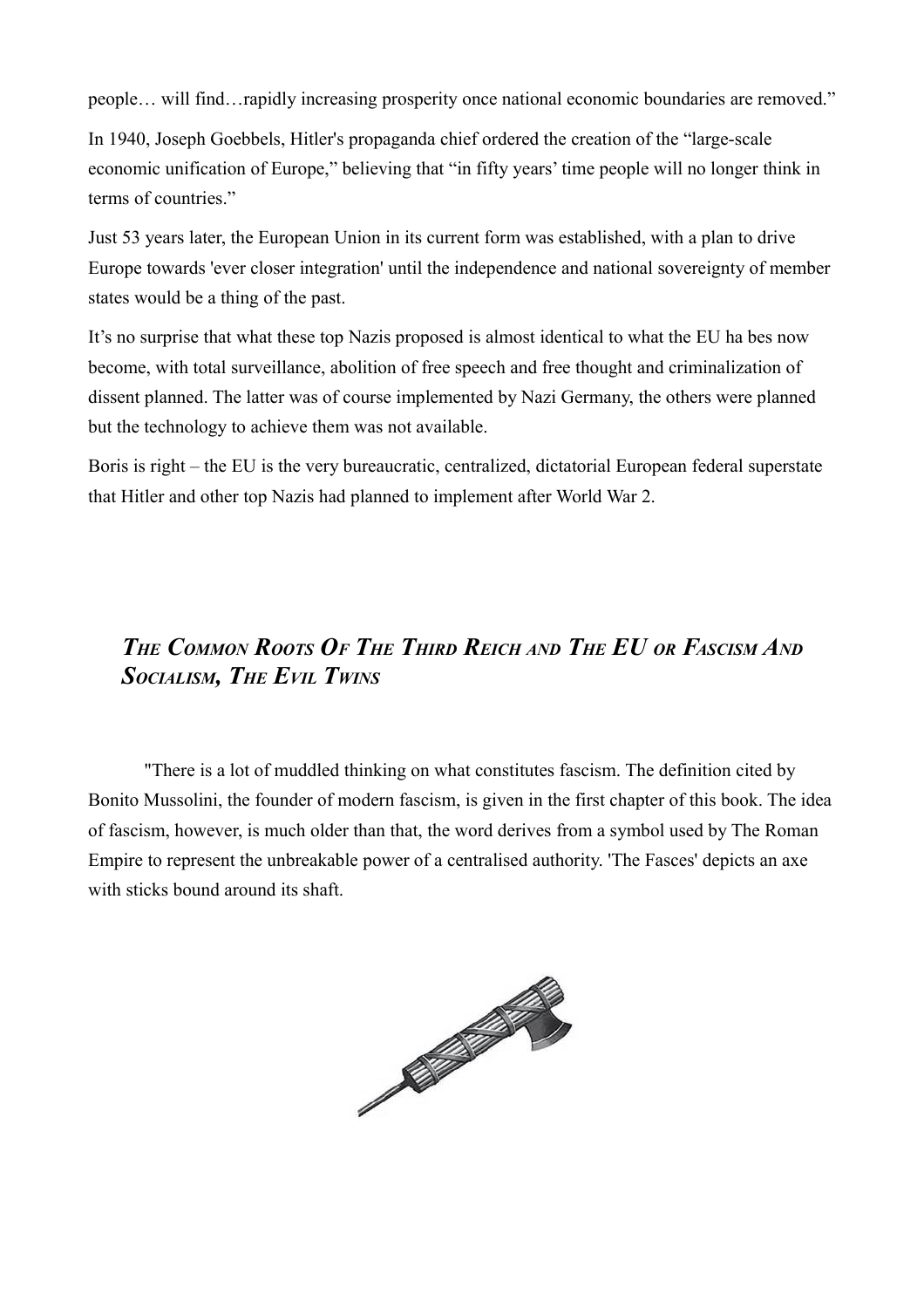Ironically supporters of an ever bigger, ever more closely integrated, ever more centralised and ideologically driven European Union are quick to brand opponents and critics of the EU, the realisation of Hitler's dream of a Europe unified economically and politically under a single authority, as a fascist. This is nothing but the usual untruth and deflection we have come to expect from authoritarian extremist control freaks who have hi - jacked the political label left wing in order to cast themselves as cuddly, caring, inclusive, minority loving liberals.

The case is of course that true liberals (and we're an endangered species these days,) do not accept there is a duty to love certain minorities or points-of-view and hate others. A liberal will respond to people as individuals; it is not incumbent on anyone to like gays and lesbians because of their sexual preferences, or to give special treatment to members of a particular ethnic group or religious faith on the basis of their skin colour or what god they worship. We are entitled to choose whether we like of dislike a person on the basis of their qualities as an individual. Inertia and propaganda designed to convince people that the supporters of corporatism ans statism know best has led to many people accepting the false morality of the false left. "What good fortune for governments," said Hitler, "that the people do not think.")

The important thing to remember is that modern fascism was invented by Mussolini in 1919 and his definition is quite simple: `Liberalism denied the state in the name of the individual,' he said, `fascism reasserts the rights of the state as expressing the real essence of the individual.'

Thus we see, that while liberalism or even anarchism do not deny individuals the right to think for themselves or act collectively where group action best serves individual interests, the statism or corporatism of those who style themselves 'progressives' or 'left - wing' are in fact the most extreme right wing group, they would deny individual rights and marginalise those who declined to conform.

Mussolini went on to argue: 'the more complicated the forms of civilisation, the more restricted the freedom of the individual must become.' It is clear from these comments that the European Union fulfils the criteria for a truly fascist organisation. The EU reduces our freedom and our privacy because only the state (The Union, the superstate) really matters; the rights and needs of the corporate state (the European Union) takes precedence over the rights and needs of the citizens.

And where did the Nazi founders of the E U, Mussolini and the leaders of the various brutal dictatorships that have arisen from communism and socialism get their ideas about the downgrading of the individual (and the family unit) and the elevation of 'the big state' over 'small community'?

> Society does not consist of individuals but expresses the sum of interrelations, the relations within which these individuals stand.

Karl Marx - Communist Manifesto

"In a higher phase of communist society, after the enslaving subordination of the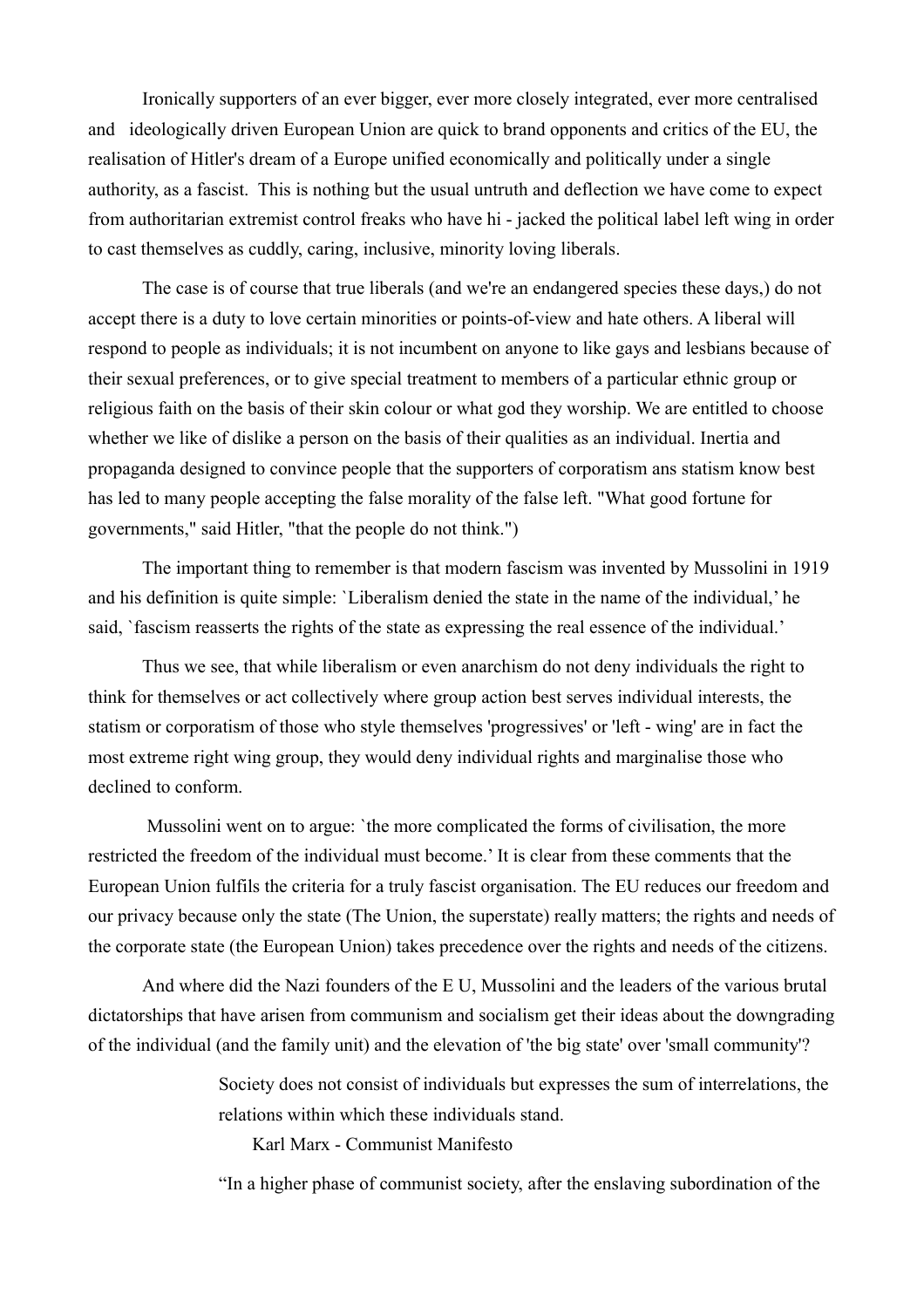individual to the division of labour, and therewith also the antithesis between mental and physical labour, has vanished:

; after the productive forces have also increased with the all-around development of the individual, and all the springs of co-operative wealth flow more abundantly—only then can the narrow horizon of bourgeois right be crossed in its entirety and society inscribe on its banners: From each according to his ability, to each according to his needs!"

[Karl Marx,](http://www.goodreads.com/author/show/7084.Karl_Marx) [Critique of the Gotha Program](http://www.goodreads.com/work/quotes/4024969)

Most of us who have contributed to this book have been told, in response to our articles, blogs and comments around the internet that we cannot seriously compare socialism and communism (good guys - white hats) to Naziism and Fascism (bad guys - black hats). Cant's we? Hitler persecuted Jews, homosexuals, gypsies, ethnic and religious minorities and political opponents; Mussolini persecuted Jews, homosexuals, ethnic and religious minorities, and political opponents (gypsies were never popular in Italy but the fascisti did them no favours), Stalin persecuted Jews and Armenians, homosexuals, gypsies, flower of all religions, political opponents and other ethnic minorities, Mao Tse Tung persecuted all of the above and anyone else he did not like. Do you notice a pattern?

The success of socialism depends on the imposition of an ideology on society and that in turn depends on the use of propaganda in education and mass media to shape peoples' minds. The idea is visible in Marx's writing when he confers a collective identity, 'the proleteriat' or more colloquially 'the proles' on the working classes. The idea that working class people are stupid and easily manipulated, while totally wrong, is attractive to elitist intellectuals who will have rarely met working class people in situations where both could feel at ease. This is demonstrated by the British socialist philosopher and mathematician in his essay 'The Impact Of Science On Society'. Russell, or The Earl Of Russell to give his formal title, a member of the elite socialist group [The Fabian](http://sunray22b.net/fabian_socialism.htm) [Society](http://sunray22b.net/fabian_socialism.htm) believed the path to a socialist utopia lay through the wilderness of tyranny. Like many of his socialist and communist fellow travellers as well as authoritarians such as Mussolini who are more frequently described as 'the right', Russell believe democracy was an obstacle to scientific and social progress and that a better society could only be achieved by the creation of a global, totalitarian, technocratic government. Though published after world War Two it contained ideas Russell and his Fabian socialist colleagues had been promoting since the late nineteenth century. As is typical of Russell, the writing style is excruciatingly dull (a trait shared by many socialist non fiction authors - they take themselves far too seriously). The beginning of the book seems reasonable and humanitarian, and is intended to soften the reader up for the disgusting conclusions which are presented as desirable or inevitable, conclusion which were, as stated above, adopted by Adolf Hitler and other authoritarian socialists.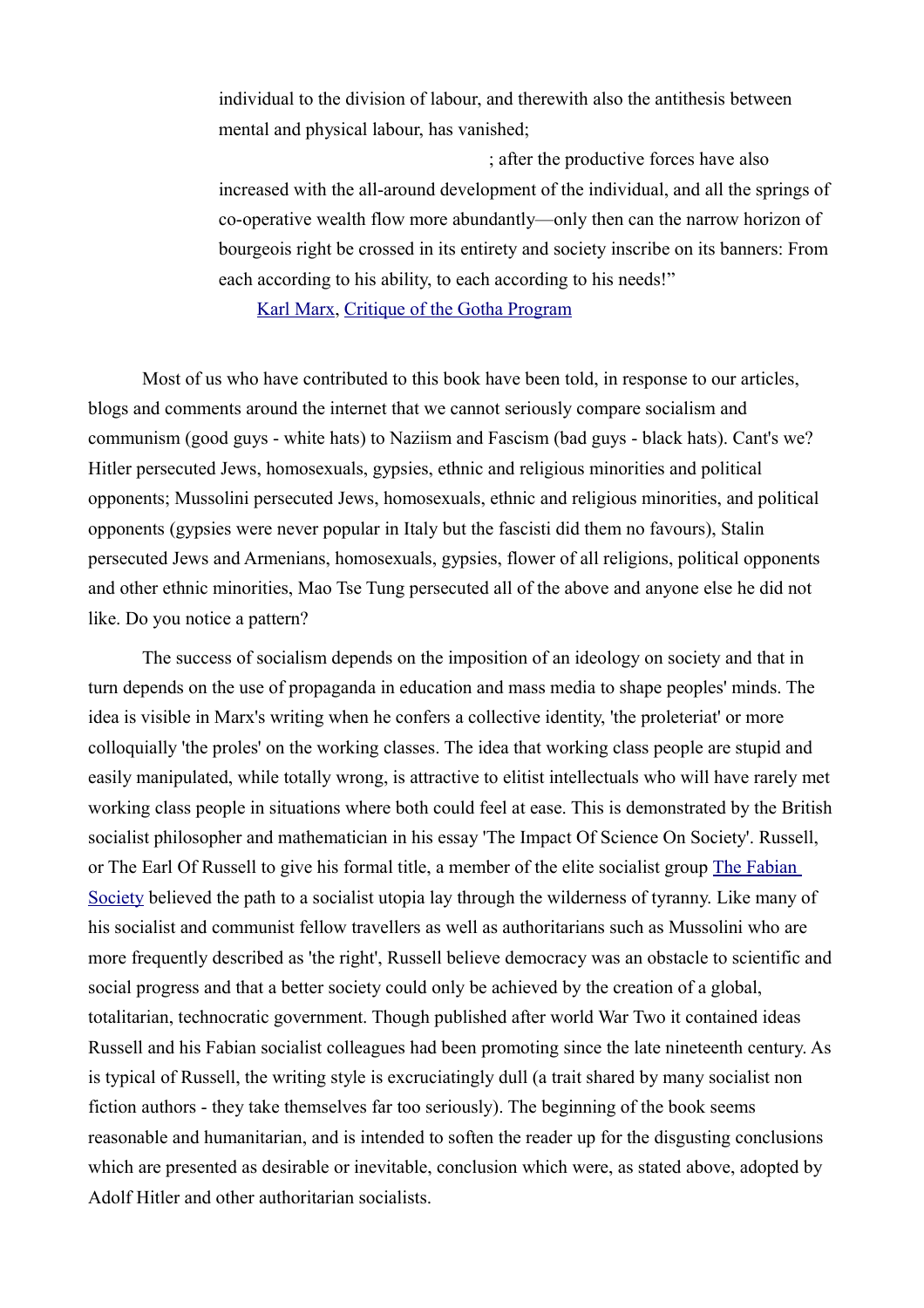You may also notice in the second paragraph, Russell employs a phrase I and other critics of global government thinking have been ridiculed for using, 'scientific dictatorship'. We new media writers and 'conspiracy theorists' did not invent such phrases, they were coined by people who worship science and constantly campaign for a 'new world order' under a global totalitarian government.

Read through the following quotes from the book (they're not that long, though they might seem to be) and decide for yourself how much of the conspiracy is already in place, and how desirable any form of socialist government is to people who value their freedom. (The Impact Of Science On Society is available as a [free download - Kindle, Epub, .pdf formats\)](https://archive.org/details/TheImpactOfScienceOnSociety-B.Russell)

Read some relevant excerpts it in Russell's own words:

I think the subject which will be of most importance politically is mass psychology ... Its importance has been enormously increased by the growth of modern methods of propaganda. Of these the most influential is what is called 'education.' Religion plays a part, though a diminishing one; the press, the cinema, and the radio play an increasing part ... It may be hoped that in time anybody will be able to persuade anybody of anything if he can catch the patient young and is provided by the State with money and equipment.

The subject will make great strides when it is taken up by scientists under a scientific dictatorship ... The social psychologists of the future will have a number of classes of school children on whom they will try different methods of producing an unshakable conviction that snow is black. Various results will soon be arrived at. First, that the influence of home is obstructive. Second, that not much can be done unless indoctrination begins before the age of ten. Third, that verses set to music and repeatedly intoned are very effective. Fourth, that the opinion that snow is white must be held to show a morbid taste for eccentricity. But I anticipate. It is for future scientists to make these maxims precise and discover exactly how much it costs per head to make children believe that snow is black, and how much less it would cost to make them believe it is dark grey.

Although this science will be diligently studied, it will be rigidly confined to the governing class. The populace will not be allowed to know how its convictions were generated. When the technique has been perfected, every government that has been in charge of education for a generation will be able to control its subjects securely without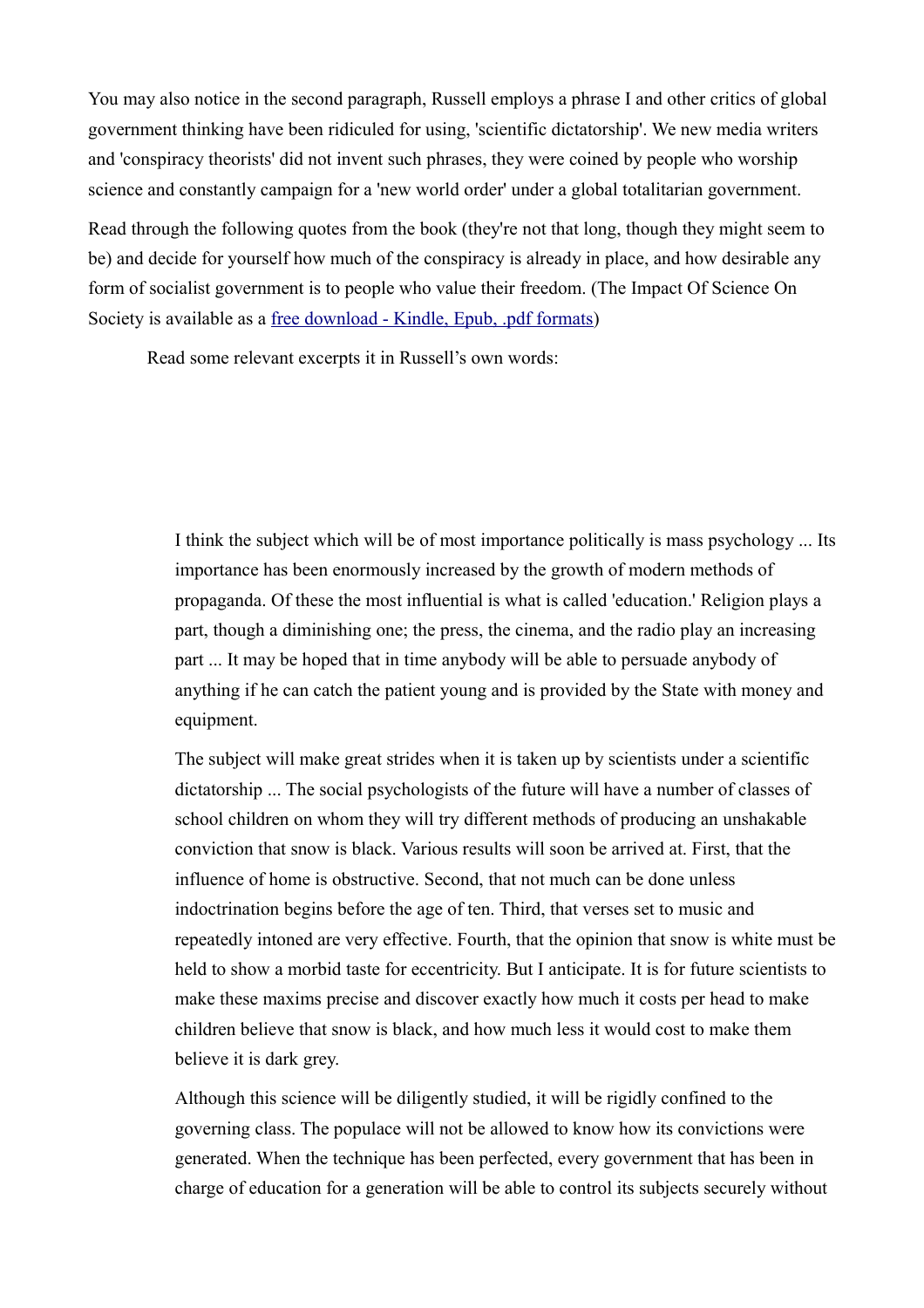the need of armies or policemen.

Scientific societies are as yet in their infancy ... It is to be expected that advances in physiology and psychology will give governments much more control over individual mentality than they now have even in totalitarian countries. Fitche laid it down that education should aim at destroying free will, so that, after pupils have left school, they shall be incapable, throughout the rest of their lives, of thinking or acting otherwise than as their schoolmasters would have wished ... Diet, injections, and injunctions will combine, from a very early age, to produce the sort of character and the sort of beliefs that the authorities consider desirable, and any serious criticism of the powers that be will become psychologically impossible ...

The Nazis were more scientific than the present rulers of Russia ... If they had survived, they would probably have soon taken to scientific breeding. Any nation which adopts this practice will, within a generation, secure great military advantages. The system, one may surmise, will be something like this: except possibly in the governing aristocracy, all but 5 per cent of males and 30 per cent of females will be sterilised. The 30 per cent of females will be expected to spend the years from eighteen to forty in reproduction, in order to secure adequate cannon fodder. As a rule, artificial insemination will be preferred to the natural method ...

Gradually, by selective breeding, the congenital differences between rulers and ruled will increase until they become almost different species. A revolt of the plebs would become as unthinkable as an organised insurrection of sheep against the practice of eating mutton.

After all, most civilised and semi-civilised countries known to history and had a large class of slaves or serfs completely subordinate to their owners. There is nothing in human nature that makes the persistence of such a system impossible. And the whole development of scientific technique has made it easier than it used to be to maintain a despotic rule of a minority. When the government controls the distribution of food, its power is absolute so long as they can count on the police and the armed forces. And their loyalty can be secured by giving them some of the privileges of the governing class. I do not see how any internal movement of revolt can ever bring freedom to the oppressed in a modern scientific dictatorship.

I do not pretend that birth control is the only way in which population can be kept from increasing. There are others, which, one must suppose, opponents of birth control would prefer. War, as I remarked a moment ago, has hitherto been disappointing in this respect,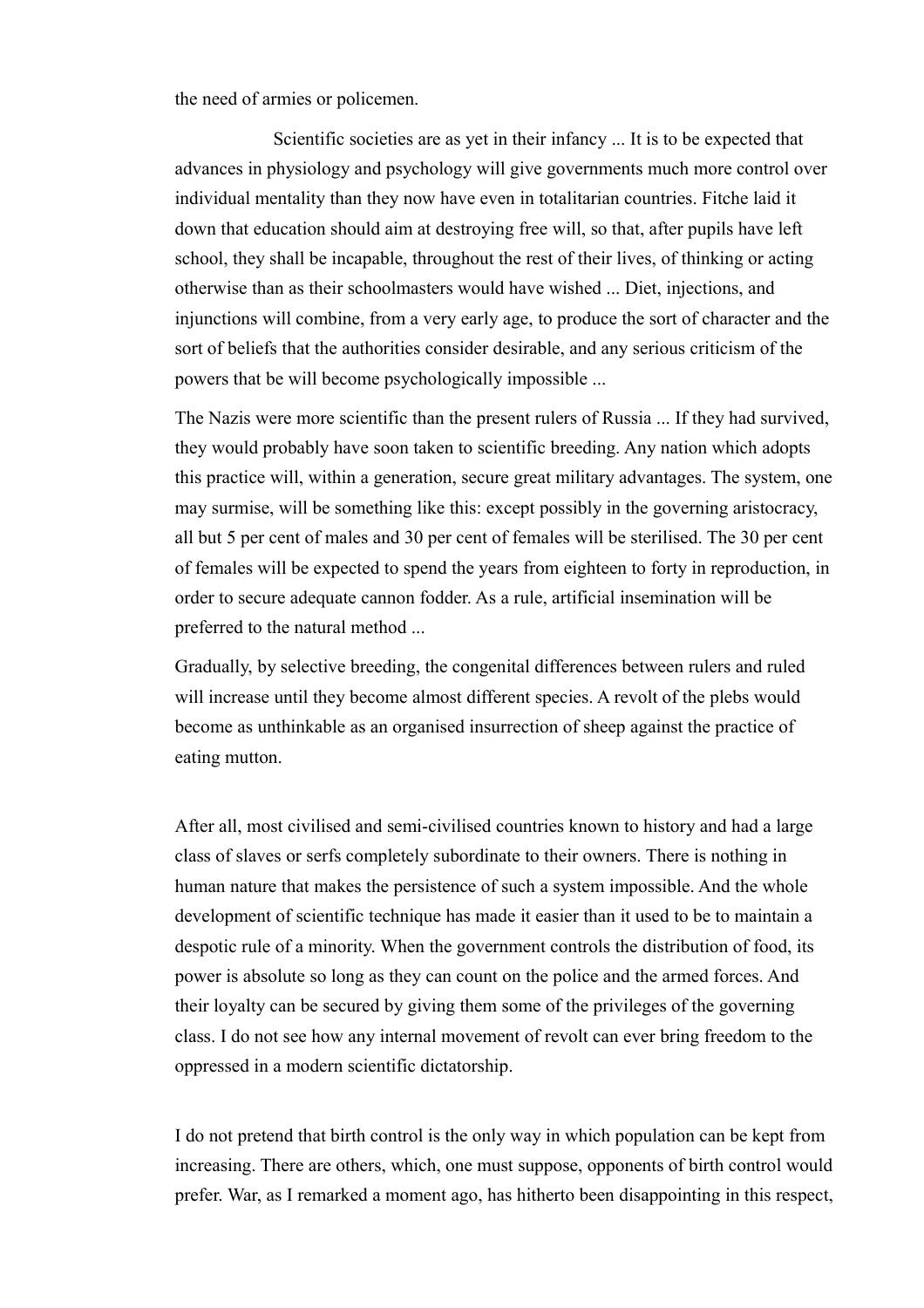but perhaps bacteriological war may prove more effective. If a Black Death could be spread throughout the world once in every generation survivors could procreate freely without making the world too full. There would be nothing in this to offend the consciences of the devout or to restrain the ambitions of nationalists. The state of affairs might be somewhat unpleasant, but what of that? Really high-minded people are indifferent to happiness, especially other peoples. However, I am wandering from the question of stability, to which I must return.

There are three ways of securing a society that shall be stable as regards population. The first is that of birth control, the second that of infanticide or really destructive wars, and the third that of general misery except for a powerful minority. All these methods have been practised: the first, for example, by the Australian aborigines; the second by the Aztecs, the Spartans, and the rulers of Plato's Republic; the third in the world as some Western internationalists hope to make it and in Soviet Russia ... Of these three, only birth control avoids extreme cruelty and unhappiness for the majority of human beings. Meanwhile, so long as there is not a single world government there will be competition for power among the different nations. And as increase of population brings the threat of famine, national power will become more and more obviously the only way of avoiding starvation. There will therefore be blocs in which the hungry nations band together against those that are well fed. That is the explanation of the victory of communism in China.

The need for a world government, if the population problem is to be solved in any humane manner, is completely evident on Darwinian principles.

A society is not stable unless it is on the whole satisfactory to the holders of power and the holders of power are not exposed to the risk of successful revolution.

First, as regards physical conditions. Soil and raw materials must not be used up so fast that scientific progress cannot continually make good the loss by means of new inventions and discoveries ... If raw materials are not to be used up too fast, there must not be free competition for their acquisition and use but an international authority to ration them in "such quantities as may from time to time seem compatible with continued industrial prosperity". And similar considerations apply to soil conservation.

Second, as regards population ... To deal with this problem it will be necessary to find ways of preventing an increase in world population. If this is to be done otherwise than by wars, pestilences, and famines, it will demand a powerful international authority.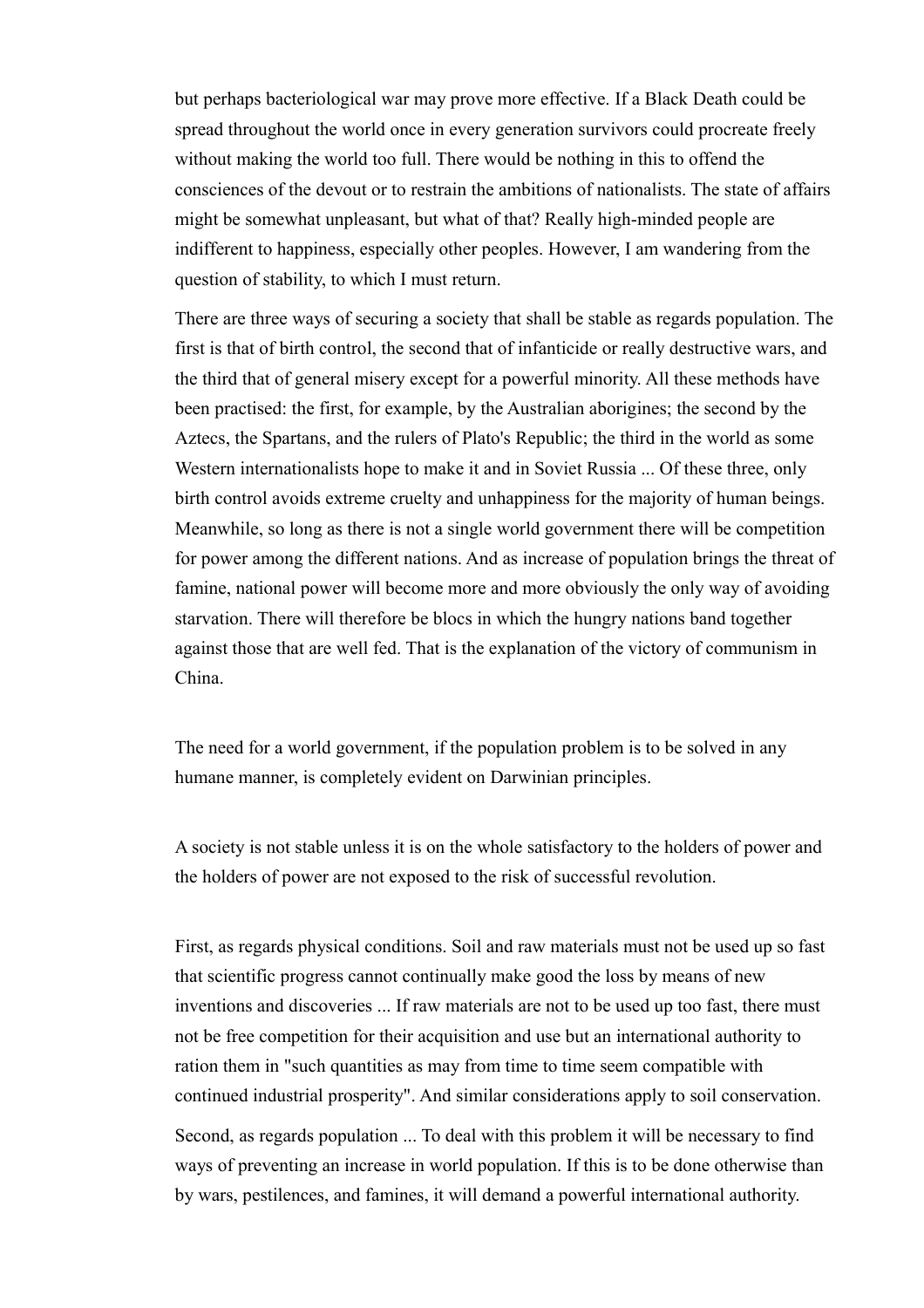This authority should deal out the world's food to the various nations in proportion to their population at the time of the establishment of the authority. If any nation subsequently increased its population it should not on that account receive any more food. The motive for not increasing population would therefore be very compelling.

So Russell comprehensively damns himself as an authoritarian, a racist (in the sense of races being tribes, clans or castes) and a believer in eugenics and social engineering. The system he describes and that his successors in the socialist elite are now trying to build on a global scale might pay lip service to such high minded principles as egalitarianism, and redistribution of wealth, but when discussed behind closed doors sees no need to hide the fact that it's earliest model was 'The Fasces' the symbol of unbreakable power adopted by the Patrician class of The Roman Empire.

And that is what socialism, communism, fascism, statism, corporatism, whatever you call it is all about.

\*\*\*

Where did all the confusion between fascism and socialism begin. A simple definition of socialism but one that works well enough in describing the origins of this way of organising society, is a community in which all members are equal, there is no King or Lord, no hierarchy and the will of the people, determined by simple majority voting, is the law. Direct democracy, for that it what we have just described, works fine in small communities, [The Levellers](http://www.johnfox.org.uk/doku.php/history/levellers) or [The Diggers,](http://bcw-project.org/church-and-state/sects-and-factions/diggers) seventeenth century English religious - radical groups who proposed radical reforms to the systems of land ownership and taxation (two hundred years before Karl Marx) and fought for the right to live in independent, self sufficient communities outside the auspices of The Church Of England, which was at the time very much part of government, the church parish being as much a system of local governance as a part of the apparatus of worship.

Direct democracy sounds lovely in theory but the problem is that while it worked perfectly well in the Leveller and Digger communities of at most a few hundred people, it becomes a nightmare to manage if the community grows to over twenty thousand. Ancient Athens, with an estimated population of around 250,000, was a slave based economy and so had around 50,000 full citizens with voting rights. And at that size, its democracy had become a nightmare to manage. Rome, with a much larger number of potential voters developed a system of representative democracy in which the voters elected people to represent their interests.

The problem is the bigger a democratic society gets, the more remote from ordinary people the government becomes. And human nature being what it is, that means those at hub of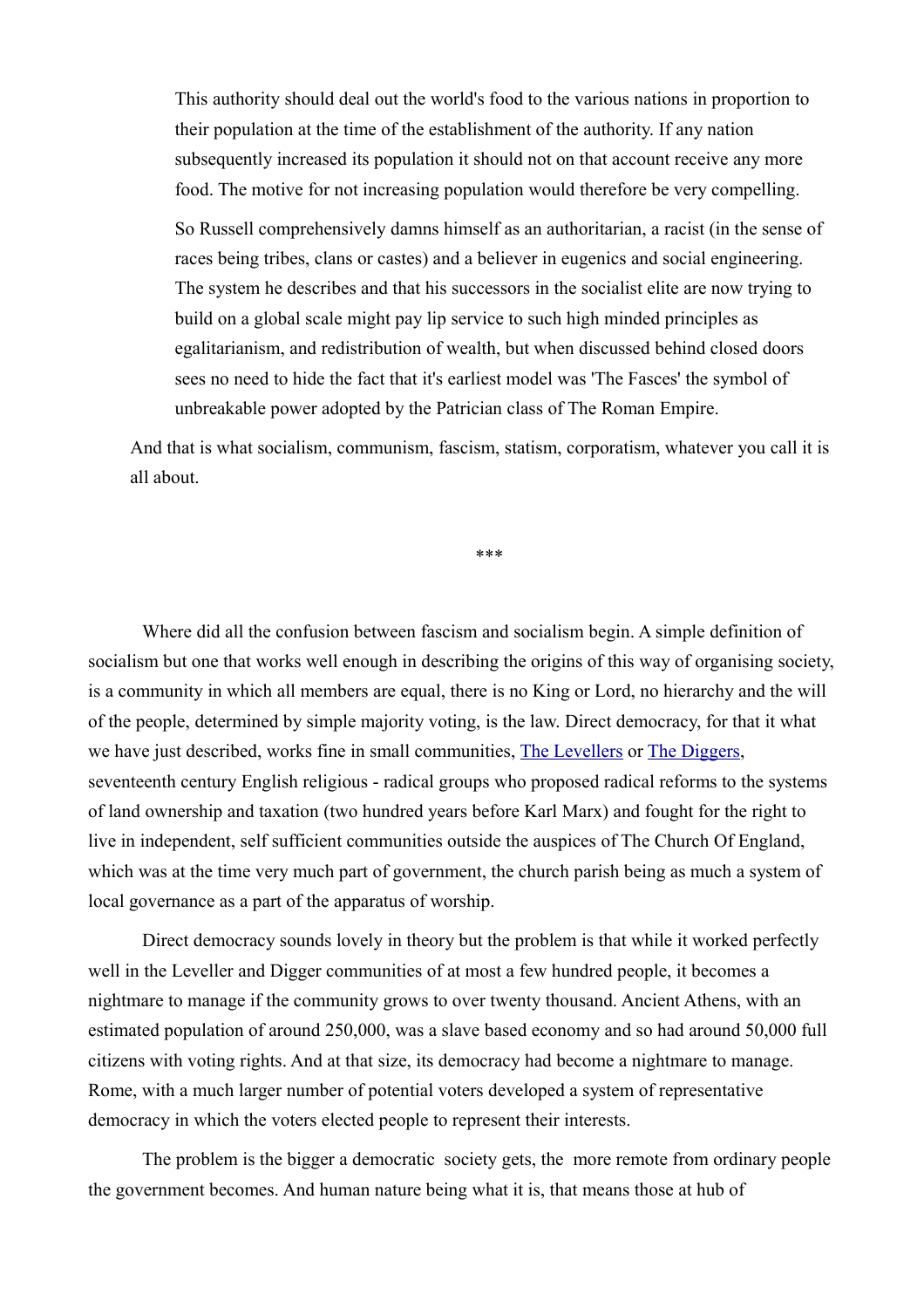government are so far removed from the concerns of individuals, they are easily seduced by wealth and power and thus are corrupted and act on behalf of vested interests rather than the people they are paid to represent. And if democracy can break down in a country of sixty million like Britain, so that nobody knows what the main parties stand for and many people end up voting on the basis of class divisions that have not been relevant since the 1960s, what hope would there be for an integrated European Union, a federal superstate with a total population of over 600 million, made up of people from twenty eight different national cultures and traditions. A totalitarian, fascistic system would be inevitable and those of us who observe the evolution of the E U see such a fascist system emerging now. And it is not just Europe.

At the American Political Science Association Panel 3 in 2005, under the title "Is It Time to Call It Fascism?" Professor Dvora Yanow of California State University, Hayward, the panel chairman tried to answer the panel's question: "Is there a theoretical-definitional grounding to make a claim for the present U.S. administration as fascist, and is it useful, critically, to use that language at this point in time?"

Skipping daintily over the ability of academics to seem as if they are talking (or writing) bollocks when in fact they are raising a good point, though fascism has been the subject of much study and thought, as a concept, has no intellectual basis nor did its founders even pretend to have any. Adolf Hitler's ravings in "Mein Kampf," Benito Mussolini's bombastic, self aggrandizing speeches, all can be described, in the words of Roger Scruton, as "an amalgam of disparate conceptions." but then fascism perhaps needs no underpinning philosophy. From the warrior cults of the ancient world to the backstabbing, double dealing deceivers of modern politics, fascism has been embedded in the psyche of a certain kind of person.

"Anyone who reads many studies of fascism as a multinational problem cannot but be struck by the frequency with which writers who begin by assuming they are dealing with a unitary phenomenon end up with several more or less discrete subcategories. Regardless of what criteria are applied, it seems very difficult to keep fascism from fragmenting.

"In spite of this, there has been a general reluctance to consider what must be regarded as a definite possibility: namely, that fascism as a generic concept has no validity and is without value for serious analytical purposes. ... The generic term fascism is in origin neither analytical nor descriptive."

Quite so. Fascism is simply a ruthless version of authoritarianism, and that is why, as described earlier, socialist and communist can be described as fascist.

Yet "fascism" still has meaning in democratic societies as seen in the fracas a few years ago over Austria's Joerg Haidar. Labelling someone you dislike or with whose politics you disagree a "fascist" is still a refuge for those unable to construct an argument in internet forums. In the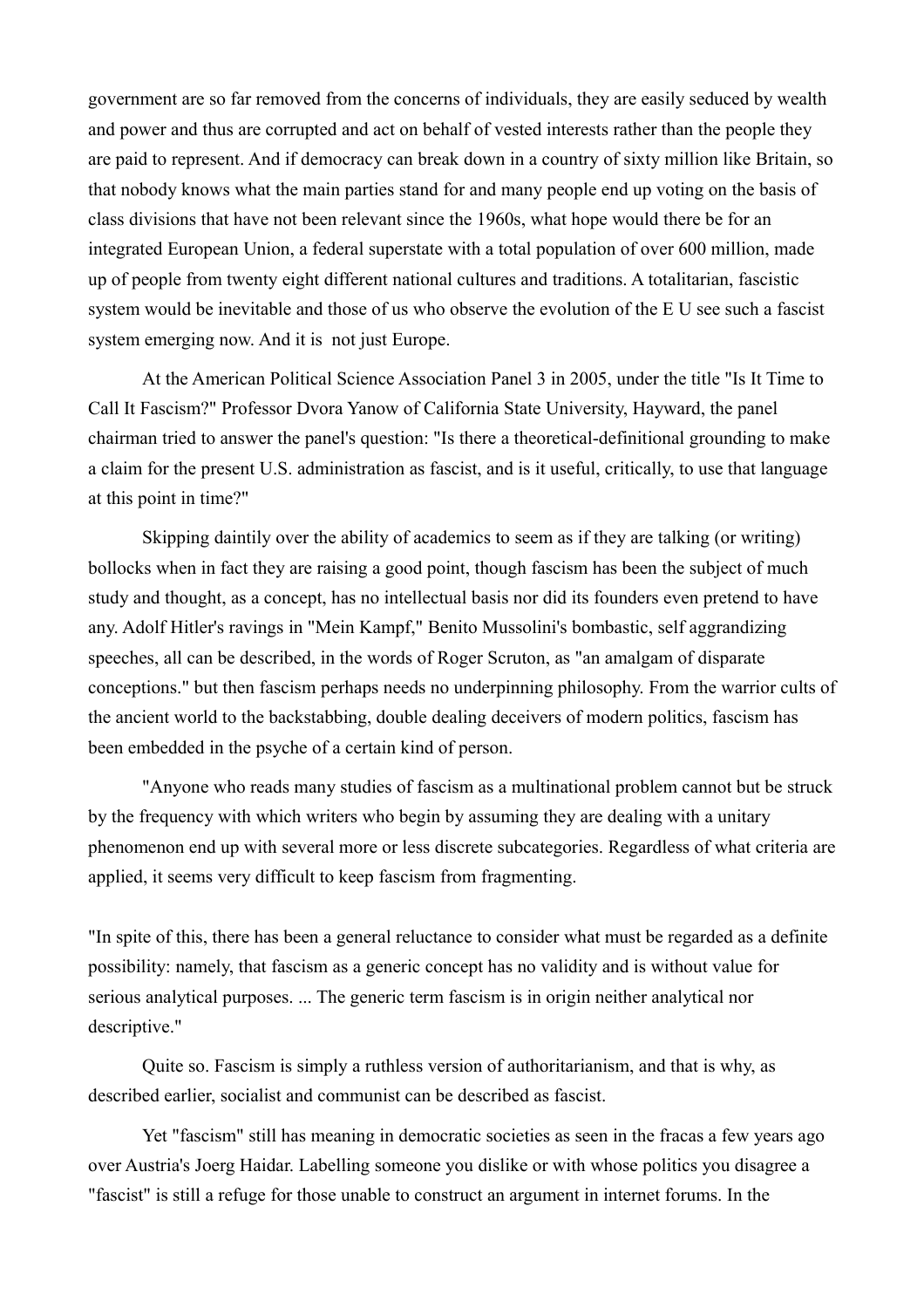language of the left, the only thing worse than being called a fascist is being called a racist. What defines a fascist really however is someone who believes in power through strength. In medieval terms that meant a guy wearing armour and carrying a sword or battle axe walking into a village and saying "I'm the best fighter around here, so I'm the boss man. Anyone who does not agree can fight me for the job." Power through strength.

Having combed their literature, the great and good of the American Political Science academy showed beyond doubt the affinities, too long ignored and denied, between fascism and Marxism-Leninism. ( Don Luigi Sturzo who provided the reductio ad absurdum: Fascism was black communism and communism was red fascism.)

Richard Pipes has wrote that "Bolshevism and fascism were heresies of socialism." Recalling that Mussolini began his political career as a distinguished Italian socialist, the Professors concluded that "Fascism's most direct ideological inspiration came from the collateral influence of Italy's most radical 'subversives' - the Marxists of revolutionary syndicalism." A leading Soviet ideologist Nikolai Bukharin, who was purged by Josef Stalin for expressing misgivings about the Revolution alluded to the emerging system's fascist features. And the nineteenth century Russian Anarchist thinker Mikhail Bakunin, in 1870 told Karl Marx himself that once a communist government came to power it would quickly become even more oppressive than the absolutist monarchy of the Tsars.

By the early 1930s, the 'convergence' of fascism and Stalinism was being commented on by Marxists and non-Marxists alike, even Trotsky observed that 'Stalinism and fascism, in spite of deep difference in social foundations, are symmetrical phenomena. ' ...

In an effort to detract from criticisms of their political system, Fascist politicians pointed out that the organization of Soviet society, with its inculcation of an ethic of military obedience, selfsacrifice and heroism, totalitarian regulation of public life, party-dominant hierarchical stratification all under the dominance of the an all powerful centralised state, corresponded in form, to the requirements of fascist doctrine.

Liberals, progressives, socialist and the shambolic broad left have never dared face the fact Marxism-Leninism and fascism of Hitler and Mussolini had a common origin.

\*\*\*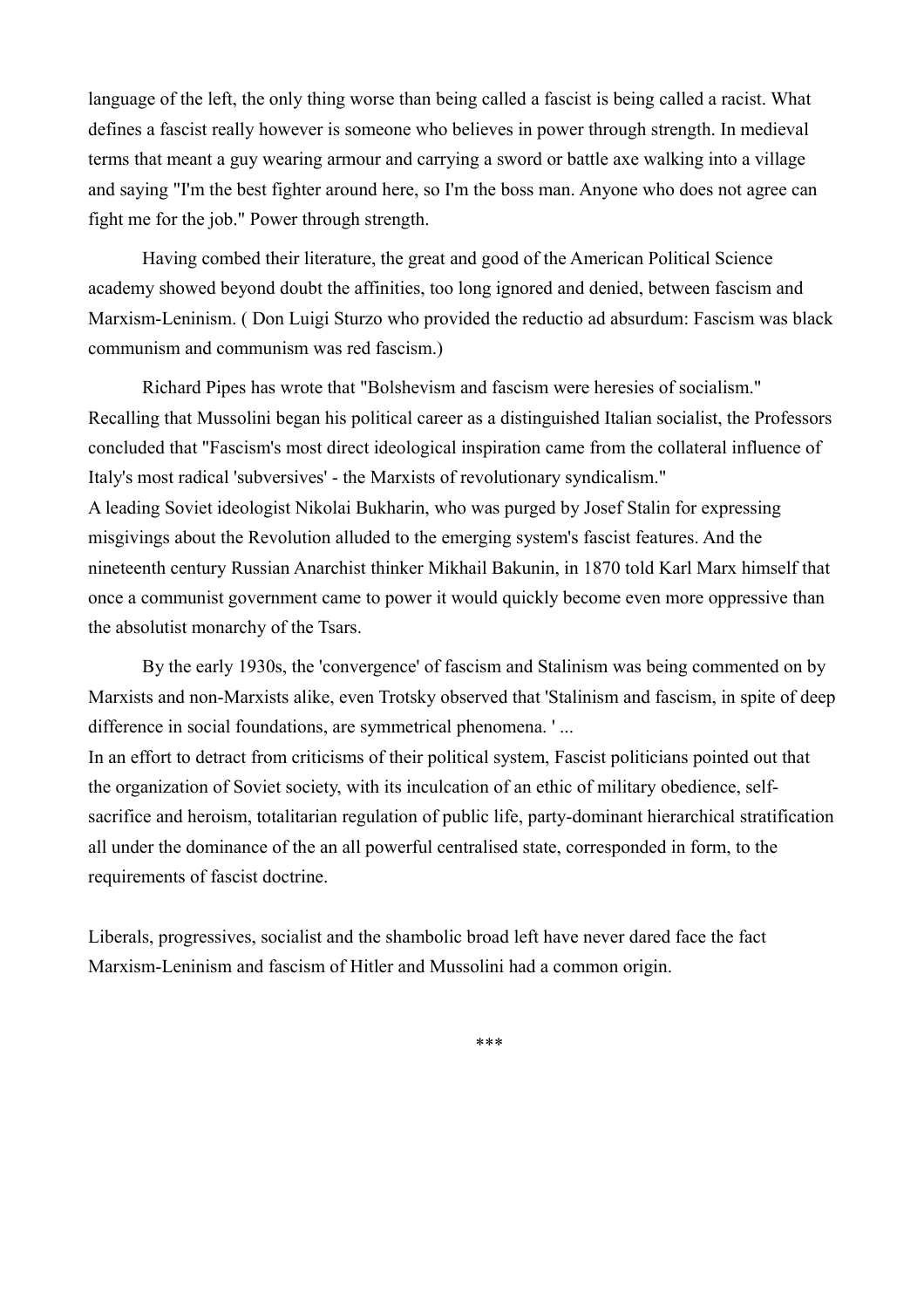"`The new European economy will result from close economic collaboration between German and European countries,' the Nazi economist Walther Funk wrote in the 1930s. It is important to note that decades before the EU officially came into being, the idea of a politically and economically unified Europe was seen by its originators not as a union of equals, but the establishment of German dominance by Germany of the rest of Europe. There was never any doubt which nation would be in dominate federal republic called the United States of Europe. (The phrase United States of Europe was devised by Adolf Hitler himself you may remember from an earlier chapter).

It is beyond comprehension that politicians and economists express surprise when Germany's political domination of of today's EU is raised in discussions, and who struggle to explain why Germany is booming and has by far the strongest economy in the EU. No one should be surprised by any of this because things have gone exactly to plan. The EU was intended to provide Naziism with an alternative to armed combat as a way of dominating Europe.

Since the financial crisis of 2008, in fact since it was floated in 1999, the Euro, the common currency of the European monetary system, has been in trouble one way or another. but while other nations that joined the system, particularly the weaker economic units of southern Europe, for example Greece and Portugal, and even some much larger economies, including Italy and Spain struggle, Germany has benefitted enormously from the Euro crisis and continues to benefit. Walther Funk knew that would be the case back in 1940, when he floated the idea of a single currency. He even predicted that a European Economic Union would not work for weaker economies when he warned that even after monetary union it would be impossible to have one standard of living throughout Europe. Obviously he knew that the Euro would be flawed. Nazi Germany would not be in the least surprised by modern Germany's economic supremacy in Europe.

In reality, the Euro was bound to cause chaos and massive unemployment throughout many parts of the European Union because of policies pursued by German politicians after the reunification of West and East Germany and before the foundation of the Euro. Partition after World War Two has thrust a spoke in the economic wheel of Funk's plan and delayed the Nazification by stealth of Europe for four decades. Ideologues are nothing if not patient and whereas you or I would probably want to see results from our life's work within our lifetime, these people are so convinced their ideas will lead to a perfect world, they are quite happy to think and plan generations ahead.

The policies which were designed to enable a unified Germany to control the EU involved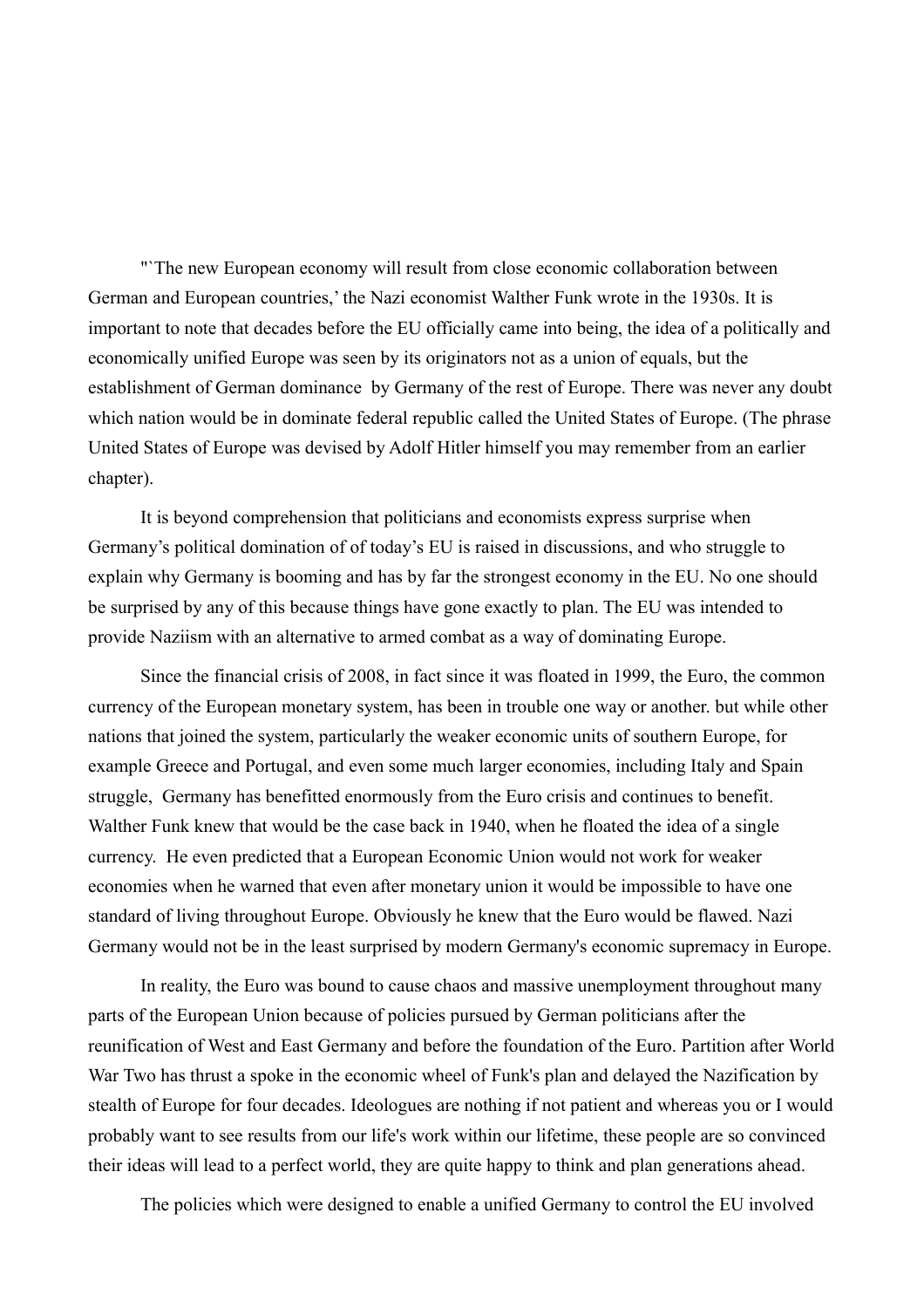Germany entering the Euro at an advantageously low exchange rate, thereby giving it a huge competitive advantage over other Euro countries. In fact the Euro is really the Deutschmark by another name. This guaranteed Germany would get richer while other countries got poorer and that is exactly what is happening. (The French chose to join the Euro with a strong franc because it meant that they could enjoy cheap holidays in the rest of Europe.) The result is that because the Euro is undervalued relative to the German economy, and just as the USA exploits the fact that it is issuer of the main global reserve currency to gain competitive advantage in international trade, Germany exploits the fact that it dictates interest rates and other trade conditions to ensure it export far more than it imports and grows ever richer and stronger at the expense of its `partners' in the single currency system.

"The 'European project' began on 9 May 1950 with the announcement by Germany and France of the European coal and steel community, with Italy, Belgium, the Netherlands and Luxembourg taking up the offer to join with the. This led to the Treaty of Rome that established the European Economic Community (EEC).

The prime mover behind all this was actually Jean Monnet, a hugely influential French bureaucrat and businessman who somehow persuaded leaders of the smaller EEC members to ignore certain conflicts of interest . The power base Monnet had built up before and during the war gave him immense political influence while keeping out of the public eye (a pattern followed by many businessman - bureaucrats since, most notably the former United Nations *General* Secretary Maurice Strong, one of the biggest players in the move to global government). It was Monnet who secured the Allies' backing for General de Gaulle against Roosevelt's opposition, and in return, de Gaulle gave him responsibility for rebuilding the French economy and industry.

The 'Schuman Declaration' that launched the coal and steel community and laid the foundations for the European Union was the result of intrigue, and subterfuge by Monnet, who with great audacity persuaded the French and West German governments to set up a supranational organisation to co-ordinate their industries without their fully understanding what they had signed up to. This radical idea of an autonomous, bureaucratic organisation outside the legal system of any national government but with control over individual nations' industries laid the foundation for all that came after. Predictably, Monnet became president of the new body, called, with a disturbingly Orwellian sounding title, the High Authority. Shuman became the first president of the European Parliament in 1958.

What was really going on? There is a clue in the fact that Monnet was another pre-war protégé of the Synarchist Empire Movement. In 1936, Vivien Postel du Mas told Maurice Girodias that, alongside Coudenhove-Kalergi (see previous section), Monnet was an influential promoter of the synarchist agenda and publicly supported Canudo's pro-Europe groups. One colleague informants went so far as to describe Monnet as a "true synarch… whose membership of the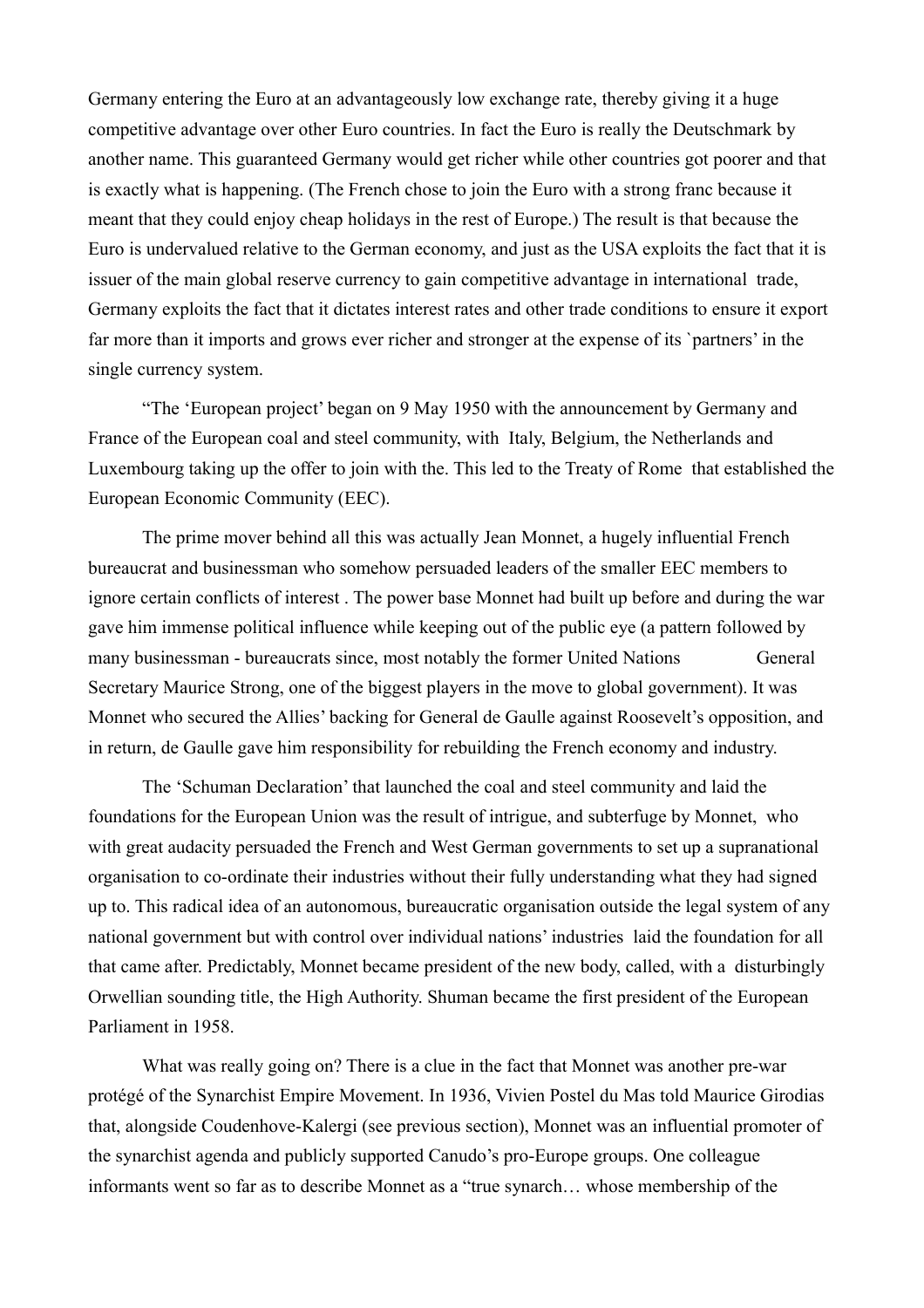movement was never in doubt for the true initiates."

Schuman, too, had formed synarchist connections in his youth, although not as directly involved with the movement as Monnet: he had worked closely on political reform in France and European integration with the professor of law Louis Le Fur, a synarchy activist."

Sources – [http://www.newdawnmagazine.com/articles/synarchy-the-hidden-hand-behind-the](http://www.newdawnmagazine.com/articles/synarchy-the-hidden-hand-behind-the-european-union)[european-union](http://www.newdawnmagazine.com/articles/synarchy-the-hidden-hand-behind-the-european-union)

[https://www2.warwick.ac.uk/fac/soc/pais/people/aldrich/publications/oss\\_cia\\_united\\_europe\\_eec\\_e](https://www2.warwick.ac.uk/fac/soc/pais/people/aldrich/publications/oss_cia_united_europe_eec_eu.pdf) [u.pdf](https://www2.warwick.ac.uk/fac/soc/pais/people/aldrich/publications/oss_cia_united_europe_eec_eu.pdf)

Most British, and other Europeans whose dissatisfaction with the EU is growing, remain unaware of quite recently declassified documents from the US State Department archives "showing that US intelligence funded the European movement secretly for decades, and worked aggressively behind the scenes to push Britain into the project."

When you understand this it explains a lot about Barack Obama's efforts to threaten and bully British voters into voting to surrender national sovereignty to the European bureaucratic dictatorship

One memorandum dated July 26, 1950, reveals a campaign to promote a full-fledged European parliament. It was signed by Gen William J Donovan, head of the American wartime Office of Strategic Services, the forerunner of the Central Intelligence Agency." In fact, "the key CIA front was the American Committee for a United Europe (ACUE), chaired by Donovan.

Another document shows that it provided 53.5 percent of the European movement's funds in 1958. The board [of the ACUE] included Walter Bedell Smith and Allen Dulles, CIA directors in the fifties, and a caste of ex-OSS officials who moved in and out of the CIA."

The archives show that the CIA essentially "treated some of the EU's 'founding fathers' as hired hands," and even "actively prevented them [from] finding alternative funding that would have broken reliance on Washington."

[http://sputniknews.com/europe/20160501/1038913349/brexit-european-union-cia-project](http://sputniknews.com/europe/20160501/1038913349/brexit-european-union-cia-project-analysis.html)[analysis.html](http://sputniknews.com/europe/20160501/1038913349/brexit-european-union-cia-project-analysis.html)

\*\*\*

## *THE C[OUDENHOVE](http://tapnewswire.com/2016/05/the-coudenhove-kalergi-plan-the-genocide-of-the-peoples-of-europe/)-KALERGI PLAN – THE GENOCIDE OF THE PEOPLES OF EUROPE*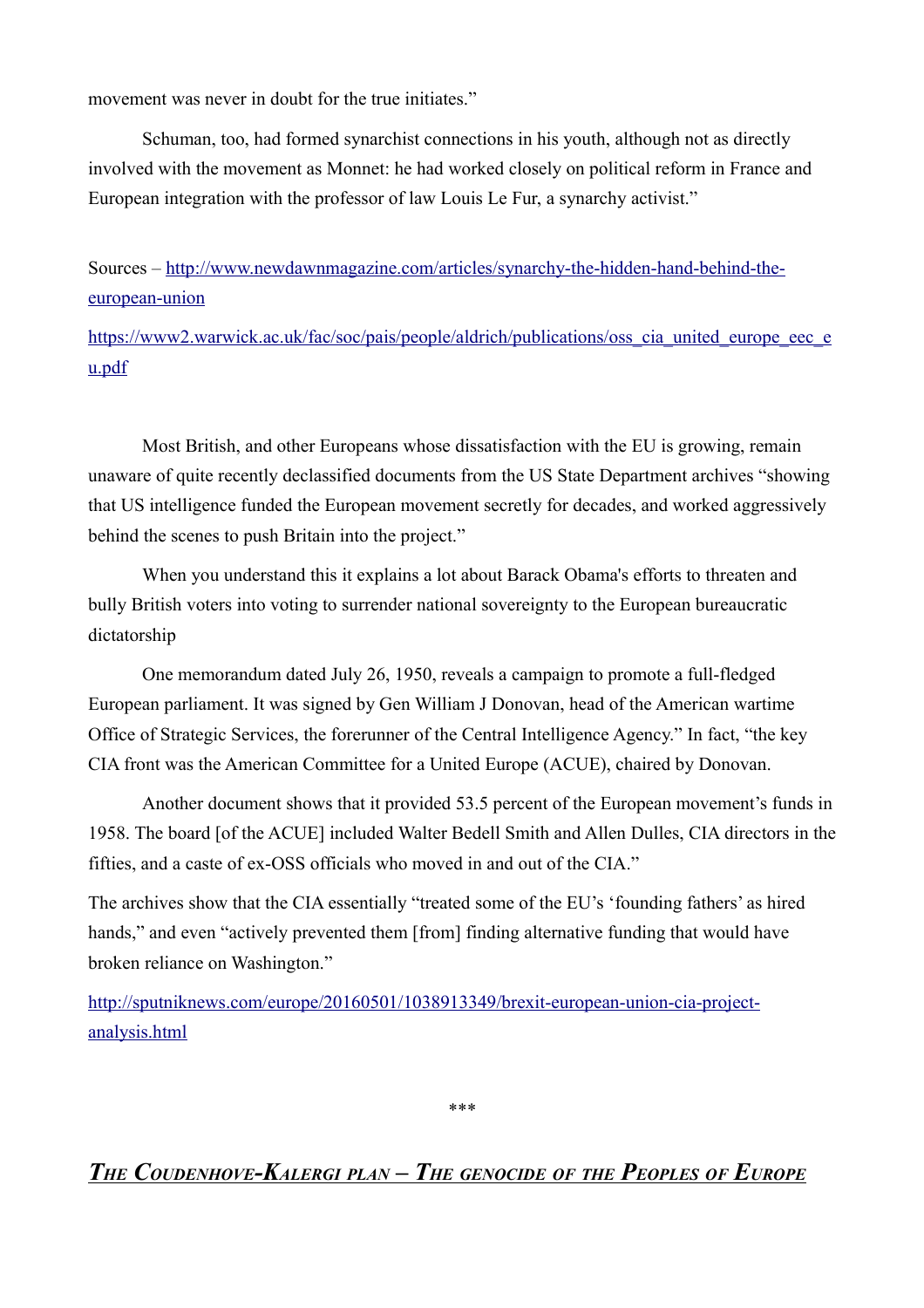Mass immigration is a phenomenon, the causes of which are still cleverly concealed by the system, and the multicultural propaganda is trying to falsely portray it as inevitable. With this article we intend to prove once and for all, that this is not a spontaneous phenomenon. What they want to present as an inevitable outcome of modern life, is actually a plan conceived around a table and prepared for decades, to completely destroy the face of the continent.

*This article is a translation of an Italian article, originally posted on [Identità,](http://xn--identit-fwa.com/blog/2012/12/11/il-piano-kalergi-il-genocidio-dei-popoli-europei/) and republished in*

Few people know that one of the main initiators of the process of European integration, was also the man who designed the genocide plan of the Peoples of Europe. It is a dark person, whose existence is unknown to the masses, but the elite considers him as one of the founders of the European Union. His name is [Richard Coudenhove Kalergi.](http://www.westernspring.co.uk/the-coudenhove-kalergi-plan-the-genocide-of-the-peoples-of-europe/) His father was an Austrian diplomat named Heinrich von Coudenhove-Kalergi (with connections to the Byzantine family of the Kallergis) and his mother the Japanese Mitsu Aoyama. Kalergi, thanks to his close contacts with all European aristocrats and politicians, due to the relationships of his nobleman-diplomat father, and by moving behind the scenes, away from the glare of publicity, he managed to attract the most important heads of state to his plan , making them supporters and collaborators for the "project of European integration".

#### **New World Order, based on a few World Order, based on a few World States.** European

integration would be the first step in creating a world government. Among the first supporters, including Czech politicians Tomáš Masaryk and Edvard Beneš and the banker Max Warburg, who invested the first 60,000 marks. The Austrian Chancellor Ignaz Seipel and the next president of Austria, Karl Renner, took the responsibility for leading the "Pan-European" movement. Later, French politicians, such as Léon Bloum, Aristide Briand, Alcide De Gasperi, etc will offer their help.

With the rise of Fascism in Europe, the project was abandoned and the "Pan-European" movement was forced to dissolve.

**and tireless activity and the support of Winston Churchill, the Jewish Masonic Lodge B'nai B'rith and major newspapers like the New York Times, the plan manages to be accepted by**

The CIA later undertakes the completion of the project.

In his book "Praktischer Idealismus", Kalergi indicates that the residents of the future "United States of Europe" will not be the People of the Old Continent, but a kind of sub-humans,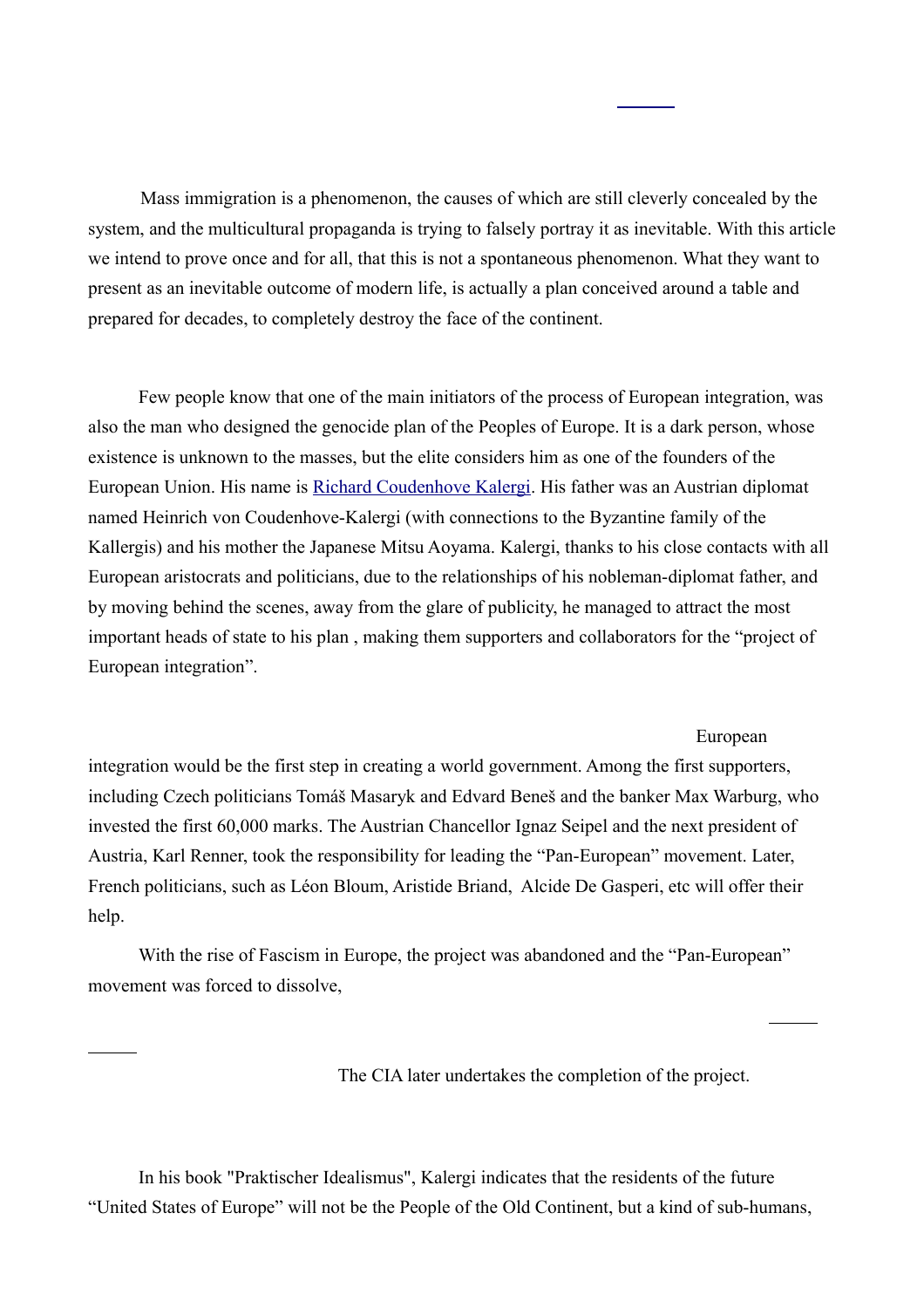products of miscegenation. He clearly states that the peoples of Europe should interbreed with Asians and coloured races, thus creating a multinational flock with no quality and easily controlled by the ruling elite.

Kalergi proclaims the abolition of the right of self-determination and then the elimination of nations with the use of ethnic separatist movements and mass migration. In order for Europe to be controlled by an elite, he wants to turn people into one homogeneous mixed breed of Blacks, Whites and Asians. Who is is this elite however? Kalergi is particularly illuminating on this:

Although no textbook mentions Kalergi, his ideas are the guiding principles of the European Union. The belief that the peoples of Europe should be mixed with Africans and Asians, to destroy our identity and create a single mestizo race, is the basis of all community policies that aim to protect minorities. Not for humanitarian reasons, but because of the directives issued by the ruthless Regime that machinates the greatest genocide in history. **The Couldeman Prize** is awarded every two years to Europeans who have excelled in promoting this criminal plan.

The incitement to genocide, is also the basis of the constant appeals of the United Nations, that demands we accept millions of immigrants to help with the low birth rates of the EU.

**Among those awarded with such a prize are [Angela Merkel](http://theinfounderground.com/smf/index.php?topic=20058.0) who engineered the mass**

**U Commission [Herman Van Rompuy](http://european-society-coudenhove-kalergi.org/Europ_Briefe_Archiv/51.pdf)**

**According to a report published on January 2000 in «Population division» Review** of the

United Nations in New York, under the title "Immigration replacement: A solution to declining and ageing population," Europe will need by 2025 159,000,000 migrants.

One could wonder how there can be such accuracy on the estimates of immigration, although it was not a premeditated plan. It is certain that the low birth rate could easily be reversed with appropriate measures to support families. It is just as clear that it is the contribution of foreign genes do not protect our genetic heritage, but that it enables their disappearance. The sole purpose of these measures is to completely distort our people, to turn them into a group of people without national,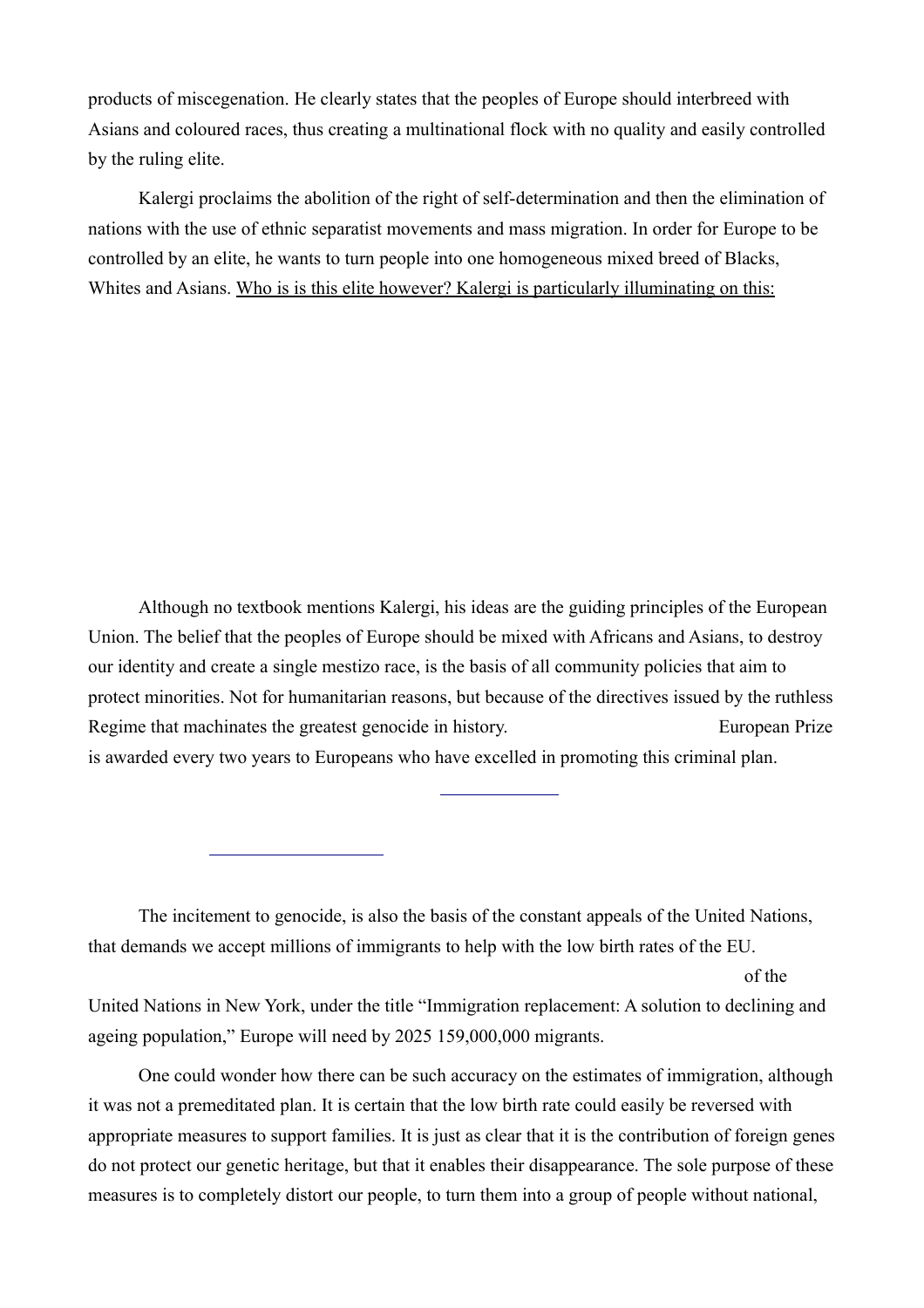historical and cultural cohesion. In short, the policies of the Kalergi plan was and still is, the basis of official government policies aimed at genocide of the Peoples of Europe, through mass immigration. G. Brock Chisholm, former director of the World Health Organization (OMS), proves that he has learned the lesson of Kalergi well when he says: "What people in all places have to do is to limit of birthrates and promote mixed marriages (between different races), this aims to create a single race in a world which will be directed by a central authority. "

**IF We face Europe's fusion** with the Third World. The plague of interracial marriage produces each year thousands of young people of mixed race: "The children of Kalergi". Under the dual pressures of misinformation and humanitarian stupefaction, promoted by the MSM, the Europeans are being taught to renounce their origin, to renounce their national identity.

The servants of globalization are trying to convince us that to deny our identity, is a progressive and humanitarian act, that "racism" is wrong, because they want us all to be blind **IS is necessary, now more than every more than every** than every the System, the System, the System, the System, the System, the System, the System of the System, the System of the System, the System of the System of the

Every one must see this truth, that European Integration amounts to genocide. We have no other option, the alternative is national suicide.

We therefore observe a personality with strong snobbish attitudes, arrogance, and, allow me the term, "degenerate elitism." Also, the fact that his mother was Asian, perhaps created internal conflicts and frustrations, something that can happen to people with such temperament. But the most decisive factor must have been the "proper teenager", which incidentally of course, was beside him, and became his first woman (at age 13): The Jewess Ida Roland, who would later become a famous actress.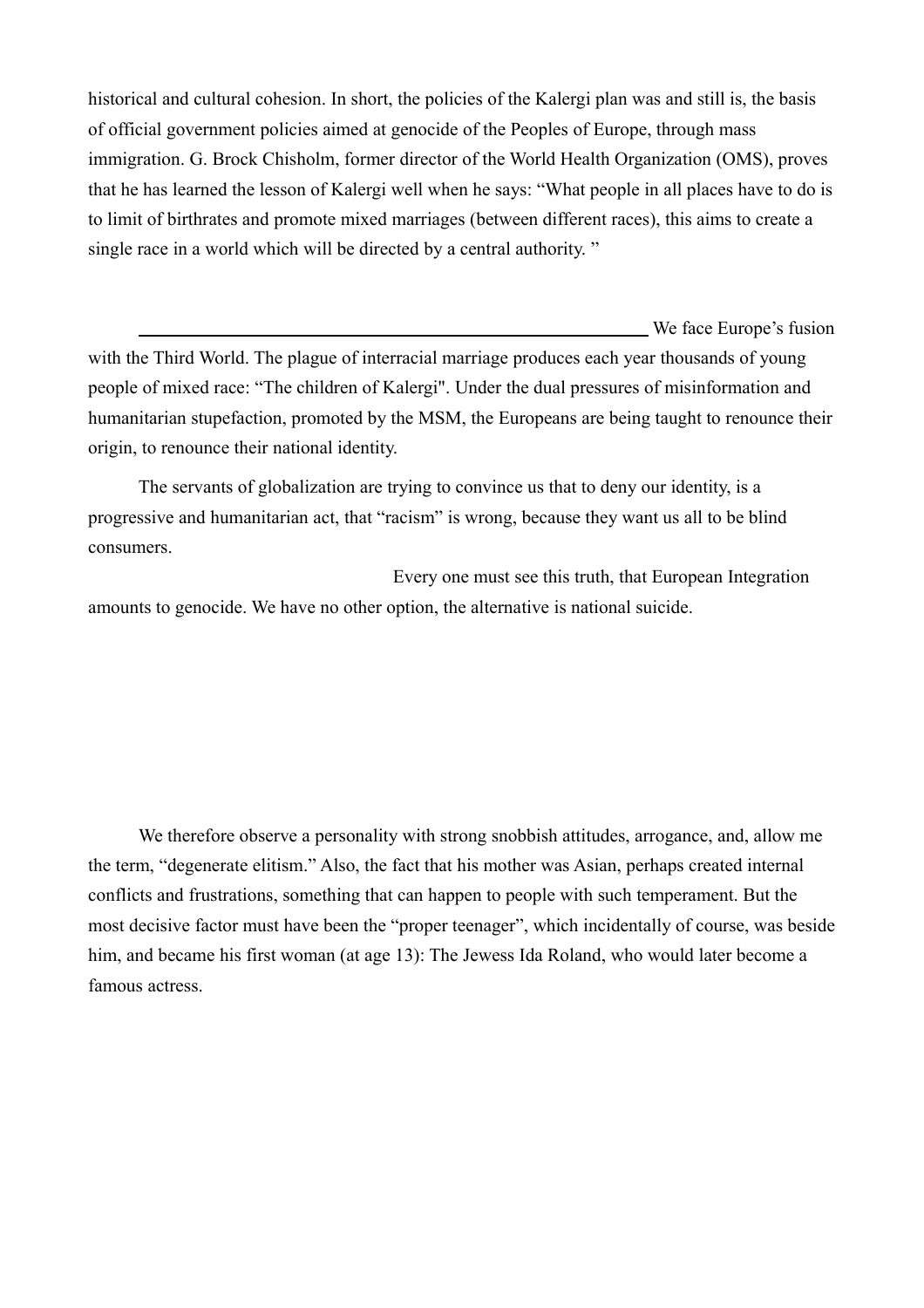On November 16th 2012, the President of the European Council, Herman Van Rompuy, was awarded the Coudenhove-Kalergi Prize, during a special conference in Vienna, to celebrate the 90 years of the pan-European movement. The prize is awarded every two years to leading personalities for their outstanding contribution to the process of European integration.

A decisive factor that helped him win the prize was the balanced way in which President Van Rompuy executed his duties in the new position of President of the European Council, which was established by the Treaty of Lisbon. He handled this particularly sensitive leading and coordinating role with a spirit of determination and reconciliation, while emphasis was also given to his skilful arbitration on European affairs and unfailing commitment to European moral values.

During his speech, Mr Van Rompuy described the unification of Europe as a peace project. This idea, which was also the objective of the work of Coudenhove-Kalergi, after 90 years is still important. The award bears the name of Count Richard Nicolaus von Coudenhove-Kalergi (1894- 1972), philosopher, diplomat, publisher and founder of the Pan-European Movement (1923). Coudenhove-Kalergi was the pioneer of European integration and popularized the idea of a federal Europe with his work.

\*\*\*

When the United Kingdom joined the European Economic Community on 1 January 1973 under the Conservative government of Edward Heath, and again when a referendum was ordered by Labour Prime Minister Harold Wilson, who was against the EU along with most of his party, because even then they feared what effect such an organisation might have on democracy, it was portrayed as a European Free Trade organisation colloquially know as the 'Common Market'. After Britain and two more nations were added to the original six the organisation was began to be referred to as The European Community. Almost immediately the UK sampled examples of incredible bureaucracy such as the Common Agricultural Policy which appeared to reward inefficiency and a glut of overproduction which lead to the infamous 'butter mountains' and 'wine lakes' while the Common Fisheries Policy led to the destruction of fish stocks in British waters and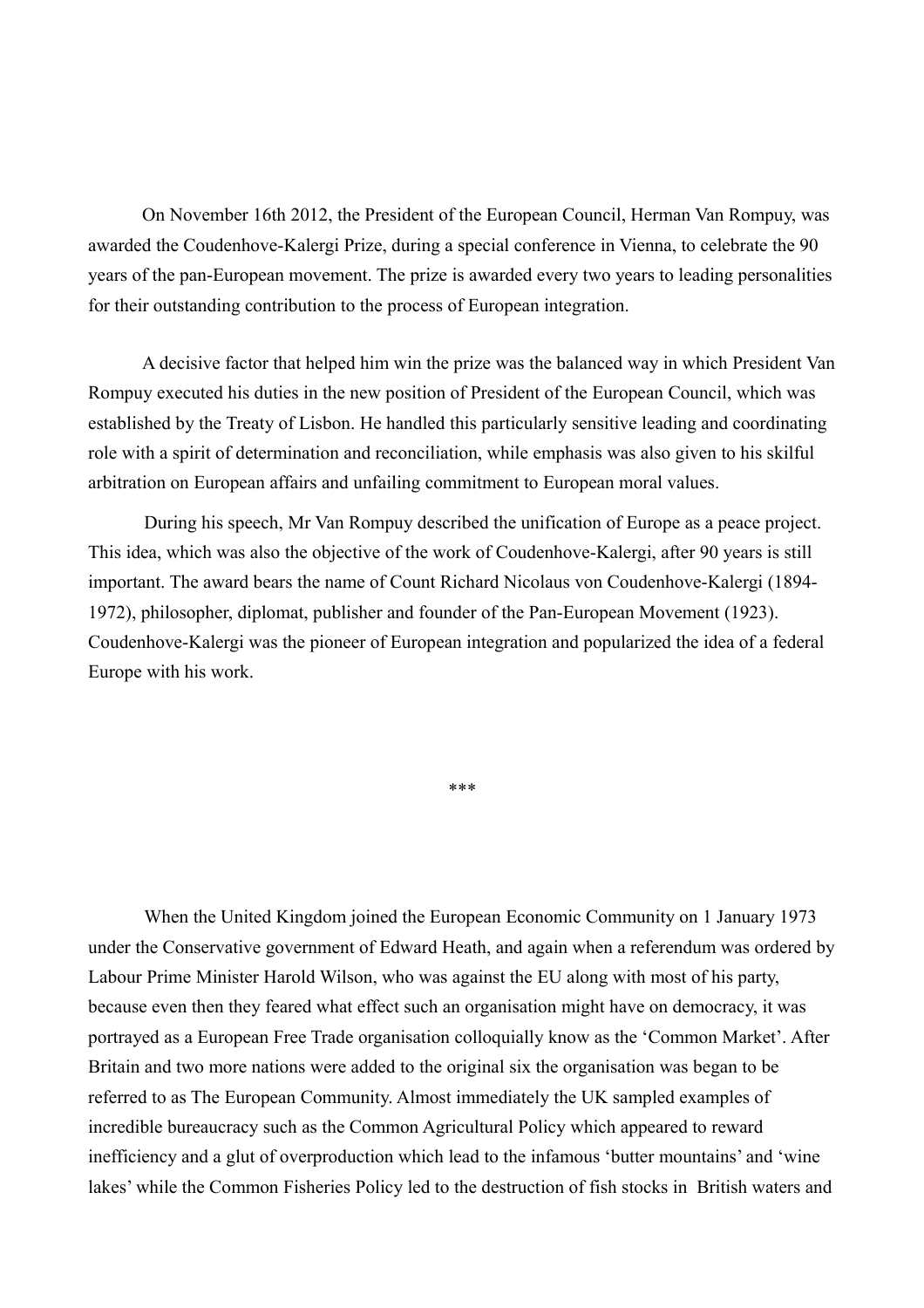eventually to the near destruction of the entire British fishing industry because while more fish were actually caught, fewer were landed. More on those two bureaucratic insanities in a later chapter.

The European Project was pitched to the general UK public as a free trade organisation rather than a political union, but already some maverick voices in the UK were warning of an ulterior motive of creating a United States of Europe. Indeed, over the subsequent years the EC has obsessively pursued the goal of ever closer political and economic union between member nations (and increasing bureaucratic interference into everyday and business life in the those nations, it is not just in the UK that European bureaucracy is hated.) The Common Market or European Community was re-named European Union (EU) in 1993 following the Maastricht Treaty signed in 1992; this in effect took more rights from member nations over matters relating to foreign policy, military, criminal justice, and judicial cooperation to the central bureaucracy of the EU. The treaty revealed the true nature of European 'democracy', citizens of Denmark voted down the treaty and were asked to vote again as the people had not provided the correct affirmative result in their referendum at the first attempt. The UK's acceptance of this treaty was controversial, to say the least, and in true EU fashion British acceptance was stitched up by politicians and bureaucrats, the public were not given a chance to make their views known.

The Maastricht Treaty led to the creation of the Euro common currency in 1999. The Single Currency System (The Euro - bureaucrats are not known for imagination) was adopted by many, but not all member states. Significantly the UK with a British public opinion largely against joining the Euro negotiated an opt-out from this part of the treaty. It is also to former Financial Chancellor and Prime Minister Gordon Brown's credit that he resisted attempts for the UK to adopt the Euro currency. It is generally accepted that the UK would now be in a worse position economically had it joined, the single currency given the current economic state of Euro-zone nations whose leaders and economic advisers were foolish enough to tie their economies to the German economy at a time, and under conditions most favourable to Germany.

The plan to push Europe's sovereign nations towards 'ever closer union' has continued in spite of the economic problems of the Eurozone and the social problems caused by the immigration crisis. The attitude in the corridors of power, not just in Brussels, Luxembourg and Strasbourg, but also in the government offices of member nations where a cosy duopoly of centre left and centre right parties that are no longer politically distinguishable from each other except by the campaign colours they use, are far too cosy with the smooth face bureaucrats and back room deal makers who really formulate government policy. These people do not often say it publicly but they are nonetheless sure Europe will become a single political unit whether the people like it or not. The European Union behaves like any other government or corporate bureaucracy, with its prime function to grow and become more powerful, which is not the same as being more efficient or delivering better results.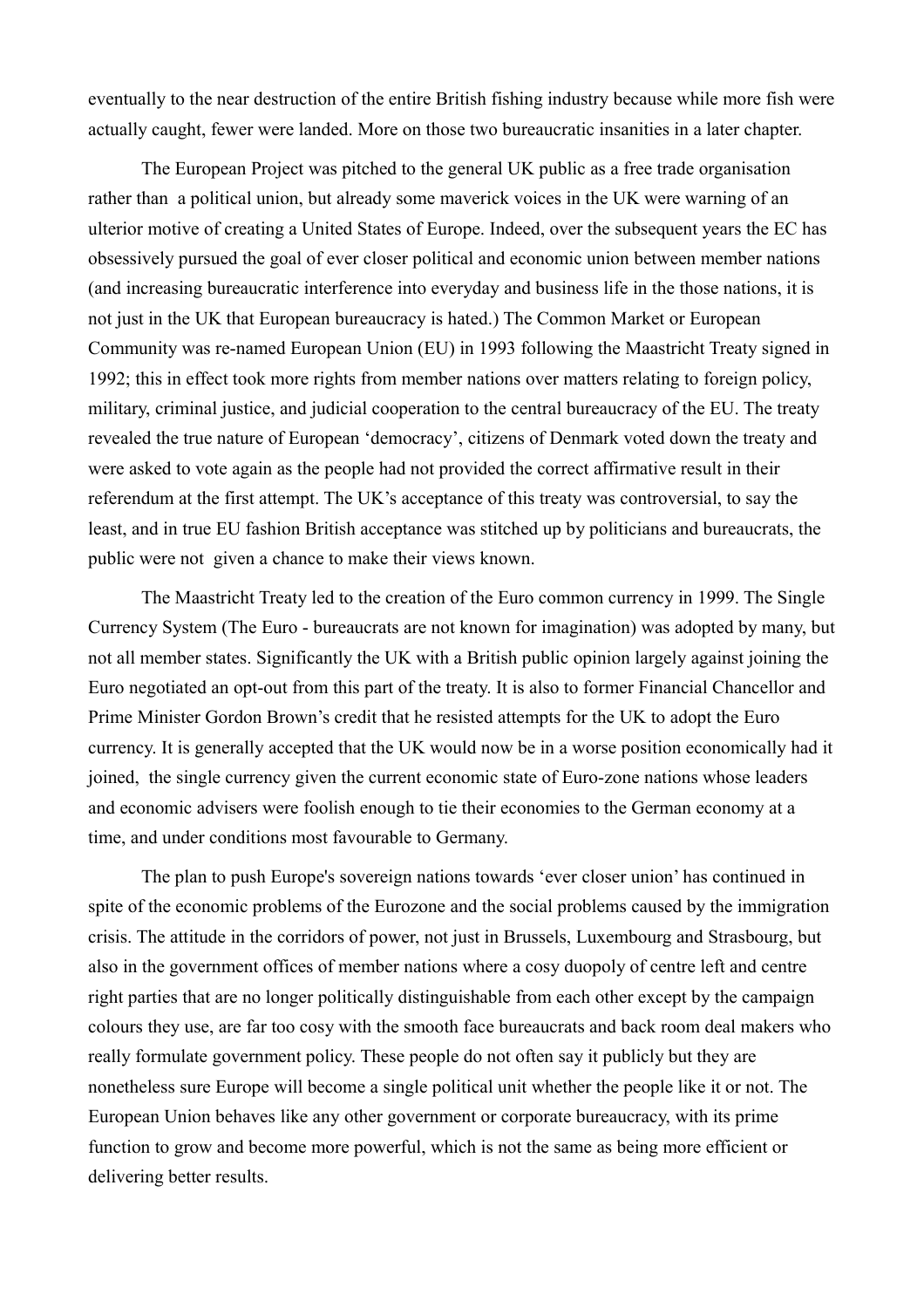When John Steinbeck wrote of 'The Monster' in his novel ["The Grapes Of Wrath"](http://www.steinbeck.org/pages/the-grapes-of-wrath-book-synopsis), (Chapter 5, that if the monster does not grow it dies, and to grow the monster must be fed, he was referring to0 banks. but banks are bureaucracies, and all bureaucracies, if fed, eventually grow into monsters. Here's how Steinbeck describes the process:

> "The bank is something else than men. It happens that every man in a bank hates what the bank does, and yet the bank does it. The bank is something more than men, I tell you. It's the monster. Men made it, but they can't control it. The bank - the monster has to have profits all the time. It can't wait. It'll die. When the monster stops growing, it dies. It can't stay one size."

Because as it grows The Monster consumes more and more food people who feed the monster first become its slaves, as the monster consumes more of what they produce with more food and eventually it will grow so great it will consume everything. Thus the people who feed it will starve and there will be nobody to feed the monster. Then it too will die.

The orthodox interpretation among academics, teachers and critics of this bit of twentieth century myth making by Steinbeck it that the capitalist system will destroy itself. But Steinbeck was not a communist, not was he a partisan. Like the warning of the Austrian economist Josef Schumpeter, who said that "Capitalism contains the seeds of its own destruction, socialism always leads to fascism," Elsewhere in The Grapes Of Wrath and in other novels and non fiction works, John Steinbeck recognised that the monster could just as easily be the state as the banks, the political oligarchs of Soviet Russia or Red China or the financial oligarchs of western Europe or the **USA** 

 This compulsion to grow was classically shown by the disgraceful Lisbon Treaty. This started life as the 'EU Constitution Treaty' which in short grabbed significantly more rights from member nations, giving the unelected bureaucrats supremacy over the elected governments of sovereign nations. This was put to a referendum in France and Holland, and was decisively rejected by the people of these countries. The EU simply rebranded the rejected Treaty as the 'Lisbon Treaty' and bullied nations into not having a referendum on it - Republic of Ireland was an exception due to its inherent constitution. The Irish people rejected the treaty by referendum - not the right answer for the EU so just as they had done when the people of Denmark failed in a referendum to give the answer the Bureaucrats had wanted, they Irish were bullied and bribed to vote again. All these shenanigans' by the EU demonstrates it is not a political democracy in any shape or form, but more akin to a bureaucratic dictatorship - hence the nickname EUSSR given by some to the EU!

Without going into minute economic detail the Euro, as predicted by former UK Chancellors of the Exchequer Dennis Healey & Nigel Lawson together with many others across the political spectrum, is doomed and will more than likely fail in the near future. Greece, bankrupt for five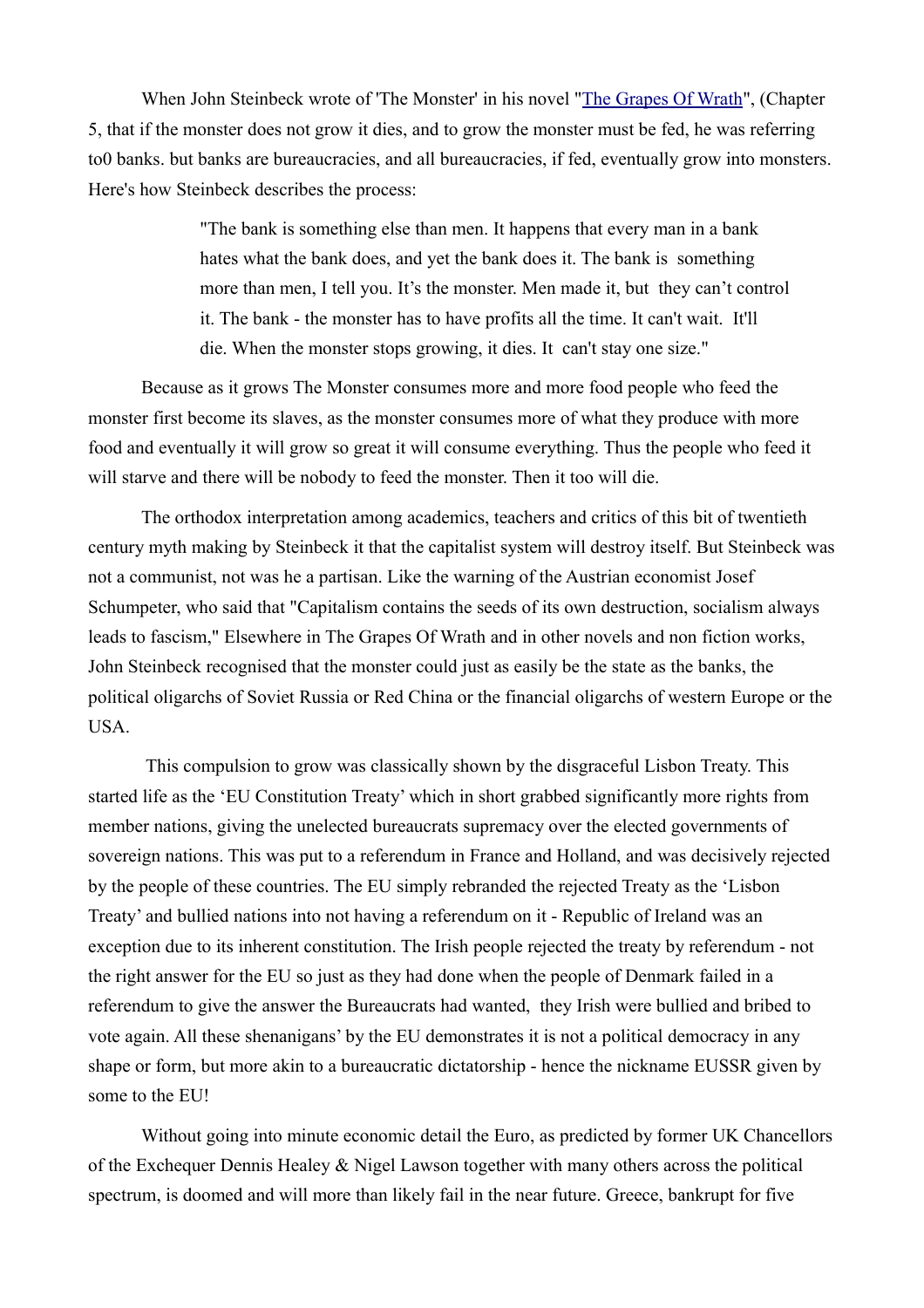years now but prevented by the EU from leaving the Euro, and unable, because it uses the Euro, to take the steps needed to repair its always fragile economy and with a full scale humanitarian crisis on its hands due to economic policies imposed by the EU that are well suited to Germany but completely wrong for an agrarian economy based on small farm units, and very possibly others leaving the Euro. In the absence of complete political, taxation, banking unity the single currency is destined to fail. Very simply the European Union has been driven by political ideology rather than sound financial management. The EU has collectively spent/wasted far too much money and markets have cottoned on that some countries have borrowed more than they can afford to pay back. The inefficient countries in the Euro zone cannot independently devalue their currency or change interest rates, so are snookered whilst they stay in. The Greek economy does not generate enough tax revenue for the government to service the interest payments on its vast debts, let alone pay them off.

The UK Prime Minister David Cameron in a recent European summit in December 2011 to try and save the Euro (again), resisted the bullying tactics designed to extract more rights and money from the UK by unilaterally exercising a veto to their latest treaty amendment, effectively taking yet more powers away from member countries. This was certainly a popular stance with the people of the UK, and may well catalyse a detachment of the UK away from the ideological facet of the European Union, to concentrate purely on business trading links. Albeit much of this strong stance; appears to have been subsequently watered down, in the light of the usual Euro pressure.

Some of the rubbish that comes out of the mouths of various European Leaders and bureaucrats and the academics who advise them concerning trade is simply astounding in its stupidity. It is clear that most of these people do not have that slightest idea of what business is about or indeed of working in a business environment. What is often cited is that the UK needs the European Union to promote trade, and hence jobs. Utter bollocks, the EU in common with other bureaucracies actually hinders business efficiency - often to the total destruction of companies. This article will cite a number of examples from the personal author's business of how the EU actively hinders enterprise, but first an analogy.

Imagine a school playground where the boys (and to be a bit PC a few girls as well) are trading Football Cards. This is all quite simple, any duplicates are swapped for the players they are seeking. In other words trading is going on, no rules - no bureaucracy - all very simple. Until the staff of the school get involved to regulate the trade. It is decided that cards should only be traded at certain times, and that there should be an equal gender and ethnic mix of pupils trading, the cards are vetted and any the teachers don't like are banned. This is all getting a bit complicated, so they introduced forms to be signed by everyone, and an inventory of everyone's cards need to be kept.

The governing body decides that each pupil now needs to submit a monthly return of the cards traded. In the end the pupils find all this too much, and just give up trading cards. These is an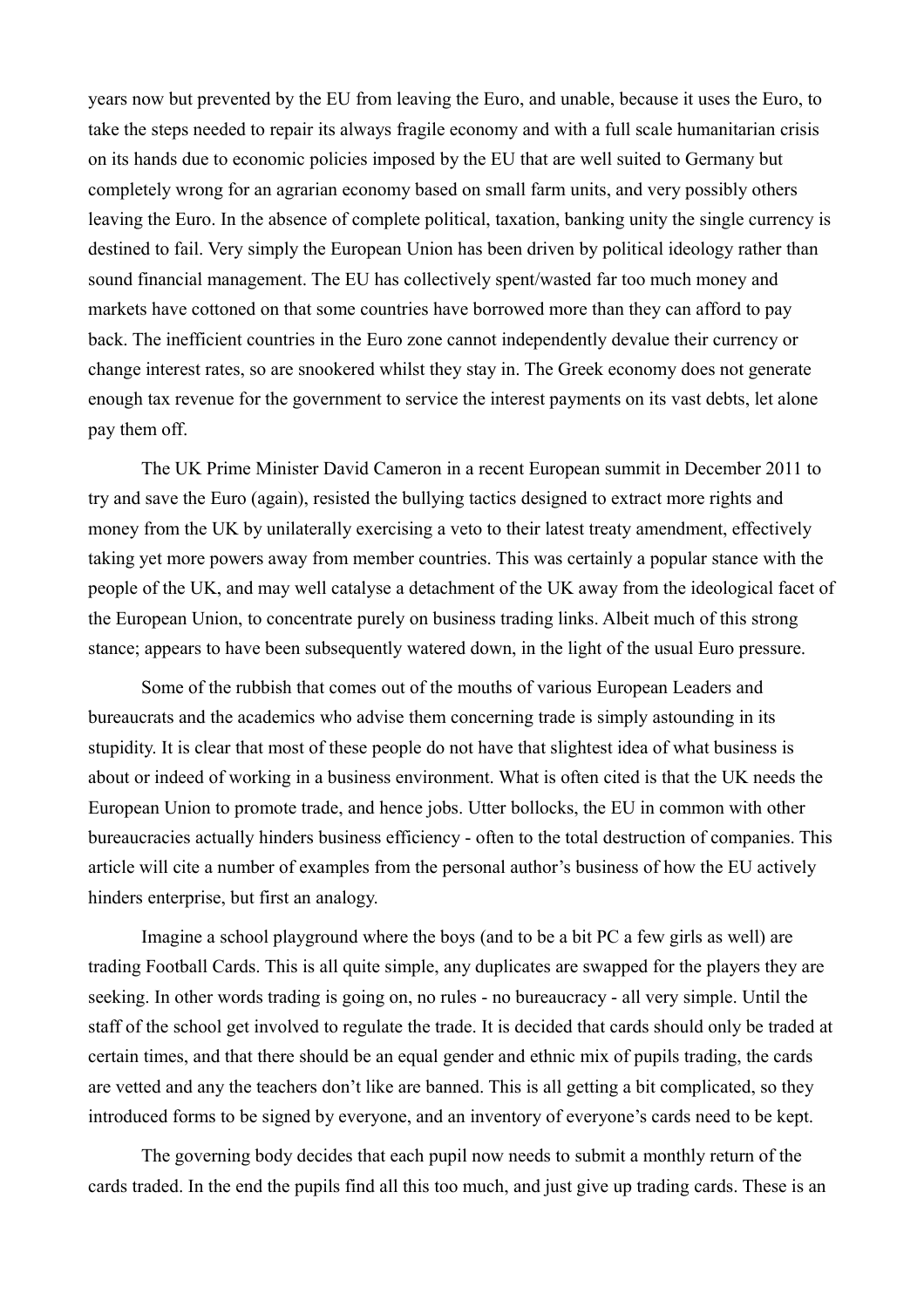extreme example, but replace pupils with traders and the school staff with the European Union - and this is effectively the scenario imposed on businesses located within the Europe Union. In the same way the bureaucracy, time wasted, and cost of the EU actively hinders trade not encourages it.

The EU Working Time Directive was introduced in 1993. A little later than planned - this appeared to have been deliberately delayed to be pushed through when majority voting was allowed rather than the former unanimous voting. This became law in the United Kingdom 2009, the maximum 16 years transition time was utilised, which gives a fair idea of how popular this diktat was. In short the EU laid down a maximum of 48 hours in a working week, and a raft of other definitions. This has a profound adverse effect on working practices, and it is worth reiterating at this point that such 'rights' actually takes away rights for both employers and employees.

In the National Health Service (NHS) in the UK the Working Time Directive has effected the time doctors can be on call - as even sleeping time at employer's premises counts within the 48 hours. It is ironic that the self employed, particularly when starting up can have work directly imposed by EU/government at no pay which can push them in to working well beyond 48 hours a week! However, the employer has to provide a plethora of rights to employees, which the EU/government does not accommodate to the provider!

The EU is in essence a bureaucracy, and its behaviour is akin to a living organism to basically grow and survive. To grow, the organisation needs lots of money, and where else to turn but to the virtually religious ideology of 'Climate Change' (formerly 'Global Warming', terminology apparently dismissed due to 15 years of continual cooling if anything). The author has consistently argued that pollution in a general sense is not good, and much of this is driven by over population. However the thing with carbon emissions (specifically CO2 - Carbon Dioxide) it can be measured - and hence taxed! These extra costs are passed on to businesses, and hence customers; but the EU is operating in a global economy and hence time after time companies in EU member countries are consistently handicapped in competitiveness.

The ideology of Climate Change has proved a goldmine for the European Union. The popular incandescent light bulbs have effectively been banned, notwithstanding that the 'low energy bulbs' are not really that efficient when considering that heat emitted by incandescent lighting (and hence heating savings) were not taken into comparison account, produce a poor and harsh light.

Furthermore energy saving dimmer switches are unusable at a sensible price, and the low energy light bulbs invariably use the poison Mercury which requires evacuation should a breakage occur. From a business perspective, the market would really go for a true low energy light bulb that quickly produces a pleasant light - the current low energy replacement does not offer this. Therefore Supply and Demand has to be manipulated by EU law to force consumers to use an inferior product.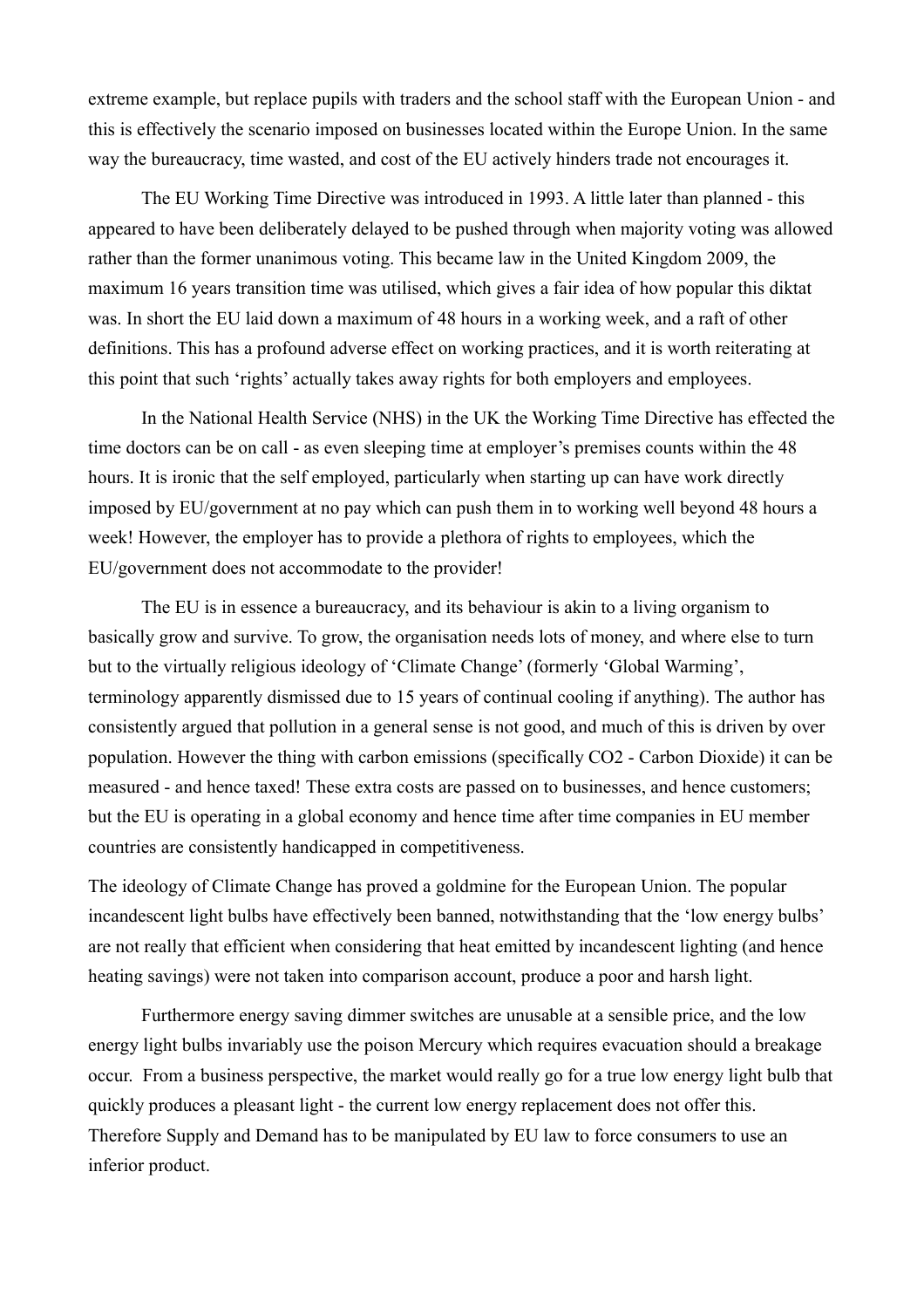The EU's Landfill Directive is a class[ic example of demonic bureaucracy in action. This](http://www.dluk.info/rubbish-fortnightly-bin-collection-eu-landfill.jpg)

directive came into force in 1999, with an implementation of 2001. Basically the result for the United Kingdom is that the EU dictates how much land fill of biodegradable waste goes into landfill, with virtually impossible to meet reduction targets, with of course large



fines for the UK amounting to billions of pounds for failing to meet these ridiculous targets. The author does not remember anyone voting for this, and it begs the question of why politicians signed over sovereign powers to the EU to do this, when a reverse Winston Churchill two finger salute would have been a more appropriate response.

The Net result of the landfill tax, as in many EU directives is that the over burgeoning EU Super state gains more money to waste. This has adversely affected businesses and the general population alike. The old chestnut of reducing CO2 'climate change' has been cited as a reason, and to encourage recycling. On examining the USA's experience of such matters, it appears that all the extra lorries and extra resources utilised for recycling circumvents any supposed savings. Basic rubbish collections in most of the UK is now fortnightly, but with additional collections for such items as food waste and recyclables - with twice the lorries used for effectively half the service. All for recycling materials that often are at maximum required supply capacity anyway. To use the newspaper columnist Richard Littlejohn's words 'You couldn't make it up'. Incidentally the author's company Datalite UK Ltd does recycle card and paper as packing materials - but this is purely for business efficiency reasons, not the result of some European diktat.

Another area, well beyond the scope of the original 'Common Market' concept is how the EU infringes into matters of 'Equality'. It is a truism that inequality exists from the moment of birth, and ultimately equality can only be achieved by treating everyone equally bad! The nearest to an 'equality' environment is a prison! Equality of opportunity is in the author's view a desirable concept, but equality of outcome can never be achieved. This makes 'Equality' a bureaucratic organisation's dream - there will always be conflict and an excuse for the organisation such as the European Union to increase their influence, size, and ultimately income in dealing with matters of 'Equality'. The mass of EU inspired legislation adversely affects business, and lets face it businesses are largely driven by profit - they would employ green with pink polka dot Martians if this resulted in a 5% increase in the bottom line! Also the ideology tends to treat people as groups rather than individuals, and can end up with reducing individual choice. The valid option of stay at home mums for example, is not really supported in politically correct circles.

The EU has also played havoc with any sensible control of immigration. With open borders, an illegal immigrant only has to sneak into any part of Europe (a favourite spot being via Greece) to be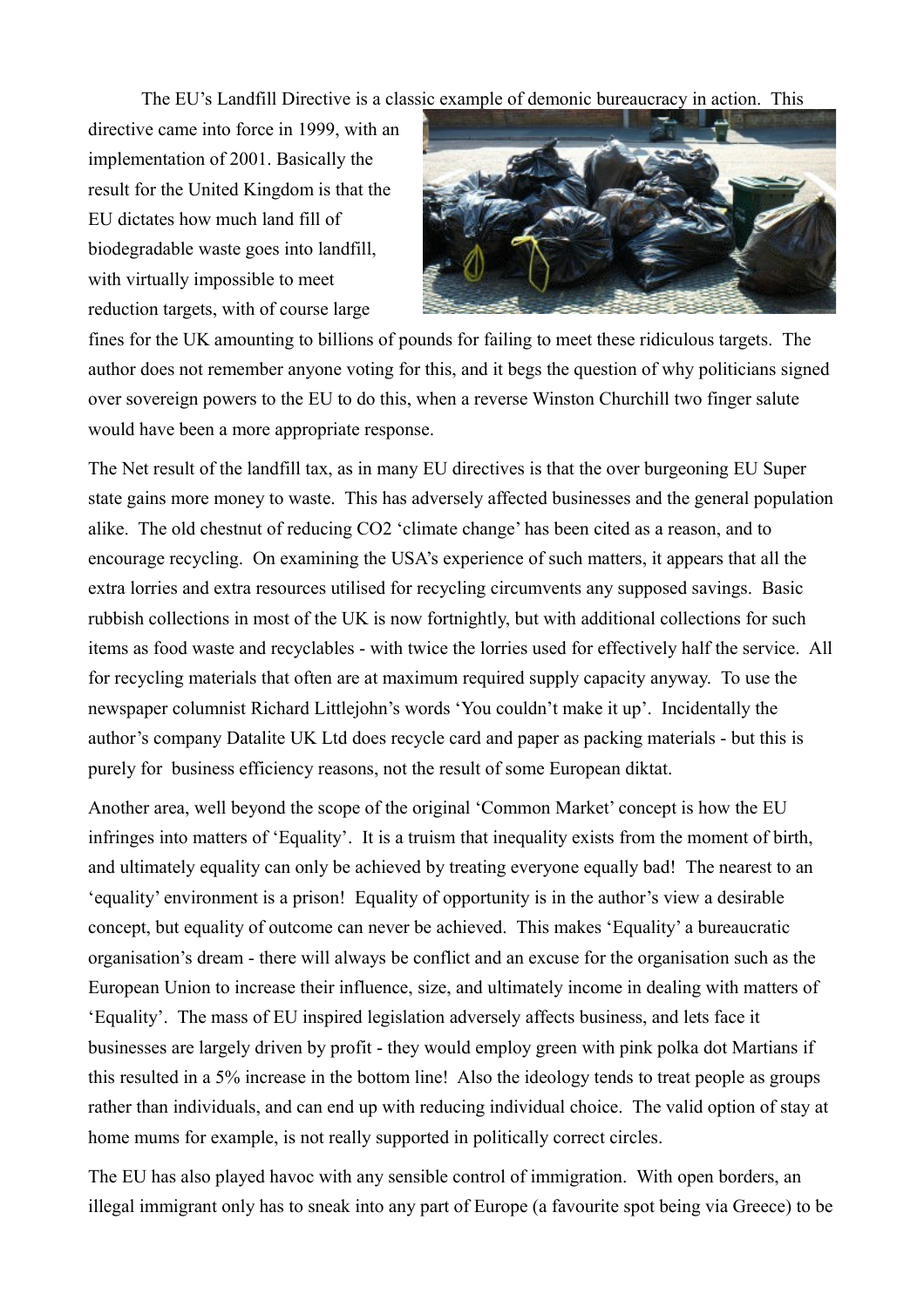allowed unfettered access to every member state, with the exception of the United Kingdom which still has border controls, albeit not as strong as they might be. Nevertheless the UK has seen a huge influx of immigration since the late 1990s and continuing, whether illegal or legal. Supply and Demand and infrastructure pressures, circumvents the supposed benefits of uncontrolled immigration to a country with scarce resources. Inevitably wages are driven down, with an ever burgeoning welfare bill.

The bureaucracy emanating from the EU is immense. By way of example a business can sell VAT free to a VAT registered business in another EU country. Sounds fine on the face of it, but the onus is on the supplying company to check the full validity of details supplied - in the absence of a central point to do so. In other words if a company outside the UK but within the EU supplies duff details, you can end up being responsible for their VAT bill! It gets worse HM Revenue and Customs require a separate VAT EC Sales Return - in addition to the full VAT return due at the end of the period. However the EC Sales Return needs to be submitted by the 21st of the month following the end of the period. This gives just two weeks (most company's need to wait around a week before commencing a VAT return, as some transactions are still going through the bank system) to complete what can be a time consuming task - all under threats of penalties from HMRC. To be frank it is in practice far easier to supply VAT free outside Europe, all this needs is a simple custom declaration. Also the reduction in bureaucracy and of course the lack of VAT requirement, explains why many items are despatched to the UK from the non EU Channel Island countries of Jersey and Guernsey!

Companies in the UK are required by law to produce accounts, and generally if a company gets their sums wrong, the company goes bust. However, the European Union appears to disregard every sound business practice, its own accounts have consistently failed audit, and in common with most large bureaucracies wastes money. The EU is in absolutely no position to dictate on how companies should run their businesses. The difference between the EU and a good business is that the later invests in success, and rapidly eliminates areas that fail. This is the opposite of the EU which invests in failure (such as Greece) at the expense of areas that succeed, such as Germany.

And of course the myriad of rules emanating from the EU appears at even a cursory business glance, designed to make European commerce as inefficient as possible, compared to the rest of the world. Such an example is the EU Cookie diktat. This was effective from 26th May 2012, and meant that around 90% of EU websites needed to have an opt in for collecting information or the web owner will face a fine of up to £500,000. A great detraction for the user's experience, and directly affects an organisation's ability to monitor performance of commerce websites. If fully complied with, web users will avoid EU websites like the plague - who wants to be bothered with continual nag boxes as they surf. Like so much nonsense that comes from the EU, this has not been thought through, ironically the majority of government websites are currently non compliant. I expect the EU wishes to take pot-shots at Google who provide Analytics will technically be illegal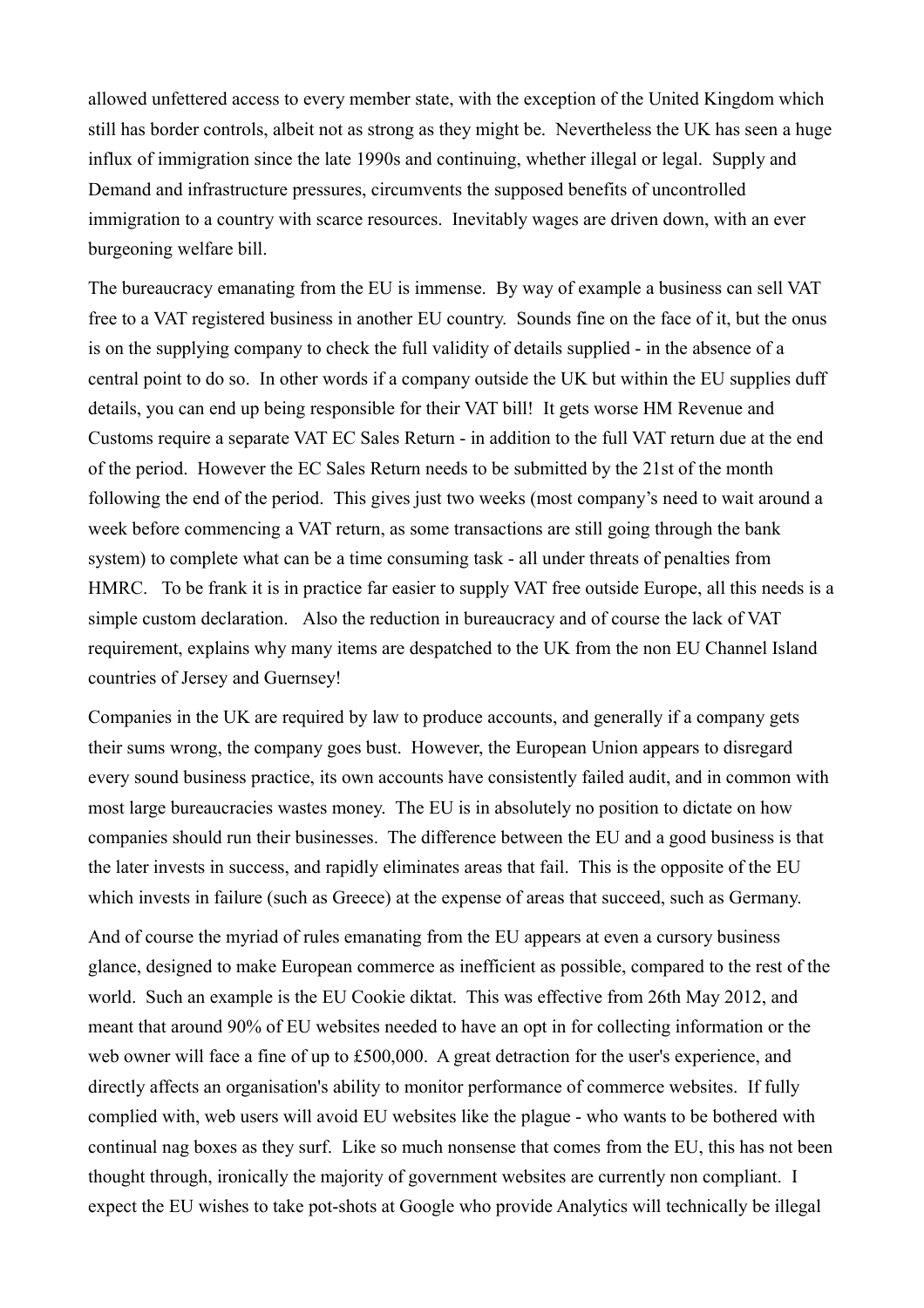or useless if the diktat is followed. This seems similar to the European Union attack on Microsoft the EU (unelected) leaders seem to be adverse to efficient companies.

Top of the list of 'bonkers' concepts is the European currency. It is difficult to know where to start with this. The Euro has been instigated purely for political ideology, pure financial considerations appeared to have been totally disregarded. The idea that such diverse countries as Germany and Greece could share the same exchange rate and interest rate is deluded beyond belief. A staggering amount of countless billions of Euros has been wasted on trying to keep the Euro together, but to be frank the game is up. Nobody in their right mind would invest in a currency, where the European (unelected) leaders have already reneged on their commitments (Greece bond 'haircuts', in non 'Orwellian Double-speak' is a pure and simple default). Greece will be out of the Euro soon, and no doubt the rest of the PIIGS (Portugal, Italy, Ireland, Greece, & Spain) will follow suit - this needs to happen so that some sort of sanity and sensible economics resumes within the Euro zone. The United Kingdom the author predicts will actually be in quite a powerful position when this happens, once the initial shockwave subsides.

Much of what the European Union has undertaken appears crazy, but the EU behaves as any large bureaucracy behaves. The organisation has a vested interest in becoming ever larger and more encompassing, whether efficient or not. This provides greater employment and promotion prospects for those within the bureaucracy - because the organisation is funded by taxpayers, money is seen as virtually unlimited. Certainly financial effects of bad decisions are not as rapidly apparent, but eventually economical reality can catch up. This has happened in spectacular fashion within the European Union - which is on the point of financial meltdown - and unfortunately will take down many businesses with it. The adage goes that 'Turkeys Do Not Vote Christmas'; this does not mean that Christmas won't come anyway for the EU Turkeys!

EU Laws Make Life Impossible for Employers During recent years the EU has introduced a vast amount of legislation controlling the way in which employers can run their businesses. A tiny proportion of this legislation may help to protect employees against unscrupulous employers. Most of it, however, puts unbearable burdens on small employers. Legislation which forces employers to allow female members of staff to take a year off work after childbirth (and to have their job kept open for them) may work"

During recent years the EU has introduced a vast amount of legislation controlling the way in which employers can run their businesses. A tiny proportion of this legislation may help to protect employees against unscrupulous employers. Most of it, however, puts unbearable burdens on small employers. Legislation which forces employers to allow female members of staff to take a year off work after childbirth (and to have their job kept open for them) may work.

Such arrangements may work well enough at the EU's headquarters but prove impossibly difficult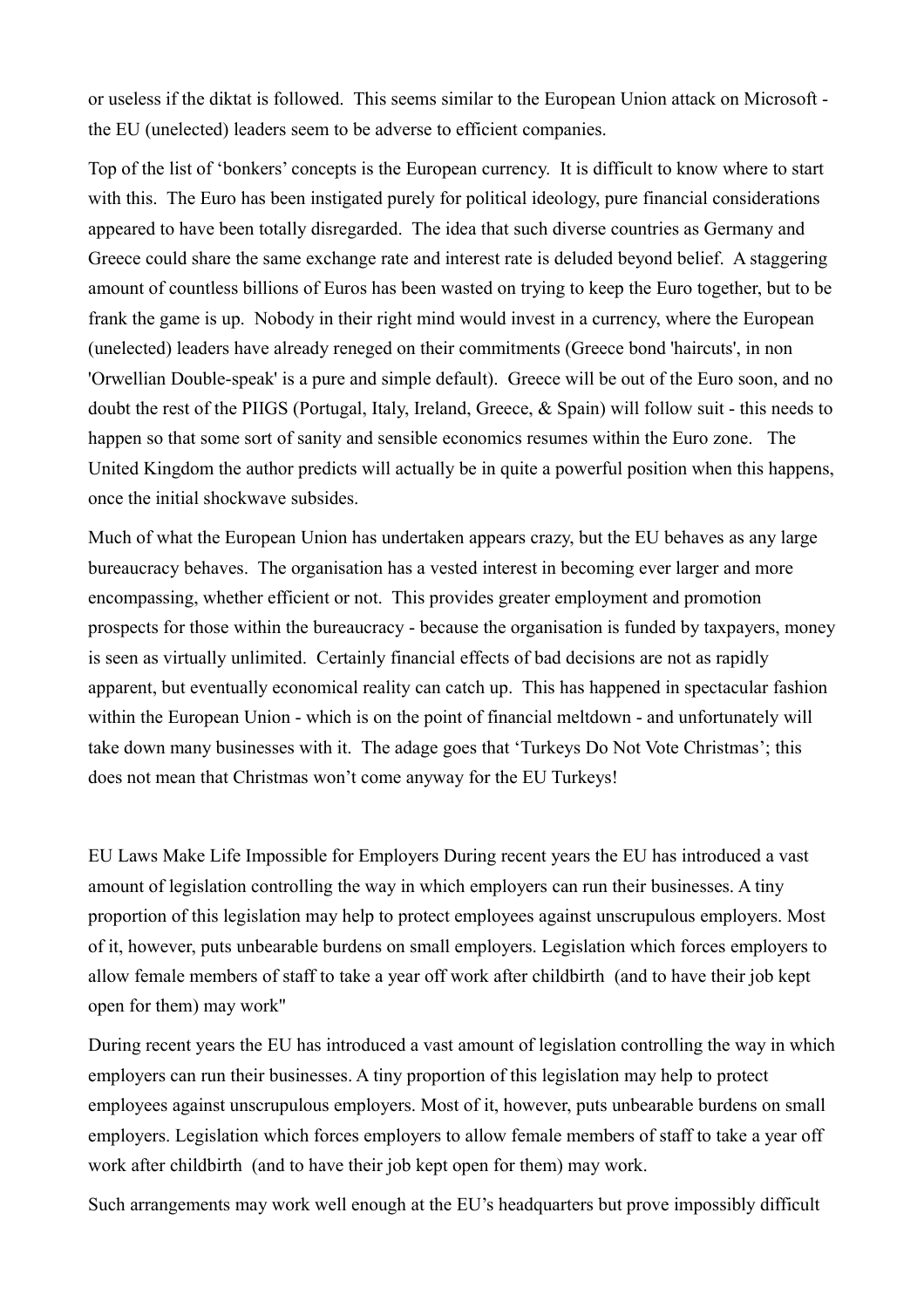for employers running small businesses with a handful of employees. The new laws arrive thick and fast. New fathers are entitled to take time off work. The EU has ruled that staff who fall ill while they are on holiday must be given extra holiday time to make up for the holiday they have lost through illness. Employees with disabled relatives or friends are entitled to take off as much time as they think they need. An employee with a disabled neighbour must be allowed to take the time off work if the neighbour needs taking to the dentist – however inconvenient this may be for the employer. According to the law there are already six million officially designated `carers' in Britain. It is illegal to make employees redundant if they become blind or deaf (even if this means that they cannot do the work they are paid to do). And if an employee wants to write a book there is a law which says he or she should be allowed to take all the time they need to satisfy their creative urges

# *CHAPTER 4 BIRTH OF A BUREAUCRATIC DICTATORSHIP*

## *EU? DICTATORSHIP OF THE BUREAUCRATS*

(Copyright material, revise thoroughly)

How many people in Britain and other European nation, I wonder, understand the full implications of implied condition of EU membership that states EU law supersedes national law. In fact it means that The Magna Carta, of which we British are rightly proud no longer means anything, the rights is confers on British citizens can be swept aside by bureaucratic edicts from the European Union. Likewise an even older legal codex which gave us certain rights. In 2012 when Mitt Romney ran for the US Presidency against the incumbent,t Barack Obama, Romney was viciously attacked by the Obama campaign for making a perfectly innocuous reference to Anglo - Saxon law.

Obama supporters accused Romney of suggesting that British law was superior to U.S. law. The candidate had meant nothing of the kind, he was referring to the Liber Judicialis, a bill of rights signed by King Alfred The Great who reigned from 870 to 898. In Liber Judicialis, King Alfred established [The Common Law.](http://www.britishconstitutiongroup.com/british-constitution/common-law) It is not known exactly when Alfred passed this law, for centuries its existence was disputed by despots and their cronies, who sought to strip Englishmen of their common law rights. by deed of the act, the the laws and customs of the nation were merged with laws based on the Ten Commandments and the Golden Rule.

### Alfred's son, Edward, declared

To all who are charged with the administration of public affairs I give the express command that they show themselves in all things to be just judges precisely as in the Liber Judicialis it is written; nor shall any of them fear to declare the common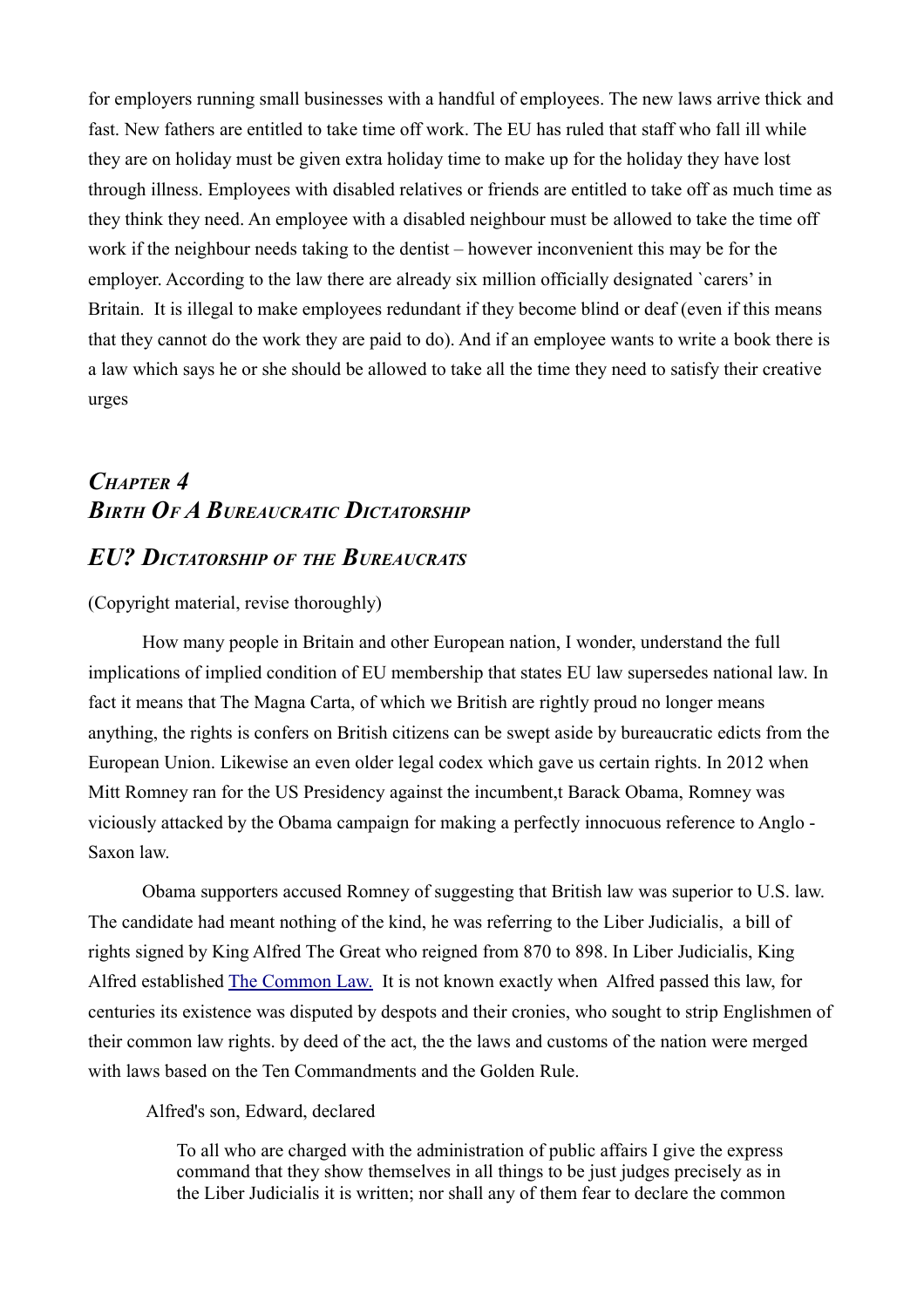law freely and courageously.

Prior to the Common Law, the Civil Law of Rome prevailed in England (Scotalnd and Wales were separate nations then) as it did throughout continental Europe. This was unpopular because, Rome having been ruled by the Catholic Church for several hundred years, contemporary Roman law gave the church privileges and immunities that seemed unfair to the many pagans in Britain. King Alfred's Common Law was widely adopted through out northern Europe and became the basis for many national legal systems, including, understandably, that of the USA.

That is the Anglo Saxon law to which Mitt Romney referred, not modern British law, which though a good set of laws has been shaped to meet the needs of our nation. The influence of Liber Judicialis is visible in the Constitution and Bill Of Rights of the USA, but almost a thousand years on years on from King Alfred, the wide differences are necessary to serve the needs of a vastly different society.

When William the Conqueror invaded in 1066, he brought with him jurists and clerics who tried to reimpose the principles of Roman civil law. Our ancient laws and customs resisted the assault and further attempts to create a system in which all were not equal before the law, but certain vested interests were treated preferentially. Thus The Common Law has remained without any serious amendment to its most important points; equality before the law, the right to trial by jury, innocence presumed until guilt is proved and certain freedoms. What we would now call the right of free speech was in Alfred's reign referred to as 'freedom of the road' the right to move around freely (free speech was hardly relevant, most people did not have access to information because they couldn't read.) Common Law includes another important clause which is very relevant to the European Union, the Charter of Liberties, which makes the Monarch subject to the law. The 1102 Synod of Westminster, which abolished slavery in England, the 1627 Petition of Right, which granted the right to criticise the government without fear of arrest, as well as Magna Carta and the Declaration of Right. Common Law defends property rights and rights to self defence all have their basis in The Common Law.

Many of our greatest constitutional documents are Common Law documents. These are not Acts of Parliament. Their principles cannot be repealed by Parliament, and when our Monarchs swear to uphold the "laws and customs" of the people of the United Kingdom as part of the Coronation ceremony, those "laws and customs" include Common Law.

Should we accept subjection to EU law, The Common Law and twelve hundred years of history will be thrown away.

Under E U law British citizens are now no longer legally able to do anything not specifically forbidden by law but are now forbidden from doing anything not specifically permitted by law, as was the case in Nazi Germany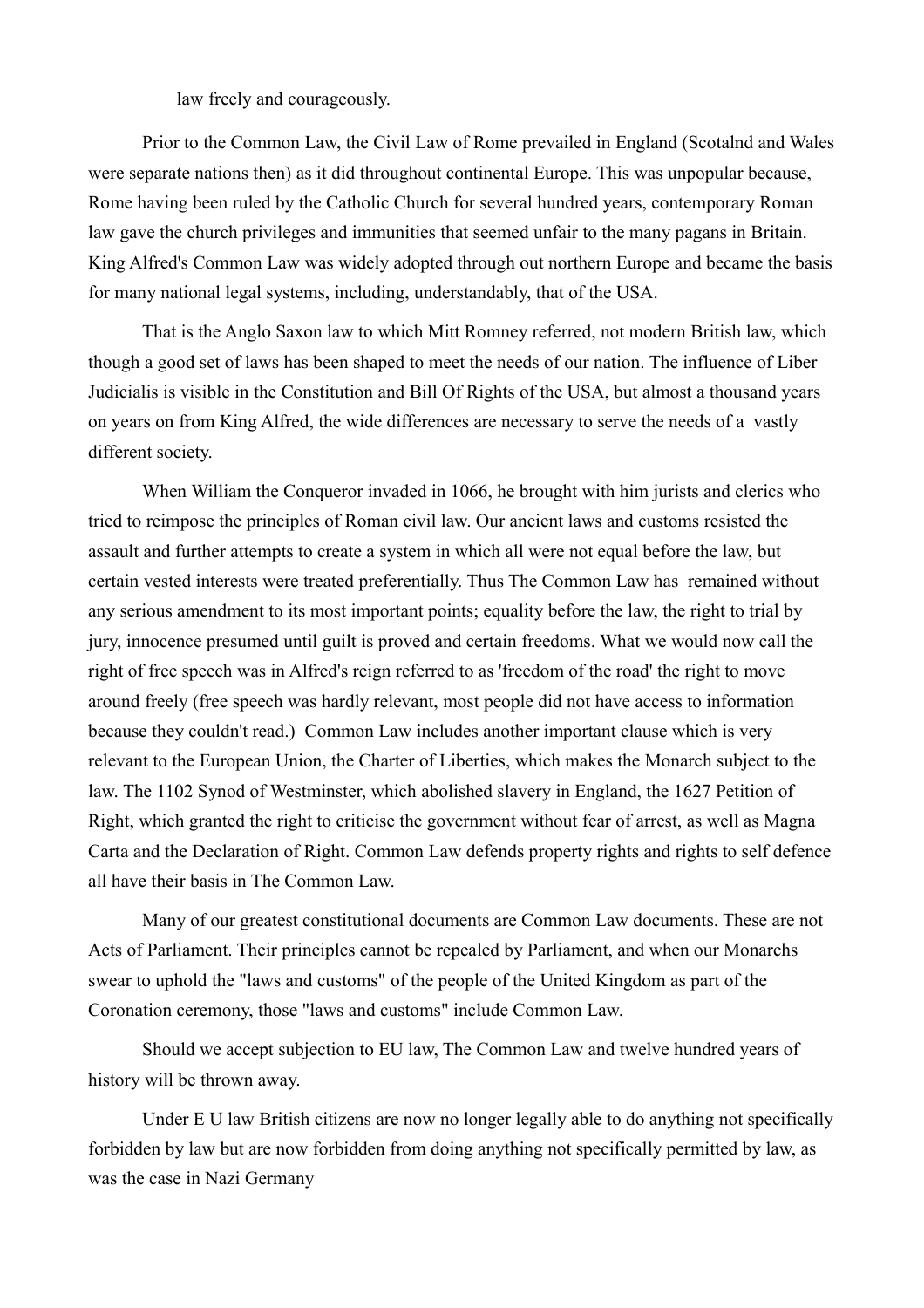EU's legal system will mean the end of all our traditional legal rights. According to our traditions, we are entitled to do those things which are not forbidden, but according to the EU, we are entitled to do those things which are allowed – everything else is forbidden. And what is allowed can be changed on a whim by individual European Commissioners.

The European Union and its supporters claim many laws that are really nothing more than pointless rules and regulations are necessary to improve the energy efficiency, environmental friendliness and health standards throughout the 28-member bloc. And in the run up to the referendum that will decide our future, those campaigning to keep us in the EU and subject to its ever growing bureaucratic dictatorship have denied that the meddling bureaucrats have made laws governing the amount that bananas and cucumbers are permitted to bend by. This is a lie, as one would expect from a campaign that can only succeed by concealing the truth:

• European Commission Regulation No. 1677/88, "Class I" and "Extra class" cucumbers are allowed a bend of 10mm per 10cm of length. "Class II" cucumbers can bend twice as much. Any cucumbers that are curvier may not be bought or sold."

and ...

European Union Directive 2257/94:

" ... it is a criminal offence to sell bananas of abnormal curvature. [...] Peaches picked between July and October must not be less than 5.6 cms in diameter [...] class 1 Victoria Plums must measure 3.5 centimeters across [ ... ] carrots which are less than 1.9 centimeters wide at the thick end cannot be sold unless they are marked as baby carrots.

The European Union has approved bans on large vacuum cleaners in an effort to "reeducate" spendthrift citizens who consume too much energy, another pointless rule which supporters of the EU have denied the existence of even though all such laws and rules are a matter of public record.

EU bureaucrats have surrounded thousands of other consumer products, including clothes dryers, cosmetics, fruit jam, laptop computers, laundry detergents, light bulbs, olive oil, plastic bags, refrigerators, showerheads, television sets, tobacco, toilets, toys, urinals and wine cooling cabinets, with pointless and unenforceable laws.

A recent ban approved by the [European Parliament](http://www.europarl.europa.eu/sides/getDoc.do?pubRef=-//EP//TEXT+TA+20131008+ITEMS+DOC+XML+V0//EN) on October 8, 2015 involves chocolate candy cigarettes because they "appeal to minors and consequently form a potential gateway to using tobacco products."

Critics of the growing bureaucratic dictatorship of Brussels say the seemingly endless number of bans, prohibitions, restrictions, regulations and edicts being enacted by unelected bureaucrats, many of which are being justified by environmental concerns which are based on the flimsiest of evidence, smacks of paternalistic liberalism. They claim it is over-regulation, and an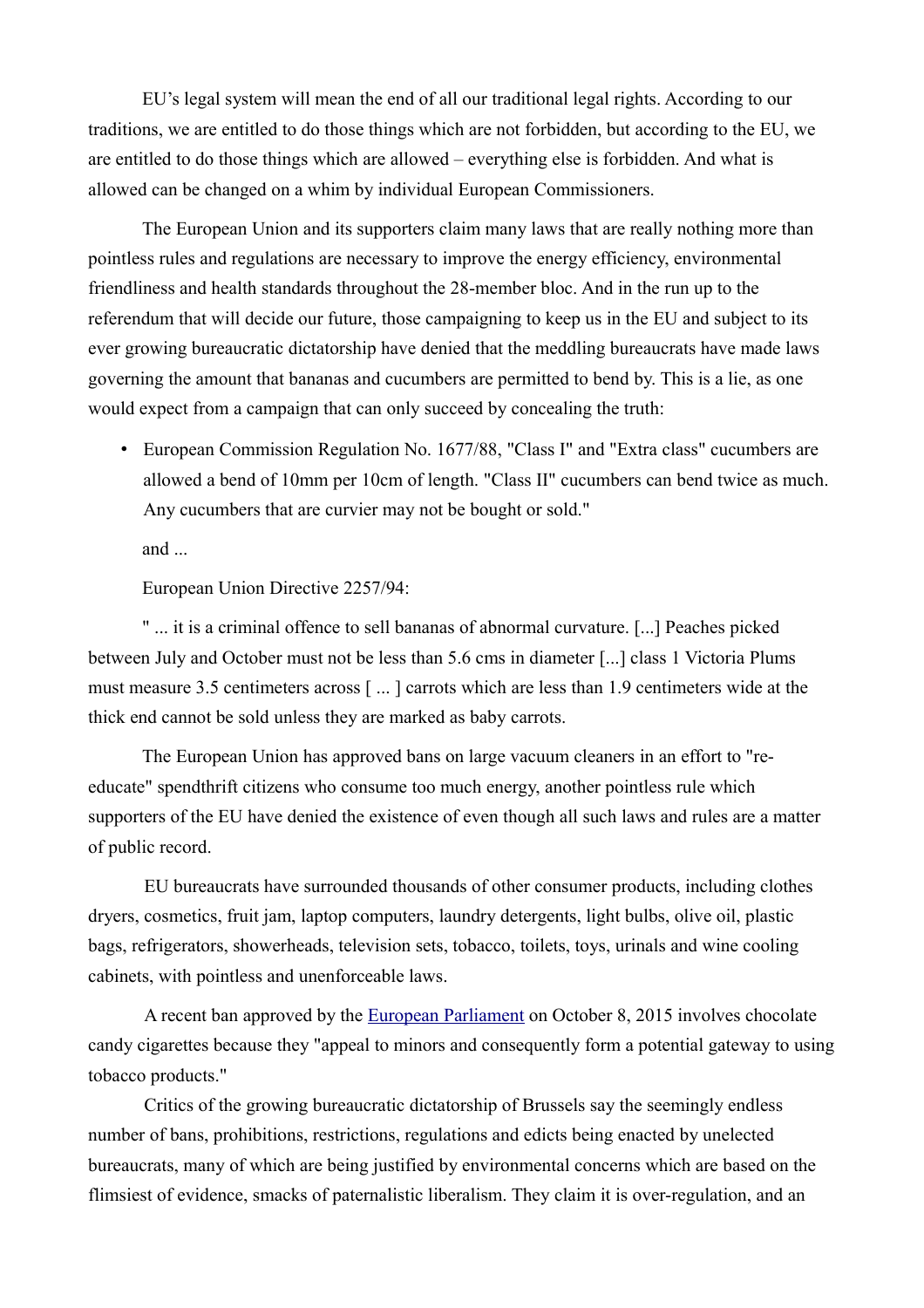unacceptable intrusion into the private lives of 500 million EU citizens, who should be allowed to make their own decisions over whether they want to eat straight cucumbers or semi - circular bananas, and whether they want a high power kettle which uses exactly as much energy to boil a litre of water, as a kettle that take a little longer to bring its contents to the boil.

The vacuum cleaner ban was sneakily passed during the summer holidays in August and went largely unnoticed by the general public until after the German newspaper

*Allgemeine Zeitung* (FAZ) [published a story](http://www.faz.net/aktuell/wirtschaft/zu-hoher-stromverbrauch-eu-verbietet-energiehungrige-staubsauger-12632478.html) about the new law on October 24.

"As of September 2014, only vacuum cleaners that consume less than 1600 watts may be sold in the EU," according to FAZ. "From 2017 only a maximum of 900 watts will be allowed. At the same time, the vacuum cleaner must be fitted with a label that grades energy consumption on a scale of seven letters and colours: The letter 'A' on a green background means very low energy consumption and the letter 'G' on a red background means very high energy consumption."

Critics say the EU's move to restrict the power of domestic vacuum cleaners—current vacuum cleaners boast an average of 1,800 watts[—will reduce their effectiveness](http://www.dailymail.co.uk/news/article-2486045/Now-Europe-wants-make-harder-clean-carpets-new-rules-BANNING-powerful-vacuum-cleaners.html) in sucking up dust and dirt; and, because households will have to use the new machines longer, they may end up actually increasing energy consumption. Others have said the change will reduce the ability of vacuum cleaners to remove fine particles from the air, and instead pump them back into the atmosphere, potentially leading to side-effects for allergy and asthma sufferers.

 But then as satirist P J O'Rourke observed in his book 'All The Trouble In The World' bureaucrats often achieve the opposite of the result they are aiming for.

In an interview with UK newspaper The Daily Telegraph, [Giles Chichester,](http://www.telegraph.co.uk/news/worldnews/europe/eu/7996383/Europe-to-cut-power-of-vacuum-cleaners-to-save-energy.html) European Parliament Member for South West England and Gibraltar, said: "Banning powerful cleaners in households could have a severe impact on allergy and asthma sufferers. This is another example of how EU legislation has good intentions but sometimes there are detrimental side-effects. I hope that both the EU and the UK government can find a way around this so that we improve energy efficiency without forcing people back to their broomsticks."

The vacuum cleaner ban is part of the **European Ecodesign Directive**, a wide-ranging legal framework approved in 2005 that establishes mandatory ecological requirements for energy-using and energy-related products and appliances in all 28 EU member states. The directive currently covers more than 40 product groups, which are said to be responsible for around 40% of all EU greenhouse gas emissions.

European bureaucrats have used Ecodesign regulations to ban dozens of products, including the incandescent light bulb, which has been outlawed in all EU countries. As of September 1, 2012, hundreds of millions of EU citizens have been forced to buy 'energy-efficient' fluorescent lamps, which contain toxic materials such as mercury, give off harmful levels of electromagnetic radiation,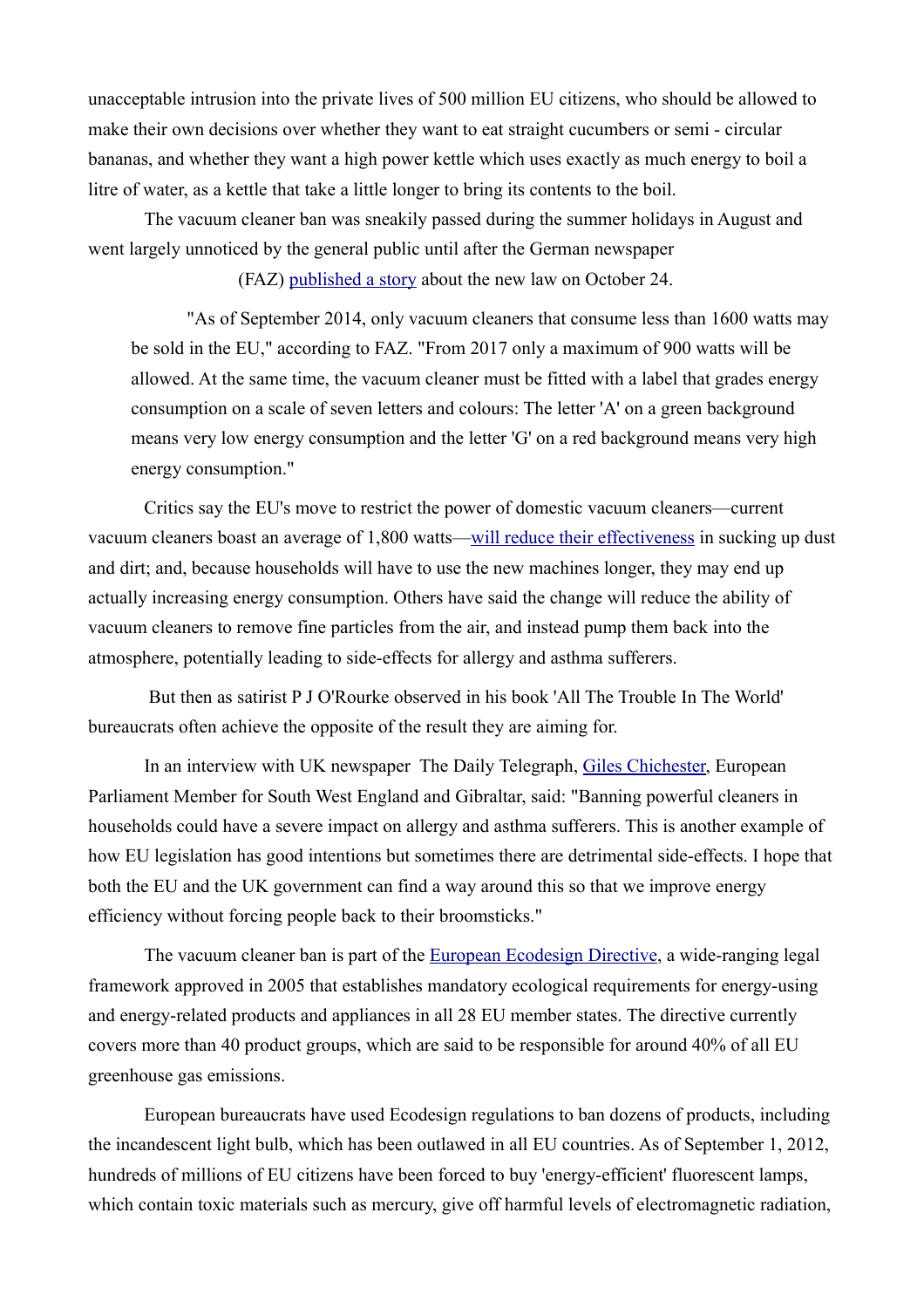provide such a poor quality of light people have to switch on extra lights to read or work at crafts, and because the fluorescent technology only pulls down energy at the top of the wave, actually use twice as much energy as it says on the box.

Another lie is that the low energy bulbs last much longer. In fact, while ten times as much energy is used in manufacture, if the bulbs are used in a normal domestic situation, (i.e. are switched on and off as light is required, they last little longer than incandescent bulbs.

Because the EU does not require retailers to take back the new bulbs, 80% end up in household garbage, leaving the mercury to ultimately seep into the soil or groundwater, according to an Austrian documentary film called ["Bulb Fiction.](http://www.bulbfiction-derfilm.com/)"

The makers of the film claim that the European light-bulb lobby, including global corporate businesses such as Philips and Osram, are behind the demise of the cheaper incandescent light bulb because of the larger profit margins associated with more expensive energy-saving light bulbs. So once again we see the E U putting corporate profits before the interests of the consumer.

According to the German news magazine , the EU ban on light bulbs was motivated less about genuine environmental concerns than it was about [scoring political points](http://www.spiegel.de/international/europe/eu-light-bulb-ban-illuminates-power-struggle-in-brussels-a-852931.html) on the international stage.

"A ban on incandescent light bulbs, which would be relatively easy to implement, would enable the EU to score some quick victories on the climate front. After all, the EU's pledge to reduce carbon dioxide emissions by 20% by 2020 was highly ambitious from the start," according to the magazine.

Light bulbs and vacuum cleaners are not the only products the E U has demanded higher energy efficiency from. As of November 1, "the weighted condensation efficiency of condensation tumbler dryers must not be less than 60%," according to European Commission [Regulation No.](http://eur-lex.europa.eu/LexUriServ/LexUriServ.do?uri=OJ:L:2012:278:0001:0010:EN:PDF) [932/2012](http://eur-lex.europa.eu/LexUriServ/LexUriServ.do?uri=OJ:L:2012:278:0001:0010:EN:PDF) dated October 3, 2012 which implements "Directive 2009/125/EC of the European Parliament and of the Council with regard to ecodesign requirements for household tumble driers."

On November 4,2015 the European Commission, the executive arm of the European Union [adopted a proposal](http://europa.eu/rapid/press-release_IP-13-1017_en.htm) that requires member states to implement measures which will reduce the use of plastic bags. That same week, Brussels announced draft regulations to [standardize the flushing of all](http://www.euractiv.com/climate-environment/commission-regulates-flushing-to-news-531374) [toilets and urinals in the EU.](http://www.euractiv.com/climate-environment/commission-regulates-flushing-to-news-531374) The decision followed years of efforts by experts working for the European Commission's environment directorate, as well as "stakeholders" (water companies) studying "user behaviour" and "best practices."

According to the 60-page [technical report](http://susproc.jrc.ec.europa.eu/toilets/docs/Technical_report_Ecolabel_May_2013a_revised_final.pdf) on European toilets and urinals which took two years and an unspecified amount of taxpayer money to complete, EU experts have agreed that two "key elements" appear to affect the water consumption of flushing toilets and urinals: their design and user behaviour. Regarding user behaviour and "based on the discussions with stakeholders," the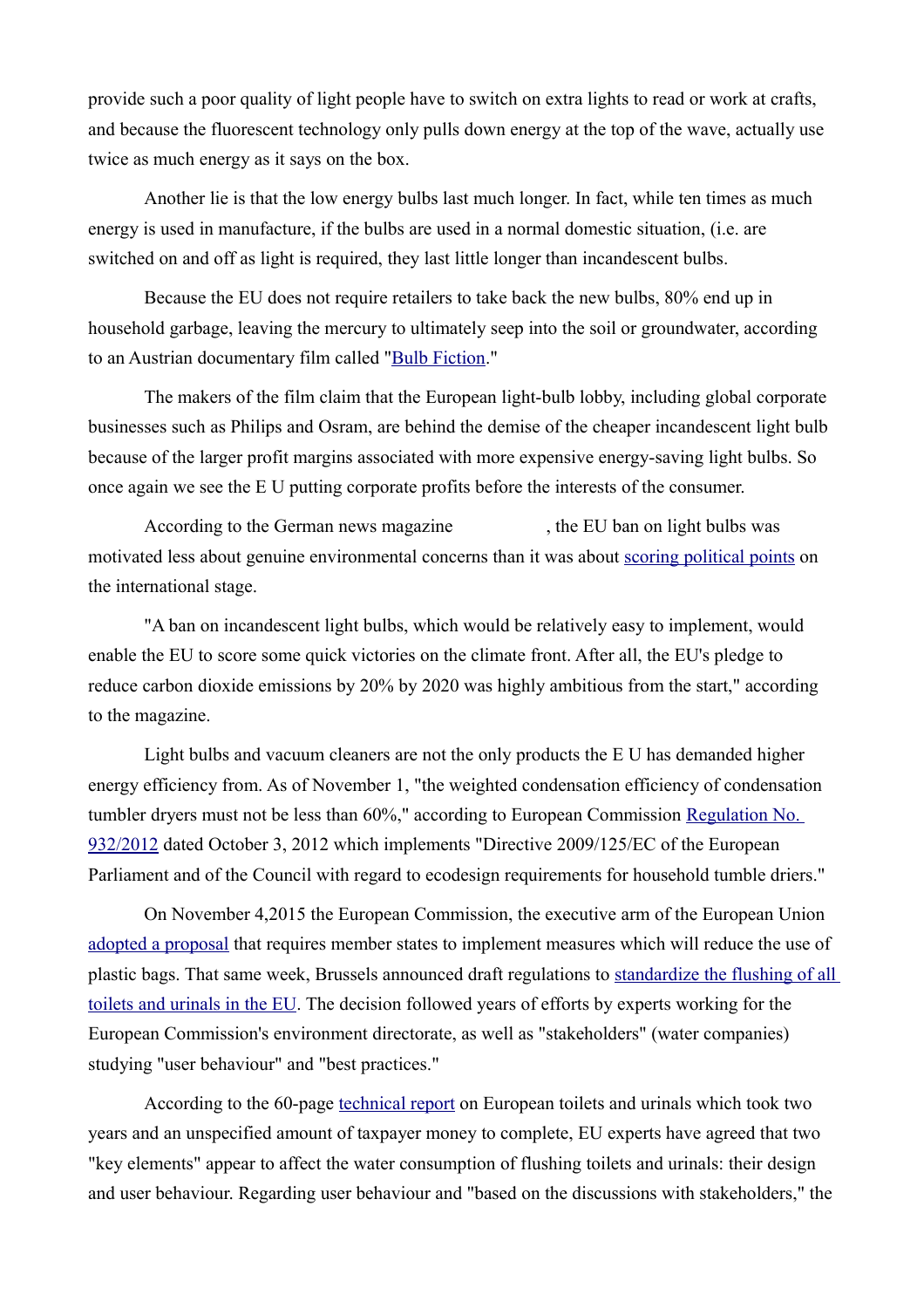experts have decided to set the average flush volume as "the arithmetic average of one full flush volume and three reduced flush volumes." Well at least they have not (yet) produced proposals to regulate the number of times a day we can have a waz, or the amount of water we are allowed to pass.

In May 2013, the European Commission announced the so-called [Plant Reproductive](http://ec.europa.eu/dgs/health_consumer/pressroom/docs/proposal_aphp_en.pdf) [Material Law,](http://ec.europa.eu/dgs/health_consumer/pressroom/docs/proposal_aphp_en.pdf) an Orwellian directive that would make it illegal to "grow, reproduce or trade" any vegetable seeds that have not been "tested, approved and accepted" by a new EU bureaucracy named the [EU Plant Variety Agency.](http://www.cpvo.europa.eu/main/) Given that the E U Commission, led by its 'scientific advisers' (aka corporate lobbyists) is absolutely mad for Genetically Modifies food crops, which some independent scientists say pose health risks to humans and animals, this looks like another back door effort to hand control of a massive and vital industry, food production, to corporate business. The new law would give Brussels authority over all plants and seeds bought and sold in all 28 EU member states, and would prohibit home gardeners from growing their own plants from nonregulated seeds. Critics [say](http://www.naturalnews.com/040214_seeds_European_Commission_registration.html) the new law is an effort by the EU to gain "total domination of the food supply."

"This is an instance of bureaucracy out of control," according to Ben Gabel, director of the UK-based [Real Seed Catalogue.](http://www.realseeds.co.uk/seedlaw2.html) "All this new law does is create a whole new raft of EU civil servants being paid to move mountains of papers round all day, while interfering with the right of people to grow what they want, and charging fees for the use of plants that were domesticated and bred by the public over thousands of years of small-scale agriculture," says Gabel.

Arguably the most famous examples of EU over-regulation involve the previously mentioned rules on the size and appearance of fruit and vegetables. As well as the famous bendy banana and curved cucumber laws,

Brussels eventually [reversed](http://www.euractiv.com/cap/commission-allows-sale-curvy-cuc-news-220863) its curvy cucumber law after a public outcry, but EU regulations still apply to imperfectly shaped Brussels sprouts, carrots, cherries, apples and garlic. These regulations are needed as part of the EU's effort to cut "unnecessary" red tape we are told.

"We simply don't need to regulate this sort of thing at EU level," EU Agriculture Commissioner Mariann Fischer Boel said, adding that in the context of skyrocketing food prices and general economic difficulties, it made "no sense" to throw away perfectly good products due to their non regulation shape or size.

The "Eurocrats" in Brussels have suffered a number other symbolic defeats by European citizens fed up with runaway regulations. In March 2013, for example, the [British government](http://www.theguardian.com/uk/2013/mar/16/vince-cable-jam-eu-rules) [relaxed EU rules](http://www.theguardian.com/uk/2013/mar/16/vince-cable-jam-eu-rules) defining fruit jam.

According to EU rules, jam can only be labelled as such if it has more than 60% sugar in it. However, under new rules proposed by London, that figure will fall to 50%. The difference had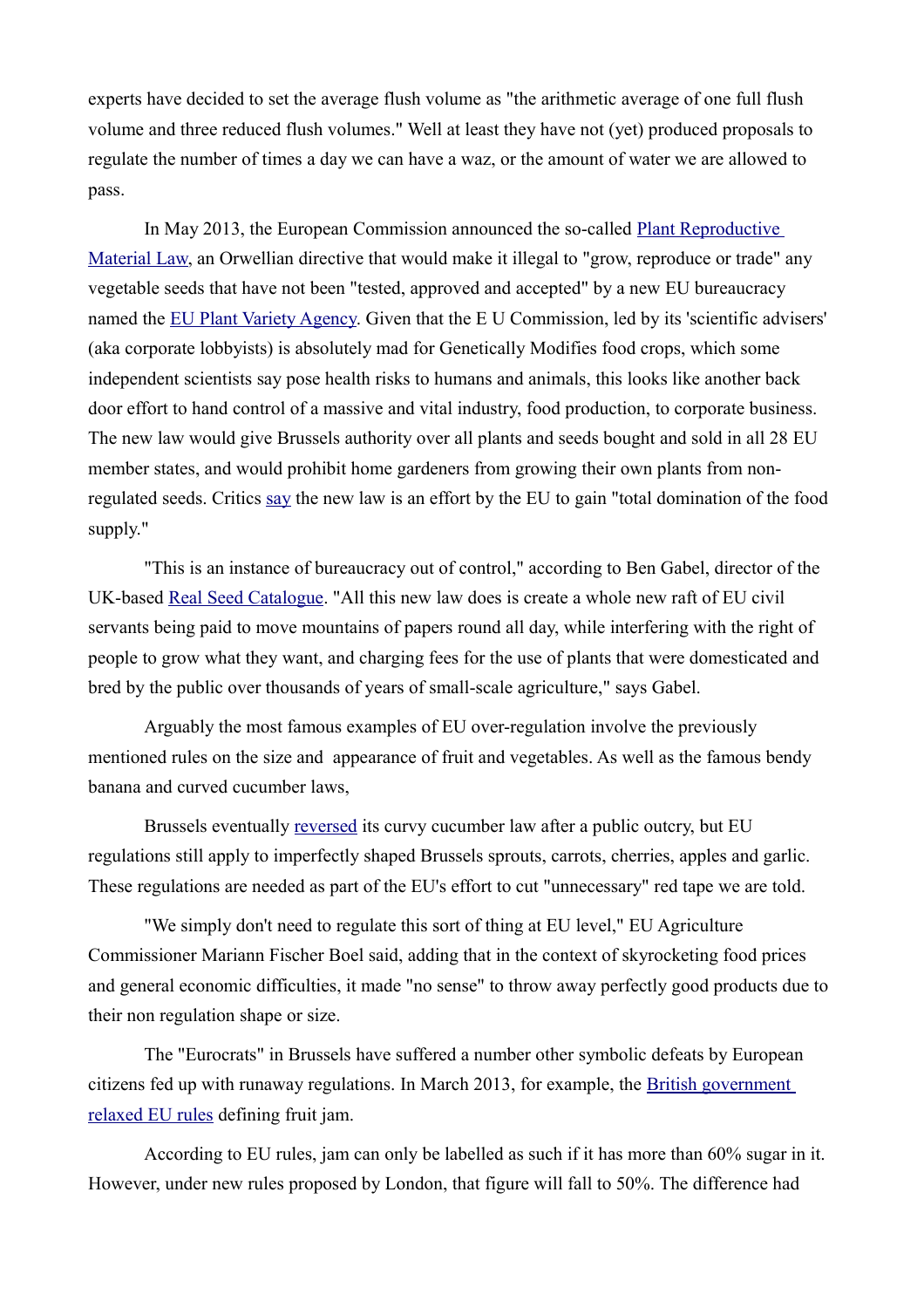created what has been called a "no-jams land," meaning that jams with a sugar content between 50% and 60% had no legal name; anything containing less than 60% had to be called a "fruit spread," while jams with less than 50% sugar were to be called a "conserve."

"This is exactly the sort of ridiculous red tape that we want to do away with," according to Vince Cable, the British Business Secretary, said in an interview with the **Daily 2006**. "This stuff looks like jam, smells like jam and tastes like a jam—the only thing stopping it being called jam is some some bureaucratic rule. We want to sweep away unnecessary bureaucracy like this which is costing business time and money and stopping them doing what they should be doing: creating jobs, boosting the economy and in some cases, making jam."

In May 2013, the European Commission announced plans to [ban the use of refillable bottles](http://www.bbc.co.uk/news/world-europe-22579896) and dipping bowls of olive oil at restaurant tables. The refillable bottles are a staple on restaurant tables across Europe for diners who want to douse bread or salads.

The EU said that as of January 1, 2014, restaurants may only serve olive oil in tamper-proof packaging, labelled to EU standards. It said the move would protect consumers and improve hygiene.

But after critics accused Brussels of unwarranted meddling at a time of economic crisis, the European Union quickly backed down. According to [Dacian Cioloş,](http://ec.europa.eu/commission_2010-2014/ciolos/) the European Commissioner for Agriculture, speaking bureaucratic gobbledegook, the ban was "not formulated in such a way as to assemble widespread support."

The EU's reversal was possibly influenced by the release on May 13 of a Pew Research Center poll showing that positive views of the European Union are at historical lows in most of the eight countries surveyed, even among the young. According to the poll, entitled ["The New Sick](http://www.pewglobal.org/2013/05/13/the-new-sick-man-of-europe-the-european-union/) [Man of Europe: The European Union,](http://www.pewglobal.org/2013/05/13/the-new-sick-man-of-europe-the-european-union/)" the favorability of the EU has fallen from a median of 60% in 2012 to 45% in 2013.

In Germany, meanwhile, opposition is mounting to an EU directive on water-saving showerheads and taps. According to the German business newspaper <u>Januar Business, German</u> appliances are already using 20% less water than in 1990, leading to a situation where the country's sewage pipes are in danger of drying up and cracking because not enough water is being flushed through the system. It is not as though saving water in Germany (where there is plenty) or Britain (where there is perhaps too much) helps those parts of the world affected by acute water shortage. Transporting water by tanker or pipeline would be so ridiculously expensive it would put the cost of buying drinking water beyond the means of the people who do not have access to pure water for domestic use.

In any event, German politicians appear increasingly fatalistic about the future of the EU's Soviet-style "central planning" apparatus. According to [Sven Giegold,](http://www.spiegel.de/international/europe/eu-light-bulb-ban-illuminates-power-struggle-in-brussels-a-852931.html) a Member of the European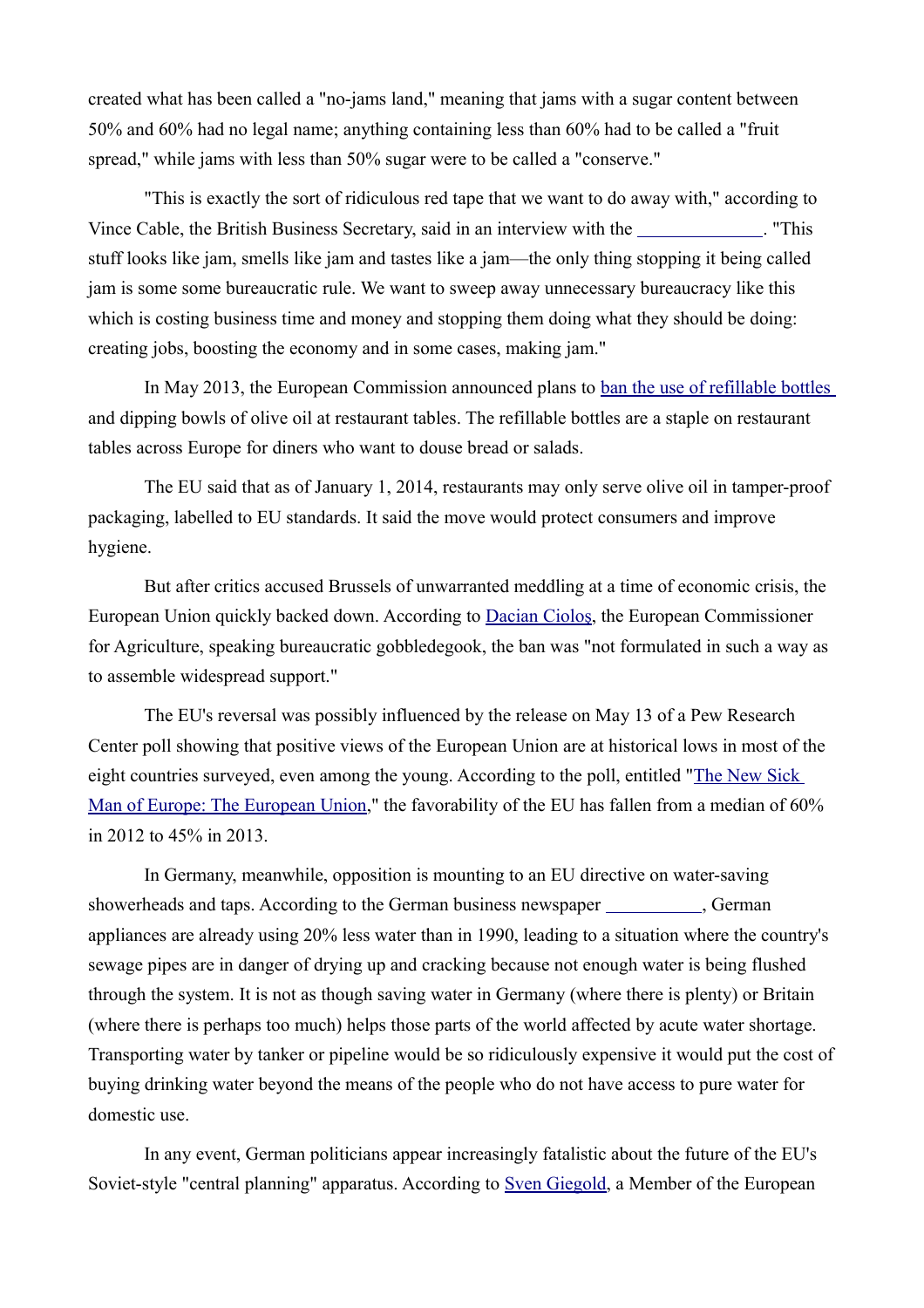Parliament with Germany's Green Party, Europe's economic system "has now become too complex for a democracy."

Holger Krahmer, a Member of the European Parliament for Germany's business-friendly Free Democratic Party (FDP), [puts it this way:](http://www.spiegel.de/international/europe/eu-light-bulb-ban-illuminates-power-struggle-in-brussels-a-852931.html) "We are heading for a dictatorship of bureaucrats." Which is what the contributors to this book have been saying for the past three decades.

No dictatorship is complete without its state police, The Gestapo, The KGB, Statsi, TonTon Macoute and so on. And the EU is no exception development, taking the usual 'do it by stealth' route, the European Commission quietly set up Europol, the European Police Office. The original report by Statewatch.org by which we know of how the powers of the seemingly non-threatening body outlined the powers of this Superstate police force, considered the expansion of Europol's mandate and powers, questioned its effectiveness and examined judicial and democratic controls and the decision-making process within the EU. Statewatch's concerns were reflected in the report's subtitle: "towards an unaccountable "FBI" in Europe". During 2006 the EU has been holding an internal "debate" on the "future of Europol". Let's have a closer look at those concerns.

Europol was one of the most ambitious aspects of the EU's "Third Pillar" (on justice and home affairs cooperation) agreed in the 1991 Maastricht Treaty, and among the most controversial. The Europol Convention was not until agreed in 1997 and Europol did not officially become operational until 1999, following ratification by national parliaments. But in reality, Europol was up-and-running much earlier, successive EU decisions (formal and informal) leading to the establishment of the Europol Drugs Unit (EDU) in The Hague in 1994.

Europol is now a well-resourced organisation with a staff of 530 (including 93 "liaison officers" on secondment from the member states) and an operating budget of just under 68 million Euros for 2007.

It was set-up as a central hub to collect intelligence from regional/national police forces in order to make links between crimes, suspects and investigations. Crucially, Europol's operational powers were limited to the collection and analysis of information and its mandate was limited to serious international crime. Europol is nevertheless able to retain a potentially endless cycle of data on criminals, suspects, victims and their associates, subject to the detailed data protection provisions in the Convention. This information is held in Europol's computer systems which finally went online in October 2005, more than four years later than planned (the initial contractor was sacked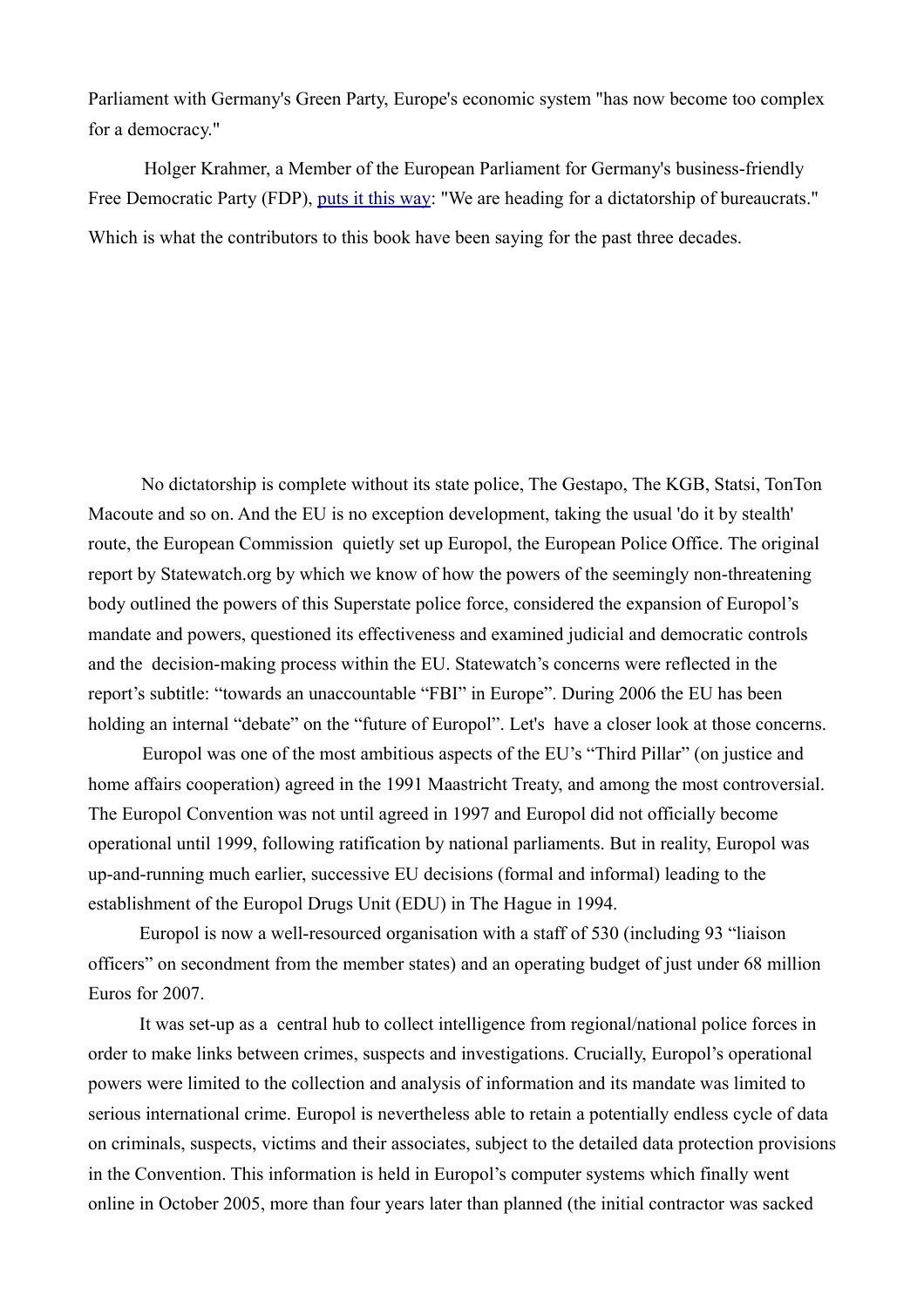after failing to deliver the system) and at a cost of at least 65 million Euros.

Since the entry into force of the Europol Convention in 1999, Europol and its advocates have argued successfully that the agency required more powers and a wider remit to fulfil its mandate.

Europol's competence was expanded from five to 27 specific forms of crime and now potentially extends to (facilitating investigations into) any criminal conspiracy that could be perceived to affect two or more member states. Europol has also steadily become more "operational" and is now authorised to participate in "joint investigative teams" in the member states and empowered to request individual states to "initiate, conduct or coordinate investigations in specific cases".

National parliaments have been presented with three protocols to the Europol Convention to implement these changes and the EU Council (member states) have agreed somewhere in the region of 40 implementing measures, along with 18 cooperation agreements with non-EU states and agencies.

In 2002, Statewatch suggested that Europol was being transformed from the "reactive", analytical agency envisaged by the Convention into a "proactive", investigative agency.

At the same time, there are serious concerns about Europol's effectiveness. Some member states' police forces are clearly reluctant to cooperate with Europol in the way that the Convention envisaged, preferring to cooperate through traditional bilateral channels. Europol is certainly providing logistical support to cross-border investigations and operations such as "controlled deliveries" (the surveillance of cross-border shipments of drugs, people or illegal goods) but is clear ly hampered by a lack of quality intelligence from the member states. This in turn affects the quality of its analysis work on organised crime and terrorism and the extent to which its reports provide "added value" to policing in the member states.

Europol's annual reports naturally focus on "crime-busting" success stories but reports from the Dutch Central Investigative Agency (CRI) in 2001 and the United States FBI in 2006 have been a lot less complementary. The CRI described Europol as mostly "an upgraded serving-hatch for vehicle registration plates and telephone numbers"while the FBI cited "uncertainty and even distrust concerning the information/law enforcement intelligence process applied by Europol among the law enforcement community in the US".

The EU has conducted occasional evaluations of Europol in order to improve member states' compliance with the legislation (the results of which will have not been made public) but more searching questions are left unanswered. Was and is Europol a solution ahead of its time? What sort of EU police office does Europe need and want? Is Europol a good use of public money? Is it adequately regulated?

The current EU debate on the future of Europol addresses these questions selectively. While the lack of confidence in Europol among the member states is acknowledged, there has been no indepth review of Europol's activities to date, nor any objective assessment of its shortcomings and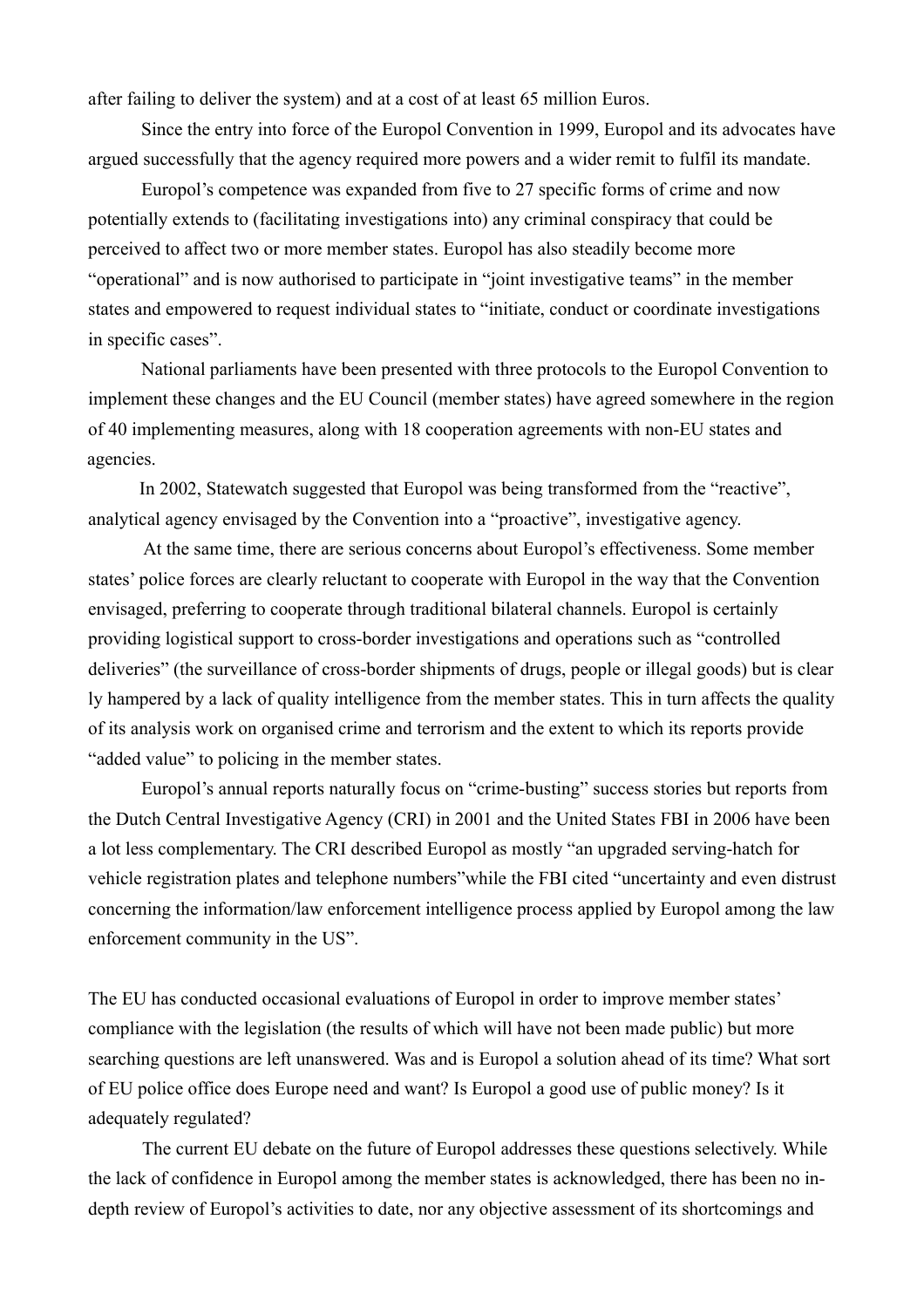weaknesses. Instead, the "debate" about the future of Europol is a blueprint for more powers and a wider remit based on two assumptions. First, Europol's "cumbersome" legal framework is preventing it fulfilling its potential (a lack of "awareness" of Europol on the part of the member states is also cited).

Second, that Europol needs yet more powers and a wider mandate to fulfil its potential. The circular nature of this argument is, of course, a recipe for Europol's continuous expansion. The trajectory of this debate is hardly surprising given its orientation. A discussion at the informal EU Council of Justice and Home Affairs ministers in January 2006 was followed by a high-level, "stakeholders" conference on the "future of Europol" in February, where "A discussion emerged on whether Europol required enlargement or deepening. It was argued that this was not necessarily a contradiction, since these processes can be carried out simultaneously"

The Conclusions called upon member states to speed-up ratification of the protocols to the Europol Convention and invited the Commission to prepare proposals for Europol on the basis of the FOP report and principles for a "new legal framework" (discussed further below). There were no actual references to "accountability" within the text, the title apparently referring to the single suggestion that the **"Council should encourage the European Parliament to set-up a joint European Parliament to set-up a joint European Parliament to set-up a joint European Parliament to set-up a joint European Parliament in the Eur** 

**parliament mechanism to follow Europol's activities"** (emphasis added), a proposal that did not appear in the draft Council Conclusions on the "future of Europol" that followed in May. Europol's mandate: from "reactive" to "proactive" to "investigative." The first option for phrasing Europol' s mandate is "combating serious crime affecting two or more Member States, terrorism and forms of crime which affect a common interest covered by a Union policy". This would extend the current Europol mandate from 27 specific crimes to somewhere in the region of 40 (almost all criminality) and give Europol a role in national as well as cross-border investigations where "federal" or "EU crimes" are concerned. The second option, "serious international crime and terrorist offences affecting two [MS]", would maintain the status quo. However, in "exceptional cases", suggest the FOP group, "Europol should not be prohibited from assisting [in cases] which are only related to one Member State", again suggesting that Europol should have a hand in national investigations (a proposition that is repeated later in the FOP report).

In its commentary the FOP group proposes seven particularly controversial extensions to Europol's remit. First, it suggests the addition of "major events with a public order policing impact" to the Europol mandate, a clear departure from "serious organised crime". Second, it proposes that Europol should "act as service provider for EU information systems in the area of internal security".

Specifically, it is proposed that Europol could host "a general EU-wide DNA database that is not limited to the forms of crime under Europol's mandate" (a "PNR" data base of information on air travellers is also suggested). Third, it proposes the "integration of [national] police databases to enable/simplify the flow of information to Europol". Fourth, it proposes wider access to its own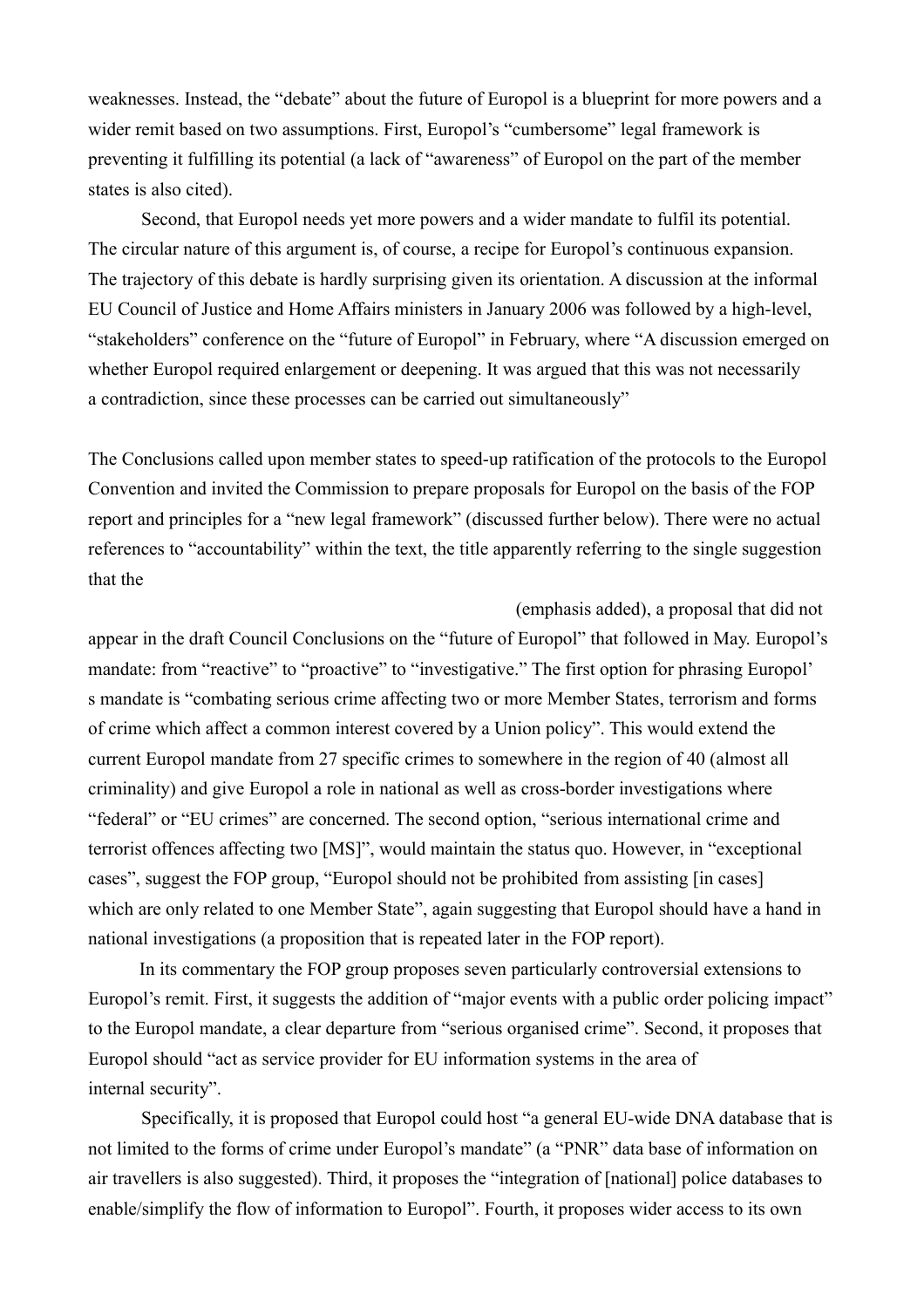information system, suggesting that "Europol should be able to act as a black-box facilitator for all data exchange via and processed by Europol". Fifth, citing the "principle of availability", under which it is proposed by the EU that agencies in one member state should be able to access all law enforcement data in all the others, the FOP suggests that "Europol should get access to the IT systems of the Member States on the same footing... (e.g. regarding DNA, fingerprints, etc.).

Sixth, "Europol should be in a position to coordinate (not lead) a JIT" (joint investigation team), suggesting it should run cross-border investigations rather than simply assisting them as agreed in the protocol to the Convention.

Seventh, "as a long-term option, the role of Europol in the fight against the Euro counterfeiting and possibly EU crimes (to be defined) should be reinforced by granting Europol investigative (but not coercive) competences (following the model of OLAF [the European Commission's anti-fraud office] with regard to the fight against defrauding the Communities' financial interests". This is the first significant demand for formal investigative powers which certainly are coercive as far as they would allow Europol to conduct independent investigations in the member states.

These proposals will likely face significant opposition. However, future opposition may be weaker when long standing demands to replace the "cumbersome" and "inflexible" Europol Convention with an EU Council decision are implemented (demands now endorsed by the Council). This presents an opportunity to introduce new powers for Europol and will in any case mean that subsequent amendments to its mandate and powers will not require ratification by national parliament

, so controversial proposals will be subject to less scrutiny and debate. The FOP group also proposes that implementing legislation should be "simplified" by "creating one single procedure for preparing and deciding secondary legislation".

"The [Europol] Management Board could be designated as the legislative authority for staff and financial regulations, rules governing the relations with third parties, and analysis as well as confidentiality rules".

So much for the separation of legislative and executive powers. \*\*\*\*

The People Of the United Kingdom of Great Britain and Northern Ireland, remember them, the island nation that built a global empire which at the beginning of the twentieth century dominated the world economically and militarily? Well due to fifty years of relentless politically correct propaganda, tyranny of weakness, the undermining of male virtues by Marxist feminists whose hatred of men allows for no concessions to fairness, reason or common sense, and spineless, testicularly deficient leaders (except for Margaret Thatcher, she had very big, hairy balls, are now to be subjected to [The Panopticon](https://www.scribd.com/doc/117026917/The-Panopticon-and-our-digital-surveillance-society) treatment, constantly on view to the prying eyes and ears of a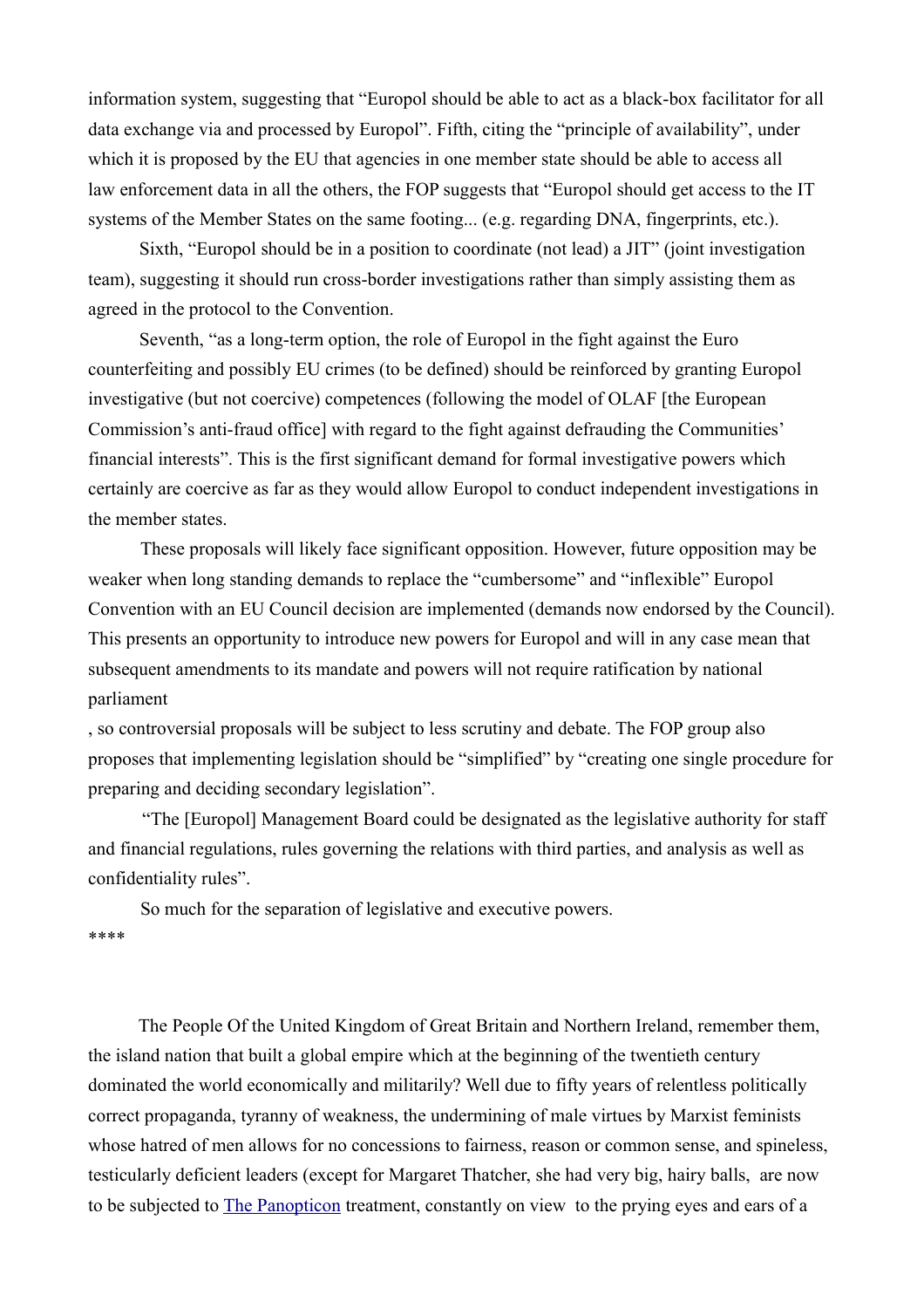foreign police force with powers that far exceed those of the British police. Europol, a European crimefighting and intelligence agency with powers that surpass even Hitler's infamous Gestapo, or the Cold War-era Soviet KGB.

Europol (a contraction of the European Police Office) was created in 1993 by a provision of the Maastricht Treaty but only became fully functional as of July 1, 1999. Originally pitched to the unsuspecting citizens of European Union member states as agency that would enable national police forces to share intelligence thus improving their abilities to fight crimes such as terrorism, money laundering and people trafficking (ironically all have increased exponentially since Europol was formed) Europol has expanded in size and scope and now conducts its own investigations across the 27 member states of the European Union.

Until quite recently Europol had operated as an extension of the various national intelligence and law enforcement communities already handling police and intelligence duties throughout the EU. Furthermore, Europol's constitutional status made it more or less answerable (and practically subordinate) to the pre-existing national crime fighting and intelligence gathering organizations. Given the world domination ambitions of the European Unions ruling bureaucracy that was never going to last. As of this year, the Hague has endowed Europol with the plenary powers of a full EU agency, with all the attendant rights and privileges. In other words Europol supersedes the national law enforcement of member states.

A few of those privileges are particularly distressing to Britons and, were they widely known among voters, would swing a lot of votes toward the Brexit campaign in the referendum on whether we should leave the undemocratic, increasingly authoritarian, warmongering and most of all bankrupt EU. According to the terms of its new status as the "official" criminal intelligencegathering branch of the EU government, ["Europol now benefits from increased powers](http://www.europol.europa.eu/index.asp?page=news&news=pr100105.htm) to collect criminal information and a wider field of competence in supporting investigations." Among these increased powers is the power to access the voluminous personal data stored on the computers of British and other national police forces if agents suspect a person may be participating in a "preparatory" act that may lead to 'criminal behaviour'.

As has been reported in the New American compiled and stored in  $\ddot{\theta}$ , the database of information compiled and stored by the government of Prime Minister Gordon Brown is the most extensive in any developed nation, even exceeding that of the United States National security Agency (NSA). The database was established in 1995 and is the world's largest. It contains the DNA material of over five million Britons, a figure that represents 8 percent of the population of England and Wales. The recording system was initially developed, according to official information, to aid the police in the investigation of crime scenes and function as a "vital crime-fighting tool" in tracking down elusive offenders.

Now, every byte of that very personal information is available to Europol, without regard for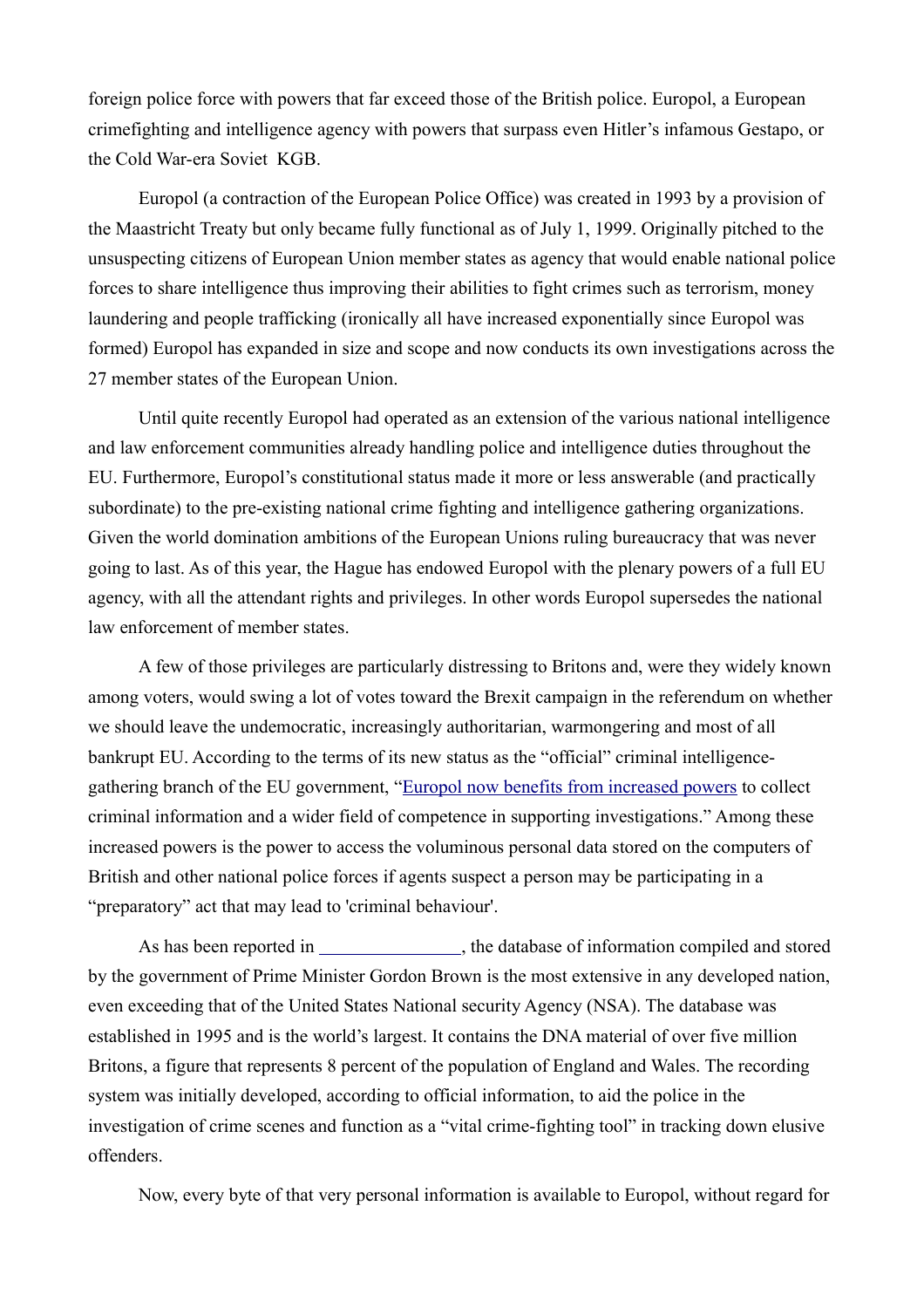the national laws of the United Kingdom. The relevant data to which Europol now has unfettered access includes political affiliation, routine, places frequented, DNA, tax obligations, voiceprints, and sexual preference. In fine, everything stored on those massive mainframes is now firmly within the province of distant Europol investigators.

The legislation for granting Europol access to the personal data of Britons is much different from that governing their own national law enforcement. According to Title VI of the Maastricht Treaty, the Europol Convention, and the new directives, a mere suspicion of likely criminal behaviour in the following vague areas will trigger Europol investigation: racism, environmental crime, xenophobia, computer fraud, and crimes against the environment. Not only are these crimes against political correctness (Thought Crime dare I say) rather than real crimes that cause physical harm or material loss, they are also virtually impossible to prove to the standards set down in The Common Law (yes, good old King Alfred again.)

You read that correctly, Europol can now extract "behavioural data" on any citizen of any member state that it suspects, rightly or wrongly, of the Orwellian offence of Thought Crime, or is believed to be likely to participate in any of the above listed "serious crimes."

Fears of the abolition of the right to freedom speech are rife among people who love and respect liberty and democracy in the UK. The vagueness of the provisions governing the scope of Europol's mandate is particularly threatening, as the power to monitor and investigate crimes against the environment includes the right to arrest and pronounce guilty (without charges having to be laid or a trial held) of someone brave enough to question climate change, or the doubtful benefits of mass immigration for example.

"I am horrified," Paul Nuttall, chairman of the UK Independence Party, said on TV. "We thought [Prime Minister] Gordon Brown's big brother state was bad enough but at least we are could kick him out. These guys [Europol] we cannot sack until we leave the EU."

Nuttall's fears are echoed by James Welch, the legal affairs director of Liberty, a UK-based (and left leaning, the opposite end of the political spectrum to UKIP) civil liberties watch dog . "We have huge concerns that Europol appears to have been given powers to hold very sensitive information and to investigate and prosecute people for matters that aren't even crimes in this country. Any extension of police powers at any level needs to be properly debated and scrutinised," he stated.

Welch and his crew are a day late and a pound short for expecting the oversight of the EU superstate police force according to the laws and customs of the people of the United Kingdom or their elected representatives in Parliament. Those days are over and will never return unless the UK leaves the EU. Despite the zeal for devolution that has recently flourished in the UK, the sort of devolution that would see the United Kingdom parting company with its continental cousins is pipe dream while Britain is a member of the EU.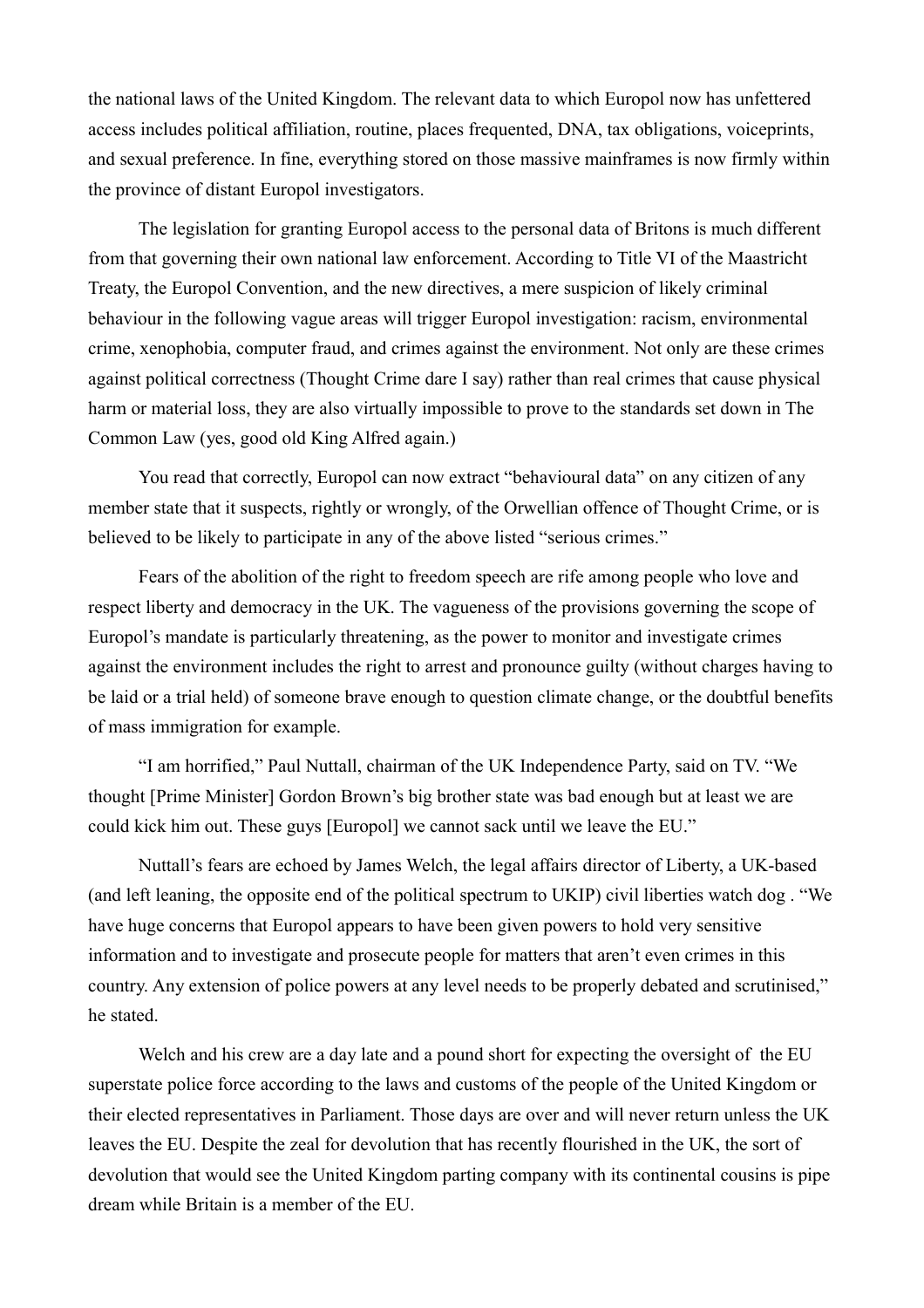Another frightening as of Europol's recent upgrade to full Gestapo-like status is the removal of oversight exercised by member nations over its funding and staffing. As of now, Europol will enjoy absolute independence from all national governments and will receive financial support solely from the 'inner party' (another reference to George Orwell's 1984 for those who have not read it recently), the EU Commissioners in Brussels. The strength and survival of Europol will depend not on how well they are protecting the people of member states from 'acts likely to lead to criminal behaviour' but how well it is protecting its EU masters from criticism, dissent and the detrimental effects people exercising their right to free speech can have on unpopular, authoritarian regimes. Europol and will not be subject to any checks or balances and will not be required to respond to complaints from offended member states.

There is legitimate concern in the Britain that the ill-defined boundaries of Europol powers will permit further expansion of the agency's powers. There is still a streak of bloody mindedness a thousand miles mile wide in the people of the United Kingdom, who live outside greater Londonistan. People in the west country, the Midlands, Lancashire and Yorkshire and the north east are inordinately proud of their regional identity and culture. The is a profound mistrust and dislike of all things European, Europhiles will dismiss this as Xenophobia but for all their mickey Mouse degrees, lefties are not very literate. They do not understand it is perfectly possible to be proud of one's country, its culture and heritage while at the same time loving the nations and people of France, Spain, Italy, Sweden, Portugal, The Netherlands, Luxembourg and Denmark. And when the lefties talk of 'diversity they again demonstrate their ignorance. I have spent time in all the aforementioned nations and enjoyed the company of their people while being enriched by their culture. And I still love my country and do not want it to change any more than I want any of those other countries to change. You see I like diversity, diversity makes the world wonderful and interesting. Trying to impose cultural and political uniformity on all those nations and their people is the opposite of diversity. So when you hear the politically correct, Europhiliac left bleating and tweeting about diversity, remember they're emotionally needy losers and are just being shallow, insincere hypocrites as usual, in the hope of attracting some internet likes. They hate diversity, that's why they try to reduce it to variation in skin colour while trying to impose conformity of mind.

Many sensible people are vocal critics of the European Union and the UK's membership therein are fearful of the Gestapo-like might of Europol.

"There is a real danger, that opposition to EU policies could make an individual liable to arrest. We now live in a pan-European state so it was to be expected that it would have a federal police force with power over us [Britons]."

The creation and expansion of the powers granted to a transnational police force with powers beyond those granted by the laws and constitutions of constituent countries, especially as it was done in almost total secrecy, ought to be enough to warn us of the true nature of the EU. While it is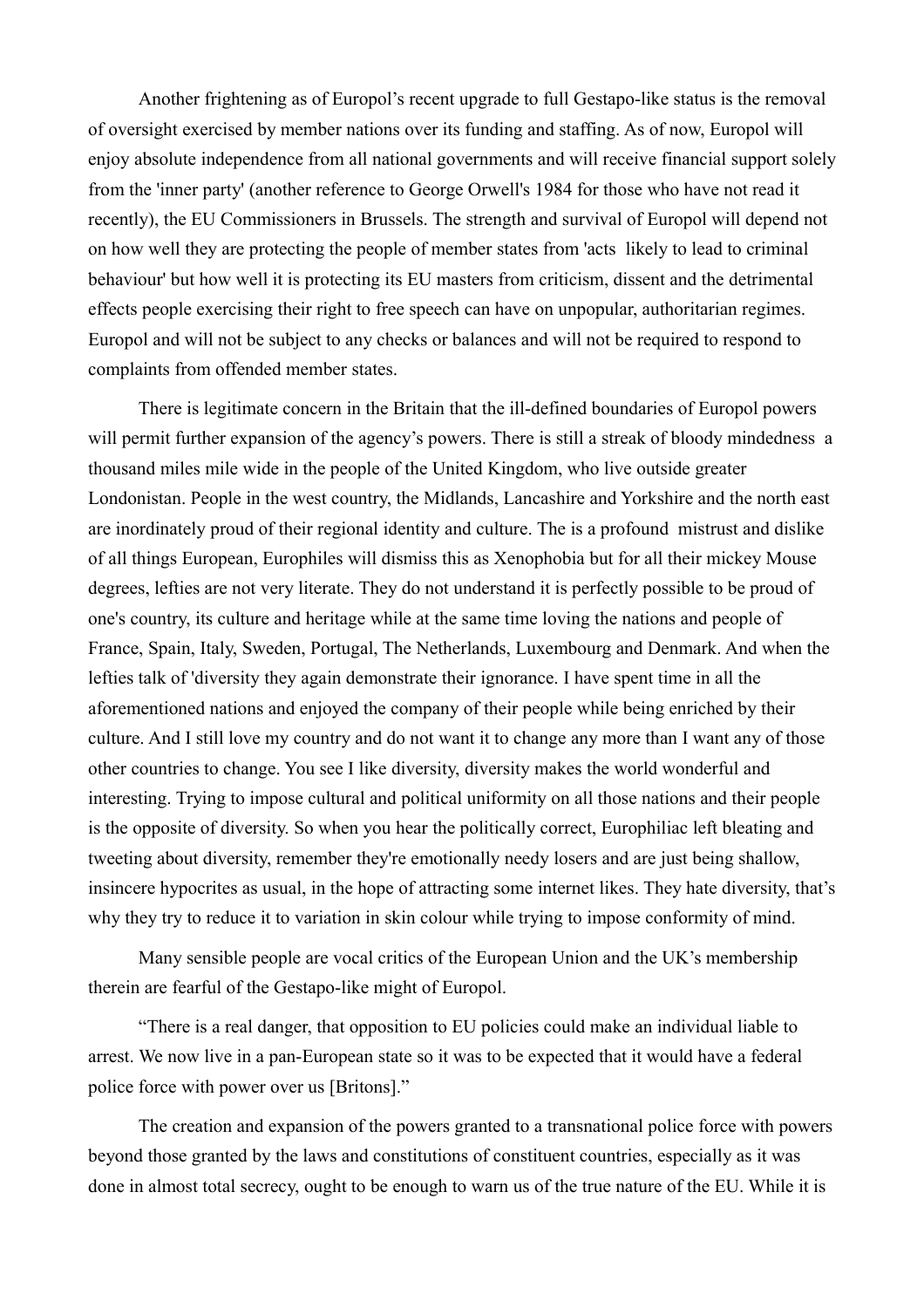certain that proponents of these trade associations and economic zones will emphasise notional benefits in very narrow areas of national life, it is equally certain that if you give a globalocrat an inch he will take a mile and what is presented as economic reform for the sake of efficiency today, will become authoritarian tyranny if not tomorrow then very soon. The behaviour goes with the bureaucratic mindset. These people fear Darwinian evolution almost as much as they fear having to make decisions. They are not the fittest, not the ones best equipped to survive and so they take refuge in rules and regulations, and then neutralise their more powerful rivals by paralysing the ability to act independently.

A five-year research programme in Artificial Intelligence backed by the European Commission and titled Project Indect, is working on developing computer programmes which act as "agents" to monitor and process information obtained from websites, social media and private computers through the use of 'digital surveillance techniques' (cybersnooping, which is illegal according to international law) .

The main goal of Project Indirect is to facilitate the "automatic detection of threats and abnormal behaviour or violence". In other words, the Eurocrats are planning to realise the dystopian society of Ray Bradbury's novel 'Minority Report'. Project Indect, which received nearly £10 million in funding from the European Union, involves the Police Service of Northern Ireland (PSNI) and computer scientists at York University, in addition to colleagues in nine other European countries.

Shami Chakrabarti, the director of human rights group Liberty, an organisation which does much good work but is not noted for right wing leanings, described the introduction of such mass surveillance techniques as a "sinister step" for any country, adding that it was "positively chilling" on a European scale. She's right, as anybody who worked in Information Technology through the 1970s, 80s and 90s will tell you, internet technology as a tool to monitor individuals' activities and control what information they have access to is a fascist dictator's wet dream.

The Indect project, which began in 2014, comes as the EU is pressing ahead with an expansion of its role in fighting crime, terrorism and managing migration, increasing its budget in these areas by 13.5% to nearly £900 million. Ironically in 2015 migration increased exponentially while there were more terrorist attacks in Europe for many years, and wars on terrorist groups such as ISIS and Al Qaeda in the middle east escalated. The project has hardly got started and already it is achieving the opposite of what was intended, that's quite an achievement even by the standards of E.U. bureaucrats.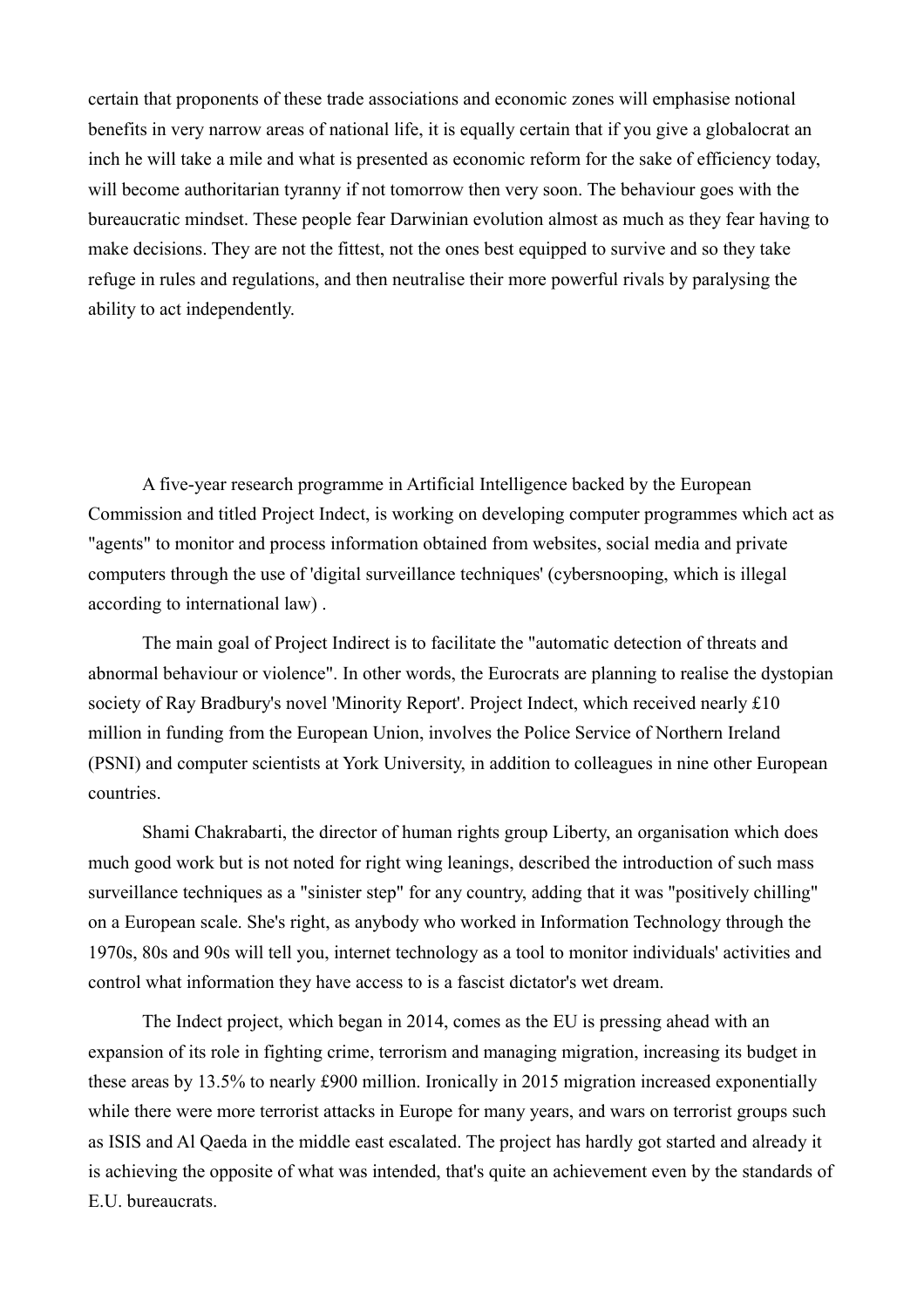The European Commission is calling for a "common culture" of law enforcement to be developed across the EU and for a third of police officers – more than 50,000 in the UK alone – to be given training in European affairs within the next five years. More centralisation, more power transferred from voters to bureaucrats.

According to the Open Europe think tank, increased emphasis on co-operation and intelligence sharing means that European police forces will gain access to sensitive information held by UK police, including the British DNA database. It also expects the number of UK citizens extradited under the controversial European Arrest Warrant to triple.

Stephen Booth, an analyst for Open Europe who has been involved in preparing a dossier on the European policing agenda, fears these developments and projects like Indect seem "Orwellian" and raised serious questions about individual liberty.

"This is all pretty scary stuff in my book. These projects would involve a huge invasion of privacy and citizens need to ask themselves whether the EU should be spending their taxes on them," he said.

"The EU lacks sufficient checks and balances and there is no evidence that anyone has ever asked 'is this actually in the best interests of our citizens?'"

Shami Chakrabarti added : "Profiling whole populations instead of monitoring individual suspects is a sinister step in any society. It's disturbing enough at national level, but on a Europewide scale the idea becomes positively chilling."

According to the official website for Project Indect its main objectives include "to develop a platform for the registration and exchange of operational data, acquisition of multimedia content, intelligent processing of all information and automatic detection of threats and recognition of abnormal behaviour or violence". All pretty innocuous sounding officialese of course, but the threat is hidden in the vagueness of the language. How, for example, can technology for 'automatic detection of threats' distinguish between dangerous subversives planning to blow up an office block or bring down a jet from a couple of spotty teenage nerds playing some computer game?

The website also comments on the "construction of agents assigned to continuous and automatic monitoring of public resources such as: web sites, discussion forums, usenet groups, file servers, p2p [peer-to-peer] networks as well as individual computer systems, building an internetbased intelligence gathering system, both active and passive".

York University's computer science department website details how its task is to develop "computational linguistic techniques for information gathering and learning from the web".

"Our focus is on novel techniques for word sense induction, entity resolution, relationship mining, social network analysis [and] sentiment analysis," it says. Don't let your children go to York, they obviously offer degrees in Advanced Fascism Studies.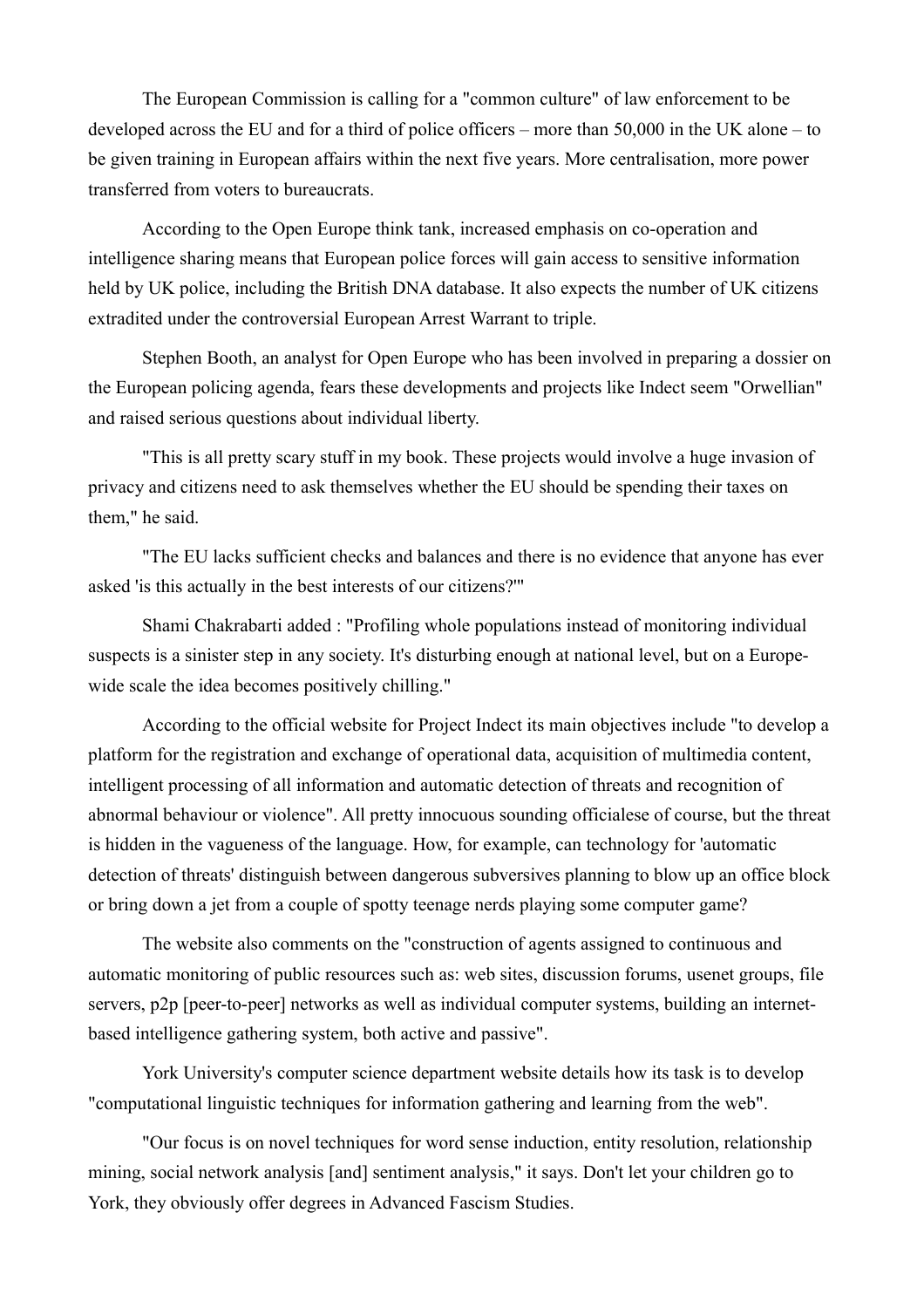A separate EU research project, Adabts – the Automatic Detection of Abnormal Behaviour and Threats in crowded Spaces – has received nearly £3 million. Based in Sweden its supporters the UK Home Office and British Aerospace Systems (BAe).

The objective of Adabts is "to develop models of suspicious behaviour" so these can be automatically detected using CCTV and other surveillance methods. The system would analyse the pitch of people's voices, the way their bodies move and track individuals within crowds. Again how does technology distinguish 'suspicious behaviour' and simply eccentric behaviour when neither term can be adequately defined.

Project coordinator Dr Jorgen Ahlberg, of the Swedish Defence Research Agency, said this would simply help CCTV operators notice when trouble was starting.

"People usually don't start to fight from one second to another," he said. "They start by arguing and pushing each other. It's not that 'oh you are pushing each other, you should be arrested', it's to alert an operator that something is going on.

"If it's a shopping mall, you could send a security guard into the vicinity and things [a fight] maybe wouldn't happen."

Obviously Ahlberg earned his doctorate in talking bollocks.

Open Europe believes intelligence gathered by Indect and other such systems could be used by another semi - secret E U agency, the EU Joint Situation Centre (SitCen), which it claims is ". Critics have said it could develop into

"Europe's CIA".

The dossier tells us: "The EU's Joint Situation Centre (SitCen) was originally established in order to monitor and assess worldwide events and situations on a 24-hour basis with a focus on potential crisis regions, terrorism and WMD-proliferation.

"However, since 2005, SitCen has been used to share counter-terrorism information.

"An increased role for SitCen should be of concern since the body is shrouded in so much secrecy.

"The expansion of what is effectively the beginning of an EU 'secret service' raises fundamental questions of political oversight in the member states."

Superintendent Gerry Murray, of the Northern Ireland Police Force, said the force's main role would be to ascertain if the system, which he said could be operated on a countrywide or European level, was a feasible tool for the police.

"A lot of it is very academic and very science-driven [at the moment]. Our budgets are shrinking, our human resources are shrinking and we are looking for IT technology that will help us five years down the line in reducing crime and combating criminal gangs," he said. "Within this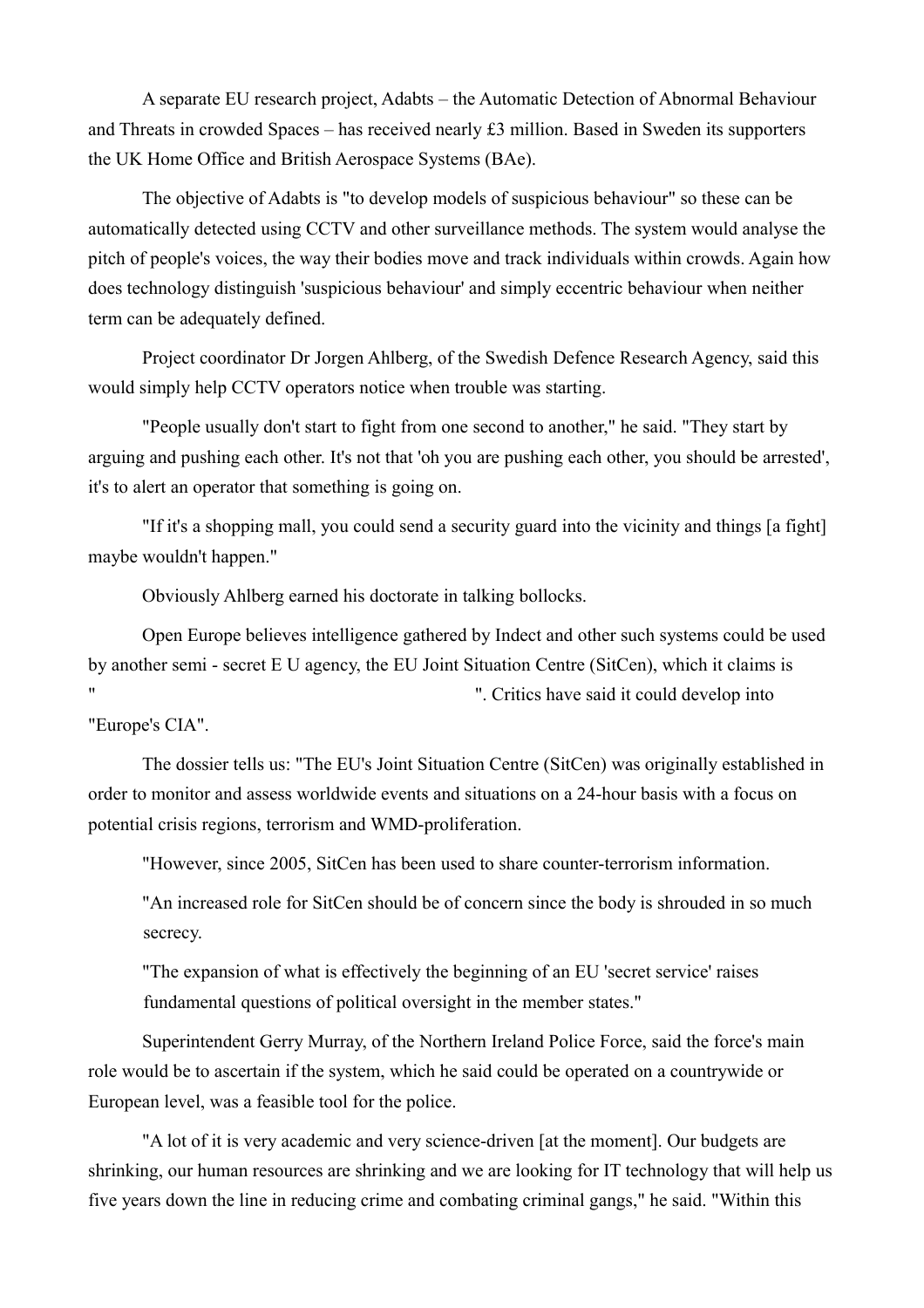Project Indect there is an ethical board which will be looked at: is it permissible within the legislation of the country who may use it, who oversees it and is it human rights compliant."

## *CHAPTER 5 WHAT HAS THE EU DONE FOR U<sup>S</sup>*

It is not fair to say the EU alone is killing the NHS, Margaret Thatcher's Conservative government did a lot of harm by introducing an 'internal market' concept to the National Health Service which resulted in an explosion in the administrative workload as, for example, radiology department would have to invoice the surgical department for the cost (plus a small mark up) of the x-ray images needed in order to perform, a life saving operation. Each department had to employ bean counters to process the invoices and the movement of funds between budgets. And what bean counter are good at is expanding their role, elevating the role of bean counting above that of functions that actually get things done, and creating work for more bean counters.

Tony Blair's New Labour project also did irreparable harm with their Private Finance Initiatives. Though this mechanism for funding projects had been introduced by the Conservatives, Blair's Labour government that was famously "very relaxed about people getting stinking rich" actively helped corporations owned by Blair and Mandelson's merchant banker (in all [senses](http://www.cockneyrhymingslang.co.uk/slang/merchant_banker) of the term) cronies get rich by giving them a licence to print money. Here's an article from our Daily Stirrer news site, posted in 2010:

The NHS in England faces a total bill of £65bn for new hospitals built under the private finance initiative (PFI), according to figures quoted by BBC news. That is not £65 billion for building new hospitals but £65 billion a year for renting fully serviced hospitals from private contractors.

This annual bill, the "NHS mortgage" as some people call it means that for some local healthcare trusts annual repayments take up more than 10% of their turnover. Public Accountants have said the fees, which rise each year, would make it harder to achieve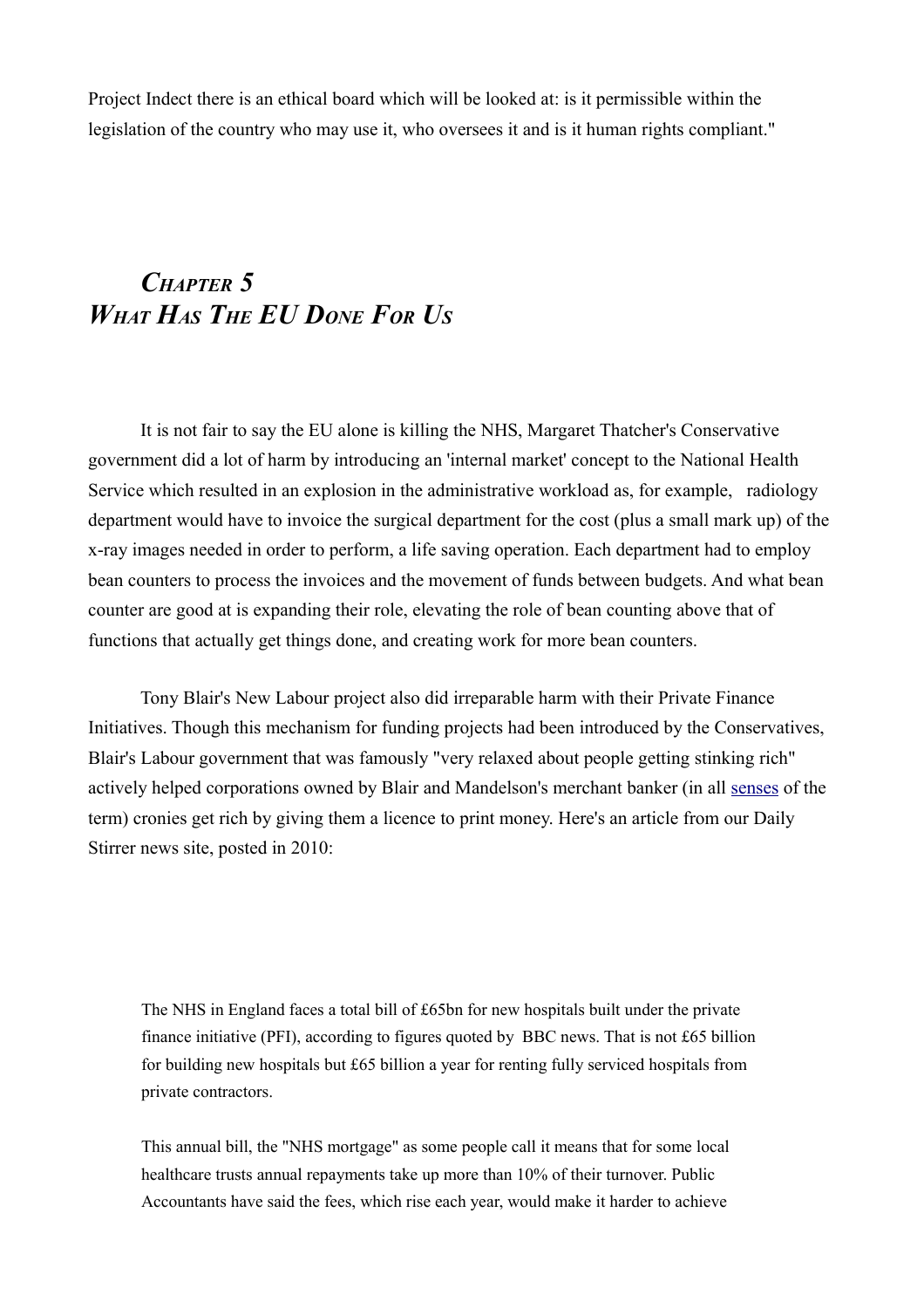necessary savings while senior medical said the situation would result in less money being available for patient care. But government sources insist the 103 schemes were providing value for money.

It may be that health and finance ministers in the coalition are reluctant to appear to be blaming the previous government for all the nations difficulties rather than trying to solve the problems or the case may be that the coalition were saddled with binding contracts by the irresponsibility and lack of business acumen that afflicted Labour in all spheres of government. Either way it is simply unbelievable that any finance expert would judge these Private Public Partnership Private Finance Initiatives are providing value for money services to the taxpayer. More likely they would be seen as a licence to print money for the private finance investors willing to underwrite Labour's spending plans in deals that would guarantee returns of many times the original investment.

Private Finance Initiatives (PFIs) were devised by the Conservatives but never really took off until 'New Labour' won power. In the days in which public policy was dominated by concerns about the size of the public sector or the public sector borrowing requirement, the PFI was seen as a means of funding public sector capital needs, but defining this as private rather than public debt. Both Conservative and Labour governments used PFI to mask the expansion of public debt and the true extent of the state's indebtedness to financial institutions.

The people who devised PFI were among those deluded academics and politicians who believed economies could keep growing forever driven by constantly increasing consumer spending. Constant growth in the economy would lead to constantly increasing affluence in the population and constantly increasing tax revenues for government. This constant growth would enable society to cover the ever mounting costs of this political subterfuge. The obvious analogy for PFI is a mortgage where you initially think it is affordable on the optimistic basis of short-term growth in personal income, but then disaster strikes, income growth collapses and repayment becomes an insurmountable challenge.

PFI contracts are very detailed, providing not only for the construction of new hospitals and schools but also for their maintenance, cleaning and other services. Some of these contracts cost several million pounds to draw up and, once agreed, tie contractors to often onerous payments for 30 years and more. Furthermore, they include clauses facilitating the passing on of costs to the NHS when, for instance, national standards of cleaning or safety change. A parallel in business is a company that rents serviced offices in which not only the floor space but the utilities, janitorial services, office furniture, security and administrative functions are provided by the building's operator. If the company then outsources other functions such as IT, accounting, distribution, manufacturing and sales it can become a virtual company, a management team running a business in which everything else is done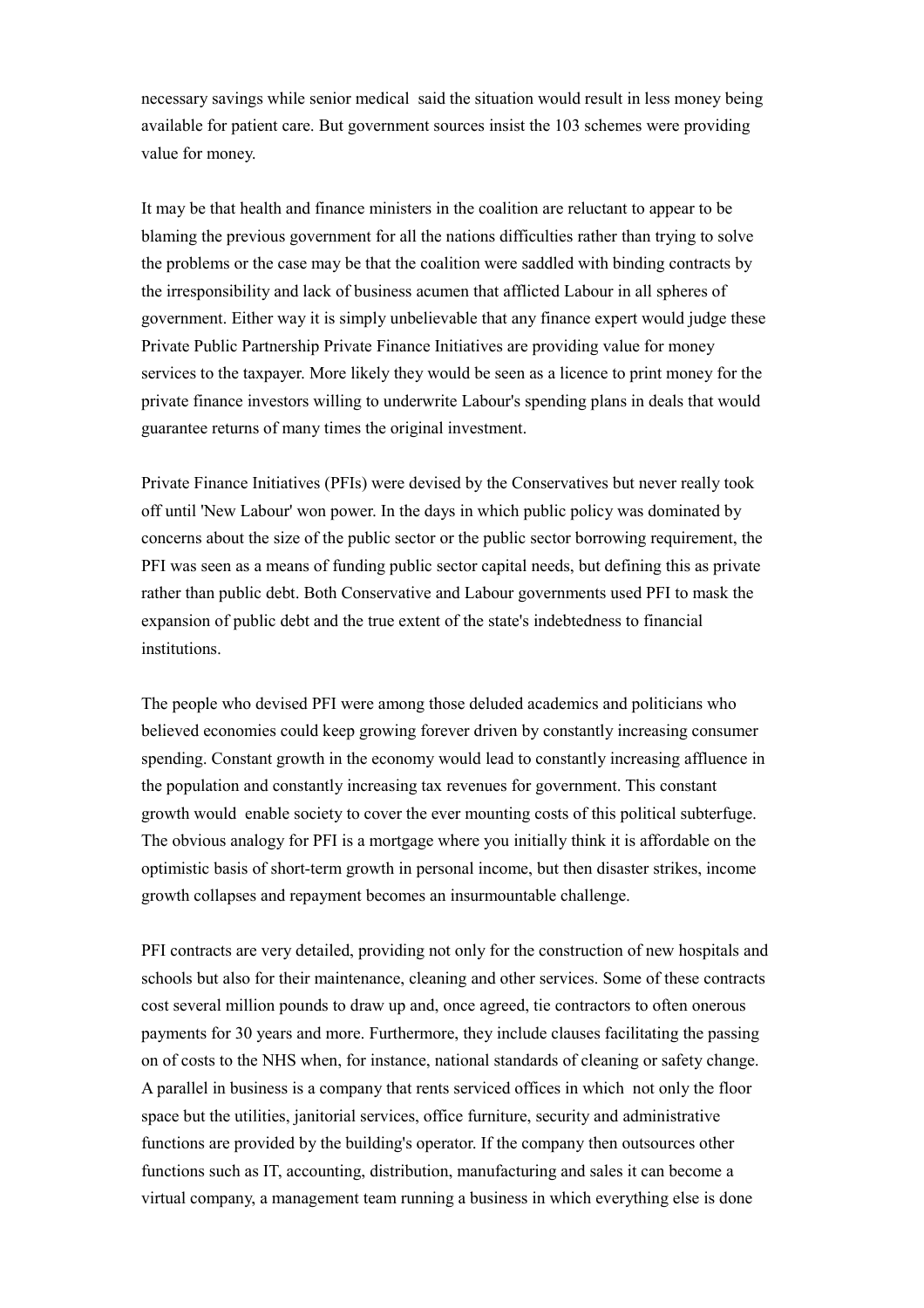#### by third parties.

That is fine so long as the company keeps growing. The problems set in when adverse trading conditions are encountered and revenue is squeezed. All the services still have to be paid for and suppliers have to cope with cost inflation. The virtual company finds reducing overheads difficult because it is tied in to long term contracts.

Now the National Health Service faces declining real income. The government may give assurances that the health budget is ringfenced but in the face of falling tax revenues and rising benefits how solid is the fence? The NHS will have to pay increased VAT and national insurance rates just as any other business would. That the budget is ringfenced does not mean it has to be increased. Inflation will erode the value of money granted by the ministry to each health trust. Cuts in local authority spending may mean social care funding will have to be augmented by transfers from the NHS to council budgets. If this does not happen, "bed blocking" will reduce hospitals' capacity to manage increasing patient demand. Last week it was announced that £500m will have to be transferred from NHS to social care funding in the current year.

The consequences of these cost pressures for hospitals built on PFI contracts are that those hospitals now face significant financial pressures. In principle this should not be a problem as PFI was promoted as a mechanism to increase NHS efficiency or value for money. This was despite it obviously being cheaper for government to borrow on capital markets compared to contracting private organisations to build, own and operate hospitals and other services.

How the "efficiency" gains of PFI are achieved remains unclear, partly because the contracts are "confidential" thus it is impossible to offer a critique of how they work and how money is distributed and accounted for. In the absence of an auditors quantification of the alleged gains, probably as illusory as the toxic assets banks traded in before the financial crash. Which leave us with little choice but to assume PFI schemes were really never anything more than a licence for the private sector to pocket taxpayers money.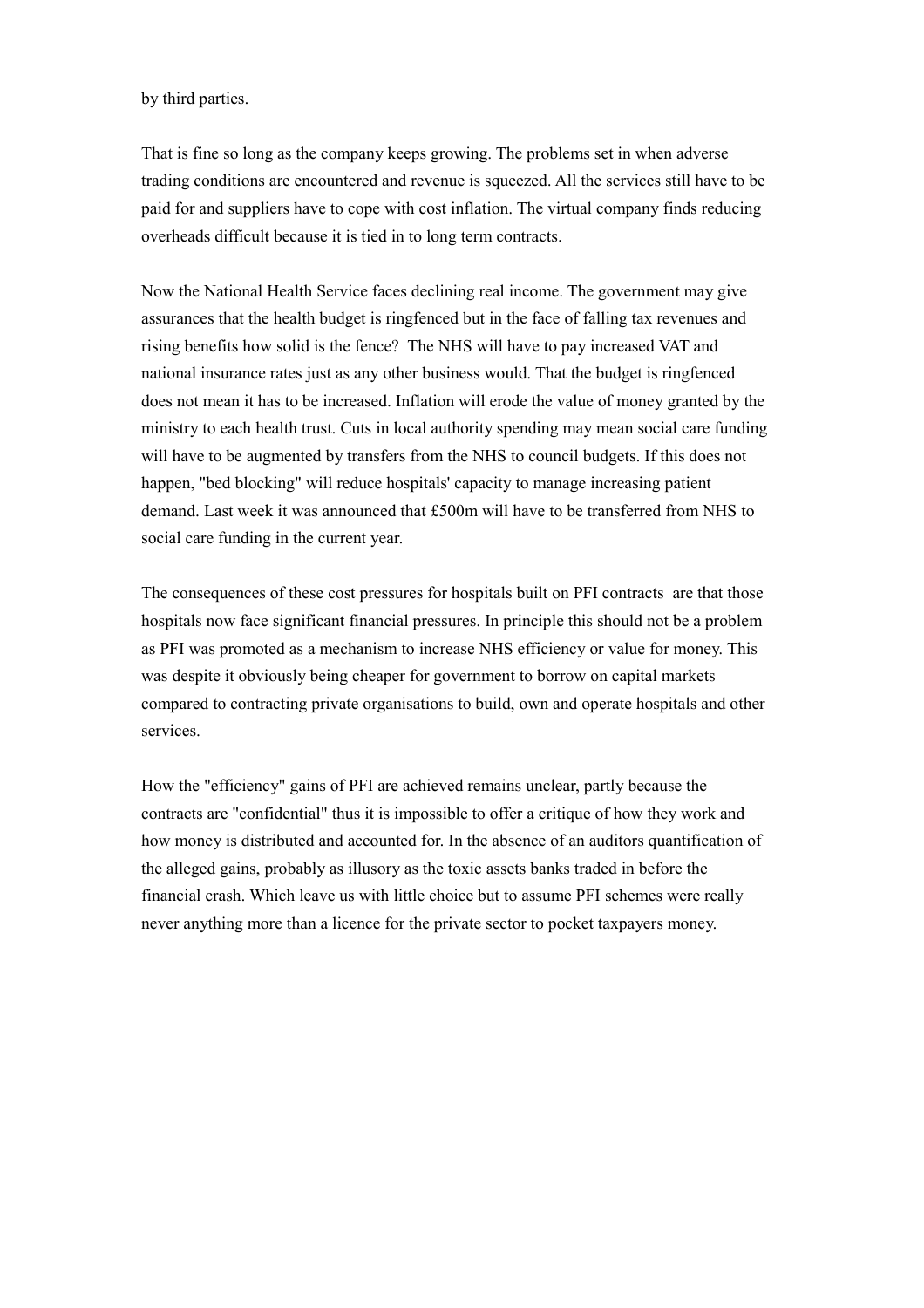While we cannot associate the EU with previous levels of privatisation, the Trans - Atlantic Trade And Investment Policy (TTIP) an alleged 'free trade' treaty being negotiated in secret between European Union Bureaucrats and Corporate and Government lawyers for the United States government will open a very wide door for further privatisation. If your family doctor or dentist has recently joined one of the new superpractices you may not be aware these are set up, usually by Private Finance Initiative contracts agreed with American owned for - profit healthcare providers. Now under this pernicious free trade deal, should a future British government decide to renationalise healthcare by taking these back into public ownership, the investors would be able to sue the British government of the day for loss of profits. Negotiations of the terms for TTIP have been negotiated in conditions of such secrecy (far greater security was in force than existed around Hillary Clinton's email server when she was Secretary Of State in the Obama Administration for instance) that the little we know of its immensely far reaching terms and conditions has come from public spirited whistleblowers via websites like [Wikileaks](https://www.wikileaks.com/) and [The Intercept.](https://theintercept.com/) Even our elected representative have not been allowed to scrutinise the drafts, which should tell you it is not in the interests of us ordinary punters, but shifts power away from democratic assemblies to bureaucrats and corporate bosses.

In addition to these threats to our National Heath Service, the EU has also done enormous damage to the quality of medical care in Britain. It is because of the EU working hours directive that general practitioners no longer provide 24 hour cover for their patients and it is because of the EU that hundreds of thousands of hospital patients go for several days at a time without seeing a doctor at all. There is no doubt that laws which came from the EU are responsible for thousands of deaths and much misery. The EU law which has done the most damage has, of course, been the `working time directive' which has put strict, legal limits on the number of hours doctors and nurses are allowed to work. It is because of this legislation that the modern doctor works the sort of hours traditionally associated with librarian and local council employees. If hospital doctors work more hours than the EU permits then the hospital must pay a huge fine. The result of this legal nonsense is that doctors have to abandon patients in the middle of treating them and at weekends there are often no doctors available at all. The EU has made things even worse by ruling that if doctors are asleep but on call then they are `working' even if they are not woken up. To make sure that doctors obey the EU legislation, hospitals employ Working Time Directive Project Managers (on salaries in excess of £50,000) whose sole job is to make sure that doctors clock off on time and don't spend a moment more than the EU allows on looking after patients. The NHS spends an estimated £250,000,000 a year policing the Working Time Directive to satisfy the demands of EU Eurocrats. The EU law limiting the number of hours doctors work has had many consequences. For instance, whereas, just a few years ago, doctors who became consultants usually had 30,000 hours of experience and training, today's young doctors can become consultants after just 6,000 hours of experience and training. So, today's consultants have one fifth the experience of their predecessors. It is largely because of the EU's law that inadequately trained nurses have been given the authority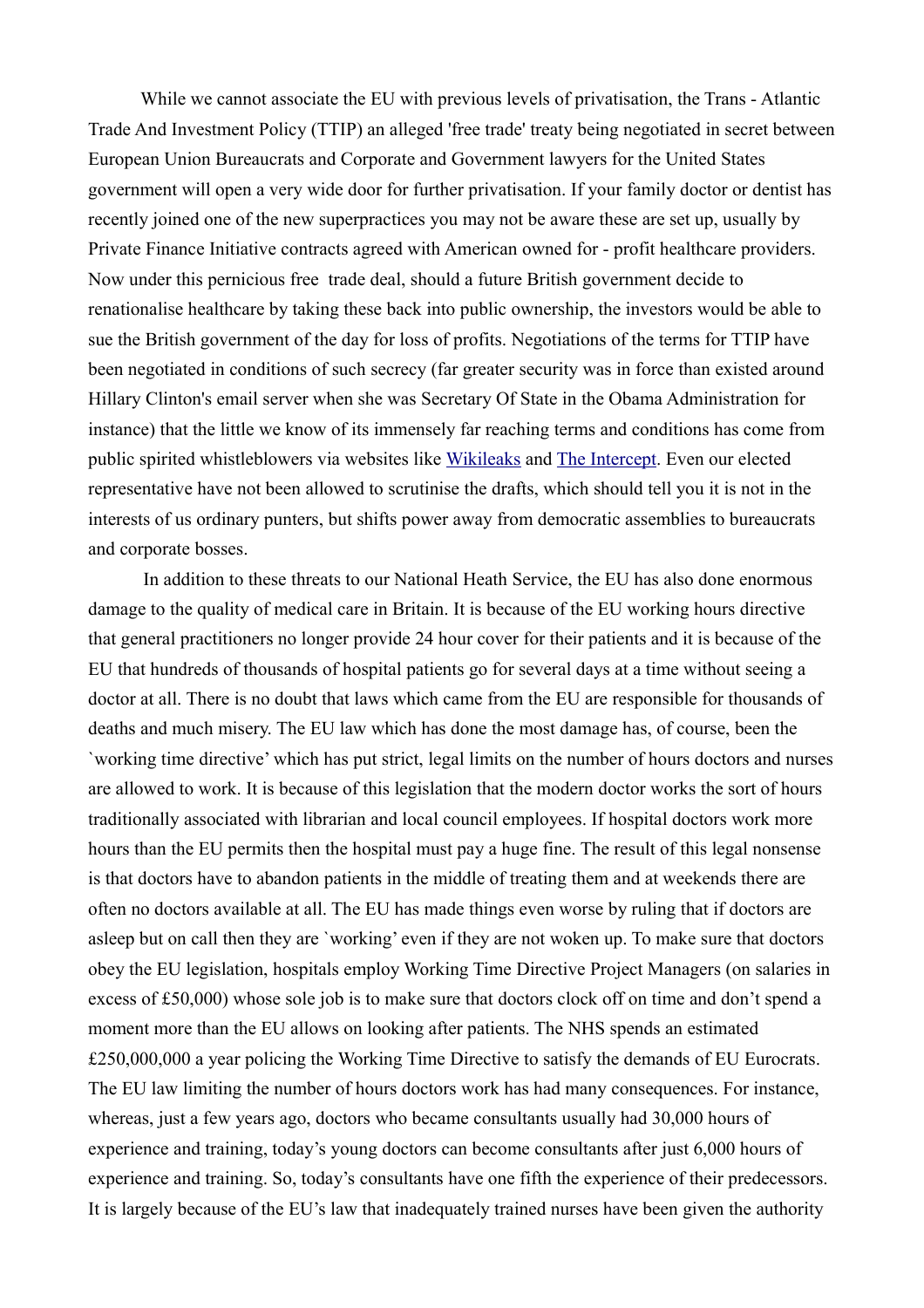to prescribe drugs, provide anaesthesia and perform operations.

The European Union's common agricultural policy (CAP) is dangerously expensive and wasteful, it was designed to provide generous subsidies for French peasant farmers when General Charles De Gaulle, a great war leader but a deeply conservative politician was trying to hold back the tide of progress and preserve a way of life that was no longer viable. For all its inefficiencies and contradictions the CAP carries on in the twenty first century, beloved of bureaucrats because it provides endless opportunities for meddling in what they do not understand, creating myriad pointless and unenforceable rules and regulations and expanding bureaucratic empires within the EU administrative universe.

It is estimated that the CAP costs families throughout Europe on average £2,000 a year each. Many people find it difficult to understand why Britain's first application to join the Common Market was vetoed by General de Gaulle in 1967 when he claimed that Britain was an island and not suited to be a member of a European `superstate'. The French President had, of course, been saved by the British during the Second World War and had led the French resistance and the French Army in exile from London. So had he turned against his old ally?

The game de Gaulle was playing was a tactical one, he wanted to delay Britain's entry until the Common Agricultural Policy had been set up and was working. Once the CAP was alive and well de Gaulle changed his mind, decided that we were suitable members of a European charity organisation and encouraged Britain to reapply. Though he was too astute a politician,now the system that would protect French farmers from the competition of more mechanised and efficient British farmers he wanted Britain in the Common Market so that we could help pay the massive costs of the CAP and help keep him and his party in power by funding generous subsidies for inefficient French farming.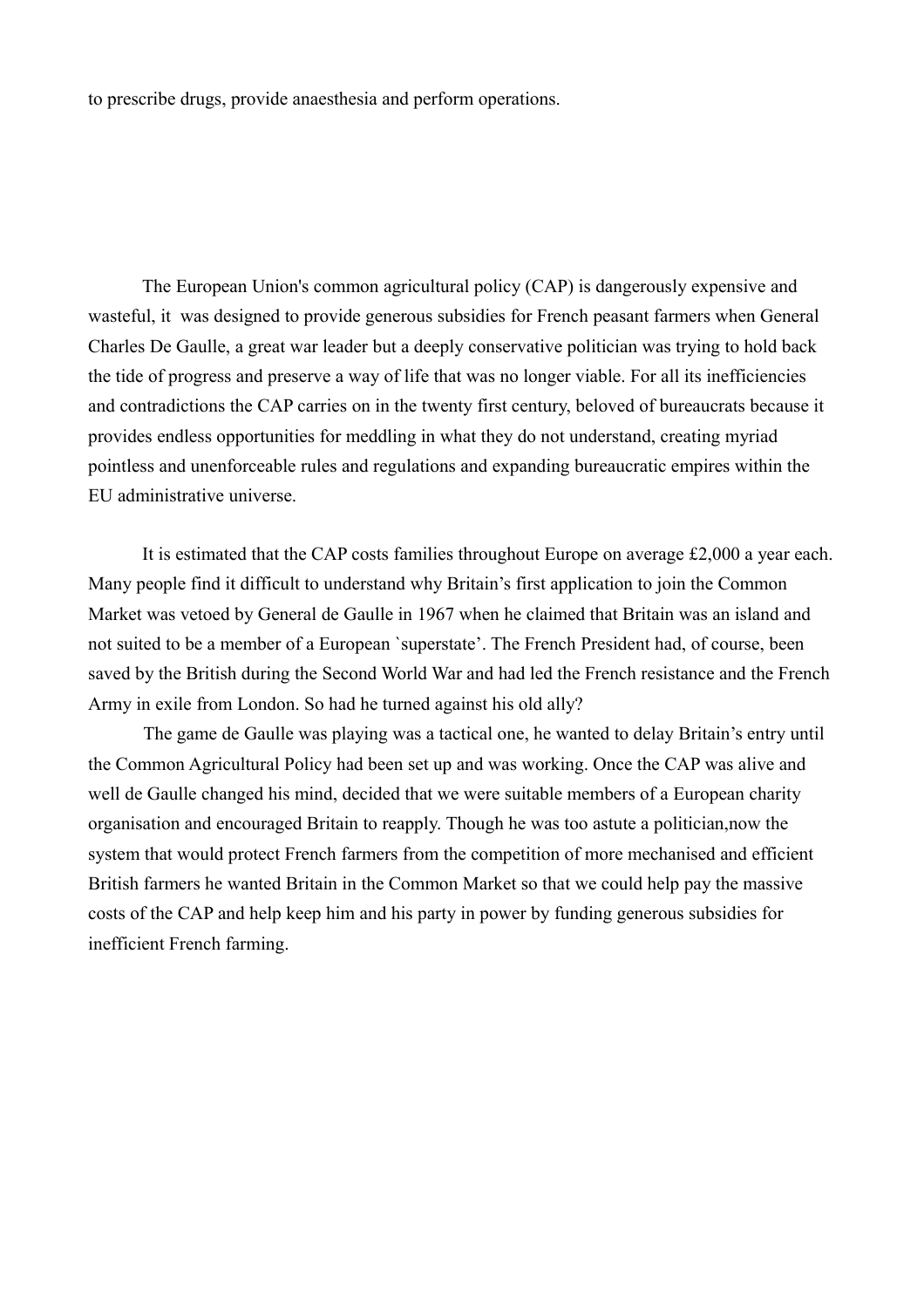It is through the CAP that the EU buys up all the excess milk, butter, cereals and so on grown within the EU. The excesses are gathered together as milk lakes and butter mountains and then dumped in other parts of the world. This dumping of cheap food (also done by the USA where subsidies are used as sweeteners by politicians eager to attract the support of farmers and their workers). Such subsidies wreck the farming economies of developing African and Asian countries, subsistence farmers simply cannot compete with subsidies produce and so are shut out of the food trade in the large population centres of their own countries. There can be no doubt that the CAP is one of the main causes of malnutrition and starvation in Africa. And so, to sum up, the EU's Common Agricultural Policy has resulted in impoverishment and starvation in the Third World and dramatically increased the price of food in Europe, while simultaneously made life much making life more difficult for farmers in Britain who have responded amazingly well by achieving further efficiencies without resorting to feeding livestock with growth hormones or using pesticides and herbicides granted food safety approval on the strength of dubious scientific testing, and in other EU nations that have encouraged their agricultural community to become more efficient.

The Common Agricultural Policy (CAP) of the European Union (EU) is in many respects a highly dysfunctional policy which fails to achieve its objectives or only does so at considerable cost. Nevertheless, it remains a cornerstone of the EU, accounting for around 40 per cent of the EU budget, and many UK and European farmers are dependent on it for their continued survival. How so you might well ask, having just read that farmers in forward looking nations responded to the challenge by improving their productivity. The previously quoted observation of American satirist P. J. O'Rourke come to mind again, that whatever bureaucrats set out to do they usually end up achieving the opposite. P. J. could have been talking about the EU because in their zeal to be fair to less competitive nations they have imposed production quotas which have resulted in vast amounts of land designated for dairy farming, growing grain or potatoes or pig farming being 'set aside'. The farmer is paid for not grazing dairy cattle or growing crops so long as he does not use the land for anything else. He cannot even allow members of the local pony club to let their horses graze in his pastures or mountain bike enthusiasts ride round one of his fields because even if he is making no money from allowing the activities, because if you are using the land for grazing horses or letting mountain bikers loose then you are not 'not producing milk' of 'not growing potatoes'. In the great tradition of Nazi and Fascist officials and petite fonctionairres the organisation thrives in ridiculously precise interpretations of rules and regulations. And as Aristotle said over two thousand years ago, "The greatest inequalities arise from trying to make unequal things equal."

When the [Treaty of Rome](http://eur-lex.europa.eu/legal-content/EN/TXT/?uri=URISERV%3Axy0023) established the Common European Market in 1958, state intervention was a major feature of agriculture in the six member states. If the principle of free movement of goods was to apply to agricultural produce, national support policies which were incompatible with the Common Market's principle of 'free trade' had to be transferred to the European level.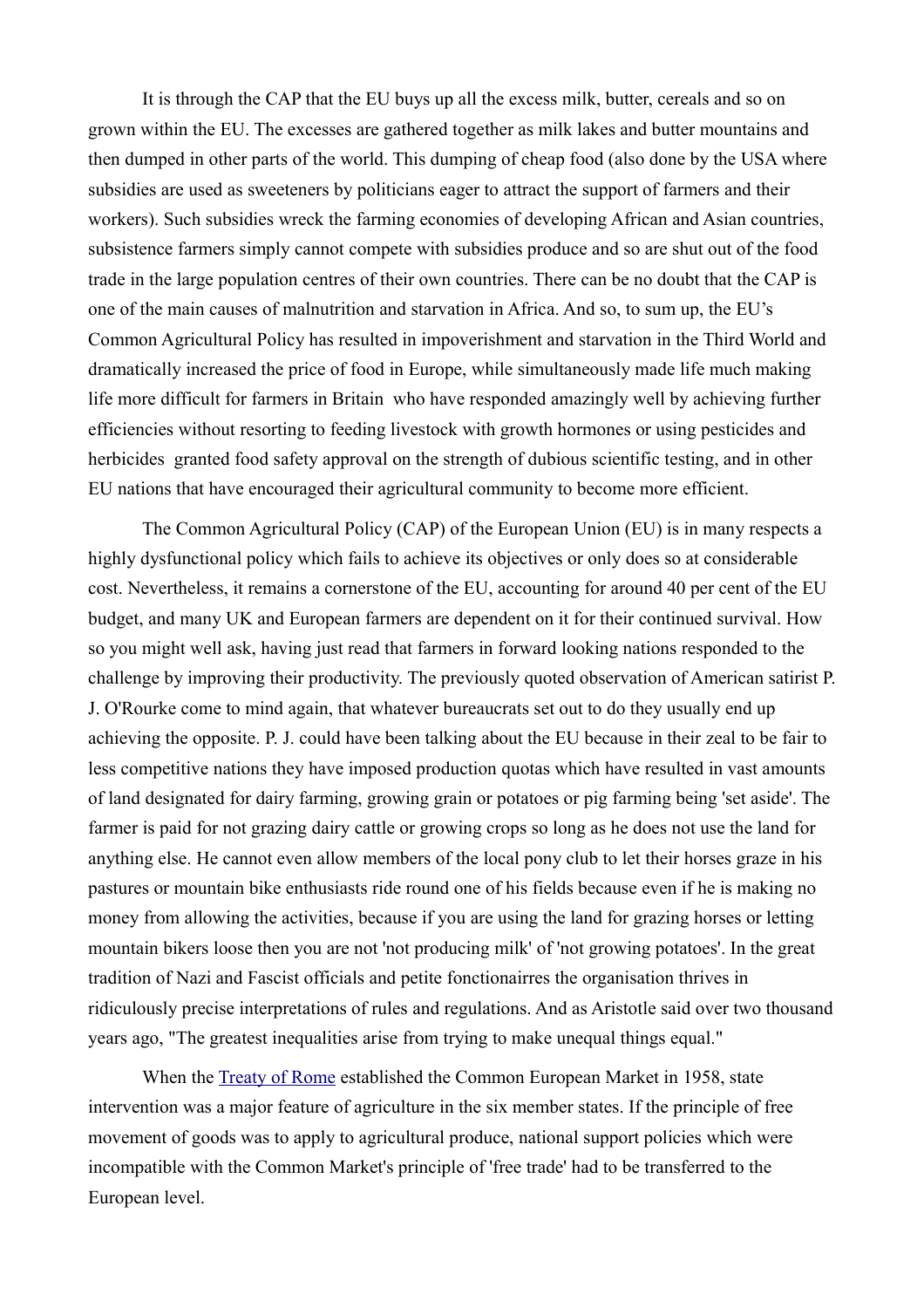It was also believed that agriculture because of it's unique characteristics compared to other industries had to be dealt with differently. Farm production is affected by the weather and this leads to either over production or under production. Prices can also be highly volatile, especially for commodities traded globally.

The basic objectives of the CAP; to increase agricultural productivity by promoting technical progress and ensuring the optimum use of the factors of production, in particular labour, ensure an acceptable standard of living for farmers, stabilise markets, to ensure the availability and ensure reasonable prices for consumers, have not changed since the Treaty of Rome. You may have noticed some of these objectives conflict. For example, protecting farmers' incomes by erecting high tariff barriers against goods imported from outside the EU raises prices for consumers. The advancement of agricultural productivity depends not so much on actions by the EU as technological advances and improvements in the knowledge base of farmers. So from the start the EU was more superstate than common market.

The way in which the CAP operated has changed over time. Originally, farmers were supported through a system of intervention purchasing. This meant that a floor price would be fixed for a particular product and farmers could sell any surplus into an intervention store where they could be held until they were sold at that price provided that it met basic quality standards. This encouraged farmers to overproduce, particularly products for which there was not increasing demand, because they were certain of being able to sell their products at a profit. Intervention stocks held in intervention stores referred to as butter or gain mountains and milk or wine lakes then built up.

The EU faced the problem of disposing of these stocks. One way of doing this was, as mentioned above, to provide subsidies to exporters to sell the surpluses in countries outside the EU. However, this led to trade wars with countries like the United States which also started to subsidise its exports. .

Export subsidies are now being phased out, but the EU retains very high tariff barriers against imports, particularly in sectors such as meat and dairy products.

Financial support is now provided for farmers in 'Pillar 1' which covers general subsidies through a basic payment. Although member states and their regions have some flexibility in how they scale this payment, usually based on the size of the farm and the payments it has received in the past. This has meant that very large payments of over a million Euros have gone to some farms such as arable farmers in Britain's wheat growing area, East Anglia, although some limited 'capping' of these payments has now been introduced.

Critics of CAP say it can be seen as a welfare policy to help farmers in remote areas with higher payments for farms in areas of great disadvantage. Such farms may also benefit from 'Pillar 2' payments which are targeted subsidies such as agri-environmental schemes and rural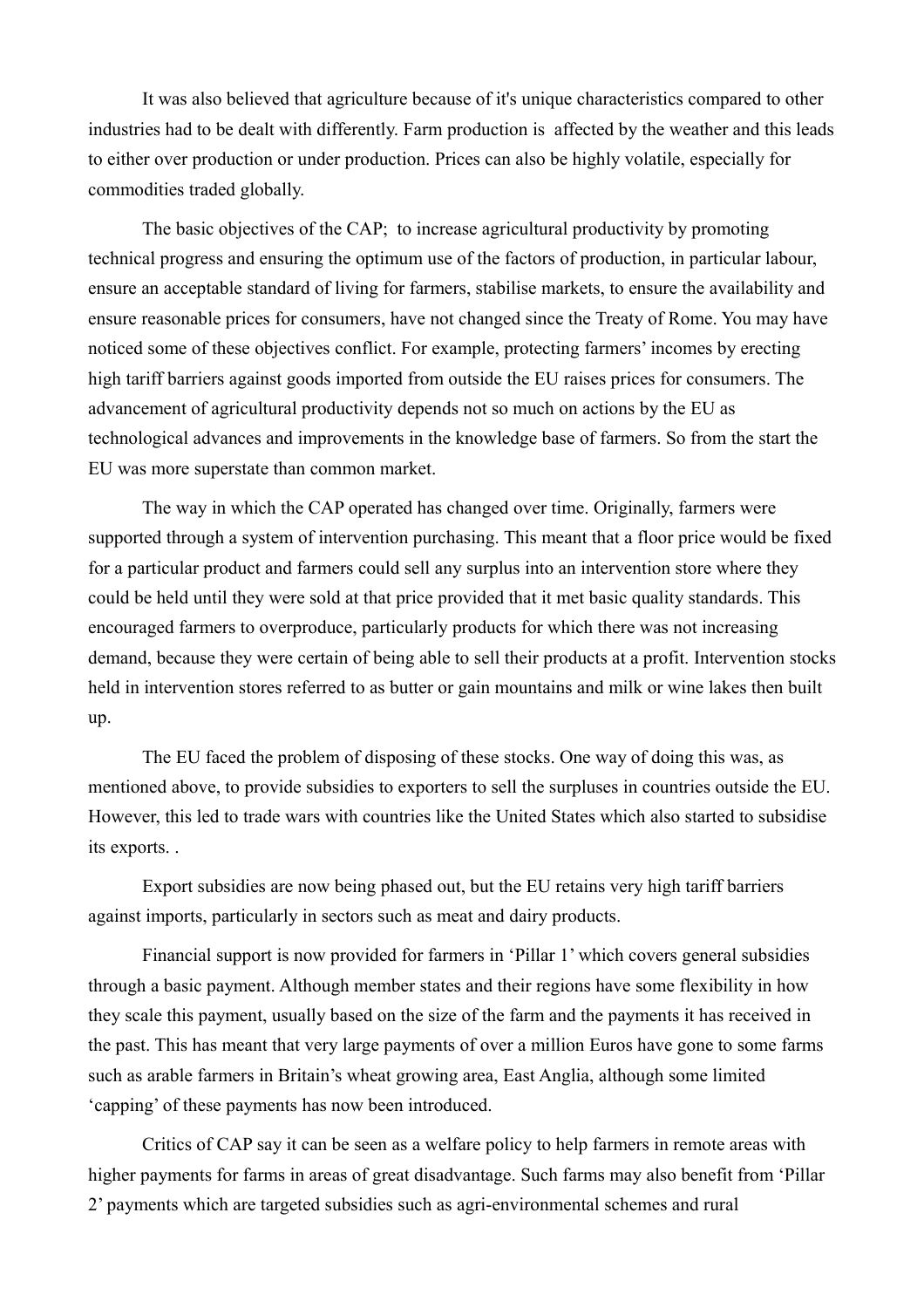development. In the UK, Pillar 1 payments outweigh Pillar 2 payments by a ratio of approximately

Most of the subsidies paid are, therefore, not targeted to particular policy objectives. Environmentalists object that the CAP has encouraged more intensive forms of farming in the EU with a greater reliance on fertilisers and agrochemicals. Soils may be damaged and serious water pollution may occur.

The subsidies paid under the CAP have also had the effect of forcing up land prices, making it difficult for new entrants to come into the industry other than through inheritance. The workforce is ageing and this does not help innovation.

EU Has Destroyed Britain's Fishing Industry. Europhiles will dispute this and try to claim the Common fisheries policy has saved fish stocks in British waters, this claim was made by an academic, a fisheries expert who studies the theory of fish in a university faculty miles from the sea, but who has probably never been on a trawler. It is bollocks, as most claims of those who support the EU will be. Just before Britain joined the EU, the existing members suddenly agreed to a new principle: equal access to `community' fishing waters. Since Britain is an island which has traditionally supported a prosperous fishing industry this sudden change in the laws should have sent our politicians back to the negotiating table. Changing an important section of a contract at the last moment is a long-established negotiating tactic commonly used by crooks such as the corporate crook George Soros. It is also par for the course for EU bureaucrats.

But Edward Heath was desperate to sign up and receive the £35,000 pay off his European cronies had promised him for getting Britain into the EU (worth about £600,000 today - that's largely due to the effect globalisation has had on money) and so he said nothing, treating our fishing industry as expendable. Today, it is widely agreed that the EU's common fisheries policy is a shambles. It has ruined the British fishing industry and created a social, economic and environmental disaster. As a result of the EU's laws, most of the important fishing areas around Britain have been dangerously over-fished.

Fifty years ago Britain's fishing industry employed around 50,000 fishermen. Today there are around 17,000. Thousands of jobs have been lost on the boats, and further down the supply chain the fish processors, the net makers, the equipment suppliers, the market sellers and the transport companies whose livelihoods also depend on the industry. But have the EU quotas saved fishing stocks of simply masked even more disastrous overfishing that they were intended to control.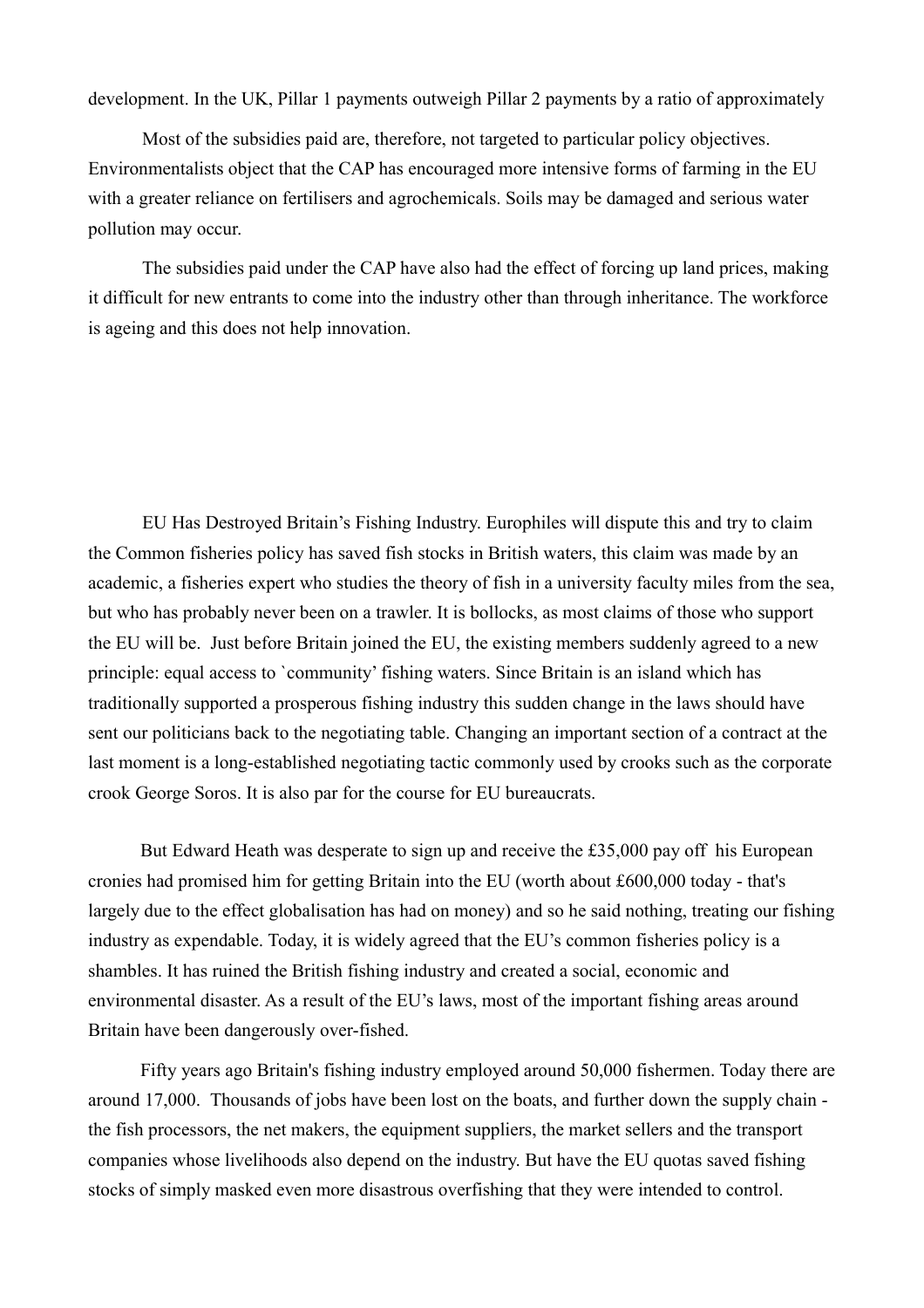When fishermen reach their quota limits for a fish species for a year, they cannot land any more of that type of fish, the archives of the [Grimsby fish merchants' association,](http://www.grimsbyfishmerchants.co.uk/) which represents the industry in Britain's largest fishing port, will tell you. And that represents the saving of fish stocks to a mindset that is obsessed with rules and regulations. Reality pays little attention to rules however and beyond choosing to cast their nets in areas where certain species are known to be abundant, fishing crews have little control over what they pull up out of the water.

Fishes for which the quota has been reached have to be thrown back into the sea. Traumatised and often injured, few survive.

"And for every fisherman's job that goes, eight more shore jobs will follow," a trawler owner commented to the Grimsby fish merchants web site.

The fishermen argue they are struggling to survive in an industry hit hard by quotas, restrictions and declining fish stocks. But the bureaucrats, oblivious to practical considerations as ever, point to the reduced numbers of fish being landed and produced statistics derived by academics from mathematical models of fish shoals to prove the policy has worked.

Fish stocks have in fact improved recently having declined so far due to the EU's insane policy that it was simply not worth the trawlers putting to sea. The big factory trawlers that did so much damage to fishing grounds in British territorial waters moved to Arctic waters or even the south Atlantic, these boats are equipped to process and freeze their catch on board, distance is no object.

The UK has the largest fleet of boats under 10 metres in Europe. Yet the subsidy policy is geared to help the larger boats, the fleets of France and Spain. They're subsidised at every turn. They're subsidised when they're built, when they go to sea, when they don't go to sea and when they're scrapped.

All that can be concluded from learning how the Common fisheries Policy has destroyed British Fishing as a viable industry is that we the taxpayers are paying the EU to subsidise our fishing fleets rivals to plunder our fish. What the EU's Fisheries policy also does is to plunder not only our seas but oceans across the world.

Fish is as tasty and popular as ever, but nobody anywhere who is involved in commercial fishing for their livelihood seems to like the policies that regulate the industry in the EU. For decades, European management of fisheries has been lambasted by fishers, conservationists and scientists, and people [including](https://www.researchgate.net/publication/232912553_Fisheries_Discards_in_the_North_Sea_Waste_of_Resources_or_a_Necessary_Evil) [us](http://www.sciencedirect.com/science/article/pii/S0308597X15003206) who like to eat good quality fish but baulk at paying the exorbitant prices bureaucratic and authoritarian policies have caused,

The centrepiece of this system, the EU's Common Fisheries Policy, is particularly unpopular. Some scientists even argue it is [designed to fail.](http://www.sciencedirect.com/science/article/pii/S0308597X10000709) And how familiar that must sound to people who have read this book. Opponents blame it for not only mismanaging Europe's highly productive seas,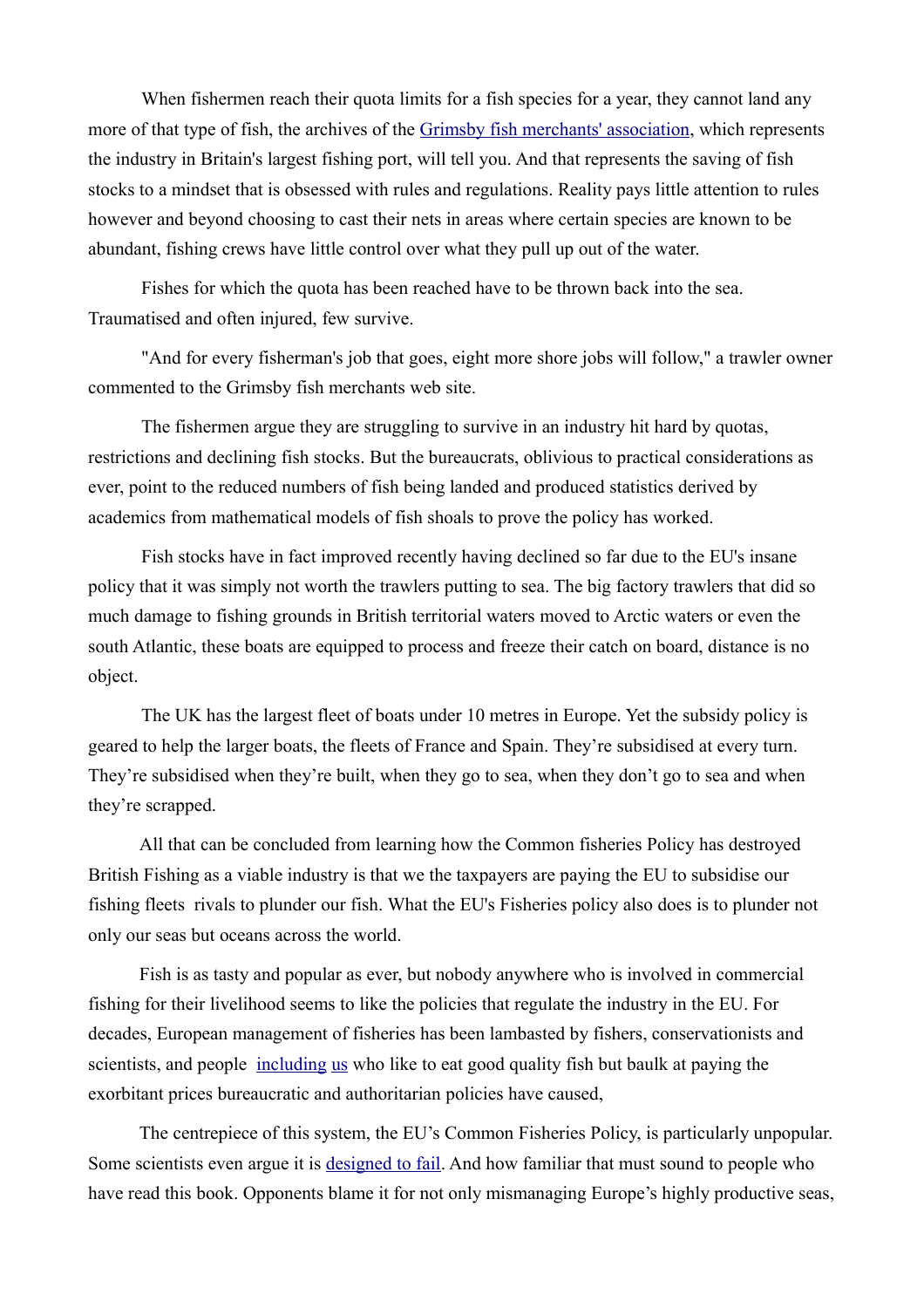but also for giving away "our fish", with the subject recently taking centre stage in an unlikely [viral](https://theconversation.com/www.youtube.com/watch?v=BBi-KXc0CRk) [Brexit campaign video.](https://theconversation.com/www.youtube.com/watch?v=BBi-KXc0CRk) But as so often when looking at aspects of the European Union, people gave the impression that the Common Fisheries Policy has not worked because they take it at face value. All E U policies, whatever issues they are reputed to address, are really about only one thing. Increasing the level of power and control exercised by the bureaucracy.

Ownership of UK fishing quotas is controversial and often misunderstood. After total EU fishing limits are decided by the Council of Fisheries ministers, it is up to each member state to distribute its share among its own fleet.

This is not an EU decision. The fact that a single [giant Dutch-owned vessel](http://www.dailymail.co.uk/news/article-2821284/EU-lets-one-Dutch-ship-net-QUARTER-England-s-fishing-quota-Holland-holds-23-permits.html) nets a quarter of the English quota (6% of the UK total) might be shocking, especially considering the UK's quota is in theory shared between [more than 6,000 vessels.](https://www.gov.uk/government/uploads/system/uploads/attachment_data/file/462753/UK_Sea_Fisheries_Statistics_2014_-_online_version.pdf) Academics say the UK government could easily change how it allocates fish but what is possible within EU rules would not represent a real improvement. Pro EU voices say alternative allocation systems suggested by [some pro-Brexit](http://www.iea.org.uk/sites/default/files/publications/files/Entry23_Cutting%20the%20Gordian%20knot_web.pdf) [groups](http://www.iea.org.uk/sites/default/files/publications/files/Entry23_Cutting%20the%20Gordian%20knot_web.pdf) are already in place [elsewhere in Europe.](http://www.europarl.europa.eu/RegData/etudes/STUD/2015/540357/IPOL_STU(2015)540357_EN.pdf) What they don't say is that these nations are non EU nations.

With an official net immigration figure of 350,000, and probably as many more entering the country illegally, Britain cannot possibly control immigration until it leaves the European Union and takes control of the borders. This is because freedom of movement rules gives other EU citizens an automatic right to live here. And once people from outside the EU are accepted and granted residency by another EU nation they can move freely within the union'

The Remain campaign say leaving will not solve the migration crisis but bring it to Britain's doorstep because border controls from the Continent will move from Calais in France to Dover in UK. Maybe so (although it is unlikely because The Channel is a rather more formidable border fence than a bureaucrat with a clipboard, and least our border police will be able to turn people away.

Shortly after the European Elections of 2014, the media were still digesting Ed Miliband's apology for his party's woeful underestimate of both the scale of immigration and public concern about it. Mr Miliband said that Labour had let too many immigrants from Eastern Europe into the country too quickly by lifting controls on admissions from new EU member states before others did. There was no mention of immigrants from the middle east, in spite of the recent scandals in Rotherham, Oxford and other towns with a large contingent of Sunni Muslim immigrants where,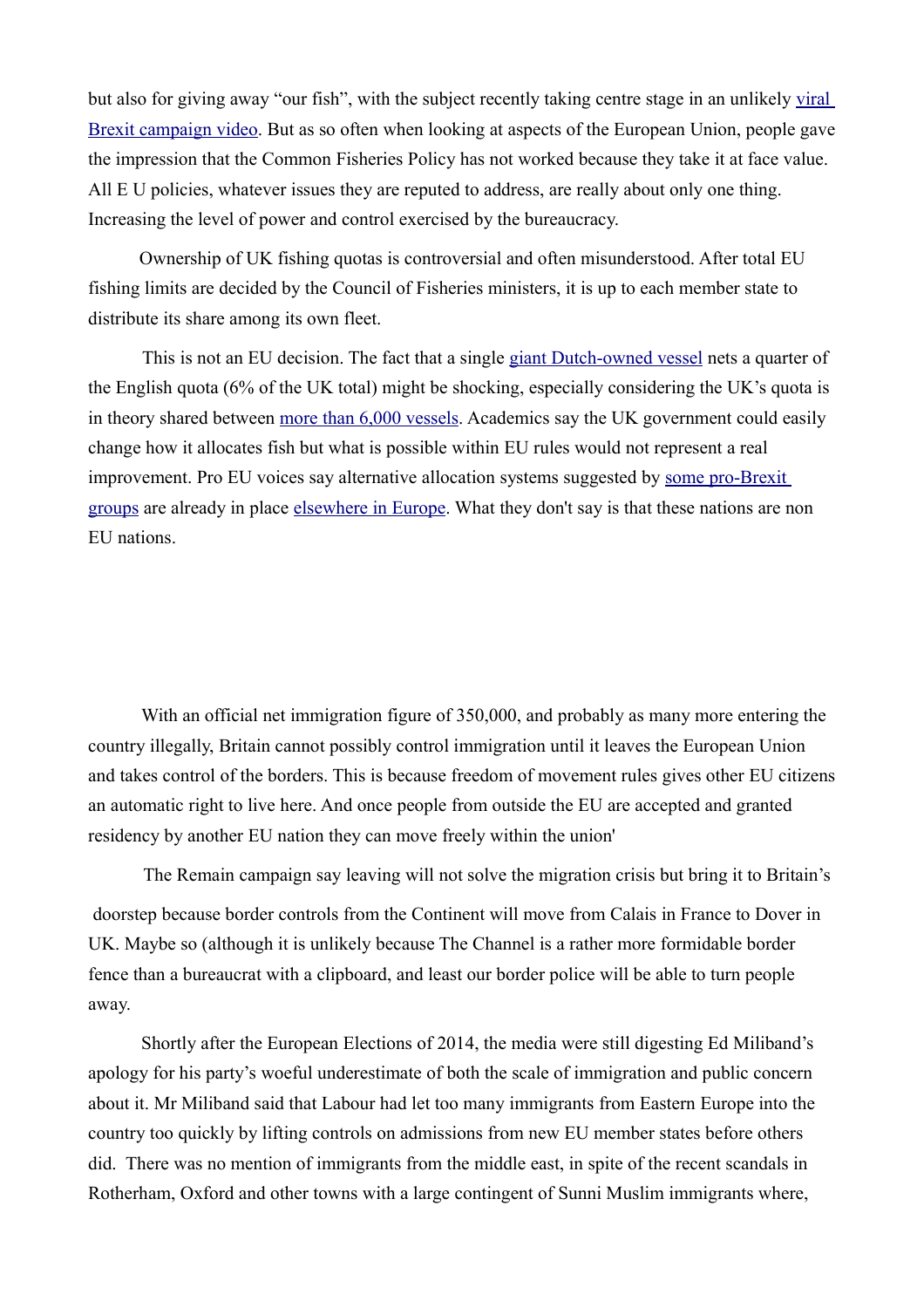local officials and police forces in collusion with the Labour run town councils have turned a blind eye to widespread sexual abuse of under age white girls by Pakistani men?

Apparently not because the medieval social ideas imported from Pakistan and Bangladesh, where the local culture and prevailing religion permits wife - beating, rape of 'immodest women', forced marriages and honour killings of disobedient daughters, throw up problems that no one wants to address.

But Labour wasn't just "insufficiently alive to the burdens" of ordinary people, as Miliband, a decent man but totally out of touch with the working class voters his party claims to represent, had claimed. Labour party activists deliberately and dishonestly smeared many who voiced concerns. James Cameron, the envoy to Romania, and Steve Moxon, the civil servant who revealed that the Home Office was rubber-stamping bogus visa applications in 2004, were branded as racists. When Labour MP Frank Field set up the Cross-Party Group on Balanced Migration in 2008, his colleagues in 'The People's Party' openly called him a racist. Volumes could have been filled with the names of people who tried to express reasonable concerns, including social workers and policemen at the sharp end — and were silenced by a political establishment determined to suppress free speech.

Such censorship was supported by the abuse of statistics. Westminster City Council and others requested extra funding to run services because so many new immigrants, unskilled and only able to speak a few words of English, were registering for housing benefit, health services and schools, the Government flatly denied the claims and produced bogus figures to support the decision. When campaign group Migration Watch predicted in 2002 that net immigration would reach two million over the coming decade (which has turned out to be an underestimate), it was attacked as "muddled", "duplicitous" and racist.

The Home Office stuck to its notorious estimate that only 13,000 Eastern Europeans would move to Britain after EU enlargement, though more than a million had arrived by the end of 2009. And of course the idiotic screechers of the politically correct left were happy to parrot these bogus figures in comment threads on blogs and news articles.

In recent years, with the authoritarian EU having forced an even more lax immigration policy on member states, the government has continued to base its estimates of movements on the ONS Passenger Survey, a survey at ports and airports that is entirely voluntary. A government that wanted the truth would have done what the Conservative / Liberal democrat coalition was criticized by EU officials for doing; gathering data from councils and GPs. The coalition government had planned to restore border controls but pressure from the EU blocked their efforts. Another few million reasons for leaving the EU, vote UKIP.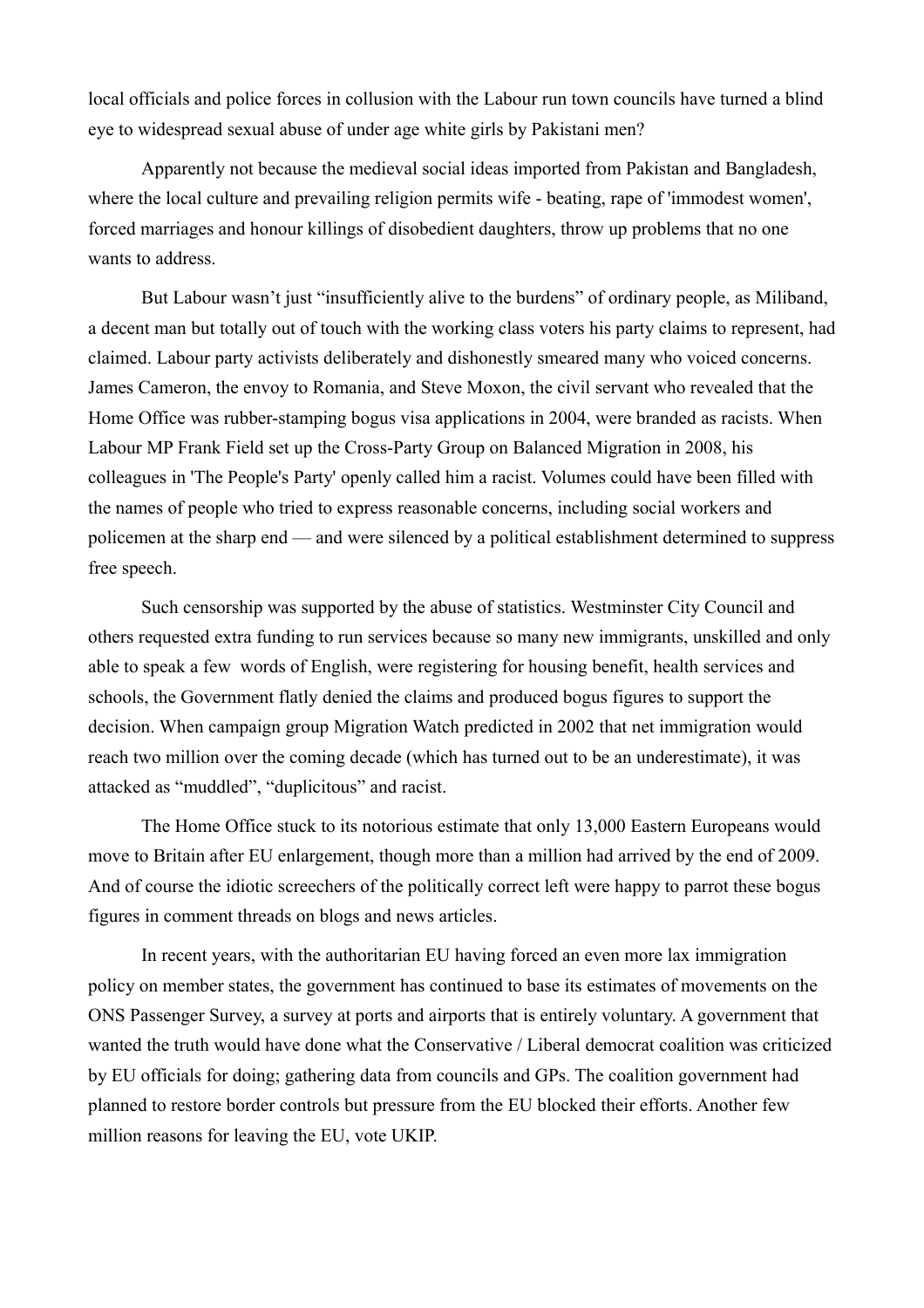Parliamentary sovereignty is the most important principle of the UK constitution. It makes Parliament the supreme legal authority in the UK, which can create or end any law. Generally, the courts cannot overrule its legislation and no Parliament can pass laws that future Parliaments cannot change. Parliamentary sovereignty is the most important part of the UK constitution. People often refer to the UK having an 'unwritten constitution' but that's not strictly true. It may not exist in a single text, like in the USA or Germany, but large parts of it are written down, much of it in the laws passed in Parliament - known as statute law.

Therefore, the UK constitution is often described as 'partly written and wholly uncodified'. (Uncodified means that the UK does not have a single, written constitution.)

The European Arrest Warrant allows British citizens to be sent abroad and charged for crimes in foreign courts, often for minor offences. Exit would stop this.

Rapists, murders and other serious criminals who commit offences in Britain can only be returned after fleeing abroad thanks to the European Arrest Warrant according to Europhiles. Exit would stop justice being done. This is blatantly untrue. Prior to the introduction of the European Arrest Warrant the UK had mutual extradition treaties with nations in Europe and many outside Europe. Now we cannot negotiate our own treaties, all trade and security treaties have to be negotiated by the EU Commission on behalf of all member states.

It is worth remembering here that as well as being members of Europol we are also signatories of the European Agreement On Human Rights, thus, while UK citizens can be extradited to other EU nations for trivial offences such as non payment of parking fines, our membership of the EU will prevent a suspected murderer or rapist who seeks refuge in Britan or elsewhere in the European Union being extradited to most third world nations because lawyers will argue that they will suffer human rights abuses.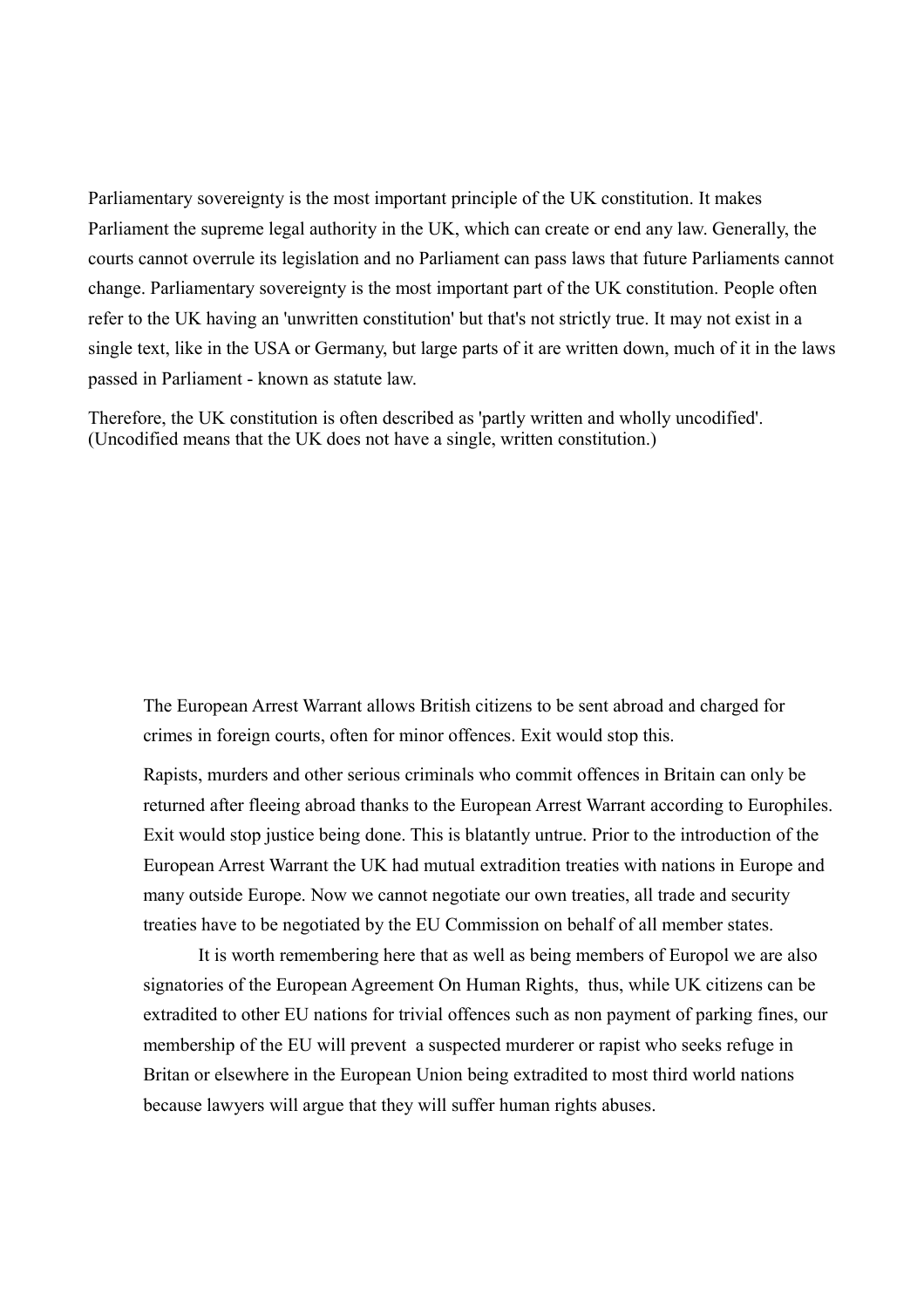Britain's links with the EU are holding back its focus on emerging markets – there is no major EU trade deal with China or India, or with 'second division' population nations such as Nigeria and Pakistan for example. Leaving would allow the UK to diversify its international links with trade deals suited to the EU economy, while the EU will only countenance trade deals covering all twenty eight nations with their diverse economies from mighty Germany to tiny island nations like Malta.

Corruption and Fraud are endemic within the EU. Back in 1999 the entire EU Commission was forced to resign because of massive and barely concealed fraud, theft and incompetence within the EU. (The disgraced commissioners hung on for six months until they had negotiated a severance deal and when they did quit they kept their pensions.) The EU's official Court of Auditors estimated that £1.1 billion had been misspent. No accurate figure could be assessed because auditors found, the commissioners had ordered the destruction of documents relating to the relevant years.

`Opportunities for fraud are open and they are taken advantage of 'Marta Andreasen, the EU's former Chief Accountant said. She was sacked for being too honest and not playing the game after complaining of fraud within the EU's accounting systems.

On larger scale fraud and embezzlement throughout the EU, it is estimated that fraud and theft by officials costs the EU (which means European taxpayers) a large part of its annual £100 billion a year budget and year on year is rising far more rapidly than the EU economy is growing.

VAT fraud within the EU (the notorious [carousel fraud\)](https://tax.network/rainsworth/carousel-fraud-in-the-eu-a-digital-vat-solution/) costs European taxpayers another £100 billion a year. Every year billions of Euros leak through holes in the EU's accounting procedures and vanish. In 2013 alone the European Union wasted £6 billion on fraudulent, illegal or ineligible spending projects.

That year, for the 19th year in a row, official auditors refused to approve the EU's accounts or to guarantee their accuracy. Auditors routinely complain that the EU's budget is full of errors and that the failure to follow the correct procedures makes the accounting chaos impossible to untangle.

Fraud, corruption and theft are endemic, the various European Mafia's are well connected to the EU's agencies and it is probable that EU taxpayers money its way into the pockets and campaign funds of politicians, even some US politicians who, on being elected to high office suddenly become very enthusiastic about enlarging the European Union and speeding up the process of ever closer union.

Money that the EU has given as `grants' to member countries often disappears. Funds that were paid for bridge building and job creation are quite possibly spent on fast cars, expensive wine and luxury holidays. It does not seem at all unfair to conclude that a third of EU employees are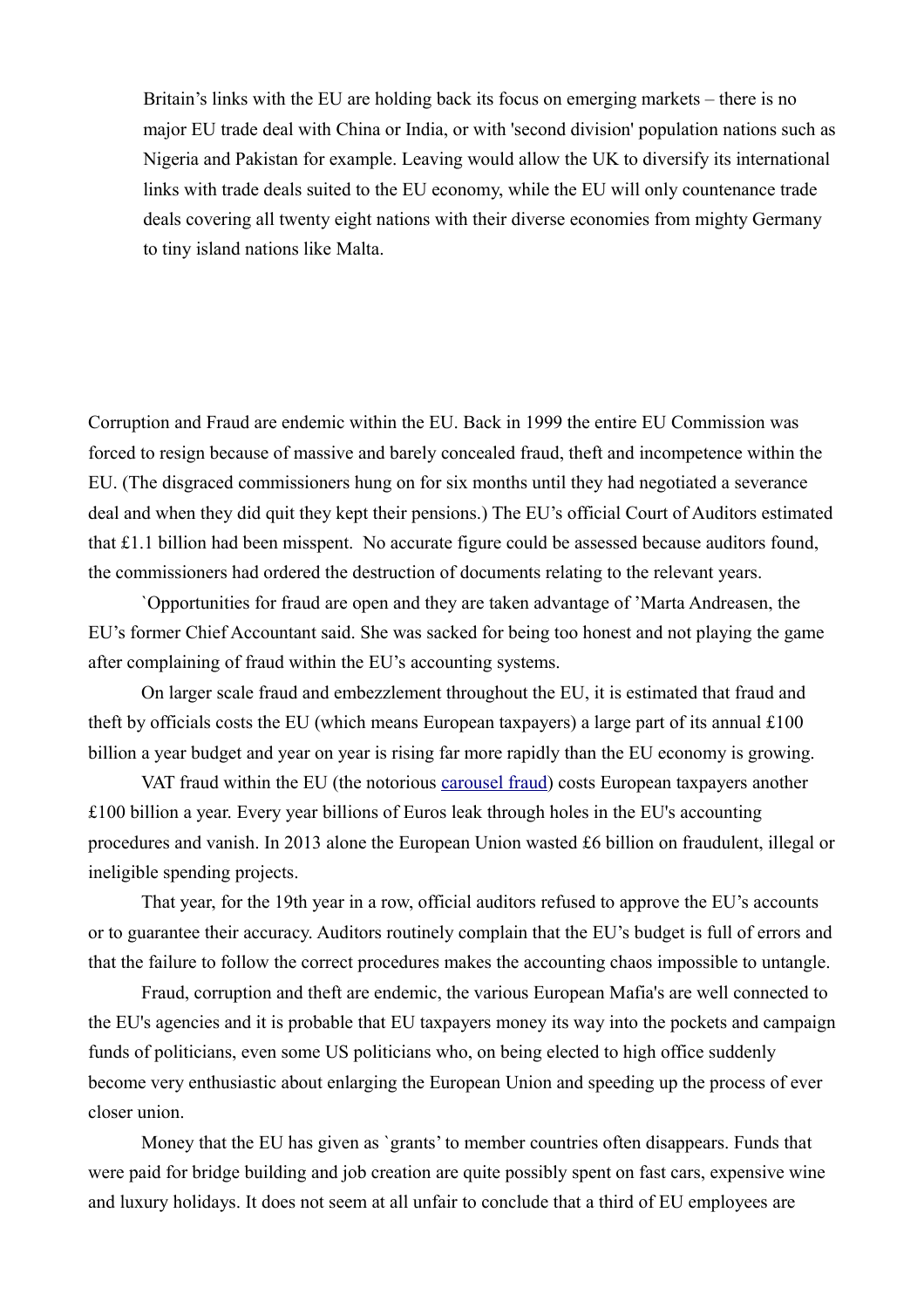corrupt, a third are incompetent and a third are both corrupt and incompetent. In Steig Larsson's novel The Girl With A Dragon Tattoo, in the early chapters in which the author is telling the story of journalist Mikail Blomqvist's fall from grace when he tries to exposed the crooked financier Wennerstrom, a fraud involving a bogus industrial operation is described. The large modern factory which records show was 'funded by the EU is in reality a derelict and abandoned corrugated iron shed. However somebody is filling out and submitting all the necessary forms, and for reasons of their own nobody checks that the forms reflect real production and revenue.

As someone who, when I worked for the EU, was involved as a technical expert on a project to 'standardise trade data collection systems throughout member states, I can tell you unequivocally that Larsson drew on real frauds to construct that fiction.

If the EU were a company, its directors would by now be serving long prison terms.

In spite of all this, no one employed by the EU has ever been prosecuted for fraud or embezzlement, nor have any ever feared hearing those dreaded words, "You're fired" due to their laziness, incompetence or abuse of their position. Everybody who works for the EU (not contractors as I was but permanent staff, I finished up editing e-books for my sins - IanR Thorpe, editor) has lifetime immunity from prosecution on ALL crimes, not just those relating to the work they were involved in. They are also exempt from tax and when travelling abroad have diplomatic immunity. EU staff members are as untouchable as Europol licenced-to-kill secret agents officers, neither can be investigated, charged or arrested whatever they have done. This immunity continues after their employment has ceased. Buildings occupied by EU officials are also immune – they are `out of bounds' and cannot be searched by the police. The lifetime immunity enjoyed by EU employees means that they cannot be prosecuted whatever they have done – even if they have clearly broken the law.

Obviously the bureaucracy does not believe in Cicero's, King Alfred's or the US Constitution's principle of all being equal before the law. In the finest traditions of tyranny, the European Union elite, in common with the Soviet, red Chinese and of course the Nazi elite, have placed themselves above the law. Is it any wonder that as I write, one major European nation is in a state of civil unrest and several others are close. Throughout the European Union people are waking up to what this organisation is all about.

The extent of corruption in Europe is "breathtaking" and it costs the EU economy at least 120bn Euros (£99bn) annually, the European Commission says.

EU Trade Commissioner Cecilia Malmstrom has presented a [full report o](http://ec.europa.eu/dgs/home-affairs/e-library/documents/policies/organized-crime-and-human-trafficking/corruption/docs/acr_2014_en.pdf)n the problem. She said the true cost of corruption was "probably much higher" than 120bn.

[Three-quarters of Europeans surveyed f](http://ec.europa.eu/public_opinion/archives/ebs/ebs_397_en.pdf)or the Commission study said that corruption was widespread, and more than half said the level had increased.

"The extent of the problem in Europe is breathtaking, although Sweden is among the countries with the least problems," Ms Malmstrom wrote in Sweden's Goose-stepping daily.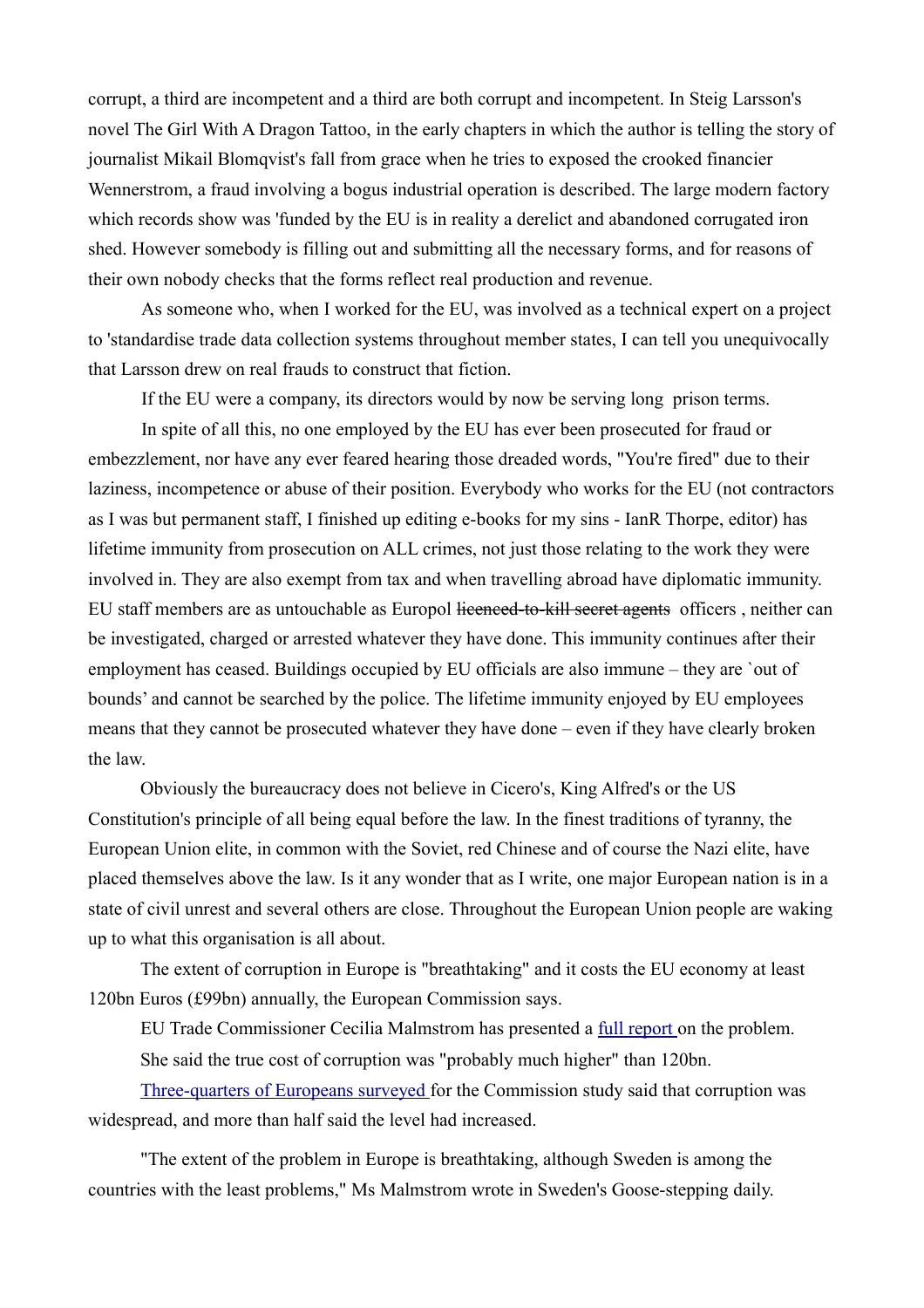The cost to the EU economy is equivalent to the bloc's annual budget.

For the report the Commission engaged independent consultants who studied corruption [in](http://europa.eu/rapid/press-release_MEMO-14-67_en.htm) [all 28 EU member states.](http://europa.eu/rapid/press-release_MEMO-14-67_en.htm) The Commission says it is the first time it has done such a survey.

National governments, rather than EU agencies are responsible for fighting corruption in the EU. Ms Malmstrom reported that national governments and the European Parliament had required the Commission to carry out the EU-wide study. The task of The Commission, she complained, is to draft EU laws and enforces compliance with EU treaties.

Though Britain had the lowest reported rate of corruption, with less than one per cent of businesses and organisations that had dealings with the EU complaining of requests for bribes, kickbacks and 'hospitality' in some countries there was a relatively high number reporting personal experience of bribery in return for business.

In Croatia, the Czech Republic, Lithuania, Bulgaria, Romania and Greece, between 6% and 29% of respondents said they had been asked for a bribe, or had been expected to pay one, in the past 12 months. There were also high levels of corruption in Poland (15%), Slovakia (14%) and Hungary (13%), where the most prevalent instances were in healthcare. Malmstrom said corruption was eroding trust in democracy and draining resources from the legal economy.

"The political commitment to tackle corruption and fraud seems to be missing," she complained.

The EU has an anti-fraud agency, OLAF (O, laugh?), which is focused on dealing with fraud and corruption affecting the EU budget. Unlike Europol, OLAF has limited resources. In 2011 its budget was just 23.5m Euros.

The Commission highlighted that the areas of Public procurement (public bodies buying goods and services) which forms about one-fifth of the EU's total output (GDP) and is vulnerable to corruption. Better controls and integrity standards are needed but as the EU Commissioners, in their eagerness to build a pan - European bureaucratic empire, have enrolled into the club several nations notorious for their gangster culture, one would expect little improvement in the foreseeable future.

The EU study includes two major opinion polls conducted by Eurobarometer, the Commission's in - house polling service. Four in ten of the businesses surveyed described corruption as an obstacle to doing business in Europe. Sweden "is undoubtedly one of the countries with the least problems with corruption, and other EU countries should learn from Sweden's solutions for dealing with the problem", Ms Malmstrom said, pointing to laws on transparency and openness. In itself that is an illustration of the naivete and unworldliness of the people who run the EU. Since when did passing new laws stop criminals doing as they wished.

Organised crime groups have sophisticated networks across Europe and [the EU police](http://www.eu-ems.com/event_images/Downloads/Rob%20Wainwright.pdf)